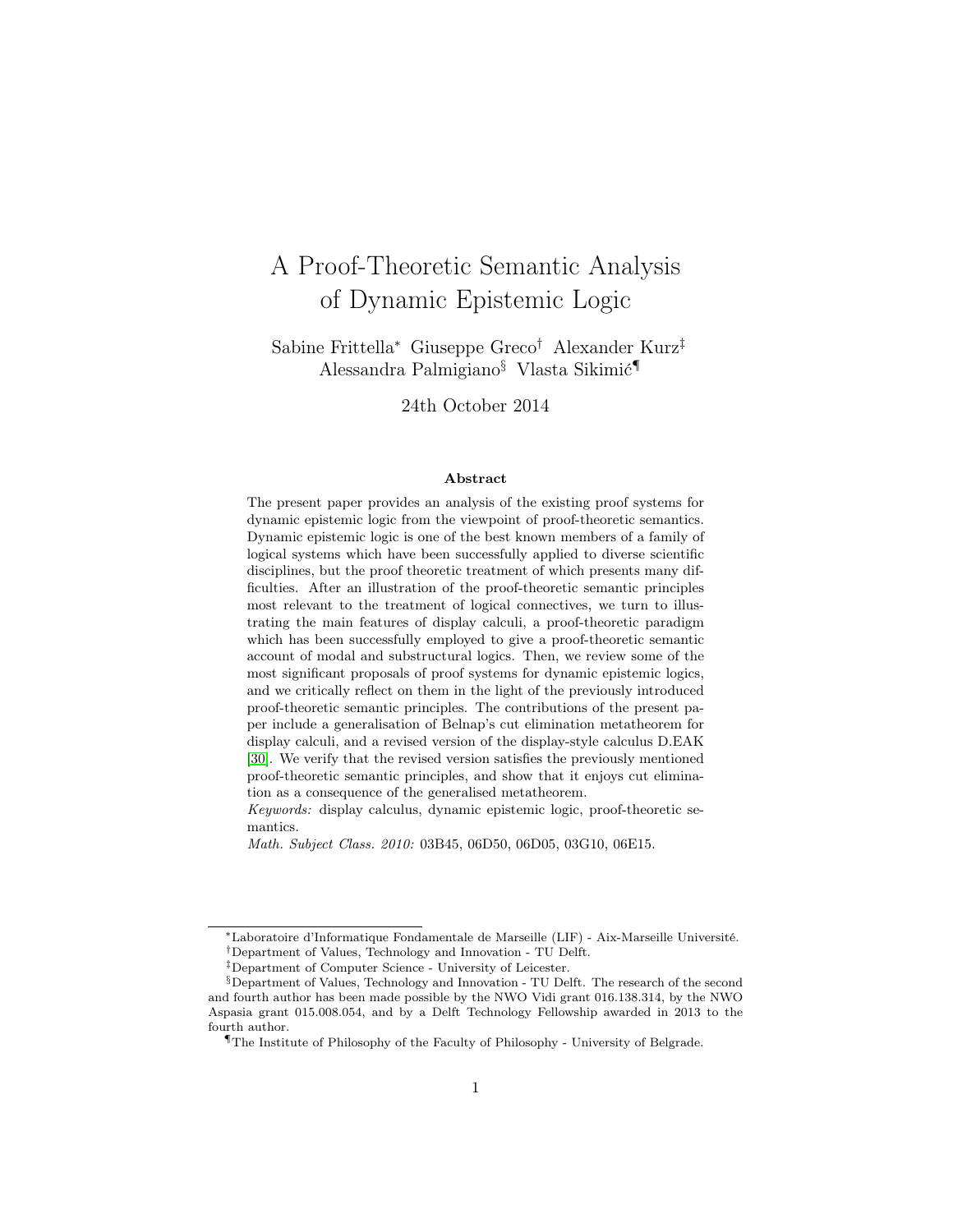# Contents

| 1        | Introduction                                                                                                                                                                                                                                     | 3                                           |
|----------|--------------------------------------------------------------------------------------------------------------------------------------------------------------------------------------------------------------------------------------------------|---------------------------------------------|
| $\bf{2}$ | Preliminaries on proof-theoretic semantics and Display Calculi<br>Basic ideas in proof-theoretic semantics<br>2.1<br>2.2<br>2.3                                                                                                                  | 4<br>$\overline{4}$<br>$\overline{5}$<br>11 |
| 3        | Belnap-style metatheorem for quasi proper display calculi<br>Quasi proper display calculi $\ldots \ldots \ldots \ldots \ldots \ldots$<br>3.1<br>3.2                                                                                              | 13<br>13<br>14                              |
| 4        | Dynamic Epistemic Logics and their proof systems<br>The logic of epistemic actions and knowledge $\ldots \ldots \ldots$<br>4.1<br>4.2<br>4.3<br>Proof theoretic formalisms for PAL and DEL<br>First attempt at a display calculus for EAK<br>4.4 | 17<br>17<br>20<br>21<br>26                  |
| 5.       | Final coalgebra semantics of dynamic logics<br>5.1<br>Final coalgebra semantics of modal logic<br>5.2                                                                                                                                            | 28<br>28<br>30                              |
| 6        | <b>Proof-Theoretic Semantics for EAK</b><br>6.1<br>6.2<br>Properties of D'.EAK $\ldots \ldots \ldots \ldots \ldots \ldots \ldots \ldots$<br>6.3                                                                                                  | 33<br>33<br>39<br>42                        |
| 7        | Conclusions and further directions<br>7.1<br>7.2                                                                                                                                                                                                 | 43<br>43<br>44                              |
|          | A Special rules<br>A.1<br>Soundness of <i>comp</i> rules in the final coalgebra $\dots \dots \dots$<br>A.2                                                                                                                                       | 45<br>45<br>47                              |
| в        | Cut elimination for D'.EAK                                                                                                                                                                                                                       | 48                                          |
| C        | Completeness of D'.EAK                                                                                                                                                                                                                           | 51                                          |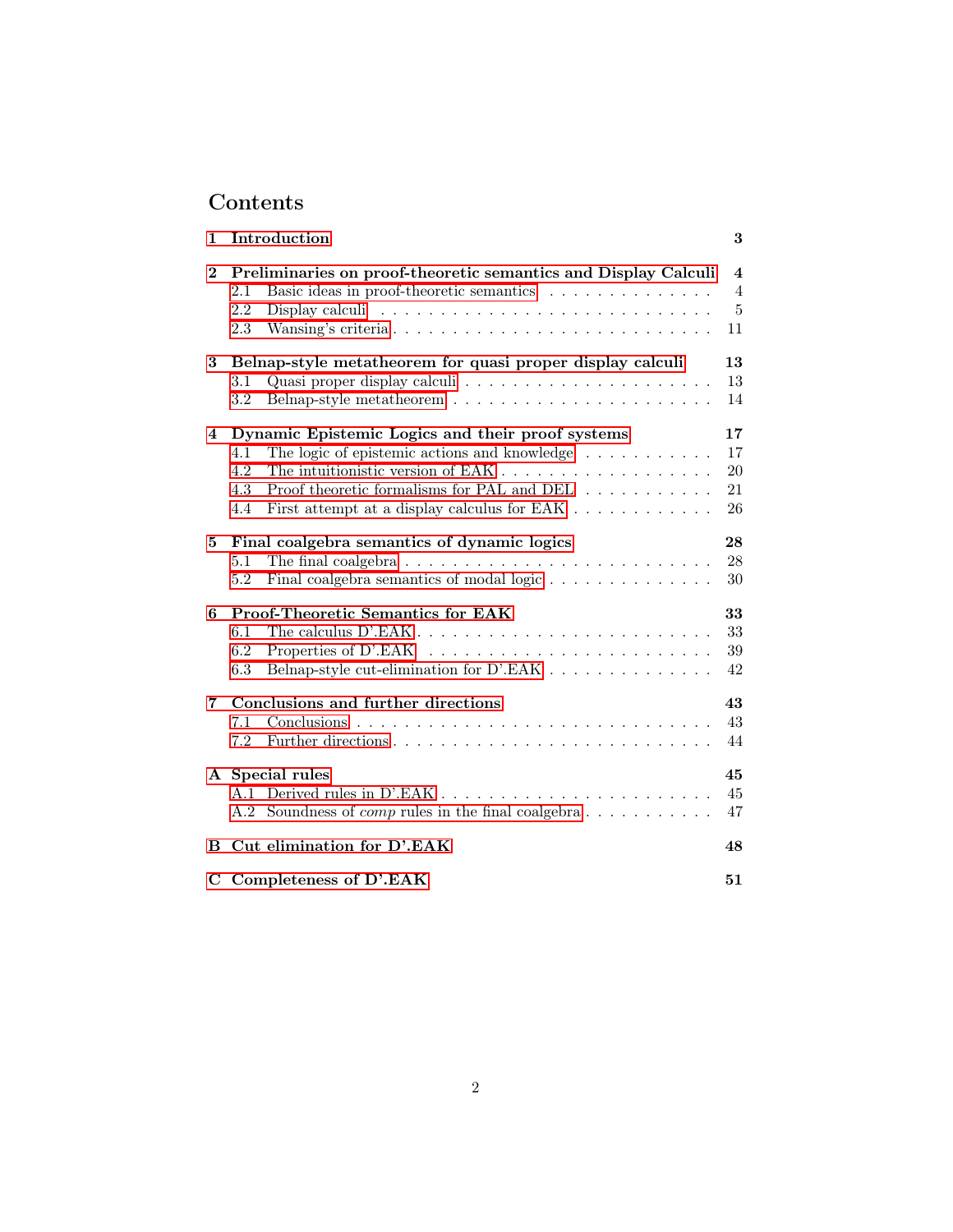## <span id="page-2-0"></span>1 Introduction

In recent years, driven by applications in areas spanning from program semantics to game theory, the logical formalisms pertaining to the family of dynamic logics [\[31,](#page-60-1) [48\]](#page-61-0) have been very intensely investigated, giving rise to a proliferation of variants.

Typically, the language of a given dynamic logic is an expansion of classical propositional logic with an array of modal-type dynamic operators, each of which takes an action as a parameter. The set of actions plays in some cases the role of a set of indexes or parameters; in other cases, actions form a quantale-type algebra. When interpreted in relational models, the formulas of a dynamic logic express properties of the model encoding the present state of affairs, as well as the pre- and post-conditions of a given action. Actions formalize transformations of one model into another one, the updated model, which encodes the state of affairs after the action has taken place.

Dynamic logics have been investigated mostly w.r.t. their semantics and complexity, while their proof-theoretic aspects have been comparatively not so prominent. However, the existing proposals of proof systems for dynamic logics witness a varied enough array of methodologies, that a methodological evaluation is now timely.

The present paper is aimed at evaluating the current proposals of proofsystems for the best-known dynamic epistemic logics from the viewpoint of proof-theoretic semantics.

Proof-theoretic semantics [\[47\]](#page-61-1) is a theory of meaning which assigns formal proofs or derivations an autonomous semantic content. That is, formal proofs are treated as entities in terms of which meaning can be accounted for. Prooftheoretic semantics has been very influential in an area of research in structural proof theory which aims at defining the meaning of logical connectives in terms of an analysis of the behaviour of the logical connectives inside the derivations of a given proof system. Such an analysis is possible only in the context of proof systems which perform well w.r.t. certain criteria; hence, one of the main themes in this area is to identify design criteria which both guarantee that the proof system enjoys certain desirable properties such as normalization or cut-elimination, and which make it possible to speak about the proof-theoretic meaning for given logical connectives.

An analysis of dynamic logics from a proof-theoretic semantic viewpoint is beneficial both for dynamic logics and for structural proof theory. Indeed, such an analysis provides dynamic logics with sound methodological and foundational principles, and with an entirely novel perspective on the topic of dynamics and change, which is independent from the dominating model-theoretic methods. Moreover, such an analysis provides structural proof theory with a novel array of case studies against which to test the generality of its proof-theoretic semantic principles, and with the opportunity to extend its modus operandi to still uncharted settings, such as the multi-type calculi introduced in [\[23\]](#page-59-0).

The structure of the paper goes as follows: in section 2, we introduce the basic ideas of proof-theoretic semantics, as well as some of the principles in struc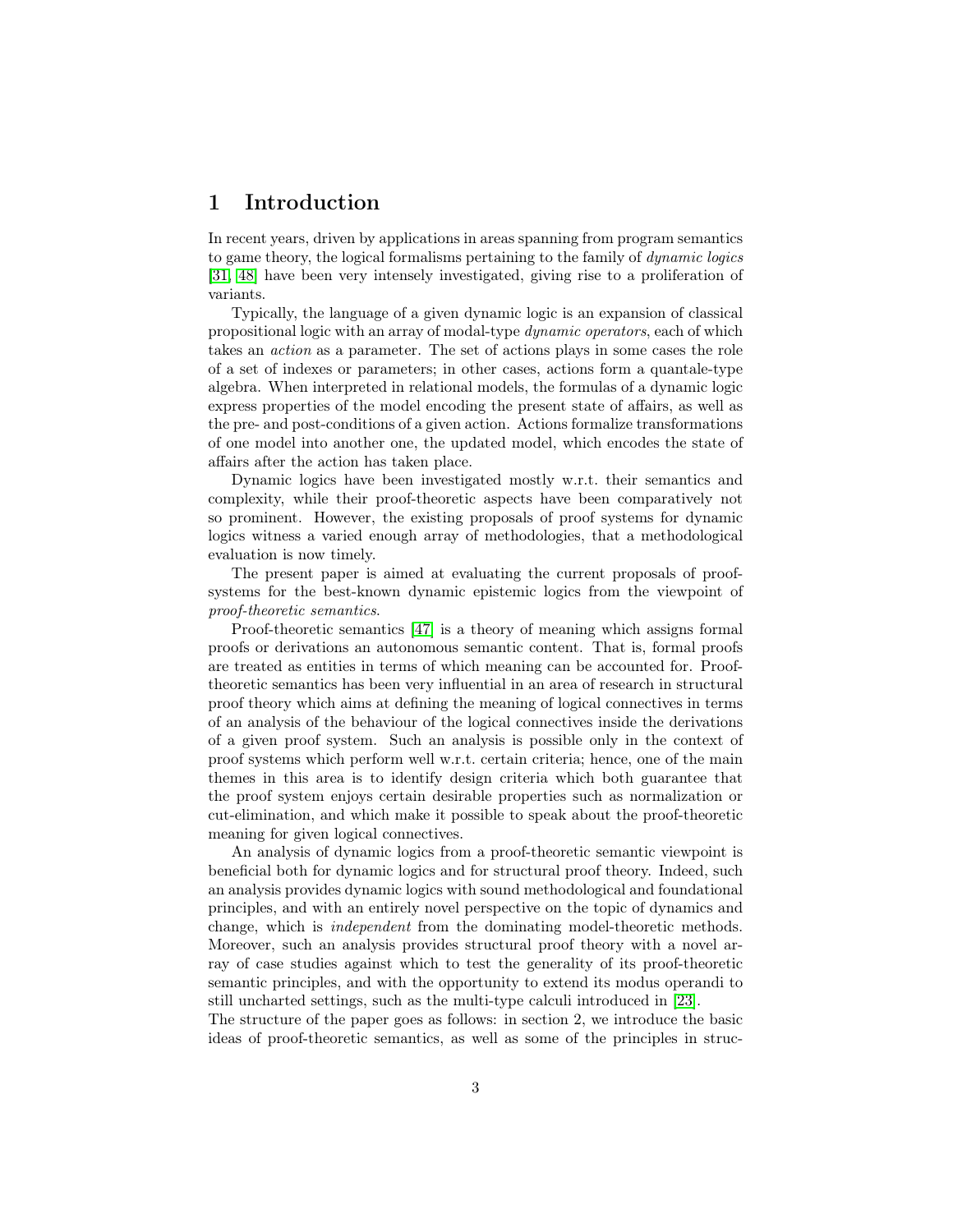tural proof theory that were inspired by it, and we explain their consequences and spirit, in view of their applications in the following sections. In section 3, we prove a generalisation of Belnap's cut elimination metatheorem. In section 4, we review some of the most significant proposals of proof systems for dynamic epistemic logics, focusing mainly on the logic of Public Announcements (PAL) [\[44\]](#page-60-2) and the logic of Epistemic Knowledge and Actions (EAK) [\[12\]](#page-58-0), and we critically reflect on them in the light of the principles of proof-theoretic semantics stated in section 2; in particular, in subsection [4.4,](#page-25-0) we focus on the display-type calculus D.EAK for PAL/EAK introduced in [\[30\]](#page-60-0): we highlight its critical issues—the main of which being that a smooth ( $Belnap-style$ ) proof of cut-elimination is not readily available for it. In section 5, we expand on the final coalgebra semantics for D.EAK, which will be relevant for the following developments. In section 6, we propose a revised version of D.EAK, discuss why the revision is more adequate for proof-theoretic semantics, and finally prove the cut-elimination theorem for the revised version as a consequence of the metatheorem proven in section 3. In section 7, we collect some conclusions and indicate further directions. Most of the proofs and derivations are collected in appendices [A,](#page-44-0) [B](#page-47-0) and [C.](#page-50-0)

## <span id="page-3-0"></span>2 Preliminaries on proof-theoretic semantics and Display Calculi

In the present section, we review and discuss the proof-theoretic notions which will be used in the further development of the paper. In the following subsection, we outline the conceptual foundations of proof-theoretic semantics; in subsection [2.2,](#page-4-0) Belnap-style display calculi will be discussed; in subsection [2.3](#page-10-0) a refinement of Belnap's analysis, due to Wansing, will be reported on. Our presentation is certainly not exhaustive, and will limit itself to targeting the issues needed in the further development of the paper. The reader is referred to [\[47,](#page-61-1) [46\]](#page-61-2) for a detailed presentation of proof-theoretic semantics, and to [\[49,](#page-61-3) [50\]](#page-61-4) for a discussion of proof-theoretic semantic principles in structural proof theory.

#### <span id="page-3-1"></span>2.1 Basic ideas in proof-theoretic semantics

Proof-theoretic semantics is a line of research which covers both philosophical and technical aspects, and is concerned with methodological issues. Prooftheoretic semantics is based on the idea that a purely inferential theory of meaning is possible. That is, that the meaning of expressions (in a formal language or in natural language) can be captured purely in terms of the proofs and the inference rules which participate in the generation of the given expression, or in which the given expression participates. This inferential view is opposed to the mainstream denotational view on the theory of meaning, and is influential in e.g. linguistics, linking up to the idea, commonly attributed to Wittgenstein, that 'meaning is use'. In proof theory, this idea links up with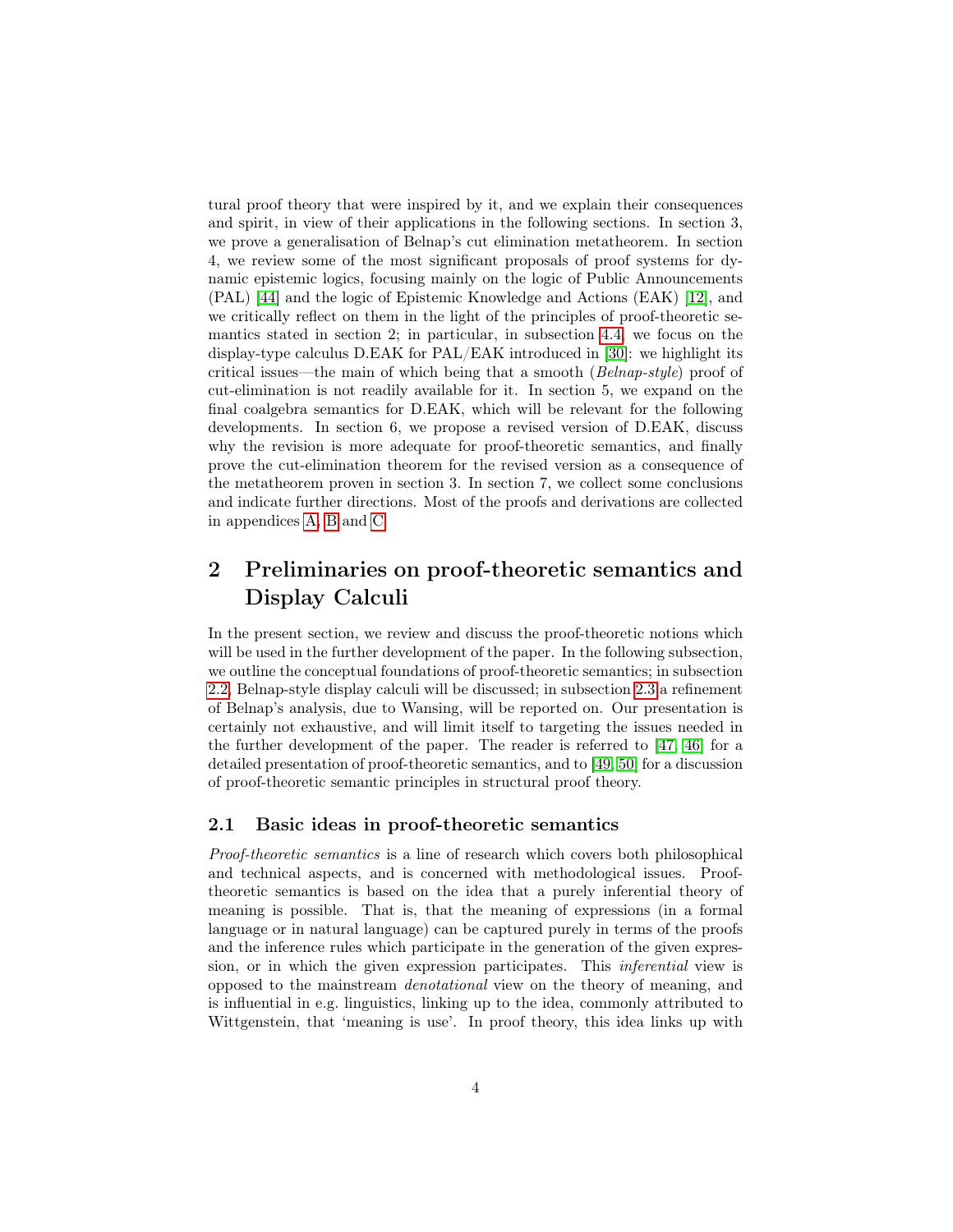Gentzen's famous observation about the introduction and elimination rules of his natural deduction calculi:

'The introductions represent, as it were, the definitions of the symbols concerned, and the eliminations are no more, in the final analysis, than the consequences of these definitions. This fact may be expressed as follows: In eliminating a symbol, we may use the formula with whose terminal symbol we are dealing only in the sense afforded it by the introduction of that symbol'. ([\[25\]](#page-59-1) p. 80)

In the proof-theoretic semantic literature, this observation is brought to its consequences: rather than viewing proofs as entities the meaning of which is dependent on denotation, proof-theoretic semantics assigns proofs (in the sense of formal deductions) an autonomous semantic role; that is, proofs are entities in terms of which meaning can be accounted for.

Proof-theoretic semantics has inspired and unified much of the research in structural proof theory focusing on the purely inferential characterization of logical constants (i.e. logical connectives) in the setting of a given proof system.

#### <span id="page-4-0"></span>2.2 Display calculi

Display calculi are among the approaches in structural proof theory aimed at the uniform development of an inferential theory of meaning of logical constants aligned with the ideas of proof-theoretic semantics. Display calculi have been successful in giving adequate proof-theoretic accounts of logics—such as modal logics and substructural logics—which have notoriously been difficult to treat with other approaches. In particular, the contributions in this line of research which are most relevant to our analysis are Belnap's [\[15\]](#page-58-1), Wansing's [\[49\]](#page-61-3), Goré's [\[28\]](#page-59-2), and Restall's [\[45\]](#page-61-5).

Display Logic. Nuel Belnap introduced the first display calculus, which he calls Display Logic [\[15\]](#page-58-1), as a sequent system augmenting and refining Gentzen's basic observations on structural rules. Belnap's refinement is based on the introduction of a special syntax for the constituents of each sequent. Indeed, his calculus treats sequents  $X \vdash Y$  where X and Y are so-called *structures*, i.e. syntactic objects inductively defined from formulas using an array of special connectives. Belnap's basic idea is that, in the standard Gentzen formulation, the comma symbol ',' separating formulas in the precedent and in the succedent of sequents can be recognized as a metalinguistic connective, of which the structural rules define the behaviour.

Belnap took this idea further by admitting not only the comma, but also several other connectives to keep formulas together in a structure, and called them structural connectives. Just like the comma in standard Gentzen sequents is interpreted contextually (that is, as conjunction when occurring on the left-hand side and as disjunction when occurring on the right-hand side), each structural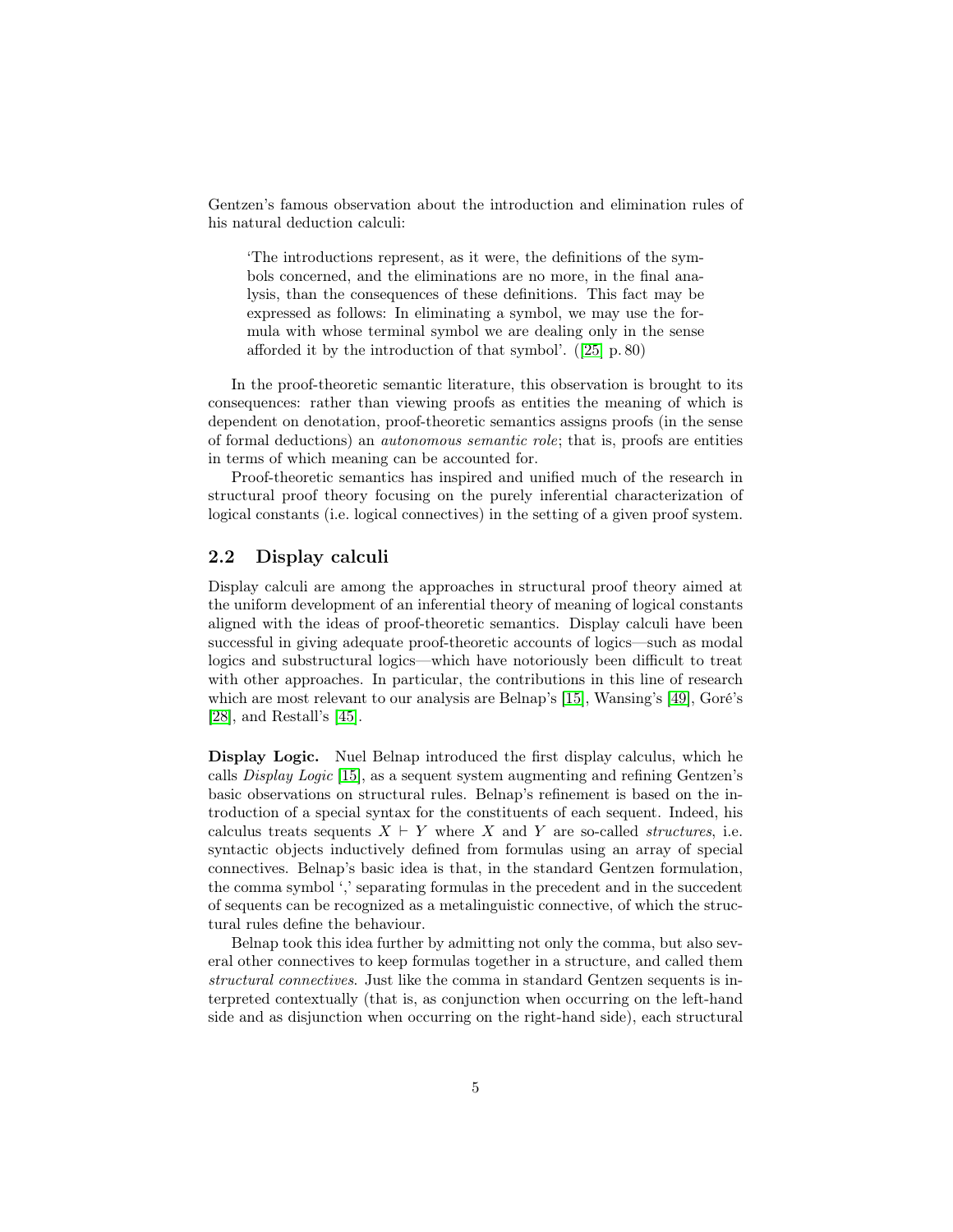connective typically corresponds to a pair of logical connectives, and is interpreted as one or the other of them contextually (more of this in sections [5](#page-27-0) and [6.1\)](#page-32-1). Structural connectives maintain relations with one another, the most fundamental of which take the form of adjunctions and residuations. These relations make it possible for the calculus to enjoy the powerful property which gives it its name, namely, the display property. Before introducing it formally, let us agree on some auxiliary definitions and nomenclature: structures are defined much in the same way as formulas, taking formulas as atomic components and closing under the given structural connectives; therefore, each structure can be uniquely associated with a generation tree. Every node of such a generation tree defines a *substructure*. A *sequent*  $X \vdash Y$  is a pair of structures X, Y. The dis-play property was introduced by Belnap, see Theorem 3.2 of [\[15\]](#page-58-1) (where  $X \vdash Y$ is called a consecution and  $X$  the antecedent and  $Y$  the consequent):

<span id="page-5-0"></span>**Definition 1.** A proof system enjoys the *display property* iff for every sequent  $X \vdash Y$  and every substructure Z of either X or Y, the sequent  $X \vdash Y$  can be equivalently transformed, using the rules of the system, into a sequent which is either of the form  $Z \vdash W$  or of the form  $W \vdash Z$ , for some structure W. In the first case, Z is displayed in precedent position, and in the second case, Z is displayed in succedent position. The rules enabling this equivalent rewriting are called display postulates.

Thanks to the fact that display postulates are based on adjunction and residuation, in display calculi exactly one of the two alternatives mentioned in the definition above occurs. In other words, in a system enjoying the display property, any substructure of any sequent  $X \vdash Y$  is always displayed either only in precedent position or only in succedent position. This is why we can talk about occurrences of substructures in precedent or in succedent position, even if they are nested deep within a given sequent, as illustrated in the following example:

$$
\frac{\frac{Y\vdash X > Z}{X\,;Y\vdash Z}}{\frac{Y\,;X\vdash Z}{X\vdash Y > Z}}
$$

In the derivation above, the structure  $X$  is on the right side of the turnstile, but it is displayable on the left, and therefore is in precedent position. As we will see next, the display property is a crucial technical ingredient for display calculi, but it is also at the basis of Belnap's methodology for characterizing operational connectives: according to Belnap, any logical connective should be introduced in isolation, i.e., when it is introduced, the context on the side it has been introduced must be empty. The display property guarantees that this condition is not too restrictive.

To illustrate the fundamental role played by the display property in the transformation steps of the cut elimination metatheorem, consider the elimina-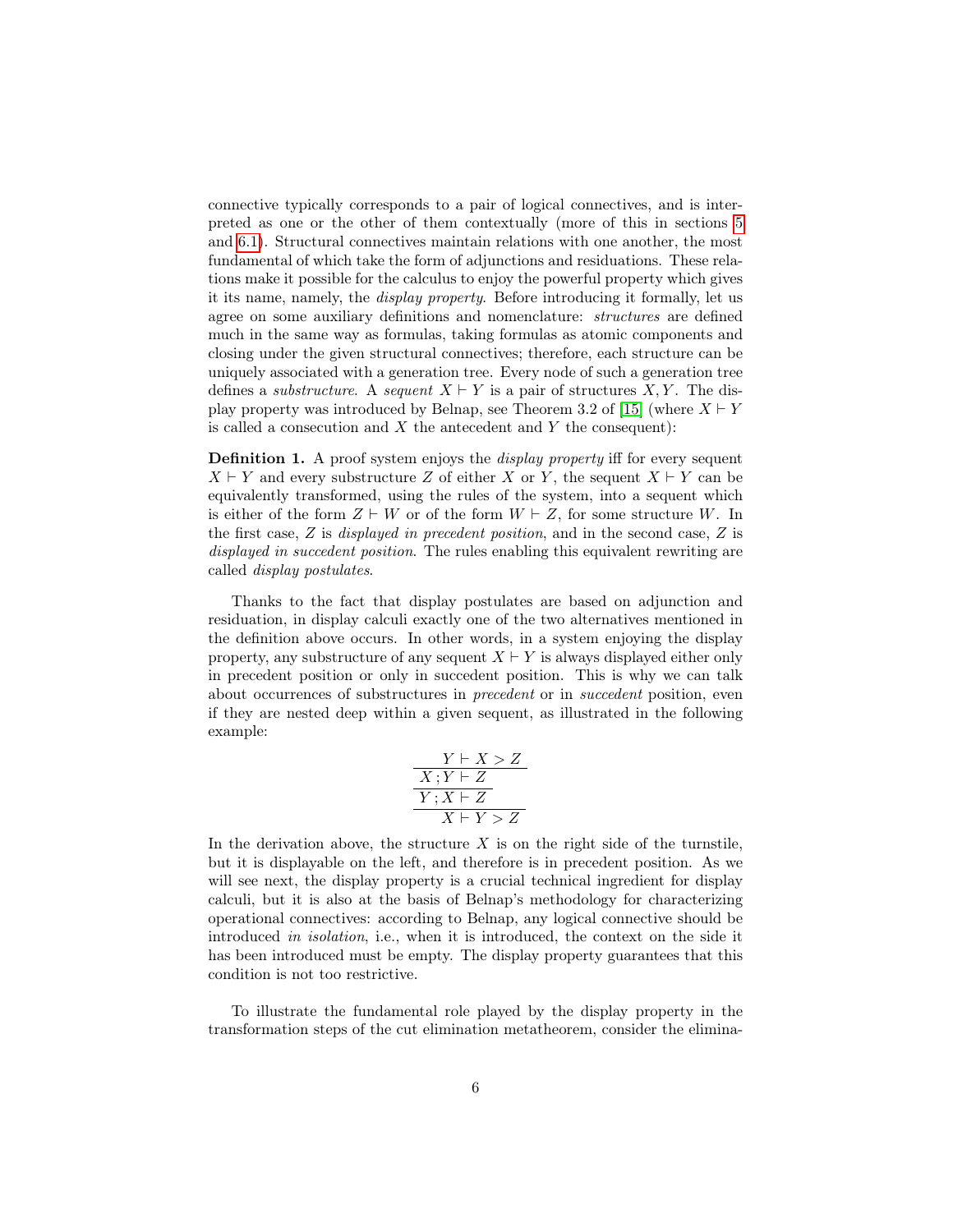tion step of the following cut application, in which the cut formula is principal on both premises of the cut.

$$
\begin{array}{ccccccccc}\n&\vdots\pi& & &\vdots\pi& & &\vdots\pi& & &\vdots\pi& & &\vdots\pi& & &\vdots\pi& & &\vdots\pi& & &\vdots\pi& & &\vdots\pi& & &\vdots\pi& & &\vdots\pi& & &\downarrow\pi& & &\downarrow\pi& & &\downarrow\pi& & &\downarrow\pi& & &\downarrow\pi& & &\downarrow\pi& & &\downarrow\pi& & &\downarrow\pi& & &\downarrow\pi& & &\downarrow\pi& & &\downarrow\pi& & &\downarrow\pi& & &\downarrow\pi& & &\downarrow\pi& & &\downarrow\pi& & &\downarrow\pi& & &\downarrow\pi& & &\downarrow\pi& & &\downarrow\pi& & &\downarrow\pi& & &\downarrow\pi& & &\downarrow\pi& & &\downarrow\pi& & &\downarrow\pi& & &\downarrow\pi& & &\downarrow\pi& & &\downarrow\pi& & &\downarrow\pi& & &\downarrow\pi& & &\downarrow\pi& & &\downarrow\pi& & &\downarrow\pi& & & &\downarrow\pi& & & &\downarrow\pi& & & &\downarrow\pi& & & &\downarrow\pi& & & &\downarrow\pi& & & &\downarrow\pi& & & &\downarrow\pi& & & &\downarrow\pi& & & &\downarrow\pi& & & &\downarrow\pi& & & &\downarrow\pi& & & &\downarrow\pi& & & &\downarrow\pi& & & &\downarrow\pi& & & &\downarrow\pi& & & &\downarrow\pi& & & &\downarrow\pi& & & &\downarrow\pi& & & &\downarrow\pi& & & &\downarrow\pi& & & &\downarrow\pi& & & &\downarrow\pi& & & & &\downarrow\pi& & & & &\downarrow\pi& & & & &\downarrow\pi& & & & &\downarrow\pi& & & & &\downarrow\pi& & & & &\downarrow\pi& & & & &\downarrow\pi& & & & &\downarrow\pi& & & & &\downarrow\pi& & & & &\downarrow\pi& & & & &\downarrow\pi& & & & & &\downarrow\pi& & & & &\downarrow\pi& & & & & &\downarrow\pi& & & & & &\downarrow\pi& & & & & &\downarrow\pi& & & & & &\downarrow\pi& & & & & &\downarrow\pi& & & & & &\downarrow\pi& & & & & &\downarrow\pi& &
$$

The dashed lines in the prooftree on the right-hand side correspond to applications of display postulates. Clearly, this transformation step has been made possible because the display postulates disassemble, as it were, compound structures so as to give us access to the immediate subformulas of the original cut formula, and then reassemble them so as to 'put things back again'. Hence, it is possible to break down the original cut into two cut applications on the immediate subformulas, as required by the original Gentzen strategy.

Canonical cut elimination. In [\[15\]](#page-58-1), a meta-theorem is proven, which gives sufficient conditions in order for a sequent calculus to enjoy cut-elimination.<sup>[1](#page-6-0)</sup> This meta-theorem captures the essentials of the Gentzen-style cut-elimination procedure, and is the main technical motivation for the design of Display Logic. Belnap's meta-theorem gives a set of eight conditions on sequent calculi, which are relatively easy to check, since most of them are verified by inspection on the shape of the rules. Together, these conditions guarantee that the cut is eliminable in the given sequent calculus, and that the calculus enjoys the subformula property. When Belnap's metatheorem can be applied, it provides a much smoother and more modular route to cut-elimination than the Gentzen-style proofs. Moreover, as we will see later, a Belnap style cut-elimination theorem is robust with respect to adding structural rules and with respect to adding new logical connectives, whereas a Gentzen-style cut-elimination proof for the modified system cannot be deduced from the old one, but must be proved from scratch.

In a slogan, we could say that Belnap-style cut-elimination is to ordinary cut-elimination what canonicity is to completeness: indeed, canonicity provides a *uniform strategy* to achieve completeness. In the same way, the conditions required by Belnap's meta-theorem ensure that one and the same given set of transformation steps is enough to achieve Gentzen-style cut elimination for any system satisfying them.<sup>[2](#page-6-1)</sup>

In what follows, we review and discuss eight conditions which are stronger in certain respects than those in  $[15]$ ,<sup>[3](#page-6-2)</sup> and which define the notion of *proper* 

<span id="page-6-0"></span><sup>&</sup>lt;sup>1</sup>Note that, as Belnap observed on pag. 389 in [\[15\]](#page-58-1): 'The eight conditions are supposed to be a reminiscent of those of Curry' in [\[18\]](#page-59-3).

<span id="page-6-1"></span> $2$ The relationship between canonicity and Belnap-style cut-elimination is in fact more than a mere analogy, see [\[32,](#page-60-3) Theorem 20].

<span id="page-6-2"></span><sup>&</sup>lt;sup>3</sup>See also [\[16,](#page-59-4) [45\]](#page-61-5) and the 'second formulation' of condition  $C6/7$  in subsection 4.4 of [\[49\]](#page-61-3).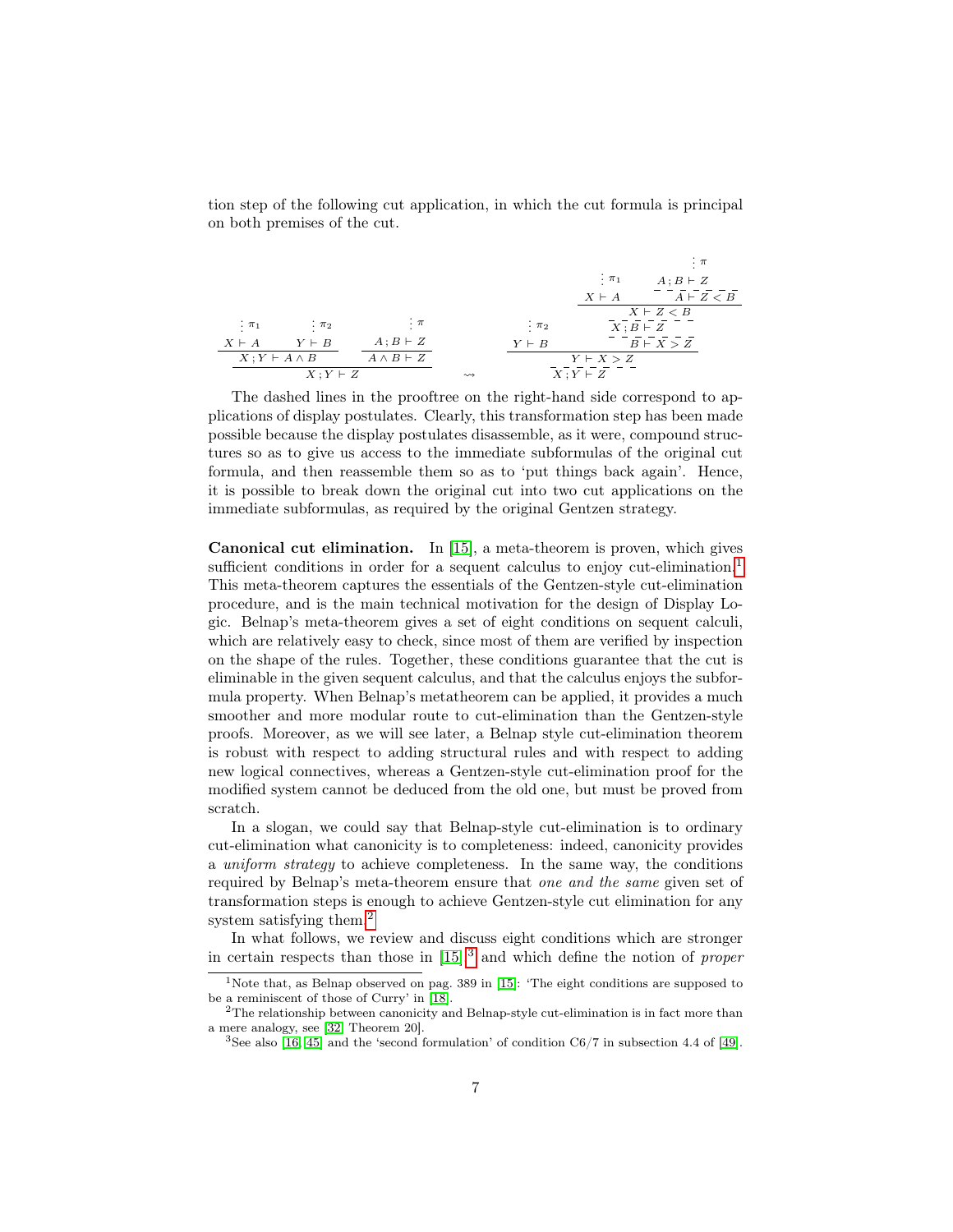display calculus in [\[49\]](#page-61-3).<sup>[4](#page-7-0)</sup>

 $C_1$ : Preservation of formulas. This condition requires each formula occurring in a premise of a given inference to be the subformula of some formula in the conclusion of that inference. That is, structures may disappear, but not formulas. This condition is not included in the list of sufficient conditions of the cut-elimination meta-theorem, but, in the presence of cut-elimination, it guarantees the subformula property of a system. Condition  $C_1$  can be verified by inspection on the shape of the rules.

 $\mathbf{C}_2$ : Shape-alikeness of parameters. This condition is based on the relation of congruence between parameters (i.e., non-active parts) in inferences; the congruence relation is an equivalence relation which is meant to identify the different occurrences of the same formula or substructure along the branches of a derivation [\[15,](#page-58-1) section 4], [\[45,](#page-61-5) Definition 6.5]. Condition  $C_2$  requires that congruent parameters be occurrences of the same structure. This can be understood as a condition on the design of the rules of the system if the congruence relation is understood as part of the specification of each given rule; that is, each rule of the system comes with an explicit specification of which elements are congruent to which (and then the congruence relation is defined as the reflexive and transitive closure of the resulting relation). In this respect,  $C_2$  is nothing but a sanity check, requiring that the congruence is defined in such a way that indeed identifies the occurrences which are intuitively "the same".

 $\mathbf{C}_3$ : Non-proliferation of parameters. Like the previous one, also this condition is actually about the definition of the congruence relation on parameters. Condition  $C_3$  requires that, for every inference (i.e. rule application), each of its parameters is congruent to at most one parameter in the conclusion of that inference. Hence, the condition stipulates that for a rule such as the following,

$$
\frac{X \vdash Y}{X \, ; X \vdash Y}
$$

the structure  $X$  from the premise is congruent to *only one* occurrence of  $X$ in the conclusion sequent. Indeed, the introduced occurrence of  $X$  should be considered congruent only to itself. Moreover, given that the congruence is an equivalence relation, condition  $C_3$  implies that, within a given sequent, any substructure is congruent only to itself.

<span id="page-7-1"></span>**Remark 1.** Conditions  $C_2$  and  $C_3$  make it possible to follow the history of a formula along the branches of any given derivation. In particular,  $C_3$  implies that the the history of any formula within a given derivation has the shape of a tree, which we refer to as the history-tree of that formula in the given derivation. Notice, however, that the history-tree of a formula might have a different shape than the portion of the underlying derivation corresponding to it; for instance,

<span id="page-7-0"></span><sup>4</sup>See the 'first formulation' of conditions C6, C7 in subsection 4.1 of [\[49\]](#page-61-3).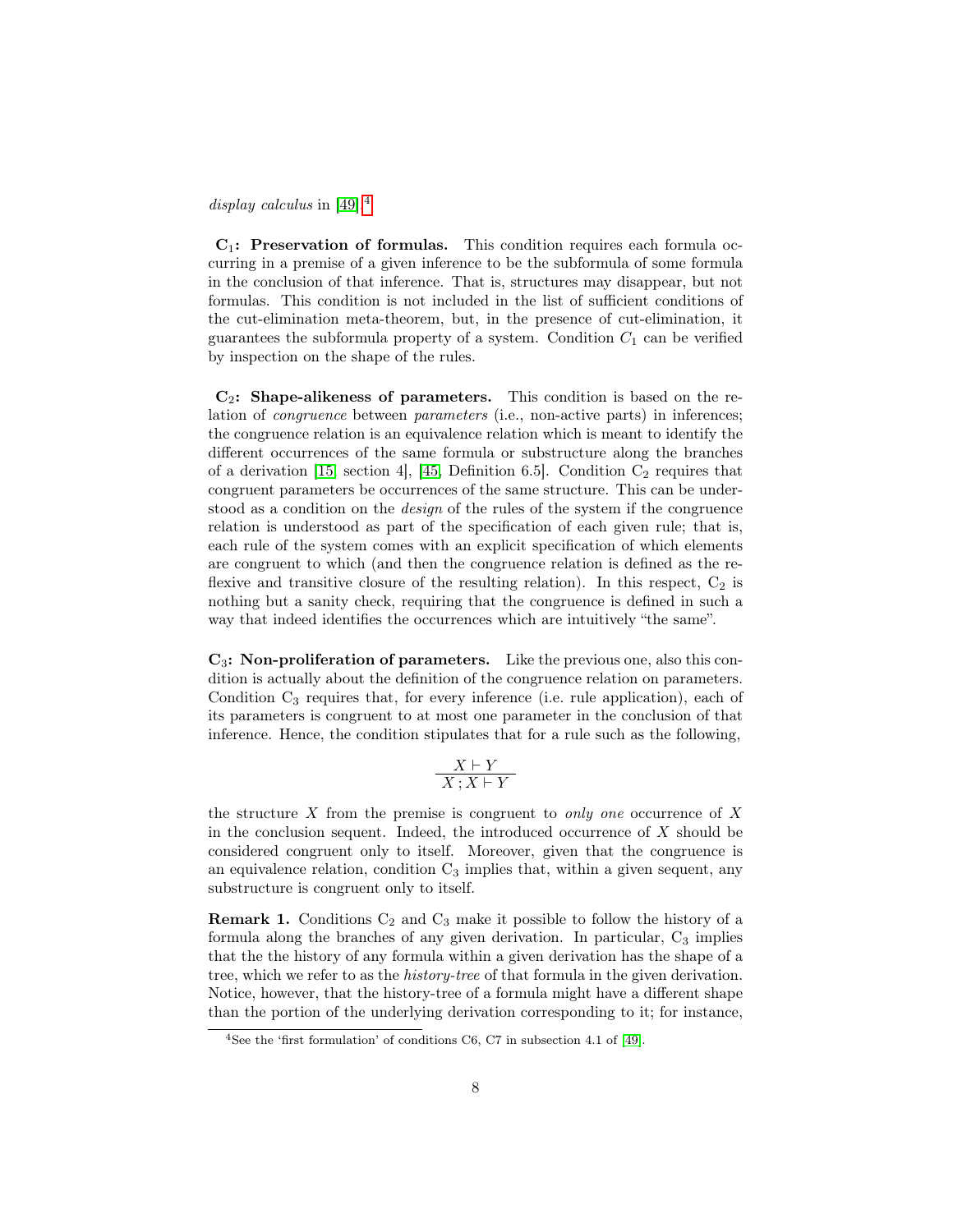the following application of the Contraction rule gives rise to a bifurcation of the history-tree of A which is absent in the underlying branch of the derivation tree, given that Contraction is a unary rule.



 $C_4$ : Position-alikeness of parameters. This condition bans any rule in which a (sub)structure in precedent (resp. succedent) position in a premise is congruent to a (sub)structure in succedent (resp. precedent) position in the conclusion.

 $C_5$ : Display of principal constituents. This condition requires that any principal occurrence be always either the entire antecedent or the entire consequent part of the sequent in which it occurs. In the following section, a generalization of this condition will be discussed, in view of its application to the main focus of interest of the present paper.

The following conditions  $C_6$  and  $C_7$  are not reported below as they are stated in the original paper [\[15\]](#page-58-1), but as they appear in [\[49,](#page-61-3) subsection 4.1]. More about this difference is discussed in section [7.2.](#page-43-0)

 $C_6$ : Closure under substitution for succedent parameters. This condition requires each rule to be closed under simultaneous substitution of arbitrary structures for congruent formulas which occur in succedent position. Condition  $C_6$  ensures, for instance, that if the following inference is an application of the rule R:

$$
\frac{(X \vdash Y)\big([A]_i^{suc} \mid i \in I\big)}{(X' \vdash Y')[A]^{suc}} R
$$

and  $([A]_i^{suc} \mid i \in I)$  represents all and only the occurrences of A in the premiss which are congruent to the occurrence of  $A$  in the conclusion<sup>[5](#page-8-0)</sup>, then also the following inference is an application of the same rule  $R$ :

$$
\frac{(X \vdash Y)\big([Z/A]_i^{suc} \mid i \in I\big)}{(X' \vdash Y')[Z/A]^{suc}} R
$$

where the structure Z is substituted for A.

This condition caters for the step in the cut elimination procedure in which the cut needs to be "pushed up" over rules in which the cut-formula in succedent position is parametric. Indeed, condition  $C_6$  guarantees that, in the picture below, a well-formed subtree  $\pi_1[Y/A]$  can be obtained from  $\pi_1$  by replacing any

<span id="page-8-0"></span><sup>&</sup>lt;sup>5</sup>Clearly, if  $I = \emptyset$ , then the occurrence of A in the conclusion is congruent to itself.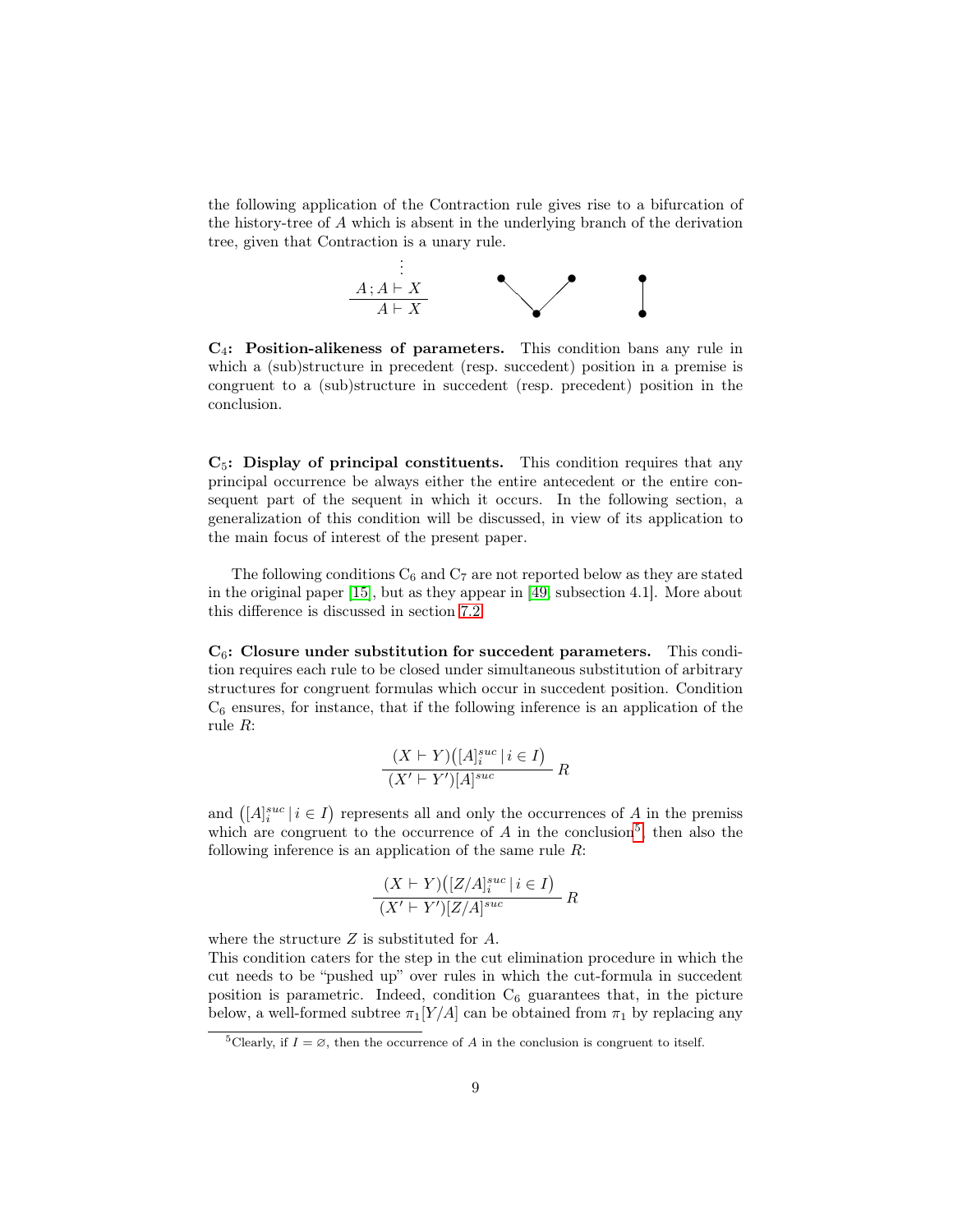occurrence of A corresponding to a node in the history tree of the cut-formula  $A$  by  $Y$ , and hence the following transformation step is guaranteed go through uniformly and "canonically":

| $\frac{1}{2}$ $\pi'_1$ |                    | $\vdots \pi'_1$ | $\pi_2$      |
|------------------------|--------------------|-----------------|--------------|
| $X' \vdash A$          |                    | $X' \vdash A$   | $A \vdash Y$ |
| : $\pi_1$              | $\therefore \pi_2$ | $X' \vdash Y$   |              |
| $X \vdash A$           | $A \vdash Y$       |                 | $\pi_1[Y/A]$ |
| $X \vdash Y$           |                    | $X \vdash Y$    |              |

if each rule in  $\pi_1$  verifies condition  $C_6$ .

 $C_7$ : Closure under substitution for precedent parameters. This condition requires each rule to be closed under simultaneous substitution of arbitrary structures for congruent formulas which occur in precedent position. Condition  $C_7$  can be understood analogously to  $C_6$ , relative to formulas in precedent position. Therefore, for instance, if the following inference is an application of the rule R:

$$
\frac{(X \vdash Y)\big([A]_i^{pre} \mid i \in I\big)}{(X' \vdash Y')[A]^{pre}} R
$$

then also the following inference is an instance of  $R$ :

$$
\frac{(X \vdash Y)\big([Z/A]_i^{pre} \mid i \in I\big)}{(X' \vdash Y')[Z/A]^{pre}} R
$$

Similarly to what has been discussed for condition  $C_6$ , condition  $C_7$  caters for the step in the cut elimination procedure in which the cut needs to be "pushed up" over rules in which the cut-formula in precedent position is parametric.

 $C_8$ : Eliminability of matching principal constituents. This condition requests a standard Gentzen-style checking, which is now limited to the case in which both cut formulas are principal, i.e. each of them has been introduced with the last rule application of each corresponding subdeduction. In this case, analogously to the proof Gentzen-style, condition  $C_8$  requires being able to transform the given deduction into a deduction with the same conclusion in which either the cut is eliminated altogether, or is transformed in one or more applications of cut involving proper subformulas of the original cut-formulas.

Rules introducing logical connectives. In display calculi, these rules, sometimes referred to as operational rules as opposed to the structural rules, typically occur in two flavors: operational rules which translate one structural connective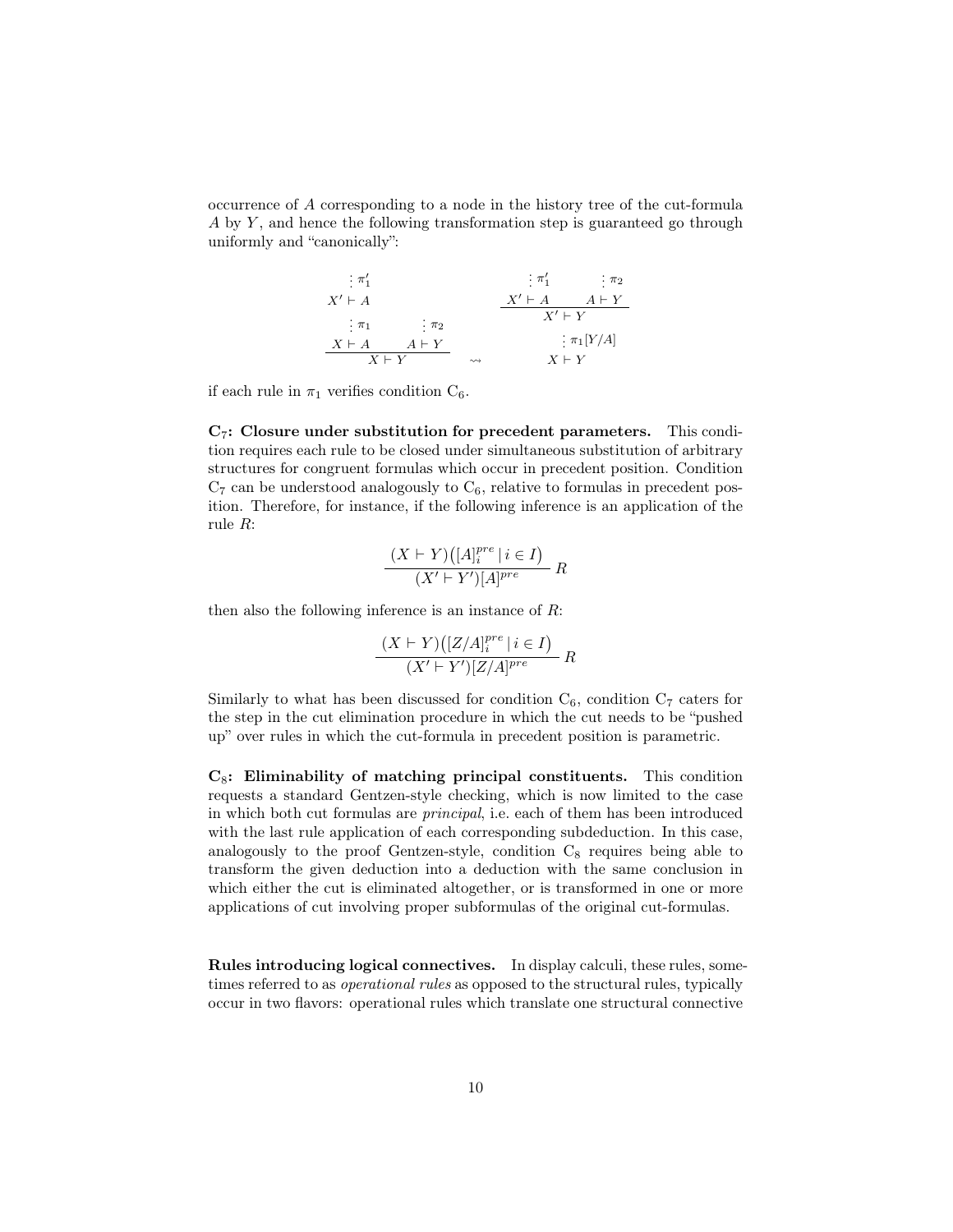in the premises in the corresponding connective in the conclusion, and operational rules in which both the operational connective and its structural counterpart are introduced in the conclusion. An example of this pattern is provided below for the case of the modal operator 'diamond':

$$
\frac{\circ A \vdash X}{\diamond A \vdash X} \diamond_L \qquad \frac{X \vdash A}{\circ X \vdash \diamond A} \diamond_R
$$

This introduction pattern obeys very strict criteria, which will be expanded on in the next subsection. From this example, it is clear that the introduction rules capture the rock bottom behavior of the logical connective in question; additional properties (for instance, normality, in the case in point), which might vary depending on the logical system, are to be captured at the level of additional (purely structural) rules. This enforces a clear-cut division of labour between operational rules, which only encode the basic proof-theoretic meaning of logical connectives, and structural rules, which account for all extra relations and properties, and which can be modularly added or removed, thus accounting for the space of logics.

Summing up, the two main benefits of display calculi are a "canonical" proof of cut elimination, and an explicit and modular account of logical connectives.

#### <span id="page-10-0"></span>2.3 Wansing's criteria

In [\[49,](#page-61-3) subsubsection 1.3], referring to the well known idea that 'a proof-theoretic semantics exemplifies the Wittgensteinian slogan that meaning is use', Wansing stresses that, for this slogan to serve as a conceptual basis for a general inferential theory of meaning, 'use' should be understood as 'correct use'. The consequences of the idea of meaning as correct use then precipitate into the following principles for the introduction rules for operational connectives, which he discusses in the same subsection and which are reported below. These principles are hence to be understood as the general requirements a (sequent-style) proof system needs to satisfy in order to encode the correct use, and hence for being suitable for proof-theoretic semantics.

Separation. This principle requires that the introduction rules for a given connective  $f$  should not exhibit any other connective rather than  $f$ . Hence the meaning of a given operational connective cannot be dependent from any other operational connectives. For instance, the following rule does not satisfy separation:

$$
\Box \Gamma \vdash A, \Diamond \Delta
$$
  

$$
\Box \Gamma \vdash \Box A, \Diamond \Delta
$$

This criterion does not ban the possibility of defining composite connectives; however, it ensures that the dependence relation between connectives creates no vicious circles. In fact, as it is formulated, this criterion is much stronger, since it requires every connective to be independent of any other.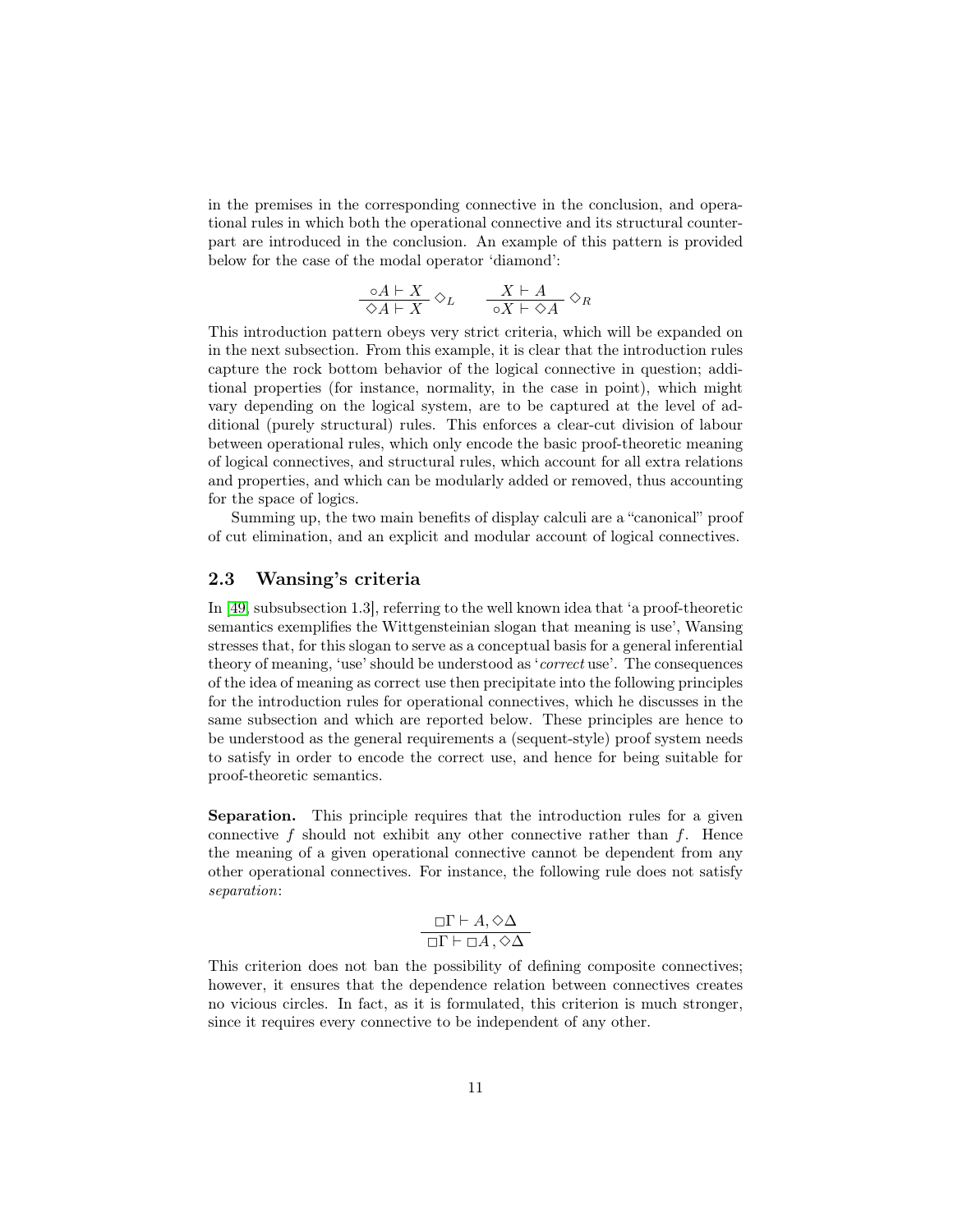Isolation. This is a stronger requirement than separation, and stipulates that, in addition, the precedent (resp. succedent) of the conclusion sequent in a left (resp. right) introduction rule must not exhibit any structure operation. In [\[15\]](#page-58-1), Belnap explains this requirement by remarking that an introduction rule with nonempty context on the principal side would fail to account for the meaning of the logical connective involved in a context-independent way.

Segregation. This is an even stronger requirement than isolation, and stipulates that, in addition, also the auxiliary formulas in the premise $(s)$  must occur within an empty context. This property appears under the name of *visibility* in  $[14]$ <sup>[6](#page-11-0)</sup>

Weak symmetry. This requirement stipulates that each introduction rule for a given connective f should either belong to a set of rules  $(f \vdash)$  which introduce f on the left-hand side of the turnstile  $\vdash$  in the conclusion sequent, or to a set of rules  $(F f)$  which introduce f on the right-hand side of the turnstile  $\vdash$  in the conclusion sequent. Understanding the either-or as exclusive disjunction, this criterion prevents an operational connective to be introduced on both sides by the application of one and the same rule. Thus, weak symmetry stipulates that the sets  $(f \vdash)$  and  $(\vdash f)$  be disjoint. However, weak symmetry does not exclude that either  $(f \vdash)$  or  $(\vdash f)$  be empty.

Symmetry. This condition strengthens weak symmetry by requiring both  $(f \vdash)$  and  $(\vdash f)$  to be nonempty for each connective f. Rather than a requirement on individual rules, this principle is a requirement on the set of the introduction rules for any given connective. Notice that symmetry does not exclude the possibility of having, for instance, two rules that introduce a given connective on the left and one that introduces it on the right side of the turnstile.

Weak explicitness. An introduction rule for  $f$  is *weakly explicit* if  $f$  occurs only in the conclusion of a rule and not in its premisses.

**Explicitness.** An introduction rule for  $f$  is *explicit* if it is weakly explicit and in addition to this, f appears only once in the conclusion of the rule.

The following principles are of a more global nature, which involves the proof system as a whole:

Unique characterization. This principle requires each logical connective to be uniquely characterized by its behaviour in the system, in the following sense. Let  $\Lambda$  be a logical system with a syntactic presentation S in which f occurs. Let  $S^*$  be the result of rewriting f everywhere in S as  $f^*$ , and let  $\Lambda\Lambda^*$  be the system

<span id="page-11-0"></span> ${}^{6}$ In [\[24\]](#page-59-5), following ideas from [\[14\]](#page-58-2), the visibility property has been identified as an essential ingredient to generalise Belnap's metatheorem beyond display calculi.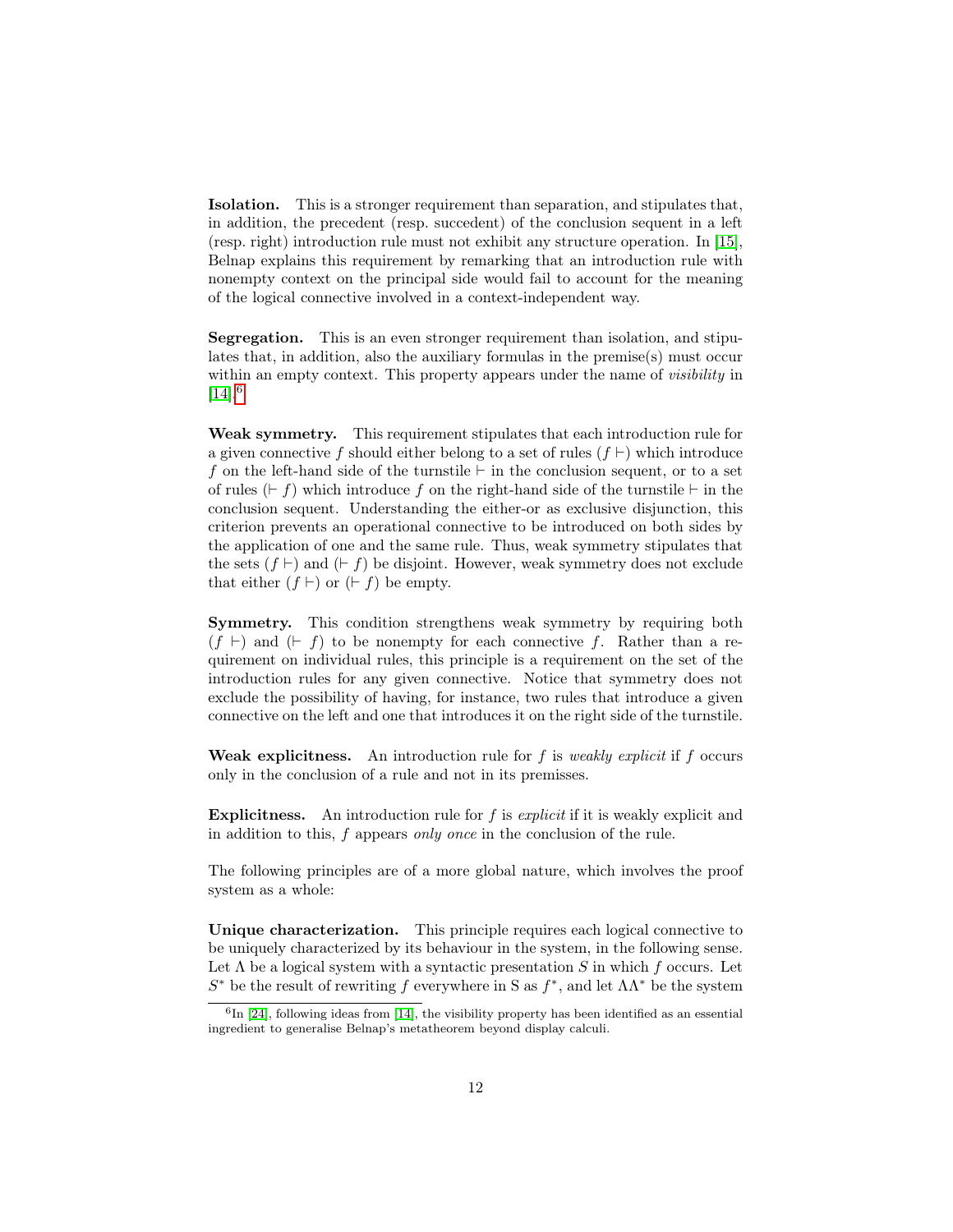presented by the union  $SS^*$  of S and  $S^*$  in the combined language with both f and  $f^*$ . Let  $A_f$  denote a formula (in this language) that contains a certain occurrence of f, and let  $A_{f^*}$  denote the result of replacing this occurrence of f in  $A_f$  by  $f^*$ . The connectives f and  $f^*$  are uniquely characterized in  $\Lambda\Lambda^*$  (cfr. [\[49,](#page-61-3) subsubsection 1.4]) if for every formula  $A_f$  in the language of  $\Lambda\Lambda^*$ ,  $A_f$  is provable in  $SS^*$  iff  $A_{f^*}$  is provable in  $SS^*$ .

Došen's principle. Hilbert style presentations are modular in the following sense: if  $\Lambda_1$  and  $\Lambda_2$  are finitely axiomatizable logics over the same language and  $\Lambda_1$  is stronger than  $\Lambda_2$ , then an axiomatization of  $\Lambda_2$  can be obtained from one of  $\Lambda_1$  by adding finitely many axioms to it. This makes it possible to modularly generate all finite axiomatic extensions of a given logic. Although it is arguably more difficult to achieve an analogous degree of modularity in the sequent calculi presentation, a principle aimed to achieve it has been advocated by Wansing under the name of Došen's principle (cfr. [\[49,](#page-61-3) subsubsection 1.5]): "The rules for the logical operations are never changed; all changes are made in the structural rules". Thus, suitable finite axiomatic extensions of a given logic L can be captured by adding structural rules to the proof system associated with L. Display calculi are particularly suitable to implement Došen's principle. As remarked early on, besides featuring structural rules which encode properties of single structural connectives (which is the case e.g. of the rule exchange), display calculi typically feature rules which concern the interaction between different structural connectives (the adjunction between two structural connectives is an example of the latter type of rule, see for instance the rules applied in the example on page [6\)](#page-5-0).

Cut-eliminability. Finally, Wansing considers the eliminability of the cut rule as an important requirement for the proof-theoretic semantics of logical connectives.

## <span id="page-12-0"></span>3 Belnap-style metatheorem for quasi proper display calculi

In the present section, we discuss a slight extension of Wansing's notion of proper display calculus (cf. Subsection [2.2\)](#page-4-0), and prove its associated Belnapstyle cut elimination metatheorem. The cut elimination for the calculus D'.EAK introduced in Section [6.3](#page-41-0) (see also Appendix [B\)](#page-47-0) will be derived as an instance of the metatheorem below.

#### <span id="page-12-1"></span>3.1 Quasi proper display calculi

<span id="page-12-2"></span>Definition 2. A sequent calculus is a *quasi proper display calculus* if it verifies conditions  $C_1$ ,  $C_2$ ,  $C_3$ ,  $C_4$ ,  $C_6$ ,  $C_7$ ,  $C_8$  of section [2.2,](#page-4-0) and moreover it satisfies the following conditions  $C'_5$ ,  $C''_5$  and  $C'_8$ :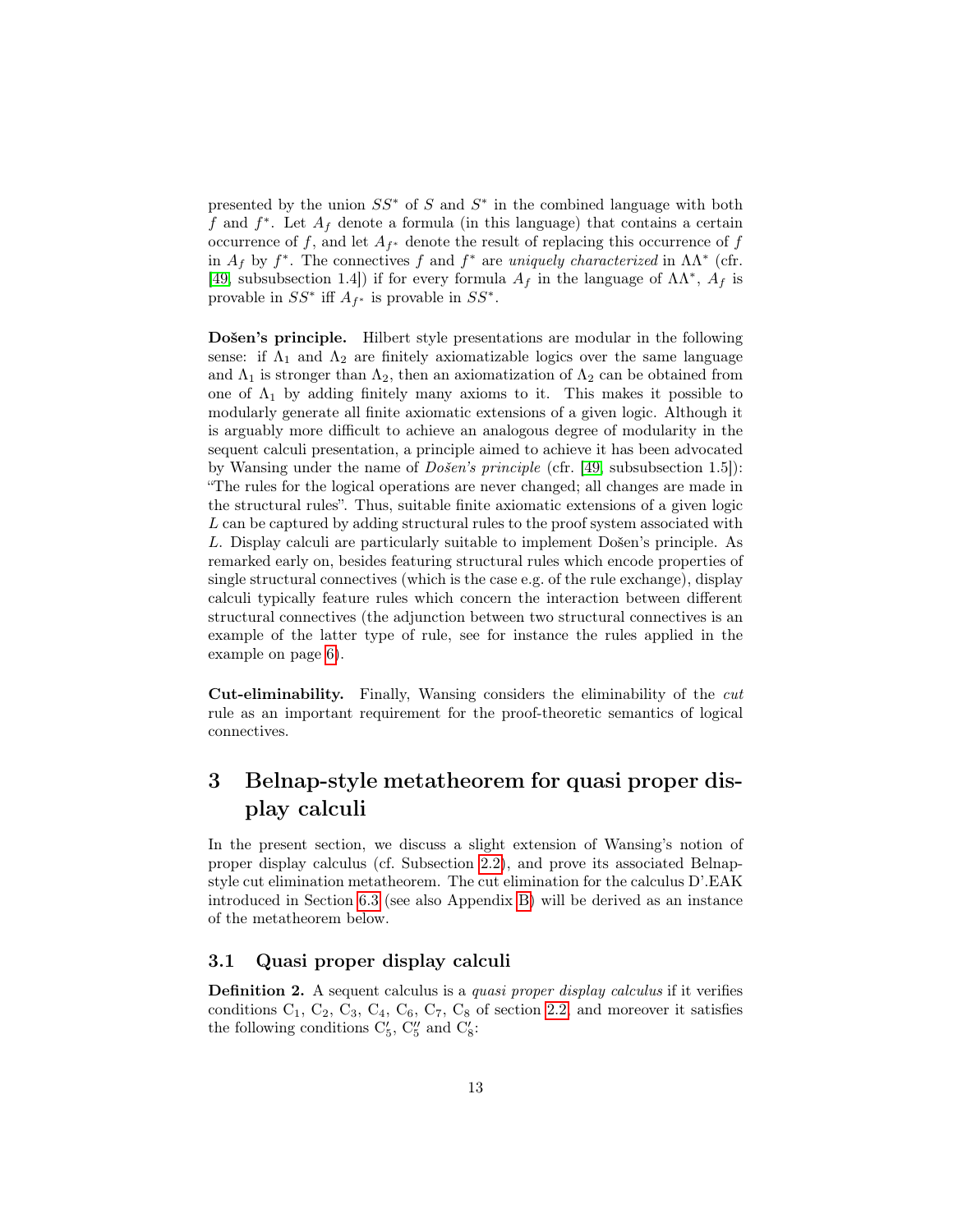$\mathbf{C}'_5$ : Quasi-display of principal constituents. If a formula A is principal in the conclusion sequent s of a derivation  $\pi$ , then A is in display, unless  $\pi$ consists only of its conclusion sequent s (i.e. s is an axiom).

 $C''_5$ : Display-invariance of axioms. If a display rule can be applied to an axiom s, the result of that rule application is again an axiom.

 $\mathbf{C}'_8$ : Closure of axioms under cut. If  $X \vdash A$  and  $A \vdash Y$  are axioms, then  $X \vdash Y$  is again an axiom.

Notice that condition  $C_5$  in Subsection [2.2](#page-4-0) is stronger than both  $C'_5$  and  $C''_5$ , and that the strength of condition  $C'_5$  is intermediate between that of  $C_5$  and of the following one, appearing in [\[45,](#page-61-5) Definition 6.8]:

 $\mathbf{C}_5^{\prime\prime\prime}$ : Single principal constituents. This condition requires that, in the conclusion of any rule, there be at most one non-parametric formula—which is the formula introduced by the application of the rule in question—unless the rule is an axiom.

The above condition  $C_5^{\prime\prime\prime}$  is introduced in [\[45\]](#page-61-5) within a setting accounting for sequent calculi which do not necessarily enjoy the full display property. The calculi considered in [\[45\]](#page-61-5) are such that the introduction rules do not need to enjoy the requirement of isolation (cf. Chapter 6), and the (multiple) cut rule applies at any depth. The calculus introduced in Section [6.1](#page-32-1) enjoys the full display property, therefore the following cut rule, in which both cut formulas occur in isolation:

$$
\frac{X\vdash A\qquad A\vdash Y}{X\vdash Y}\,Cut
$$

will be taken as primitive in it without loss of generality, as is standardly done in display calculi. However, the calculus in Section [6.1](#page-32-1) fails to enjoy the property of isolation, which typically plays a role in the cut elimination metatheorem for display calculi, and indeed appears in  $[49]$  as condition  $C_5$ . In the next subsection, we show that, even when the cut rule is the one above, requiring the combination of  $C_5'$  and  $C_5''$  suffices.<sup>[7](#page-13-1)</sup>

#### <span id="page-13-0"></span>3.2 Belnap-style metatheorem

<span id="page-13-2"></span>The aim of the present subsection is to prove the following theorem:

**Theorem 1.** Any calculus satisfying conditions  $C_2$ ,  $C_3$ ,  $C_4$ ,  $C'_5$ ,  $C''_5$ ,  $C_6$ ,  $C_7$ ,  $C_8$ , and  $C'_8$  enjoys cut elimination. If  $C_1$  is also satisfied, then the calculus enjoys the subformula property.

<span id="page-13-1"></span> ${}^{7}$ In [\[23\]](#page-59-0), we give a metatheorem which is based on a different tradeoff: on the one hand, we will not require the full display property, but on the other we will require a condition close to segregation.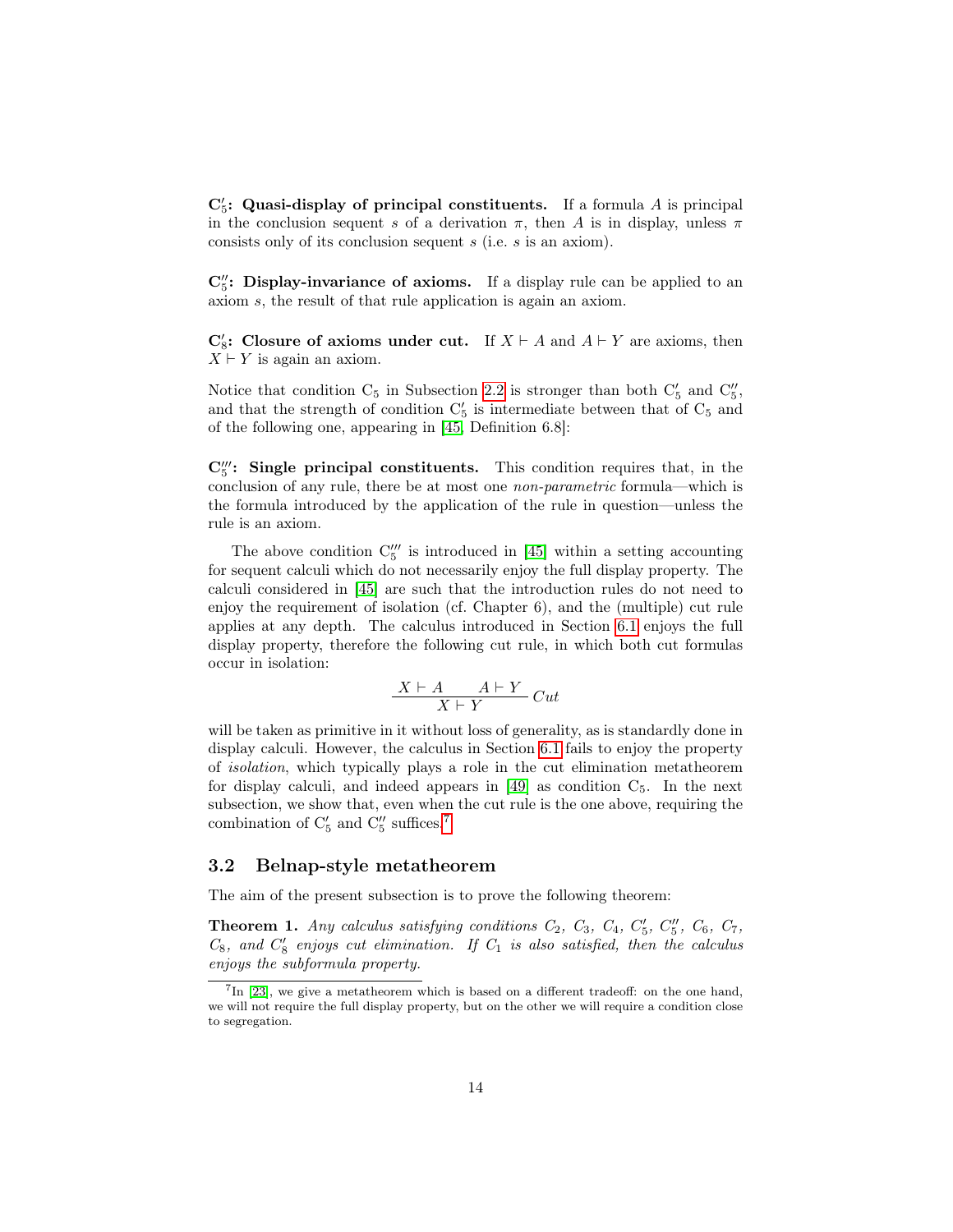Proof. This is a generalization of the proof in [\[51,](#page-61-6) Section 3.3, Appendix A]. For the sake of conciseness, we will expand only on the parts of the proof which depart from that treatment.

Our original derivation is

$$
\begin{array}{c}\n\vdots \pi_1 & \vdots \pi_2 \\
X \vdash A & A \vdash Y \\
\hline\nX \vdash Y\n\end{array}
$$

Principal stage: both cut formulas are principal. There are three subcases.

If the end sequent  $X \vdash Y$  is identical to the conclusion of  $\pi_1$  (resp.  $\pi_2$ ), then we can eliminate the cut simply replacing the derivation above with  $\pi_1$  (resp.  $\pi_2$ ).

If the premises  $X \vdash A$  and  $A \vdash Y$  are axioms, then, by  $C'_{8}$ , the conclusion  $X \vdash Y$  is an axiom, therefore the cut can be eliminated by simply replacing the original derivation with  $X \vdash Y$ .

If one of the two premises of the cut in the original derivation is not an axiom, then, by  $C_8$ , there is a proof of  $X \vdash Y$  which uses the same premise(s) of the original derivation and which involves only cuts on proper subformulas of A.

Parametric stage: at least one cut formula is parametric. There are two subcases: either one cut formula is principal or they are both parametric.

Consider the subcase in which one cut formula is principal. W.l.o.g. we assume that the cut-formula A is principal in the the left-premise  $X \vdash A$  of the cut in the original proof (the other case is symmetric). As discussed in Remark [1,](#page-7-1) conditions  $C_2$  and  $C_3$  make it possible to consider the history-tree of the right-hand-side cut formula A in  $\pi_2$ . The situation can be pictured as follows:

$$
\begin{array}{ccc}\n\vdots \pi_{2.i} & \vdots \pi_{2.j} & \vdots \pi_{2.k} \\
\underline{A}_i \vdash Y_i & (X_j \vdash Y_j)[\underline{A}_j]^{pre} & (X_k \vdash Y_k)[\overline{A}_k]^{pre} \\
\vdots & \vdots & \vdots\n\end{array}
$$

$$
\begin{array}{c}\n \vdots \pi_1 \\
 X \vdash A \\
 \hline\n X \vdash Y\n \end{array}
$$

where, for  $i, j, k \in \{1, \ldots, n\}$ , the nodes

 $\underline{A}_i \vdash Y_i, \quad (X_j \vdash Y_j)[A_j]^{pre}, \text{ and } (X_k \vdash Y_k)[\overline{A}_k]^{pre}$ 

represent the three ways in which the leaves  $A_i$ ,  $A_j$  and  $A_k$  in the history-tree of  $A$  in  $\pi_2$  can be introduced, and which will be discussed below. The notation  $\underline{A}$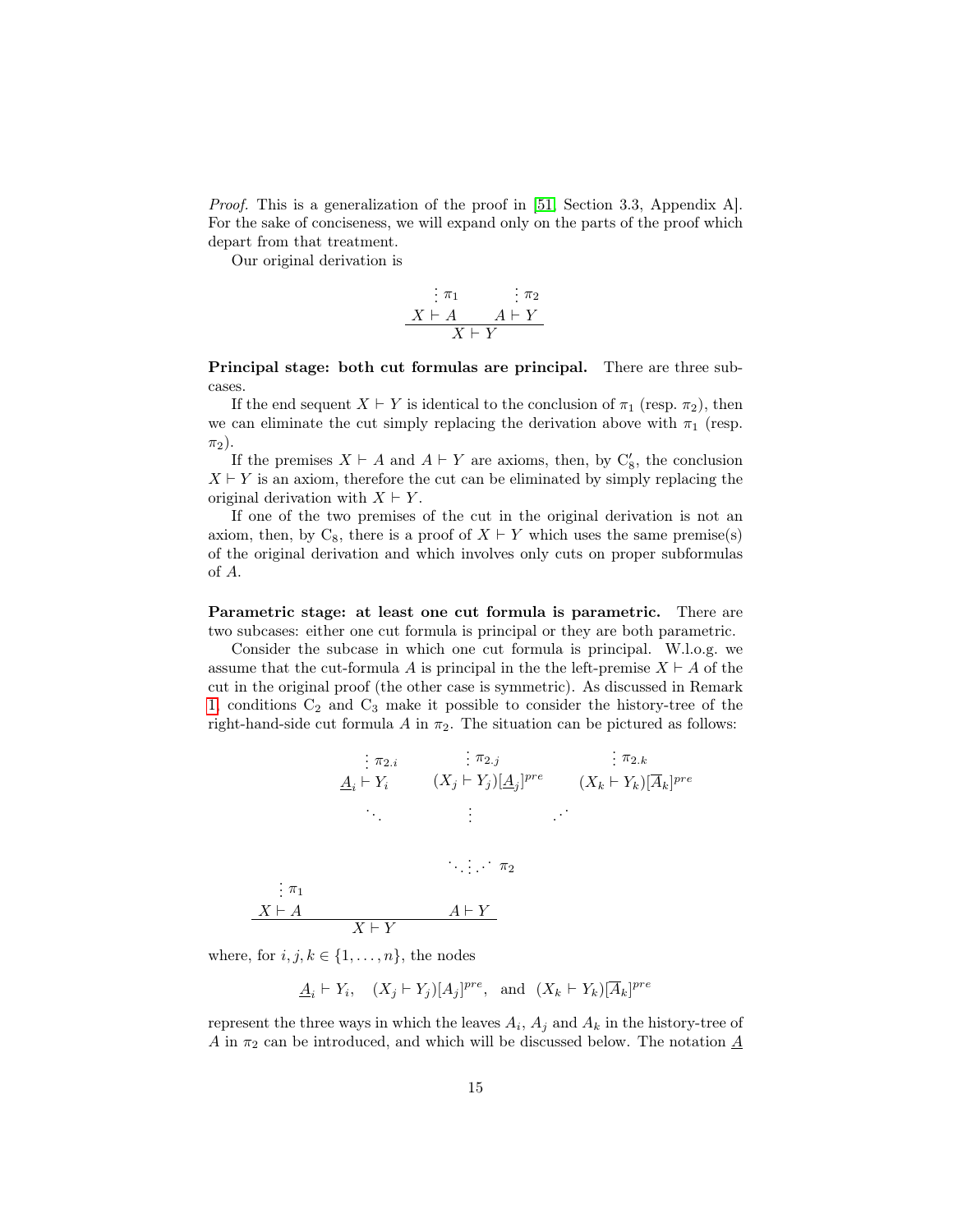and (resp.  $\overline{A}$ ) indicates that the given occurrence is principal (resp. parametric). Notice that condition  $C_4$  guarantees that all occurrences in the history of  $A$  are in precedent position in the underlying derivation tree.

Let  $A_l$  be introduced as a parameter (as represented in the picture above in the conclusion of  $\pi_{2,k}$  for  $A_l = A_k$ ). Assume that  $(X_k \vdash Y_k)[A_k]$  is the conclusion of an application  $\inf$  of the rule  $Ru$  (for instance, in the calculus of section [6.1,](#page-32-1) this situation arises if  $A_k$  has been introduced with an application of Weakening). Since  $A_k$  is a leaf in the history-tree of A, we have that  $A_k$  is congruent only to itself in  $X_k \vdash Y_k$ . Hence,  $C_7$  implies that it is possible to substitute X for  $A_k$  by means of an application of the same rule Ru. That is,  $(X_k \vdash Y_k)[\overline{A}_k]$  can be replaced by  $(X_k \vdash Y_k)[X/\overline{A}_k]$ .

Let  $A_l$  be introduced as a principal formula. The corresponding subcase in [\[51\]](#page-61-6) splits into two subsubcases: either  $A_l$  is introduced in display or it is not.

If  $A_l$  is in display (as represented in the picture above in the conclusion of  $\pi_{2,i}$  for  $A_l = A_i$ , then we form a subderivation using  $\pi_1$  and  $\pi_{2,i}$  and applying cut as the last rule.

If  $A_l$  is not in display (as represented in the picture above in the conclusion of  $\pi_{2,j}$  for  $A_l = A_j$ ), then condition  $C'_5$  implies that  $(X_j \vdash Y_j) [\underline{A}_j]^{pre}$  is an axiom (so, in particular, there is at least another occurrence of A in succedent position), and  $C''_5$  implies that some axiom  $\underline{A}_j \vdash Y'_j$  exists, which is displayequivalent to the first axiom, and in which  $\tilde{A}_j$  occurs in display. Let  $\pi'$  be the derivation which transforms  $\underline{A}_j \vdash Y'_i$  into  $(X_j \vdash Y_j)[\underline{A}_j]^{pre}$ . We form a subderivation using  $\pi_1$  and  $\underline{A}_j \vdash Y'_j$  and joining them with a cut application, then attaching  $\pi'[X/A_j]^{pre}$  below the new cut.

The transformations just discussed explain how to transform the leaves of the history tree of A. Finally, condition  $C_7$  implies that substituting X for each occurrence of A in the history tree of the cut formula A in  $\pi_2$  (or in a displayequivalent proof  $\pi'$ ) gives rise to an admissible derivation  $\pi_2[X/A]^{pre}$  (use C<sub>6</sub> for the symmetric case).

Summing up, this procedure generates the following proof tree:

$$
\begin{array}{cccc}\n & \vdots & \pi_1 & & \\
 & X \vdash A & \underline{A}_j \vdash Y'[\underline{A}]^{suc} & \\
 & X \vdash A & \underline{A}_i \vdash Y_i & \\
 & X \vdash A & \underline{A}_i \vdash Y_i & \\
 & X \vdash Y_i & & \\
 & & \vdots & \pi'[X/A]^{pre} & \\
 & & & \vdots & \\
 & & & \vdots & \\
 & & & & \vdots & \\
 & & & & \vdots & \\
 & & & & & \vdots \\
 & & & & & \vdots \\
 & & & & & & \vdots \\
 & & & & & & \vdots\n\end{array}
$$

 $X \vdash Y$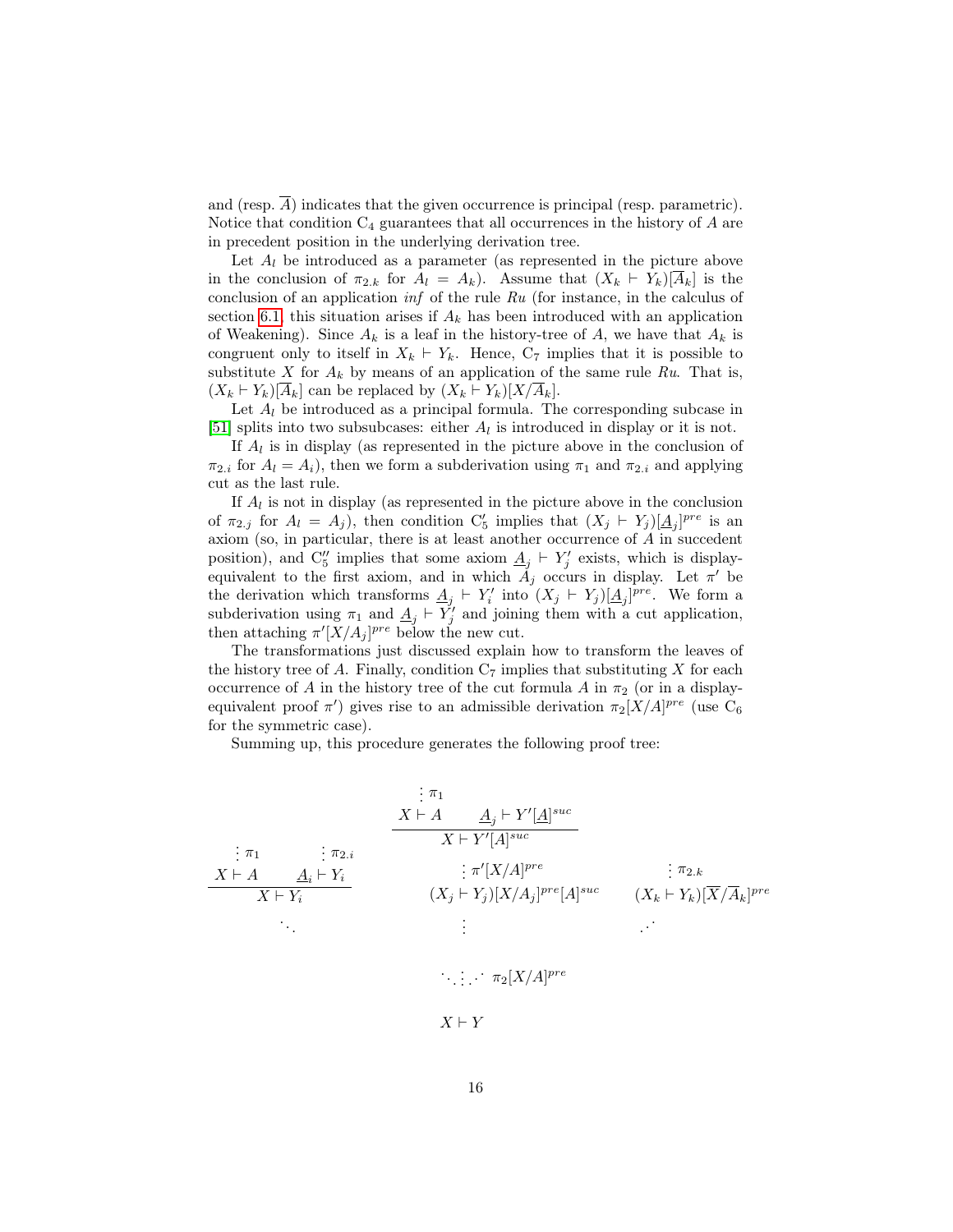If, in the original derivation, the history-tree of the cut formula  $A$  (in the right-hand-side premise of the given cut application) contains at most one leaf  $A_l$  which is principal, then the height of the new cuts is lower than the height of the original cut.

If, in the original derivation, the history-tree of the cut formula  $A$  (in the right-hand-side premise of the given cut application) contains more than one leaf  $A_l$  which is principal, then we cannot conclude that the height of the new cuts is always lower than the height of the original cut (for instance, in the calculus introduced in Section [6.1,](#page-32-1) this situation may arise when two ancestors of a cut formula are introduced as principal, and then are identified via an application of the rule Contraction). In this case, we observe that in each newly introduced application of the cut rule, both cut formulas are principal. Hence, we can apply the procedure described in the Principal stage and transform the original derivation in a derivation in which the cut formulas of the newly introduced cuts have strictly lower complexity than the original cut formula.

Finally, as to the subcase in which both cut formulas are parametric, consider a proof with at least one cut. The procedure is analogous to the previous case. Namely, following the history of one of the cut formulas up to the leaves, and applying the transformation steps described above, we arrive at a situation in which, whenever new applications of cuts are generated, in each such application at least one of the cut formulas is principal. To each such cut, we can apply (the symmetric version of) the Parametric stage described so far.  $\Box$ 

## <span id="page-16-0"></span>4 Dynamic Epistemic Logics and their proof systems

In the present section, we first review the two best known logical systems in the family of dynamic epistemic logics, namely public announcement logic (PAL) [\[44\]](#page-60-2), and the logic of epistemic actions and knowledge (EAK) [\[12\]](#page-58-0), focusing mainly on the latter one. Our presentation in subsection [4.1](#page-16-1) is different but equivalent to the original version from [\[12\]](#page-58-0) (without common knowledge), and rather follows the presentation given in [\[39\]](#page-60-4) and in [\[30\]](#page-60-0). In subsections [4.3](#page-20-0) and [4.4](#page-25-0) we discuss their existing proof-theoretic formalizations, particularly in relation to the viewpoint of proof-theoretic semantics, and mention the system D.EAK as a promising approximation of a setting for proof-theoretic semantics. Finally, in subsection [5,](#page-27-0) we discuss the final coalgebra semantics, since this is a semantic environment in which all connectives of the language of D.EAK (and of its improved version D'.EAK) can be naturally interpreted.

#### <span id="page-16-1"></span>4.1 The logic of epistemic actions and knowledge

The logic of epistemic actions and knowledge (further on EAK) is a logical framework which combines a multi-modal classical logic with a dynamic-type propositional logic. Static modalities in EAK are parametrized with agents, and their intended interpretation is epistemic, that is,  $\langle a \rangle A$  intuitively stands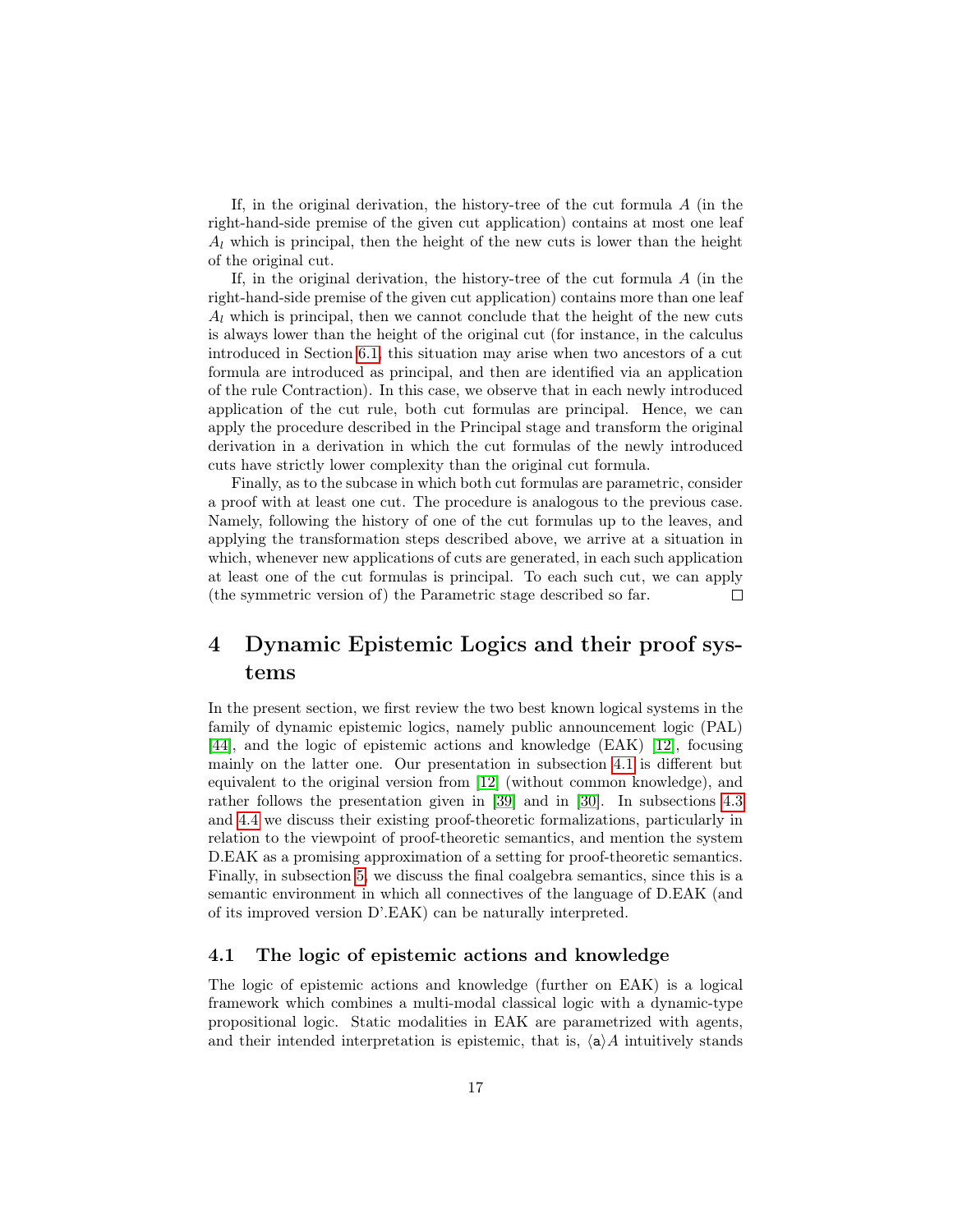for 'agent a thinks that A might be the case'. Dynamic modalities in EAK are parametrized with epistemic action-structures (defined below) and their intended interpretation is analogous to that of dynamic modalities in e.g. Propositional Dynamic Logic. That is,  $\langle \alpha \rangle A$  intuitively stands for 'the action  $\alpha$  is executable, and after its execution  $A$  is the case'. Informally, action structures loosely resemble Kripke models, and encode information about epistemic actions such as e.g. public announcements, private announcements to a group of agents, with or without (actual or suspected) wiretapping, etc. Action structures consist of a finite nonempty domain of action-states, a designated state, binary relations on the domain for each agent, and a precondition map. Each state in the domain of an action structure  $\alpha$  represents the possible appearance of the epistemic action encoded by  $\alpha$ . The designated state represents the action actually taking place. Each binary relation of an action structure represents the type, or degree, of uncertainty entertained by the agent associated with the given binary relation about the action taking place; for instance, the agents' knowledge, ignorance, suspicions. Finally, the precondition function maps each state in the domain to a formula, which is intended to describe the state of affairs under which it is possible to execute the (appearing) action encoded by the given state. This formula encodes the preconditions of the action-state. The reader is referred to [\[12\]](#page-58-0) for further intuition and concrete examples.

Let AtProp be a countable set of atomic propositions, and Ag be a nonempty set (of agents). The set  $\mathcal L$  of formulas A of the logic of epistemic actions and knowledge (EAK), and the set  $Act(\mathcal{L})$  of the *action structures*  $\alpha$  *over*  $\mathcal{L}$  are defined simultaneously as follows:

$$
A := p \in \mathsf{AtProp} \mid \neg A \mid A \vee A \mid \langle a \rangle A \mid \langle \alpha \rangle A \quad (\alpha \in \mathsf{Act}(\mathcal{L}), \mathsf{a} \in \mathsf{Ag}),
$$

where an action structure over L is a tuple  $\alpha = (K, k, (\alpha_a)_{a \in Ag}, Pre_\alpha)$ , such that K is a finite nonempty set,  $k \in K$ ,  $\alpha_a \subseteq K \times K$  and  $Pre_\alpha : K \to \mathcal{L}$ .

The symbol  $Pre(\alpha)$  stands for  $Pre_{\alpha}(k)$ . For each action structure  $\alpha$  and every  $i \in K$ , let  $\alpha_i := (K, i, (\alpha_{\mathsf{a}})_{\mathsf{a} \in \mathsf{Ag}}$ ,  $Pre_\alpha$ ). Intuitively, the family of action structures  $\{\alpha_i \mid k\alpha_{\bf a}i\}$  encodes the uncertainty of agent **a** about the action  $\alpha = \alpha_k$  that is actually taking place. Perhaps the best known epistemic actions are *public announcements*, formalized as action structures  $\alpha$  such that  $K = \{k\},\$ and  $\alpha_a = \{(k, k)\}\$ for all  $a \in Ag$ . The logic of public announcements (PAL) [\[44\]](#page-60-2) can then be subsumed as the fragment of EAK restricted to action structures of the form described above. The connectives  $\top$ ,  $\bot$ ,  $\wedge$ ,  $\rightarrow$  and  $\leftrightarrow$  are defined as usual.

Standard models for EAK are relational structures  $M = (W, (R_a)_{a \in Ag}, V)$ such that W is a nonempty set,  $R_a \subseteq W \times W$  for each  $a \in Ag$ , and V : AtProp  $\rightarrow$  $\mathcal{P}(W)$ . The interpretation of the static fragment of the language is standard. For every Kripke frame  $\mathcal{F} = (W, (R_a)_{a \in Ag})$  and each action structure  $\alpha$ , let the Kripke frame  $\coprod_{\alpha} \mathcal{F} := (\coprod_{K} W, ((R \times \alpha)_{\mathsf{a}})_{\mathsf{a} \in \mathsf{Ag}})$  be defined as follows:  $\coprod_{K} W$  is the |K|-fold coproduct of W (which is set-isomorphic to  $W \times K$ ), and  $(\overline{R} \times \alpha)_{\mathbf{a}}$ is a binary relation on  $\coprod_K W$  defined as

$$
(w,i)(R \times \alpha)_{\mathbf{a}}(u,j)
$$
 iff  $wR_{\mathbf{a}}u$  and  $i\alpha_{\mathbf{a}}j$ .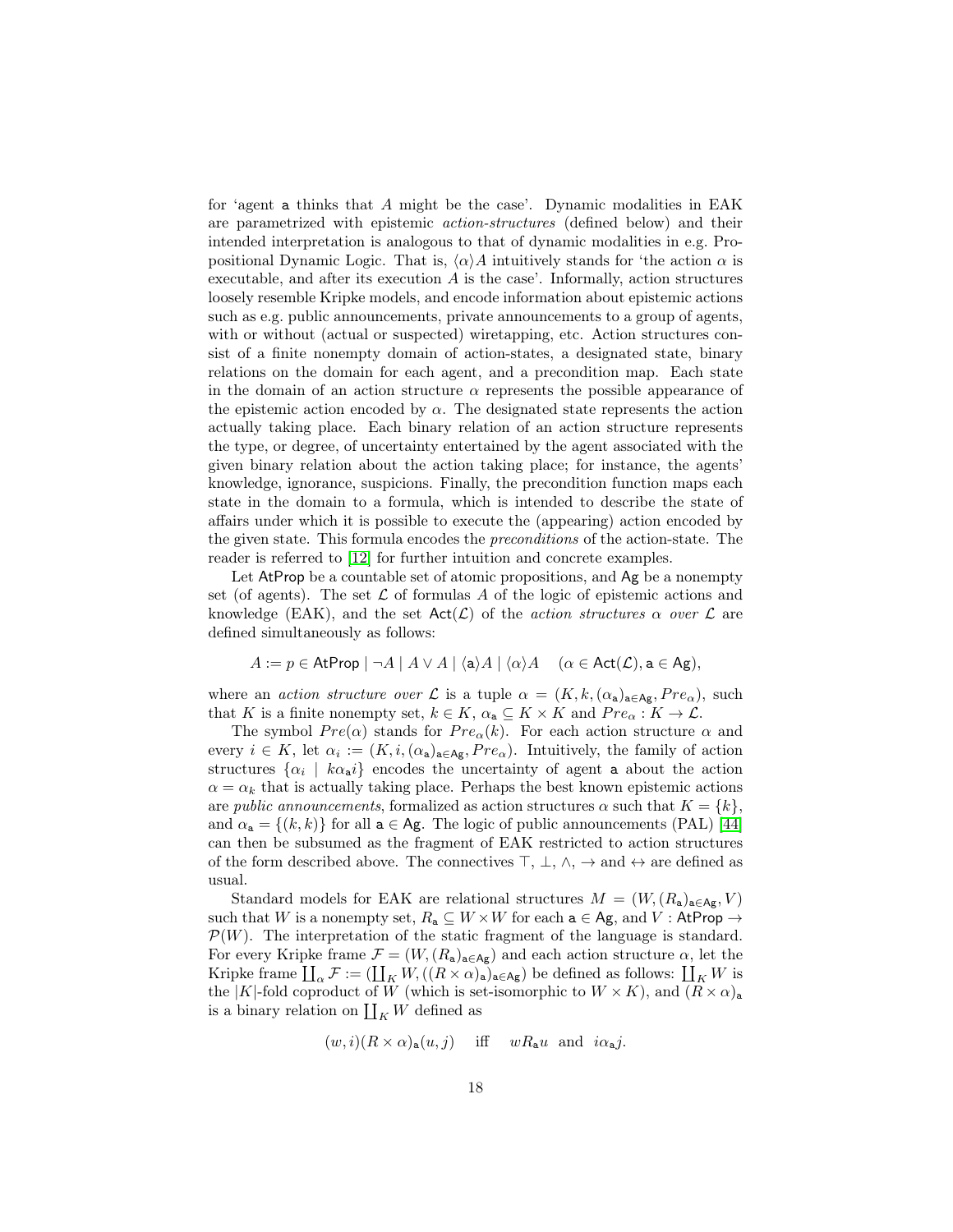For every model M and each action structure  $\alpha$ , let

$$
\coprod_\alpha M := (\coprod_\alpha \mathcal{F}, \coprod_K V)
$$

be such that  $\coprod_{\alpha} \mathcal{F}$  is defined as above, and  $(\coprod_{K} V)(p) := \coprod_{K} V(p)$  for every  $p \in$  AtProp. Finally, let the *update* of M with the action structure  $\alpha$  be the submodel  $M^{\alpha} := (W^{\alpha}, (R^{\alpha}_{a})_{a \in Ag}, V^{\alpha})$  of  $\prod_{\alpha} M$  the domain of which is the subset

$$
W^{\alpha} := \{(w, j) \in \coprod_{K} W \mid M, w \Vdash Pre_{\alpha}(j)\}.
$$

Given this preliminary definition, formulas of the form  $\langle \alpha \rangle A$  are interpreted as follows:

$$
M, w \Vdash \langle \alpha \rangle A
$$
 iff  $M, w \Vdash Pre_{\alpha}(k)$  and  $M^{\alpha}, (w, k) \Vdash A$ .

The model  $M^{\alpha}$  is intended to encode the (factual and epistemic) state of affairs after the execution of the action  $\alpha$ . Summing up, the construction of  $M^{\alpha}$ is done in two stages: in the first stage, as many copies of the original model M are taken as there are 'epistemic potential appearances' of the given action (encoded by the action states in the domain of  $\alpha$ ); in the second stage, states in the copies are removed if their associated original state does not satisfy the preconditions of their paired action-state.

A complete axiomatization of EAK consists of copies of the axioms and rules of the minimal normal modal logic K for each modal operator, either epistemic or dynamic, plus the following (interaction) axioms:

<span id="page-18-0"></span>
$$
\langle \alpha \rangle p \quad \leftrightarrow \quad (Pre(\alpha) \land p); \tag{1}
$$

$$
\langle \alpha \rangle \neg A \quad \leftrightarrow \quad (Pre(\alpha) \land \neg \langle \alpha \rangle A); \tag{2}
$$

$$
\langle \alpha \rangle (A \vee B) \quad \leftrightarrow \quad (\langle \alpha \rangle A \vee \langle \alpha \rangle B); \tag{3}
$$

$$
\langle \alpha \rangle \langle \mathbf{a} \rangle A \quad \leftrightarrow \quad (Pre(\alpha) \land \bigvee \{ \langle \mathbf{a} \rangle \langle \alpha_i \rangle A \mid k \alpha_{\mathbf{a}} i \} ). \tag{4}
$$

The interaction axioms above can be understood as attempts at defining the meaning of any given dynamic modality  $\langle \alpha \rangle$  in terms of its interaction with the other connectives. In particular, while axioms [\(2\)](#page-18-0) and [\(3\)](#page-18-0) occur also in other dynamic logics such as PDL, axioms [\(1\)](#page-18-0) and [\(4\)](#page-18-0) capture the specific behaviour of epistemic actions. Specifically, axiom [\(1\)](#page-18-0) encodes the fact that epistemic actions do not change the factual state of affairs, and axiom [\(4\)](#page-18-0) plausibly rephrases the fact that 'after the execution of  $\alpha$ , agent a thinks that A might be the case' in terms of 'there being some epistemic appearance of  $\alpha$  to a such that a thinks that, after its execution, A is the case'. An interesting aspect of these axioms is that they work as rewriting rules which can be iteratively used to transform any EAK-formula into an equivalent one free of dynamic modalities. Hence, the completeness of EAK follows from the completeness of its static fragment, and EAK is not more expressive than its static fragment. However, and interestingly, there is an exponential gap in succinctness between equivalent formulas in the two languages [\[38\]](#page-60-5).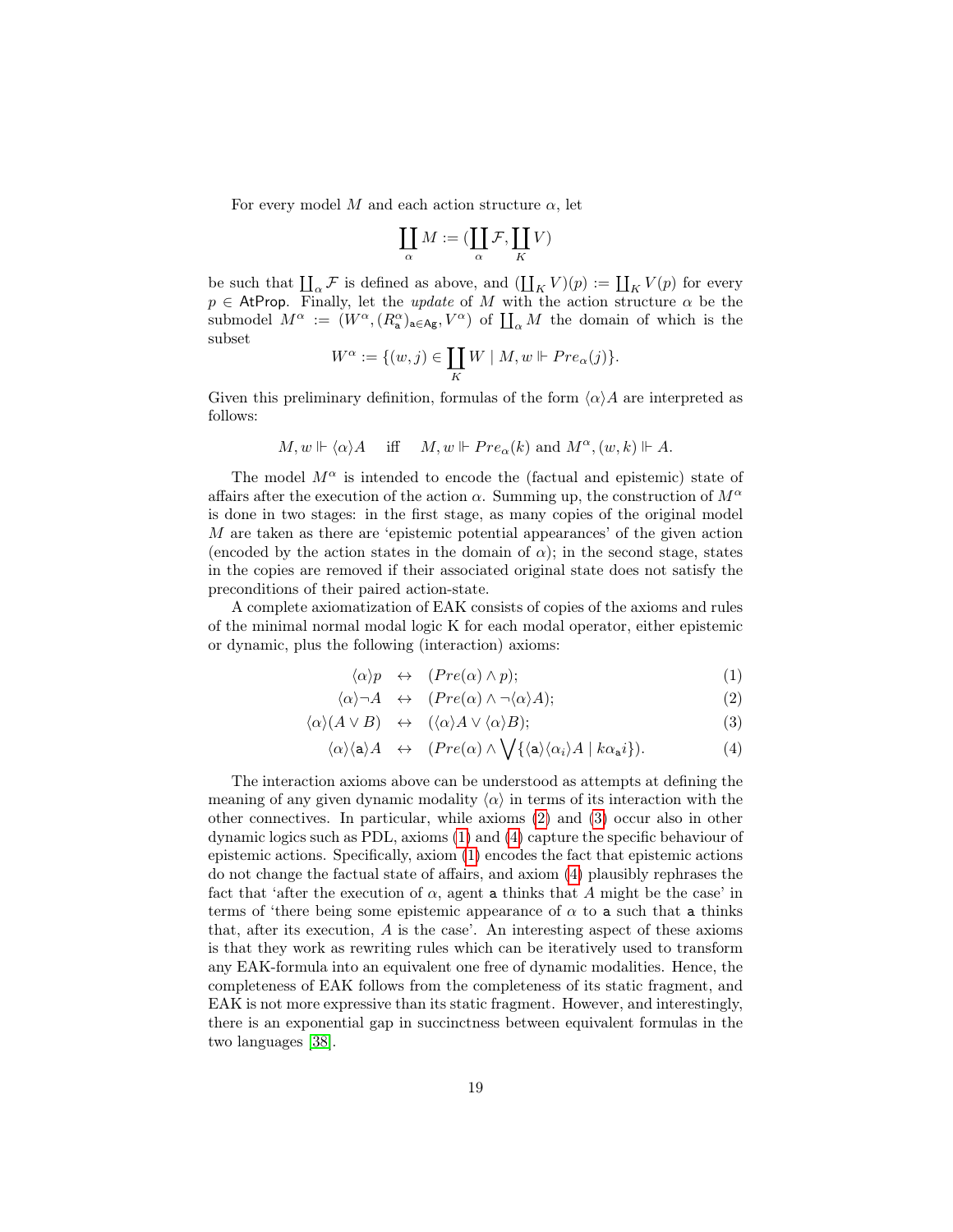Action structures are one among many possible ways to represent actions. Following [\[30\]](#page-60-0), we prefer to keep a black-box perspective on actions, and to identify agents a with the indistinguishability relation they induce on actions; so, in the remainder of the article, the role of the action-structures  $\alpha_i$  for  $k\alpha i$ will be played by actions  $\beta$  such that  $\alpha a\beta$ , allowing us to reformulate [\(4\)](#page-18-0) as

 $\langle \alpha \rangle \langle a \rangle A \; \leftrightarrow \; (Pre(\alpha) \wedge \bigvee \{ \langle a \rangle \langle \beta \rangle A \; | \; \alpha a \beta \}).$ 

#### <span id="page-19-0"></span>4.2 The intuitionistic version of EAK

In [\[39,](#page-60-4) [35\]](#page-60-6), an analysis of PAL and EAK has been given from the point of view of algebraic semantics, resulting in the definition of the intuitionistic counterparts of PAL and EAK. In the present subsection, we briefly review the definition of the latter one, as it reveals a more subtle interaction between the various modalities, thus preparing the ground for the even richer picture that will arise from the proof-theoretic analysis.

Let AtProp be a countable set of atomic propositions, and let Ag be a nonempty set (of agents). The set  $\mathcal{L}(m-K)$  of the formulas A of the multimodal version m-IK of Fischer Servi's intuitionistic modal logic IK are inductively defined as follows:

 $A := p \in \mathsf{AtProp} \mid \perp \mid A \vee A \mid A \wedge A \mid A \rightarrow A \mid \langle a \rangle A \mid [a]A \quad (a \in \mathsf{Ag})$ 

The logic m-IK is the smallest set of formulas in the language  $\mathcal{L}(m-IK)$ (where  $\neg A$  abbreviates as usual  $A \to \bot$ ) containing the following axioms and closed under modus ponens and necessitation rules:

#### Axioms

$$
A \rightarrow (B \rightarrow A)
$$
  
\n
$$
(A \rightarrow (B \rightarrow C)) \rightarrow ((A \rightarrow B) \rightarrow (A \rightarrow C))
$$
  
\n
$$
A \rightarrow (B \rightarrow A \land B)
$$
  
\n
$$
A \land B \rightarrow A
$$
  
\n
$$
A \land B \rightarrow B
$$
  
\n
$$
A \rightarrow A \lor B
$$
  
\n
$$
B \rightarrow A \lor B
$$
  
\n
$$
(A \rightarrow C) \rightarrow ((B \rightarrow C) \rightarrow (A \lor B \rightarrow C))
$$
  
\n
$$
\perp \rightarrow A
$$
  
\n
$$
[a](A \rightarrow B) \rightarrow ([a]A \rightarrow [a]B)
$$
  
\n
$$
\langle a \rangle (A \lor B) \rightarrow \langle a \rangle A \lor \langle a \rangle B
$$
  
\n
$$
\neg \langle a \rangle \perp
$$
  
\nFS1 
$$
\langle a \rangle (A \rightarrow B) \rightarrow ([a]A \rightarrow \langle a \rangle B)
$$
  
\nFS2 
$$
(\langle a \rangle A \rightarrow [a]B) \rightarrow [a](A \rightarrow B)
$$

#### Inference Rules

MP if  $\vdash A \rightarrow B$  and  $\vdash A$ , then  $\vdash B$ Nec if  $\vdash A$ , then  $\vdash [a]A$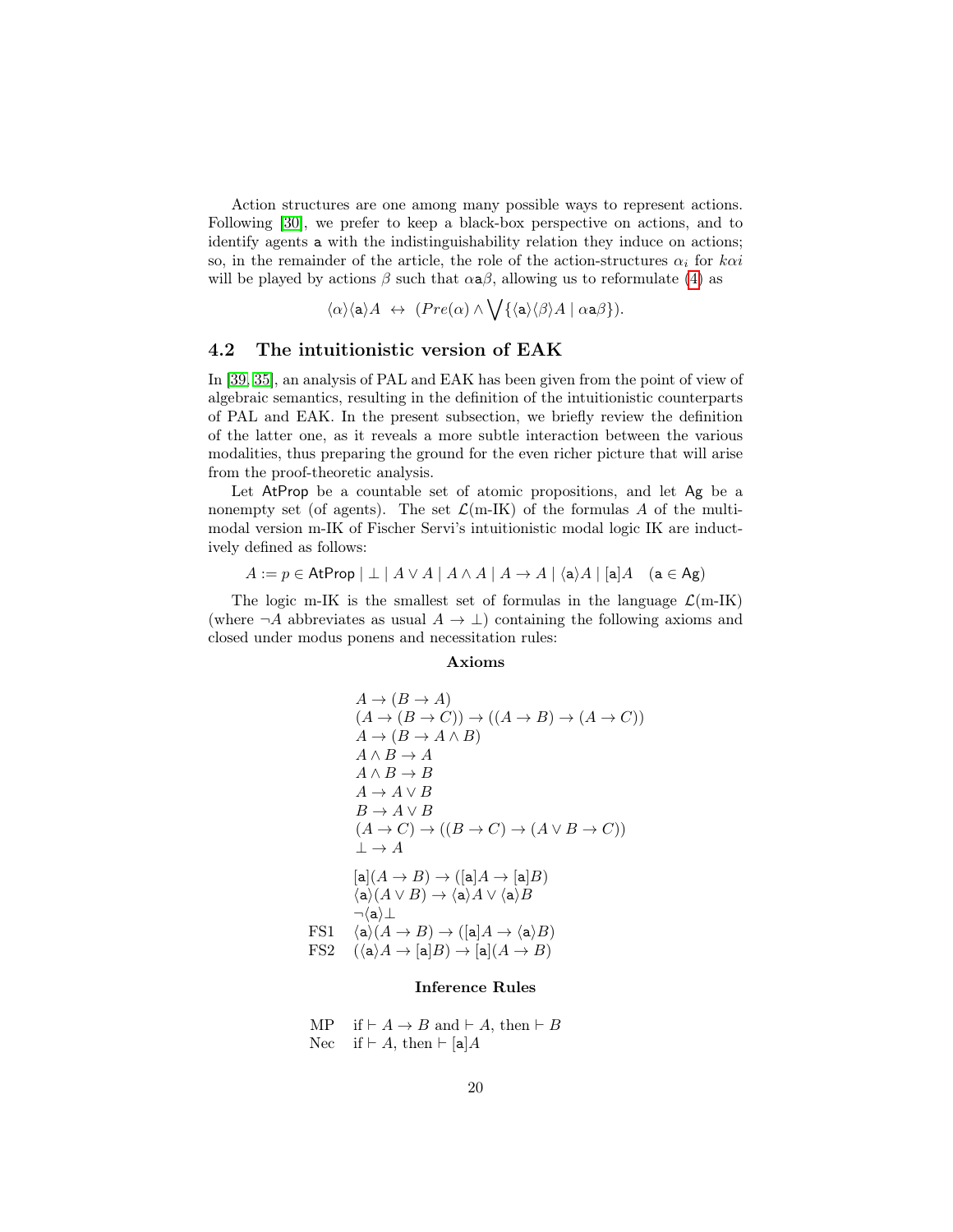To define the language of the intuitionistic counterpart of EAK, let AtProp be a countable set of atomic propositions, and let Ag be a nonempty set. The set  $\mathcal{L}$ (IEAK) of the formulas A of the intuitionistic logic of epistemic actions and knowledge (IEAK), and the set  $Act(\mathcal{L})$  of the *action structures*  $\alpha$  over  $\mathcal{L}$  are defined simultaneously as follows:

 $A := p \in \mathsf{AtProp} \mid \perp \mid A \to A \mid A \vee A \mid A \wedge A \mid \langle \mathsf{a} \rangle A \mid [\mathsf{a}] A \mid \langle \alpha \rangle A \mid [\alpha] A,$ 

where  $a \in Ag$ , and an *action structure*  $\alpha$  *over*  $\mathcal{L}(\text{IEAK})$  is defined in just the same way as action structures in section [4.1.](#page-16-1) Then, the logic IEAK is defined in a Hilbert-style presentation which includes the axioms and rules of m-IK plus the Fischer Servi axioms FS1 and FS2 for each dynamic modal operator, plus the following axioms and rules:

#### Interaction Axioms

$$
\langle \alpha \rangle p \leftrightarrow Pre(\alpha) \land p
$$
  
\n
$$
[\alpha] p \leftrightarrow Pre(\alpha) \rightarrow p
$$
  
\n
$$
\langle \alpha \rangle \bot \leftrightarrow \bot
$$
  
\n
$$
[\alpha] \top \leftrightarrow \top
$$
  
\n
$$
[\alpha] \bot \leftrightarrow \neg Pre(\alpha)
$$
  
\n
$$
[\alpha] (A \land B) \leftrightarrow [\alpha] A \land [\alpha] B
$$
  
\n
$$
\langle \alpha \rangle (A \land B) \leftrightarrow \langle \alpha \rangle A \land \langle \alpha \rangle B
$$
  
\n
$$
\langle \alpha \rangle (A \lor B) \leftrightarrow \langle \alpha \rangle A \lor \langle \alpha \rangle B
$$
  
\n
$$
[\alpha] (A \lor B) \leftrightarrow \neg Pre(\alpha) \rightarrow (\langle \alpha \rangle A \lor \langle \alpha \rangle B)
$$
  
\n
$$
\langle \alpha \rangle (A \rightarrow B) \leftrightarrow Pre(\alpha) \land (\langle \alpha \rangle A \rightarrow \langle \alpha \rangle B)
$$
  
\n
$$
[\alpha] (A \rightarrow B) \leftrightarrow \langle \alpha \rangle A \rightarrow \langle \alpha \rangle B
$$
  
\n
$$
\langle \alpha \rangle \langle \alpha \rangle A \leftrightarrow Pre(\alpha) \land \bigvee \{ \alpha \rangle \langle \beta \rangle A \mid \alpha a \beta \}
$$
  
\n
$$
[\alpha] [\alpha] A \leftrightarrow Pre(\alpha) \rightarrow \bigvee \{ \alpha \rangle \langle \beta \rangle A \mid \alpha a \beta \}
$$
  
\n
$$
[\alpha] [\alpha] A \leftrightarrow Pre(\alpha) \rightarrow \bigwedge \{ [\alpha] [\beta] A \mid \alpha a \beta \}
$$
  
\n
$$
\langle \alpha \rangle [\alpha] A \leftrightarrow Pre(\alpha) \land \bigwedge \{ [\alpha] [\beta] A \mid \alpha a \beta \}
$$

#### Inference Rules

Nec if  $\vdash A$ , then  $\vdash [\alpha]A$ 

#### <span id="page-20-0"></span>4.3 Proof theoretic formalisms for PAL and DEL

In the present subsection, we discuss the most relevant existing proof-theoretic accounts  $[9, 42, 41, 11, 19, 6, 7, 8]$  $[9, 42, 41, 11, 19, 6, 7, 8]$  $[9, 42, 41, 11, 19, 6, 7, 8]$  $[9, 42, 41, 11, 19, 6, 7, 8]$  $[9, 42, 41, 11, 19, 6, 7, 8]$  $[9, 42, 41, 11, 19, 6, 7, 8]$  $[9, 42, 41, 11, 19, 6, 7, 8]$  $[9, 42, 41, 11, 19, 6, 7, 8]$  for the logic of public announcements  $[44]$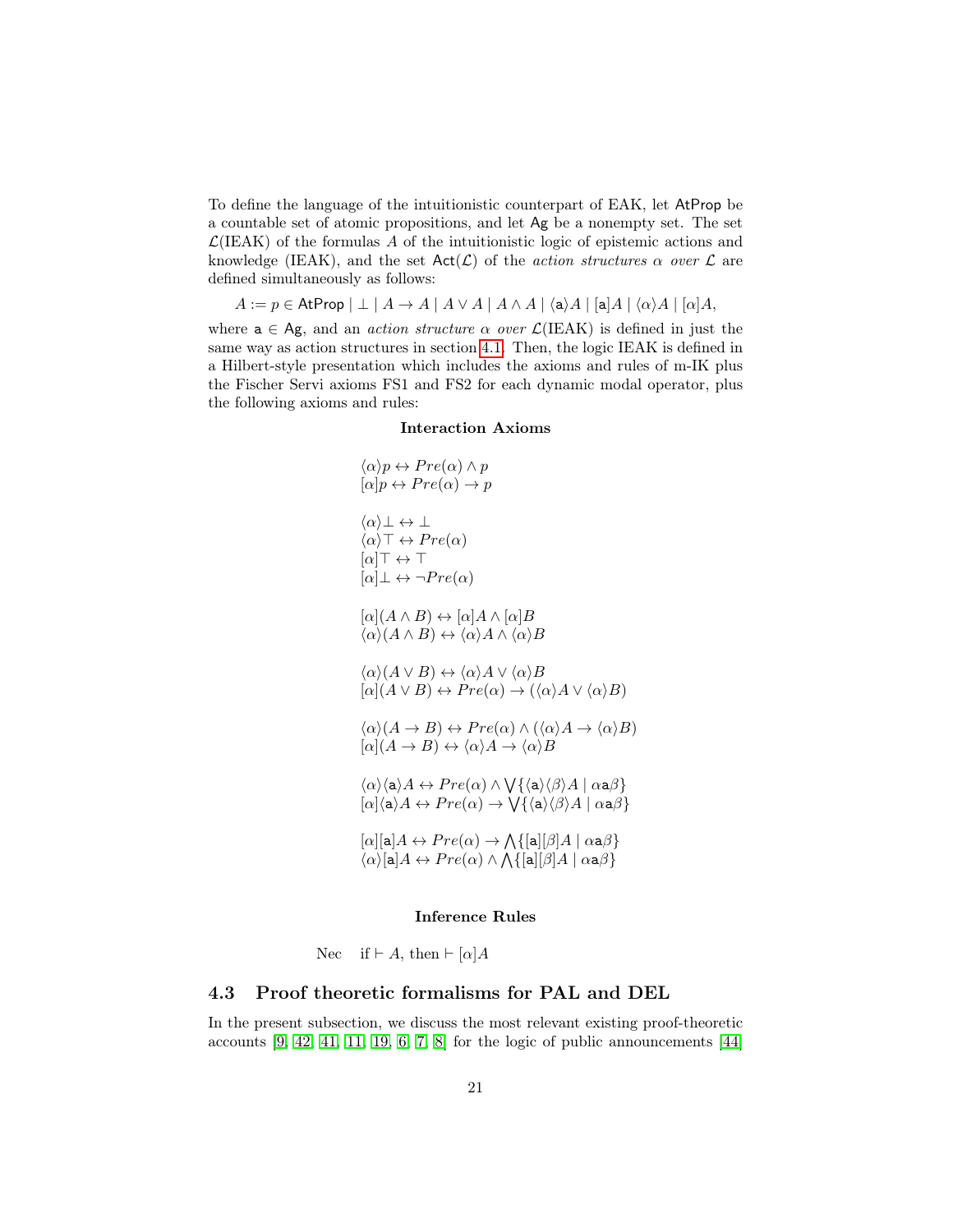and for the logic of epistemic actions and knowledge [\[12\]](#page-58-0).

**Labelled tableaux for PAL.** In  $[9]$ , a labelled tableaux system is proposed for public announcement logic. This system is sound and complete with respect to the semantics of PAL. Moreover, the computational complexity of this tableaux system is shown to be optimal for satisfiability checking in the language of PAL. The system manipulates triples, called labelled formulas, of the form  $\langle \mu, n, \phi \rangle$  such that  $\mu$  is a (possibly empty) list of PAL-formulas, n is a natural number, and  $\phi$  is a PAL-formula. Intuitively, the tuple  $\langle \mu, n \rangle$  stands for an epistemic state of the model updated with a sequence of announcements encoded by  $\mu$ . To give a closer impression of this tableaux system, consider the following rule:

$$
R\widehat{K} \xrightarrow{\langle (\alpha_1, ..., \alpha_k), n, \neg K_a A \rangle} n' \text{ fresh}
$$
  

$$
\langle \epsilon, n', \neg [\alpha_1] ... [\alpha_k] A \rangle : \langle a, n, n' \rangle
$$

This rule can be read as follows: if a state n does not satisfy  $K_aA$  after the sequence of announcements  $\alpha_1, ..., \alpha_k$ , then at least one of its  $R_a$ -successor states n' in the original model, represented by the tuple  $\langle \epsilon, n' \rangle$  in the rule, must survive the updates and not satisfy A. Hence,  $\langle \epsilon, n' \rangle$  must satisfy the formula  $\langle \alpha_1 \rangle...\langle \alpha_k \rangle \neg A$ , which is classically equivalent to  $\neg[\alpha_1]...\langle \alpha_k]A$ .

Clearly, rules such as this one incorporate the relational semantics of PAL. This is not satisfactory from the point of view of proof-theoretic semantics, since it prevents these rules from providing an independent contribution to the meaning of the logical connectives. A second issue, of a more technical nature, is that the statement of this rule is grounded on the classical interdefinability between the box-type and diamond-type modalities. This implies that if we dispense with the classical propositional base, we would need to reformulate this rule. Hence the calculus is non-modular in the sense discussed in section [2.3.](#page-10-0)

Labelled sequent calculi for PAL. In [\[42\]](#page-60-7) and [\[41\]](#page-60-8), cut-free labelled sequent calculi for PAL are introduced with truthful and non-truthful announcements, respectively. Also in this case, the statement of the rules of these calculi incorporates the relational semantics. For instance, this is illustrated here below for the case of truthful announcements.

$$
\frac{w:^{\mu,\alpha}A,w:^{\mu}[\alpha]A,w:^{\mu}\alpha,\Gamma\vdash\Delta}{w:^{\mu}[\alpha]A,w:^{\mu}\alpha,\Gamma\vdash\Delta}L[~]^{,\mu}\qquad\frac{w:^{\mu}\alpha,\Gamma\vdash\Delta,w:^{\mu,\alpha}A}{\Gamma\vdash\Delta,w:^{\mu}[\alpha]A}R[~]^{,\mu}
$$

In the rules above, symbols such as  $w: A$  can be rearranged and then understood as the labelled formulas  $\langle \mu, w, A \rangle$  in the tableaux system presented before. The only difference is that  $w$  is an individual variable which stands for a given state of a relational structure, and not for a natural number; however, this difference is completely nonessential. Under this interpretation, it is clear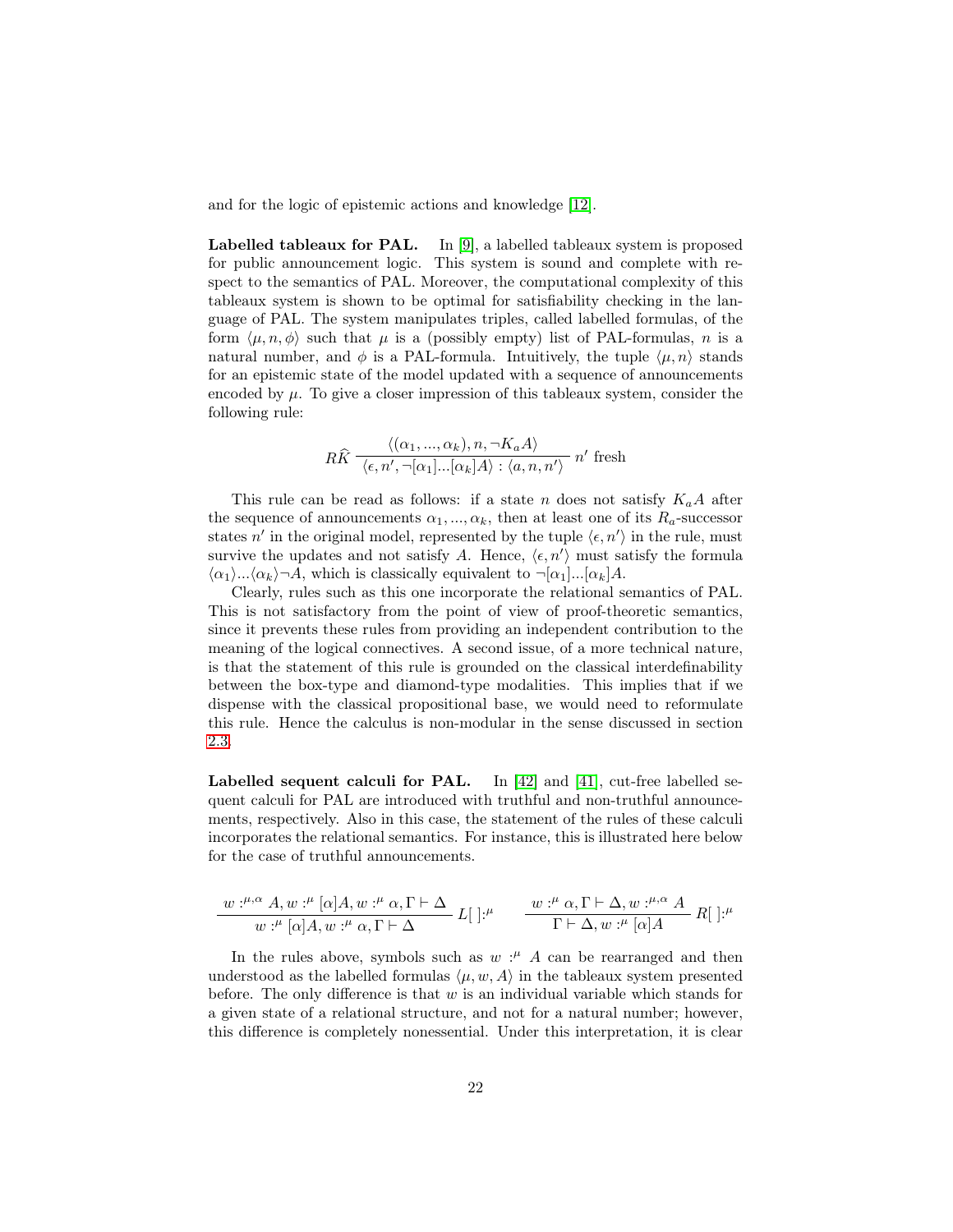that e.g. the rule  $L[$  :<sup> $\mu$ </sup> encodes the relational satisfaction clause of [ $\alpha$ ]A, when  $\alpha$  is a truthful announcement. The following rules are also part of the calculi.

$$
\frac{v:A,w:K_aA,wR_av,\Gamma\vdash\Delta}{w:K_aA,wR_av,\Gamma\vdash\Delta}LK_a\qquad \frac{wR_av,\Gamma\vdash\Delta,v:A}{\Gamma\vdash\Delta,w:K_aA}RK_a
$$

Besides the individual variables  $w$  and  $v$ , the rules above feature the binary relation symbol  $R_a$  encoding the epistemic uncertainty of the agent a. Since the relational semantics is imported in the definitions of the rules, the same issues pointed out in the case of the tableaux system appear also here. On the other hand, importing the relational semantics allows for some remarkable extra power. Indeed, the interaction axiom [\(4\)](#page-18-0) can be derived from the four rules above, which deal with static and dynamic modalities in complete independence of one another.

Merging different logics. In [\[11\]](#page-58-4) and [\[19\]](#page-59-6), sequent calculi have been defined for dynamic logics arising in an algebraic way, motivated by program semantics, with a methodology introduced by [\[1\]](#page-58-8). Essentially, this approach is based on the idea of merging a linear-type logic of actions (more precisely, [\[40\]](#page-60-9)) with a classical or intuitionistic logic of propositions. Following the treatment of [\[1\]](#page-58-8), this logic arises semantically as the logic of certain quantale-modules, namely of maps  $\star : M \times Q \to M$ , preserving complete joins in each coordinate, where Q is a quantale and M is a complete join-semilattice. Each  $q \in Q$  induces a completely join-preserving operation  $(- \star q) : M \to M$ , which, by general order-theoretic facts, has a unique right adjoint  $[q]: M \to M$ . That is, for every  $m, m' \in M$ ,

<span id="page-22-0"></span>
$$
m \star q \le m' \quad \text{iff} \quad m \le [q]m'.\tag{5}
$$

Intuitively, the elements of Q are actions (or rather, inverses of actions), and M is an algebra interpreting propositions, which in the best known cases arises as the complex algebra of some relational structure, and therefore will be e.g. a complete and atomic Boolean algebra with operators. Thus the framework of [\[11\]](#page-58-4) and [\[19\]](#page-59-6) is vastly more general than dynamic epistemic logic as it is usually understood. A remarkable feature of this setting is that the dynamic operations which are intended as the interpretation of the primitive dynamic connectives arise in this setting as adjoints of "more primitive" operations; thus, and much more importantly, every dynamic modality comes with its adjoint. Moreover, every epistemic modality (parametrized as usual with an agent) comes in two copies: one as an operation on  $Q$  and one as an operation on  $M$ , and these two copies are stipulated to interact in a suitable way. More formally, the semantic structures are defined as tuples  $(M, Q, \{f_A\}_{A \in Ag})$ , where M and Q are as above, and for every agent  $A, f_A$  is a pair of completely join preserving maps  $(f_A^M : M \to M, f_A^Q : Q \to Q)$  such that the following three conditions hold:

$$
f_A^Q(q \cdot q') \le f_A^Q(q) \cdot f_A^Q(q')
$$
\n<sup>(6)</sup>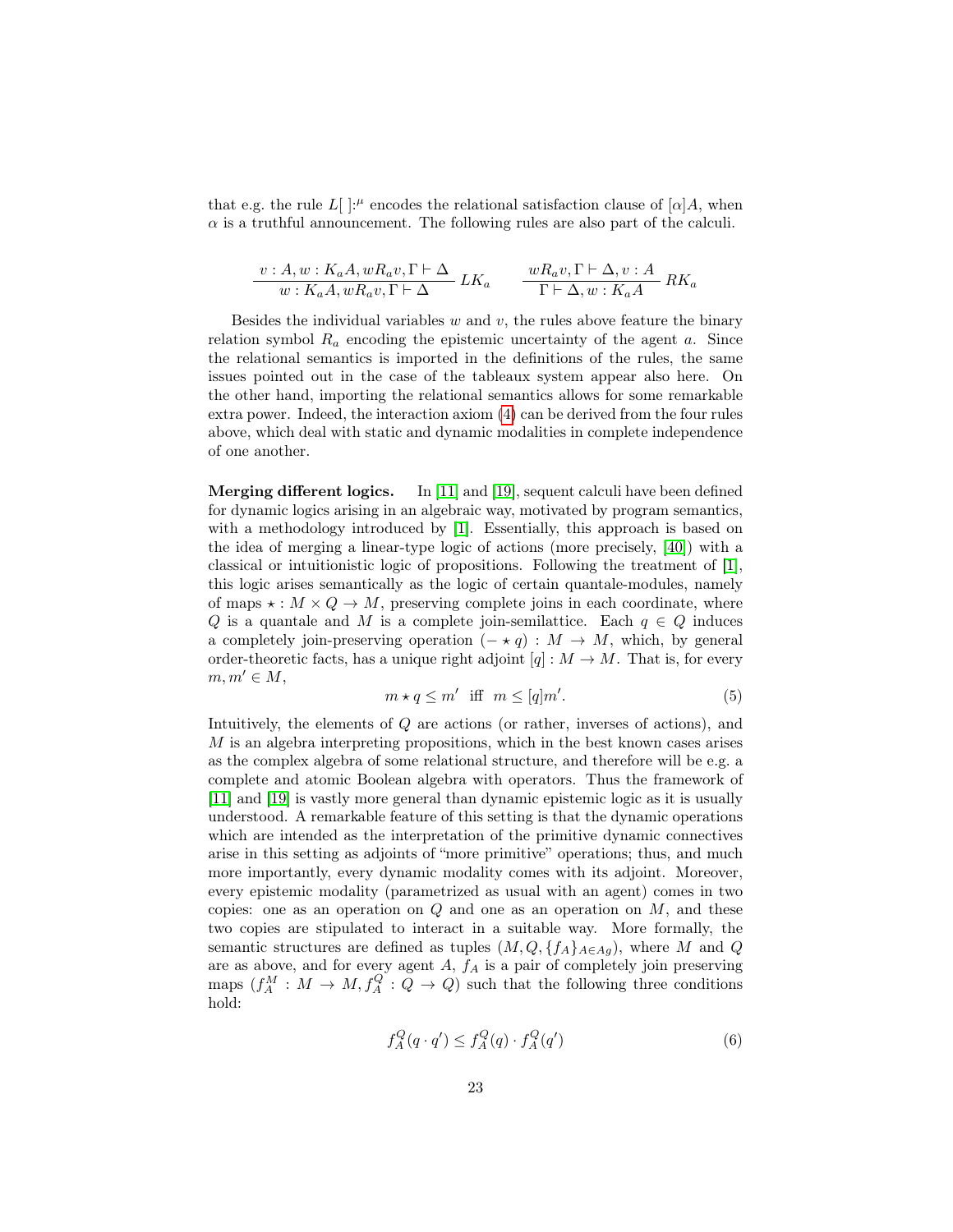$$
f_A^M(m \star q) \le f_A^M(m) \star f_A^Q(q) \tag{7}
$$

$$
1 \le f_A^Q(1). \tag{8}
$$

<span id="page-23-0"></span>Intuitively, for every agent A, the operation  $f_A^M$  is the diamond-type modal operator encoding the epistemic uncertainty of A, and  $f_A^Q$  is the diamond-type modal operator encoding the epistemic uncertainty of A about the action that is actually taking place. Given this understanding, condition [\(7\)](#page-23-0) hardcodes the following well-known DEL-axiom in the semantic structures above:

$$
\bigwedge \{ [A][q']m \mid qAq' \} \vdash [q][A]m. \tag{9}
$$

<span id="page-23-1"></span>where the notation  $qAq'$  means that the action q' is indistinguishable from q for the agent A. In [\(7\)](#page-23-0), the element  $f_A^Q(q)$  encodes the join of all such actions. Because  $\star$  is bilinear, we get:

$$
f_A^M(m) \star f_A^Q(q) = f_A^M(m) \star \bigvee_Q \{q' \mid qAq'\} = \bigvee_M \{f_A^M(m) \star q' \mid qAq'\}.
$$

Hence, [\(7\)](#page-23-0) can be equivalently rewritten in the form of a rule as follows:

$$
\frac{\bigvee\{f_A^M(m)\star q'\mid qAq'\}\vdash m'}{f_A^M(m\star q)\vdash m'}
$$

Applying adjunction to the premise and to the conclusion gets us to:

$$
\frac{m \vdash \bigwedge\{[A][q']m' \mid qAq'\}}{m \vdash [q][A]m'}
$$

Finally, rewriting the rule above back as an inequality gets us to [\(9\)](#page-23-1). The first pioneering proposal is the sequent calculus developed in [\[11\]](#page-58-4). This calculus manipulates two kinds of sequents: Q-sequents, of the form  $\Gamma \vdash_Q q$ , where q is an action and Γ is a sequence of actions and agents, and M-sequents, of the form  $\Gamma \vdash_M m$ , where m is a proposition and  $\Gamma$  is a sequence of propositions, actions and agents. These different entailment relations need to be brought together by means of rules of hybrid type, such as the left one below.

$$
\frac{m' \vdash_M m \qquad \Gamma_Q \vdash_Q q}{[q]m', \Gamma_Q \vdash_M m} DyL \qquad \frac{\Gamma, q \vdash_M m}{\Gamma \vdash_M [q]m} DyR
$$

As to the soundness of the rule  $DyL$ , let us identify the logical symbols with their interpretation, assume that the inequalities  $m \leq m'$  and  $\Gamma_Q \leq q$  are satisfied on given M and Q respectively,<sup>[8](#page-23-2)</sup> and prove that  $[q]m', \Gamma_Q \leq m$  in M. Indeed,

$$
[q]m' \star \Gamma_Q \leq [q]m' \star q \leq m' \leq m.
$$

<span id="page-23-2"></span><sup>&</sup>lt;sup>8</sup>where  $\Gamma_Q$  now stands for a suitable product in  $Q$  of the interpretations of its individual components.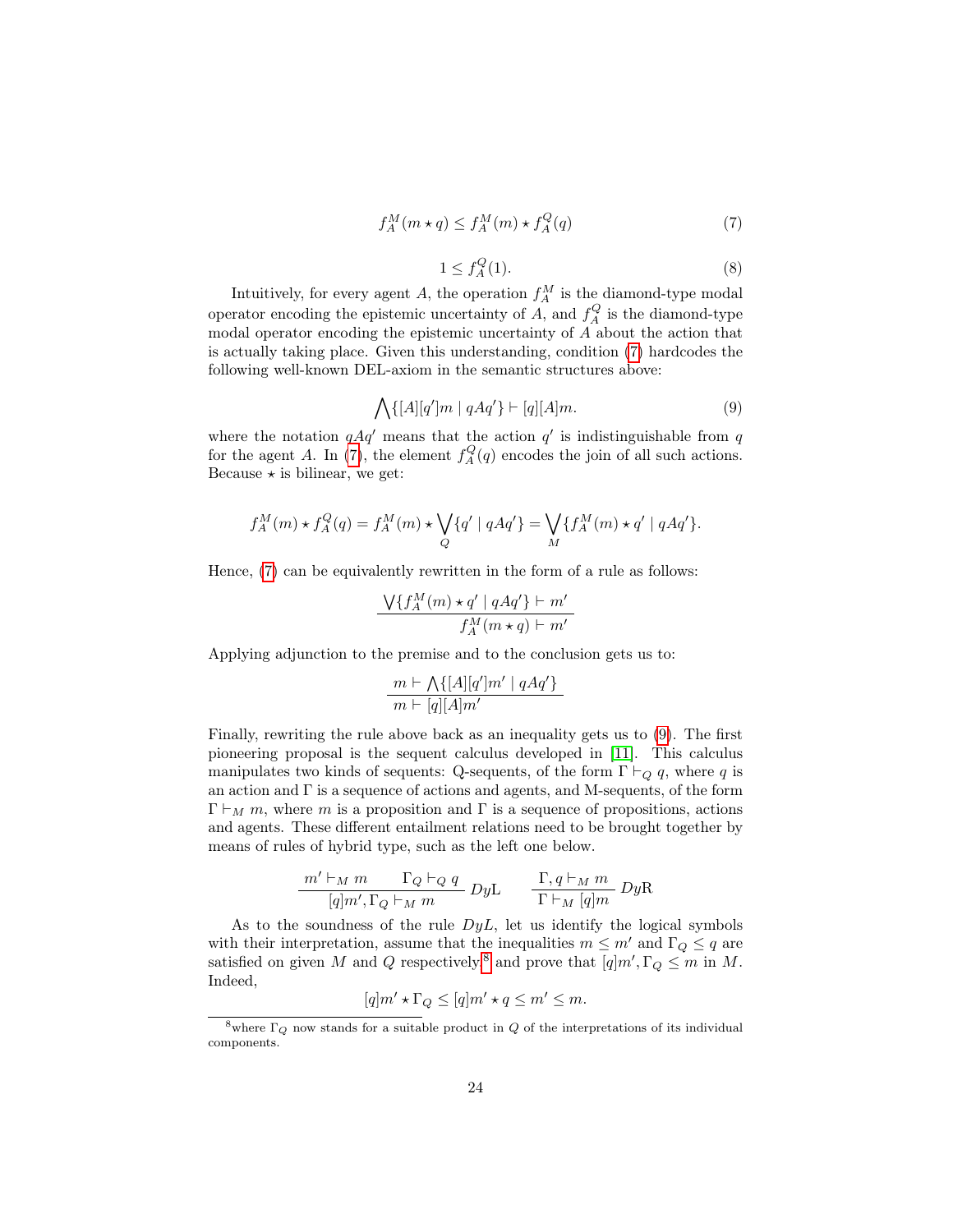The first inequality follows from  $\Gamma_Q \leq q$  and  $\star$  being order-preserving in its second coordinate; the second inequality is obtained by applying the right-to-left direction of [\(5\)](#page-22-0) to the inequality  $[q]m' \leq [q]m'$ ; the last inequality holds by assumption. The soundness of  $DyR$  follows likewise from the left-to-right direction of  $(5)$ .

This calculus is shown to be both sound and complete w.r.t. this algebraic semantics. The setting illustrated above is powerful enough that sufficiently many epistemic actions can be encoded in it to support the formalisation of various variants of the Muddy Children Puzzle in which children might be cheating. However, cut-elimination for this system has not been proven.

In [\[19\]](#page-59-6), a similar framework is presented which exploits the same basic ideas, and results in a system with more explicit proof-theoretic performances and which is shown to be cut-free. However, like its previous version, this system focuses on a logic semantically arising from an algebraic setting which is vastly more general than the usual relational setting. The issue about how it precisely restricts to the usual setting, and hence how the usual DEL-type logics can be captured within this more general calculus, is left largely implicit. The semantic setting of [\[11\]](#page-58-4), where propositions are interpreted as elements of a right module M on a quantale Q, specialises in [\[19\]](#page-59-6) to a setting in which  $M = (\mathbb{A}, \{\Box_A, \blacklozenge_A :$  $A \in Ag$ , where A is a Heyting algebra and, for every agent A, the modalities  $\square_A$  and  $\blacklozenge_A$  are adjoint to each other. Notice that  $\diamond_A$ , which in the classical case is defined as  $\neg \Box_A \neg$ , cannot be expressed any more in this way, and needs to be added as a primitive connective, which has not been done in [\[19\]](#page-59-6).

As mentioned before, the design of this calculus gives a more explicit account than its previous version to certain technical aspects which come from the semantic setting; for instance, the semantic setting motivating both papers features two domains of interpretation (one for the actions and one for the propositions), which are intended to give rise to two consequence relations which are to be treated on a par and then made to interact. In [\[11\]](#page-58-4), the calculus manipulates sequents which are made of heterogeneous components. For instance, in action-sequents  $\Gamma \vdash_Q q$ , the precedent  $\Gamma$  is a sequence in which both actions and agents may occur. Since  $\Gamma$  is to be semantically interpreted as an element of Q, they need to resort to a rather clumsy technical solution which consists in interpreting, e.g. the sequence  $(q, A, q')$  as the element  $f_A^Q(q) \cdot q'$ . In [\[19\]](#page-59-6), the calculus is given in a *deep-inference* format; namely, rules of this calculus make it possible to manipulate formulas inside a given context. This more explicit bookkeeping makes it possible to prove the cut-elimination, following the original Gentzen strategy. However, the presence of two different consequence relations and the need to account for their interaction calls for the development of an extensive theory-of-contexts, in which no less than five different types of contexts need to be introduced. This also causes a proliferation of rules, since the possibility of performing some inferences depends on the type of context under which they are to be performed.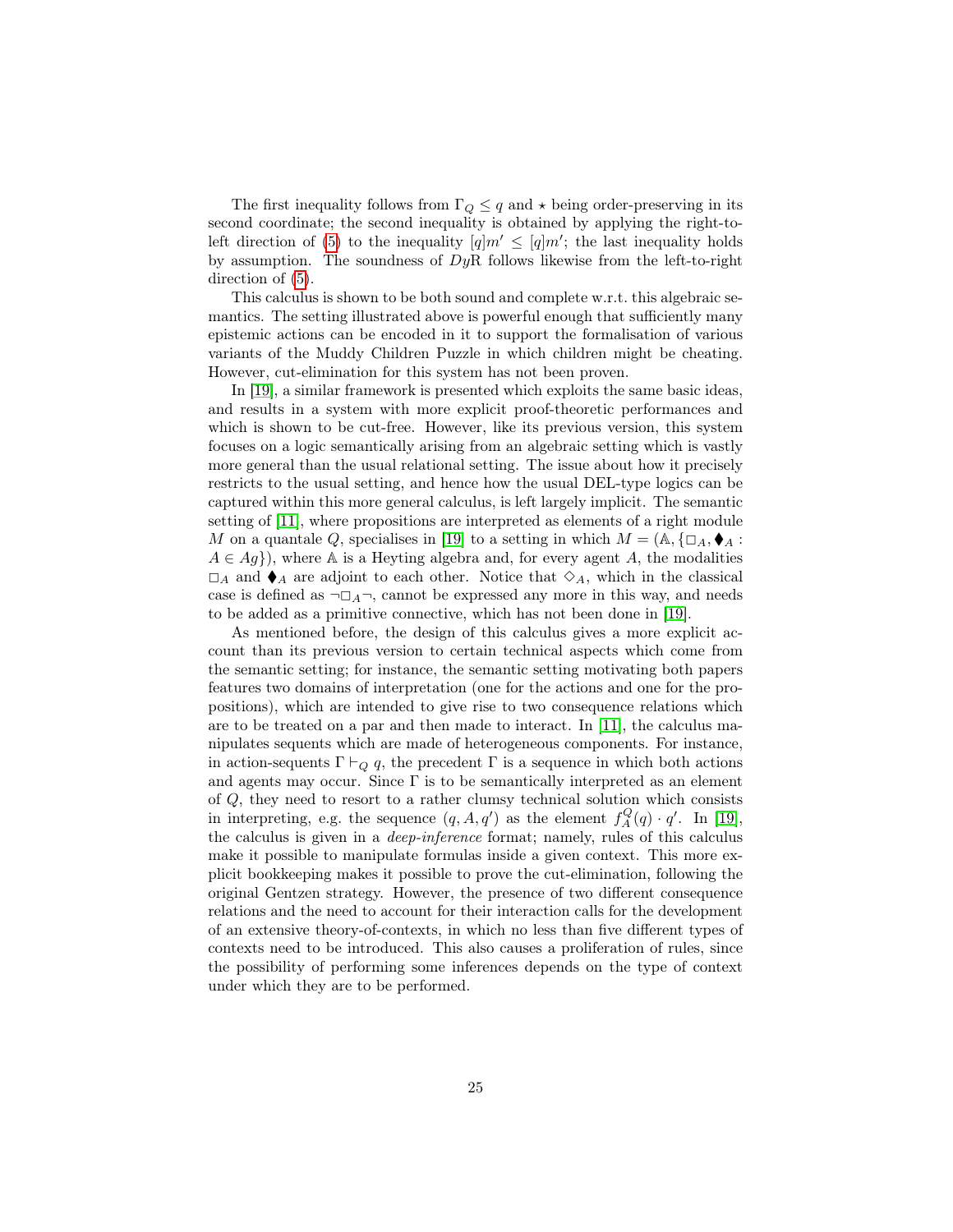Calculi for updates. In [\[6\]](#page-58-5), a formal framework accounting for dynamic revisions or updates is introduced, in which the revisions/updates are formalized using the turnstile symbol. This framework has aspects similar to Hoare logic: indeed, it manipulates sequent-type structures of the form  $\phi, \phi' \models \phi'',$ such that  $\phi$  and  $\phi''$  are formulas of proposition-type, and  $\phi'$  is a formula of event-type. This formalism has also common aspects to [\[11\]](#page-58-4) and [\[19\]](#page-59-6): indeed, both proposition-type and event-type (i.e. action-type) formulas allow epistemic modalities for each agent, respectively accounting for the agent's epistemic uncertainty about the world and about the actions actually taking place.

In [\[8\]](#page-58-7) and [\[7\]](#page-58-6), three formal calculi are introduced, manipulating the syntactic structures above. Given that the turnstile encodes the update rather than a consequence relation or entailment, the syntactic structures above are not sequents in a proper sense. Rather than sequent calculi, these calculi should be rather regarded as being of natural deduction-type. As such, the design of these calculi presents many issues from a proof-theoretic semantic viewpoint; to mention only one, multiple connectives are introduced at the same time, for instance in the following rule:

$$
\frac{\phi, \phi' \vdash \phi''}{\langle Bj \rangle(\phi \land Pre(p')), \langle Bj \rangle(\phi' \land p') \vdash \langle Bj \rangle \phi''} R_5.
$$

These calculi are shown to be sound and complete w.r.t. three semantic consequence relations, respectively.

#### <span id="page-25-0"></span>4.4 First attempt at a display calculus for EAK

In [\[30\]](#page-60-0), a display-style sequent calculus D.EAK has been introduced, which is sound with respect to the final coalgebra semantics (cf. section [5\)](#page-27-0), and complete w.r.t. EAK, of which it is a conservative extension. Moreover, Gentzen-style cut elimination holds for D.EAK. Finally, this system is defined independently of the relational semantics of EAK, and therefore is suitable for a fine-grained proof-theoretic semantic analysis.

Here below, we are not going to report on it in detail, but we limit ourselves to mention the structural rules which capture the specific features of EAK:

| $reduce_L \ \frac{Pre(\alpha) : \{\alpha\}A \vdash X}{\{\alpha\}A \vdash X}$                                                                                                             | $\frac{X \vdash Pre(\alpha) > {\alpha}A}{X \vdash {\alpha}A} reduce_R$                                                                                                                            |
|------------------------------------------------------------------------------------------------------------------------------------------------------------------------------------------|---------------------------------------------------------------------------------------------------------------------------------------------------------------------------------------------------|
| $swap\text{-}in_L \ \frac{Pre(\alpha)\,;\{\alpha\}\{\mathtt{a}\}X \vdash Y}{Pre(\alpha)\,;\{\mathtt{a}\}\{\beta\}_{\alpha\mathtt{a}\beta}\ X \vdash Y}$                                  | $\frac{Y \vdash Pre(\alpha) > {\alpha}{a}X}{Y \vdash Pre(\alpha) > {\{a\}}{\beta}_{\alpha a\beta}X} \ \ \text{swap-in}_R$                                                                         |
| $\Big(Pre(\alpha) \, ; \{ {\sf a} \} \{ \beta \} \, X \vdash Y \mid \alpha {\sf a} \beta \Big)$<br>$swap$ - $out_L$<br>$Pre(\alpha)$ ; { $\alpha$ }{a}X $\vdash$ ; $(Y   \alpha a\beta)$ | $\left(Y \vdash Pre(\alpha) > \{a\}\{\beta\} X \mid \alpha a\beta\right)$<br>$swap$ -out <sub>R</sub><br>$\frac{1}{2}(Y \mid \alpha \mathbf{a} \beta) \vdash Pre(\alpha) > {\alpha}{\mathbf{a}}X$ |

Structural Rules with Side Conditions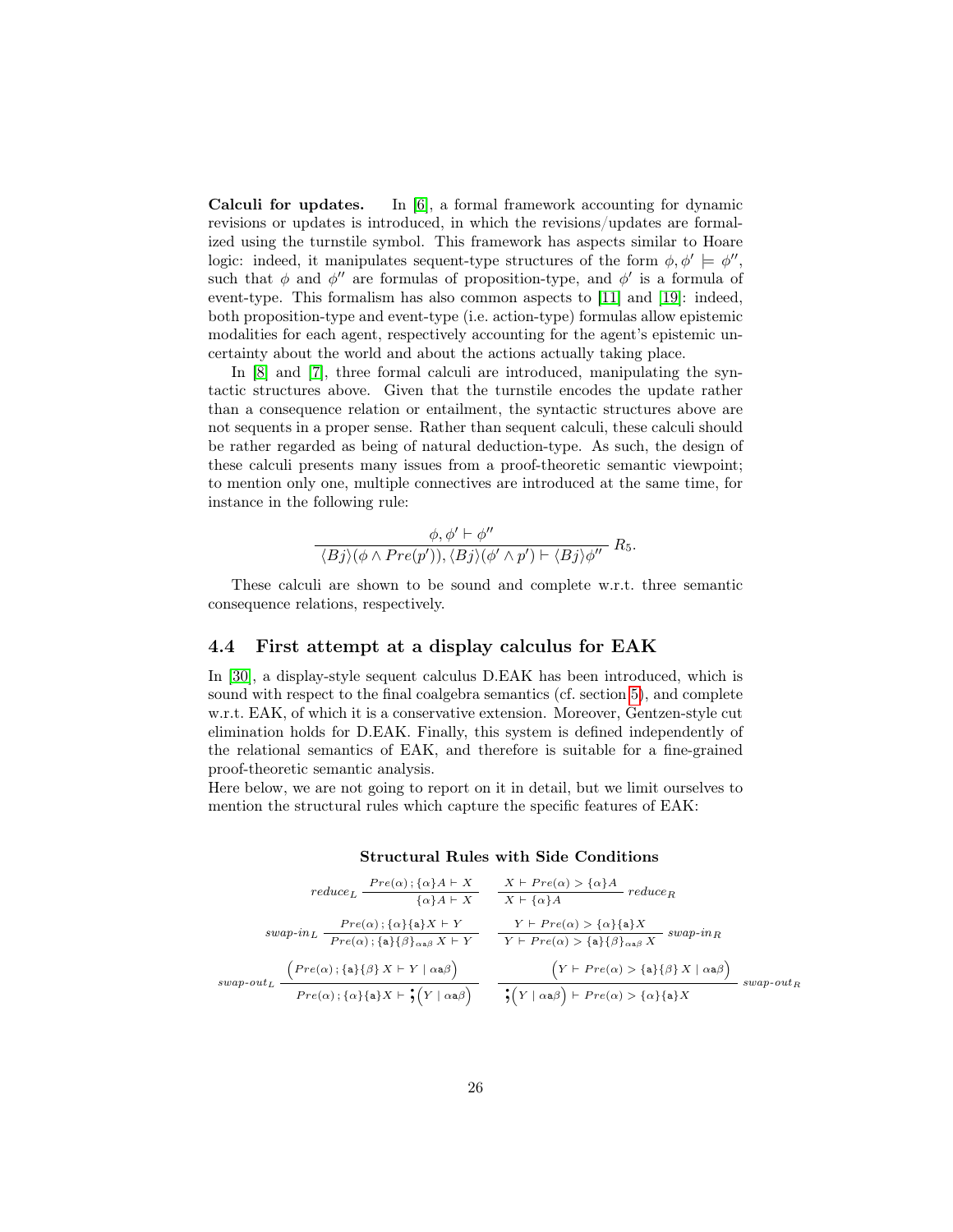The *swap-out* rules do not have a fixed arity; they have as many premises as there are actions  $\beta$  such that  $\alpha \alpha \beta$ . In the conclusion, the symbol  $\mathcal{P}(Y | \alpha \alpha \beta)$  refers to a string  $(\cdots(Y;Y); \cdots; Y)$  with n occurrences of Y, where  $n = |\{\beta \mid \alpha \mathbf{a} \beta\}|$ .

Operational Rules with Side Conditions

 $reverse_L \frac{Pre(\alpha); {\alpha}A \vdash X}{Pre(\alpha); [\alpha]A \vdash X}$  $X \vdash Pre(\alpha) > {\alpha}A$ <br> $X \vdash Pre(\alpha) > {\alpha}A$  reverse<sub>R</sub>

The main issues of D.EAK from the point of view of Wansing's criteria are linked with the presence of the formula  $Pre(\alpha)$ : namely, the swap-in and swap-out rules violate the principle that all parametric variables should occur unrestricted. Indeed, the occurrences of the formula  $Pre(\alpha)$  in these rules is easily seen to be parametric, since  $Pre(\alpha)$  occurs both in the premises and in the conclusion. Since  $Pre(\alpha)$  is (the metalinguistic abbreviation of) a formula, it is a structure of a very restricted shape. As to the swap-out rules, it is not difficult to see, e.g. semantically (cf. [\[35,](#page-60-6) Definition 4.2.]), that the occurrences of  $Pre(\alpha)$  can be removed both in the premises and in the conclusion without affecting either the soundness of the rule or the proof power of the system; this entirely remedies the problem. Likewise, as to swap-in, it is not difficult to see that the occurrences of  $Pre(\alpha)$  can be removed in the premises, but not in the conclusion. However, even modified in this way, the swap-in rules would not be satisfactory. Indeed, the new form of *swap-in* would introduce  $Pre(\alpha)$ in the conclusion. Since  $Pre(\alpha)$  is a metalinguistic abbreviation of a formula which as such has no other specific restrictions, the occurrence of  $Pre(\alpha)$  in the conclusion of swap-in must also be regarded as parametric. However, we still would not be able to substitute arbitrary structures for it, which is the source of the problem. This problem would be solved if  $Pre(\alpha)$  could be expressed, as a structure, purely in terms of the parameter  $\alpha$  and structural constants (but no structural variables). If this was the case, swap-in would encode the relations between all these logical constants, and all the occurring structural variables would be unrestricted.

Secondly, the rules *reduce* violate condition  $C_1$ : indeed, in each of them, a formula in the premisses, namely  $Pre(\alpha)$ , is not a subformula of any formula occurring in the conclusion. Together with the cut-elimination, condition  $C_1$ guarantees the subformula property (cf. [\[15,](#page-58-1) Theorem 4.3]), but is not itself essential for the cut-elimination, and indeed, cut-elimination has been proven for D.EAK (albeit not à la Belnap). The specific way in which *reduce* violates  $C_1$ is also not a very serious one. Indeed, if the formula  $Pre(\alpha)$  could be expressed in a structural way, this violation would disappear.

This solution cannot be implemented in D.EAK because the language of D.EAK does not have enough expressivity to talk about  $Pre(\alpha)$  in any other way than as an arbitrary formula, which needs to be introduced via weakening or via identity (if atomic). Being able to account for  $Pre(\alpha)$  in a satisfactory way from a proof-theoretic semantic perspective would require being able to state rules which, for any  $\alpha$ , would introduce  $Pre(\alpha)$  specifically, thus capturing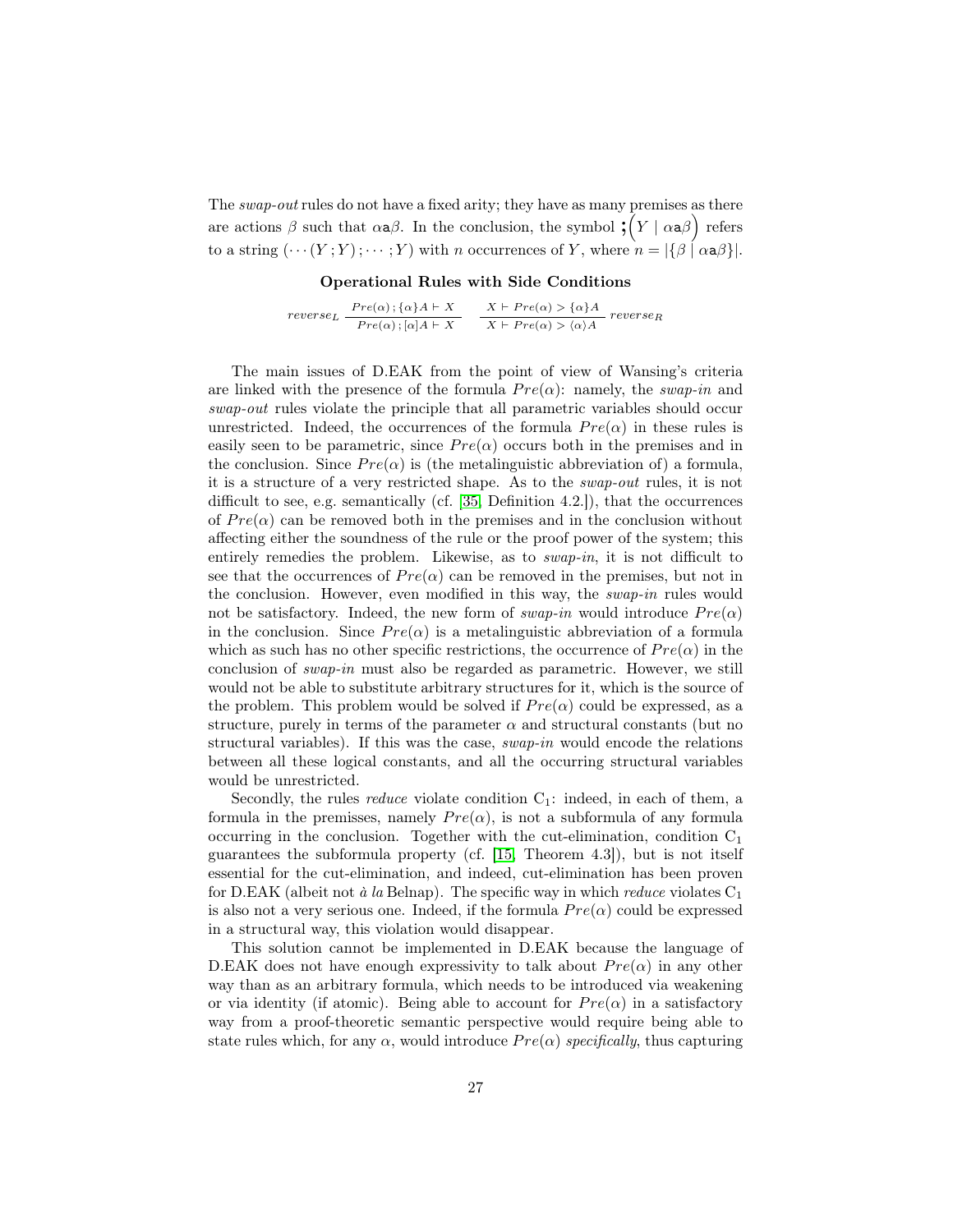its proof-theoretic meaning. Thus, by having structural and operational rules for  $Pre(\alpha)$ , we would solve many problems in one stroke: on the one hand, we would gain the *practical* advantage of achieving the satisfaction of  $C<sub>1</sub>$ , thus guaranteeing the subformula property; on the other hand, and more importantly, from a methodological perspective, we would be able to have a setting in which the occurrences of  $Pre(\alpha)$  are not to be regarded as side formulas, but rather, they would occur as structures, on a par with all the other structures they would be interacting with.

Finally, the only operational rules violating Wansing's separation principle (cf. subsection [2.3\)](#page-10-0) are the reverse rules:

$$
rev_L \frac{Pre(\alpha); \{\alpha\}A \vdash X}{Pre(\alpha); [\alpha]A \vdash X} \qquad \qquad \frac{X \vdash Pre(\alpha) > \{\alpha\}A}{X \vdash Pre(\alpha) > \langle \alpha \rangle A} rev_R
$$

Here again, the problem comes from the fact that the language is not expressive enough to capture the principles encoded in the rules above at a purely structural level. In this operational formulation, these rules are to participate, in our view improperly, in the proof-theoretic meaning of the connectives  $[\alpha]$  and  $\langle \alpha \rangle$ . Thus, it would be desirable that the rules above could be either derived, so that they disappear altogether, or alternatively, be reformulated as structural rules.

## <span id="page-27-0"></span>5 Final coalgebra semantics of dynamic logics

In order to provide a justification for the soundness of the display postulates involving the dynamic connectives, in [\[30\]](#page-60-0) the final coalgebra was used as a semantic environment for the calculus D.EAK. Specifically, the final coalgebra was there used to show that D.EAK is sound, and conservatively extends EAK. In the present section, we briefly review the needed preliminaries on the final coalgebra, and then the interpretation of EAK-formulas in the final coalgebra, which we will use in section [6.2](#page-38-0) to show that D'.EAK is sound, and conservatively extends EAK.<sup>[9](#page-27-2)</sup>

#### <span id="page-27-1"></span>5.1 The final coalgebra

The general notion of a coalgebra, as an arrow

$$
W\to F W
$$

is given w.r.t. a functor  $F : \mathcal{C} \to \mathcal{C}$  on an arbitrary category  $\mathcal{C}$ , and much of the theory of coalgebras is devoted to establishing results on coalgebras parametric in that functor  $F$ . For example, important notions such as bisimilarity and Hennessy-Milner logics can be given for arbitrary functors on the category of sets (and many other concrete categories). But even if one is interested, as in

<span id="page-27-2"></span><sup>9</sup>This semantics specifically applies to the classical base. Analogous ideas can be developed for weaker propositional bases, but in the present paper we do not pursue them further.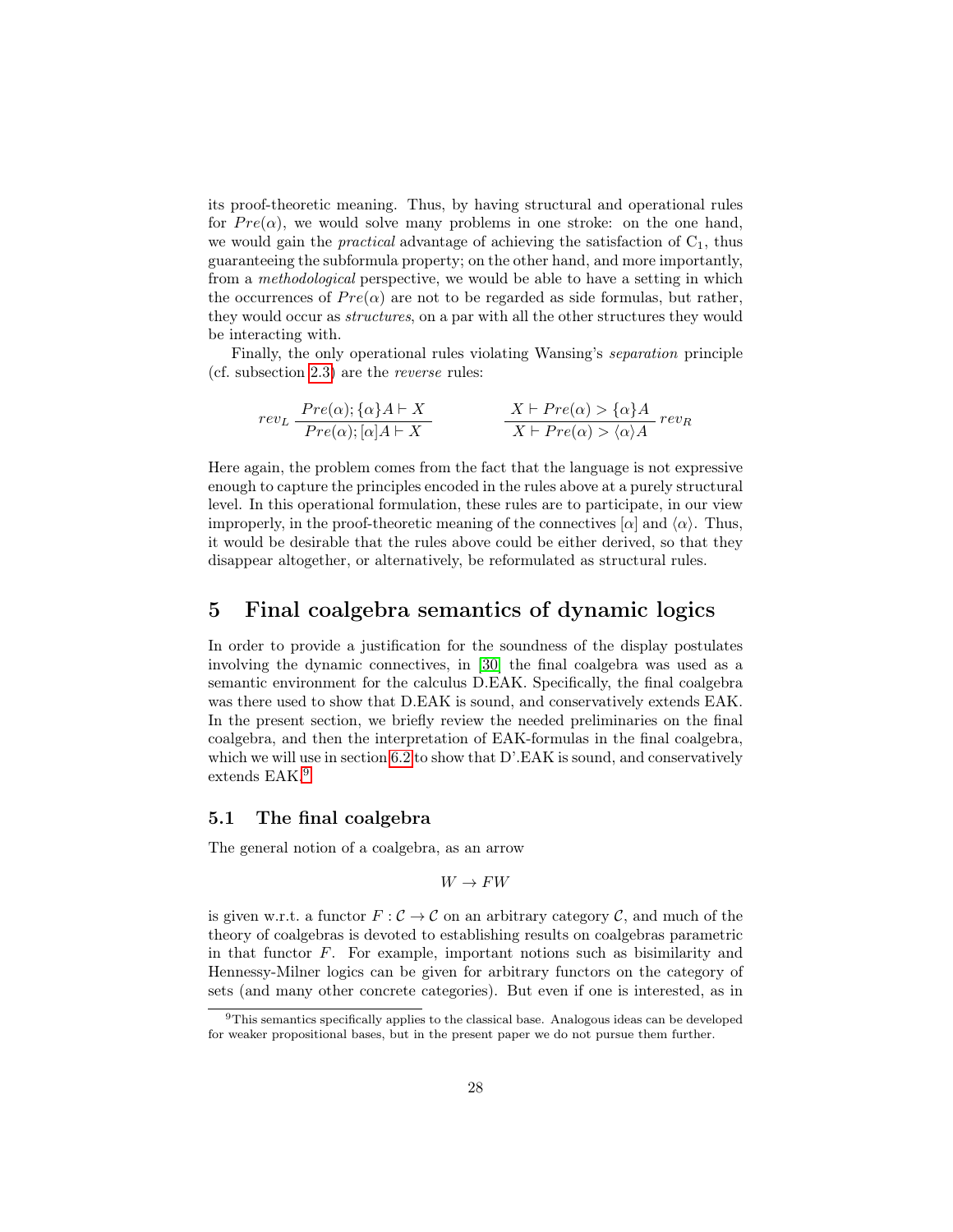our case here, only in one particular functor, the notion of a final coalgebra is of value, as we are going to see.

Aczel [\[2\]](#page-58-9) observed that coalgebras

 $W \to \mathcal{P}W$ 

for the powerset functor  $\mathcal P$  (which maps a set W to the set  $\mathcal P W$  of subsets of W) are exactly Kripke frames. Indeed, a map  $W \to \mathcal{P}W$  equivalently encodes a binary relation  $R$  on  $W$ . More importantly, the category theoretic notion of a coalgebra morphism coincides with the notion of bounded (or p-) morphism in modal logic, and the coalgebraic notion of bisimulation coincides with the notion in modal logic. This observation generalises easily to Kripke models over a set AtProp of atomic propositions and with multiple relations indexed by a set of agents Ag, which are exactly coalgebras

$$
W \to (\mathcal{P}W)^{\mathsf{Ag}} \times 2^{\mathsf{AtProp}}.
$$

As shown by [\[3\]](#page-58-10), one can construct a 'universal model'  $\mathbb{Z}$  by taking the disjoint union of all coalgebras  $M$  and quotienting by bisimilarity. This coalgebra  $Z$  is final, that is, for any coalgebra M there is exactly one morphism  $\mathbb{M} \to \mathbb{Z}$ . The property of finality characterises Z up to isomorphism.

 $\mathbb Z$  may be a proper class. In [\[3\]](#page-58-10), any functor F on sets is extended to classes and it is shown that the extended functor always has a final coalgebra, constructed as the bisimilarity collapse of the disjoint union of all coalgebras. In [\[13\]](#page-58-11), the same construction is recast in terms of an inaccessible cardinal, staying inside the set-theoretic universe without using classes. In [\[5\]](#page-58-12) these results are generalized from sets to other similar categories such as posets, and in [\[4\]](#page-58-13), it is shown that any functor  $F$  on classes is the extension of a functor  $F$  on sets.

 $\mathbb Z$  classifies bisimilarity. The importance of the theorems above is not merely the existence of the final coalgebra. Since all of these theorems involve two functors, one on 'large' sets extending another one on 'small' sets, and since one is interested in the notion of bisimilarity associated with the small functor, the existence of a final coalgebra for the large functor is not in itself the result one is interested in. But it is a fact, expressed for example as the small subcoalgebra lemma in [\[3\]](#page-58-10), that in all of the constructions above, the final coalgebra for the large functor classifies the notion of bisimilarity associated with the small functor. In other words, passing from small to large does not extend—up to bisimilarity—the range of available models.

Frame conditions on  $\mathbb{Z}$ . Often, one is interested in Kripke models satisfying additional frame conditions such as reflexivity, transitivity, equivalence, etc. A sufficient condition for the existence of a final coalgebra under such additional conditions is that these conditions can be formulated by modal axioms or rules, see [\[34,](#page-60-10) [33\]](#page-60-11) for details.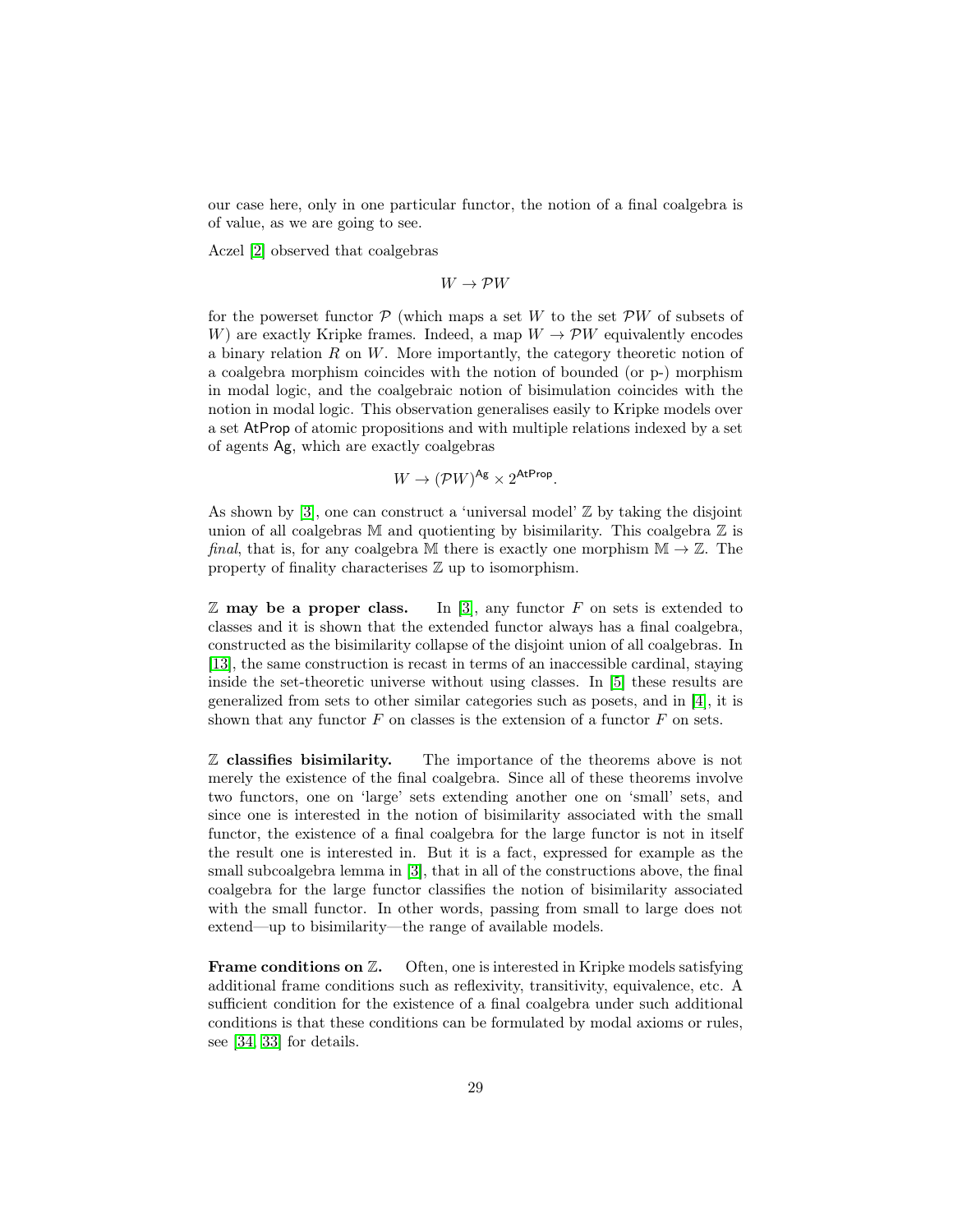#### <span id="page-29-0"></span>5.2 Final coalgebra semantics of modal logic

Summing up the discussion in the previous subsection, there is a one-to-one correspondence between subsets of the final coalgebra and unary predicates invariant under bisimilarity. Therefore, whenever we know that  $A$  is a formula invariant under bisimilarity, we may declare the subset  $[[A]]_{\mathbb{Z}} = \{z \in \mathbb{Z} \mid \mathbb{Z}, z \Vdash$ A} of the final coalgebra as the (final) semantics of A and recover  $\llbracket A \rrbracket_M \subseteq W$ as

$$
\llbracket A \rrbracket_{\mathbb{M}} = f^{-1}(\llbracket A \rrbracket_{\mathbb{Z}}),\tag{10}
$$

where  $f$  is the unique homomorphism

 $f : \mathbb{M} \to \mathbb{Z}$ 

provided by the property of  $\mathbb Z$  being final. Let us note that this approach is quite general: it only needs a notion of bisimilarity tied to the morphisms of some category (see [\[37\]](#page-60-12) for a general definition) and a notion of modal formula whose semantics is invariant under this notion of bisimilarity.

Final coalgebra semantics of dynamic modalities. Dynamic logics add to Kripke semantics a facility for updating the Kripke model interpreting a formula. Typically, despite seemingly increasing the expressiveness of modal logic, such dynamic logics also enjoy bisimulation invariance and can therefore be interpreted in the final coalgebra.

Whereas the Kripke semantics of an action  $\alpha$  is a relation between pointed models, the final coalgebra semantics of an action  $\alpha$  is simply a relation on the carrier  $Z$  of the final coalgebra  $Z$ . The precise relationship between Kripke semantics and final coalgebra semantics of actions is as follows. Let us write

 $z\, \alpha_\mathbb{Z}\, z'$ 

to express that the two points  $z, z'$  of the final coalgebra are related by  $\alpha$ , formalising that in z the action  $\alpha$  can happen and has z' as a successor. Then  $z \alpha_{\mathbb{Z}} z'$  iff there are pointed models  $(\mathbb{M}, w)$  and  $(\mathbb{M}', w')$  related by the action  $\alpha$ such that the unique morphisms  $\mathbb{M} \to \mathbb{Z}$  and  $\mathbb{M}' \to \mathbb{Z}$  map w to z and w' to z'.

<span id="page-29-2"></span>Specific desiderata for epistemic actions. The specific feature of epistemic actions versus arbitrary actions is that epistemic actions do not change the factual states of affairs. Semantically, this motivates the additional requirement that if  $\alpha_Z \subseteq Z \times Z$  is the interpretation of an epistemic action  $\alpha$  and  $z, z' \in Z$  are such that  $z \alpha_Z z'$ , then

$$
\{p \in AtProp \mid z \Vdash p\} = \{p \in AtProp \mid z' \Vdash p\}.
$$

<span id="page-29-1"></span>Adjoints of dynamic modalities. To semantically justify the full display property of display calculi for dynamic logics, adjoints need to be available not only for the standard modalities, but also for the dynamic ones. Now, it is well known that modalities induced by a relation come in adjoint pairs. Let us recall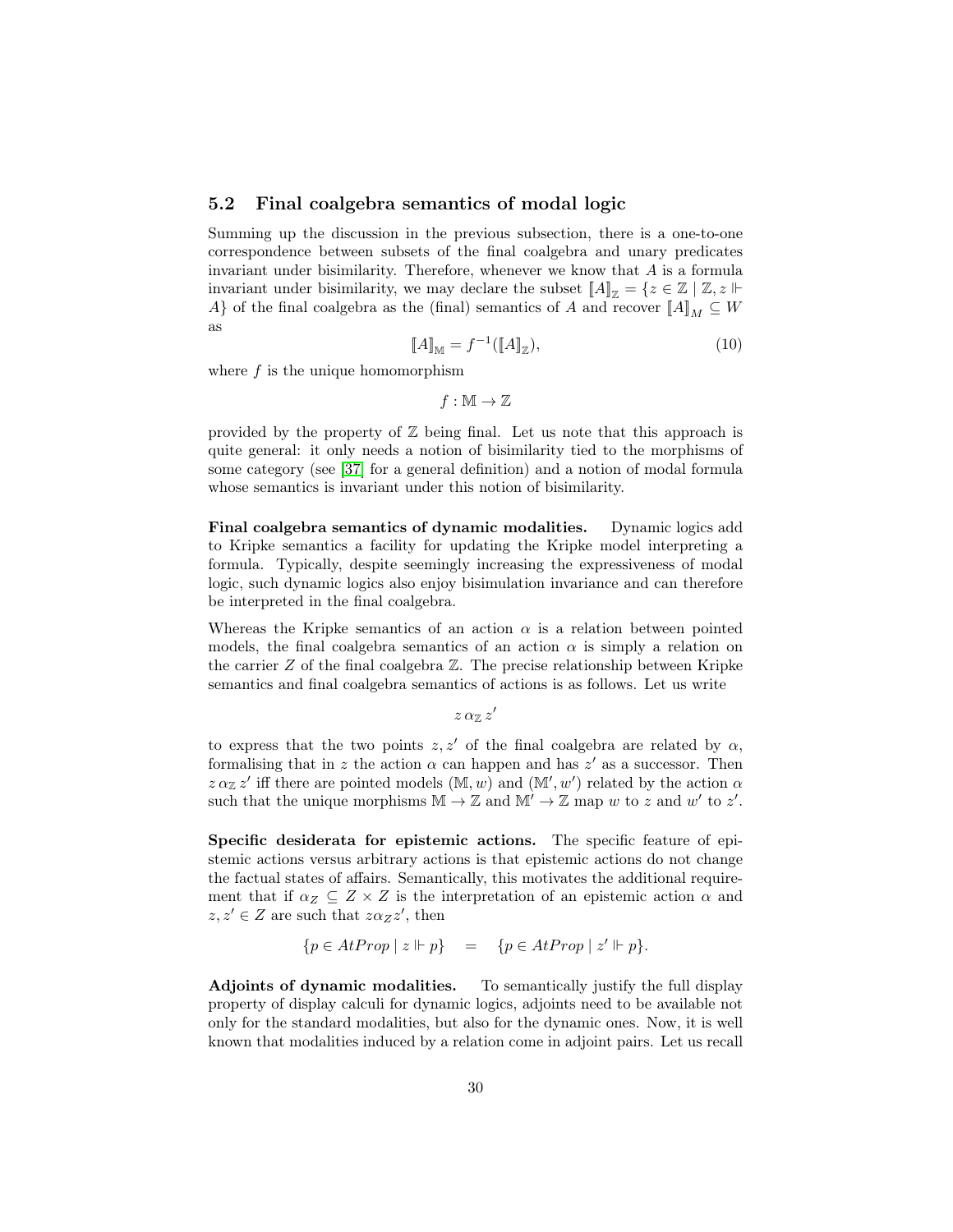**Proposition 2.** Every relation  $R \subseteq X \times Y$  gives rise to the modal operators

$$
\langle R \rangle, [R] : PY \to PX \text{ and } \langle R^{\circ} \rangle, [R^{\circ}] : PX \to PY
$$

defined as follows: for every  $V \subseteq X$  and every  $U \subseteq Y$ ,

$$
\langle R \rangle U = \{ x \in X \mid \exists y \, . \, xRy \& y \in U \} \qquad [R]U = \{ x \in X \mid \forall y \, . \, xRy \Rightarrow y \in U \} \n\langle R^{\circ} \rangle V = \{ y \in Y \mid \exists x \, . \, xRy \& x \in V \} \qquad [R^{\circ} \mid V = \{ y \in Y \mid \forall x \, . \, xRy \Rightarrow x \in V \}.
$$

These operators come in adjoint pairs:

<span id="page-30-1"></span><span id="page-30-0"></span>
$$
\langle R \rangle U \subseteq V \quad \text{iff} \quad U \subseteq [R^{\circ}]V \tag{11}
$$

$$
\langle R^{\circ} \rangle V \subseteq U \quad \text{iff} \quad V \subseteq [R]U. \tag{12}
$$

In order to apply this proposition to dynamic modalities, we need to consider the relation corresponding to an action  $\alpha$ . Kripke semantics suggests to consider  $\alpha$  as a relation on all pointed Kripke models  $(M, w)$ , but this would introduce a two-tiered semantics: with the semantics of an ordinary modality given by a relation on the carrier of a model M and the semantics of a dynamic modality given by a relation on the set of all pointed models  $(M, w)$ . In the final coalgebra semantics all relations are relations on the final coalgebra  $\mathbb Z$  and we can directly apply the above proposition to both static and dynamic modalities (with the  $X$ and Y of the proposition being the carrier of the final coalgebra).

Soundness of the display postulates. Let us expand on how to interpret display-type structures and sequents in the final coalgebra. Structures will be translated into formulas, and formulas will be interpreted as subsets of the final coalgebra. In order to translate structures as formulas, structural connectives need to be translated as logical connectives; to this effect, structural connectives are associated with pairs of logical connectives and any given occurrence of a structural connective is translated as one or the other, according to which side of the sequent the given occurrence can be displayed on as main connective, as reported in Table [1.](#page-31-0) These logical connectives in turn are interpreted in the final coalgebra in the standard way. For example,

$$
\begin{aligned}\n\left[ \langle \alpha \rangle A \right]_{\mathbb{Z}} &= \langle \alpha_{\mathbb{Z}} \rangle \llbracket A \rrbracket_{\mathbb{Z}} \qquad \left[ [\alpha] A \right]_{\mathbb{Z}} = [\alpha_{\mathbb{Z}}] \llbracket A \rrbracket_{\mathbb{Z}} \\
\left[ \begin{array}{cc} \widehat{\alpha} & A \rrbracket_{\mathbb{Z}} = \langle \alpha_{\mathbb{Z}}^{\circ} \rangle \llbracket A \rrbracket_{\mathbb{Z}} \end{array} \right] \\
\left[ \begin{array}{c} \widehat{\alpha} & A \rrbracket_{\mathbb{Z}} = [\alpha_{\mathbb{Z}}^{\circ}] \llbracket A \rrbracket_{\mathbb{Z}} \end{array} \right]\n\end{aligned}
$$

where the notation on the right-hand sides refers to the one defined in Proposition [2.](#page-29-1)

Sequents  $A \vdash B$  will be interpreted as inclusions  $[[A]]_Z \subseteq [[B]]_Z$ ; rules  $(A_i \vdash B_i \mid$  $i \in I$ )/ $C \vdash D$  will be interpreted as implications of the form "if  $[[A_i]]_Z \subseteq [[B_i]]_Z$ for every  $i \in I$ , then  $\llbracket C \rrbracket_Z \subseteq \llbracket D \rrbracket_Z$ ". As a direct consequence of the adjunctions [\(11\)](#page-30-0) and [\(12\)](#page-30-1), the following display postulates are sound under the interpretation above.

$$
\frac{\{\alpha\}X \vdash Y}{X \vdash \underbrace{\widehat{\alpha}}_{\mathcal{L}} Y} \stackrel{\{\alpha\}}{\widehat{\alpha}} \qquad \qquad \frac{X \vdash \{\alpha\}Y}{\underbrace{\widehat{\alpha}}_{\mathcal{L}} X \vdash Y} \stackrel{\widehat{\alpha}}{\{\alpha\}}
$$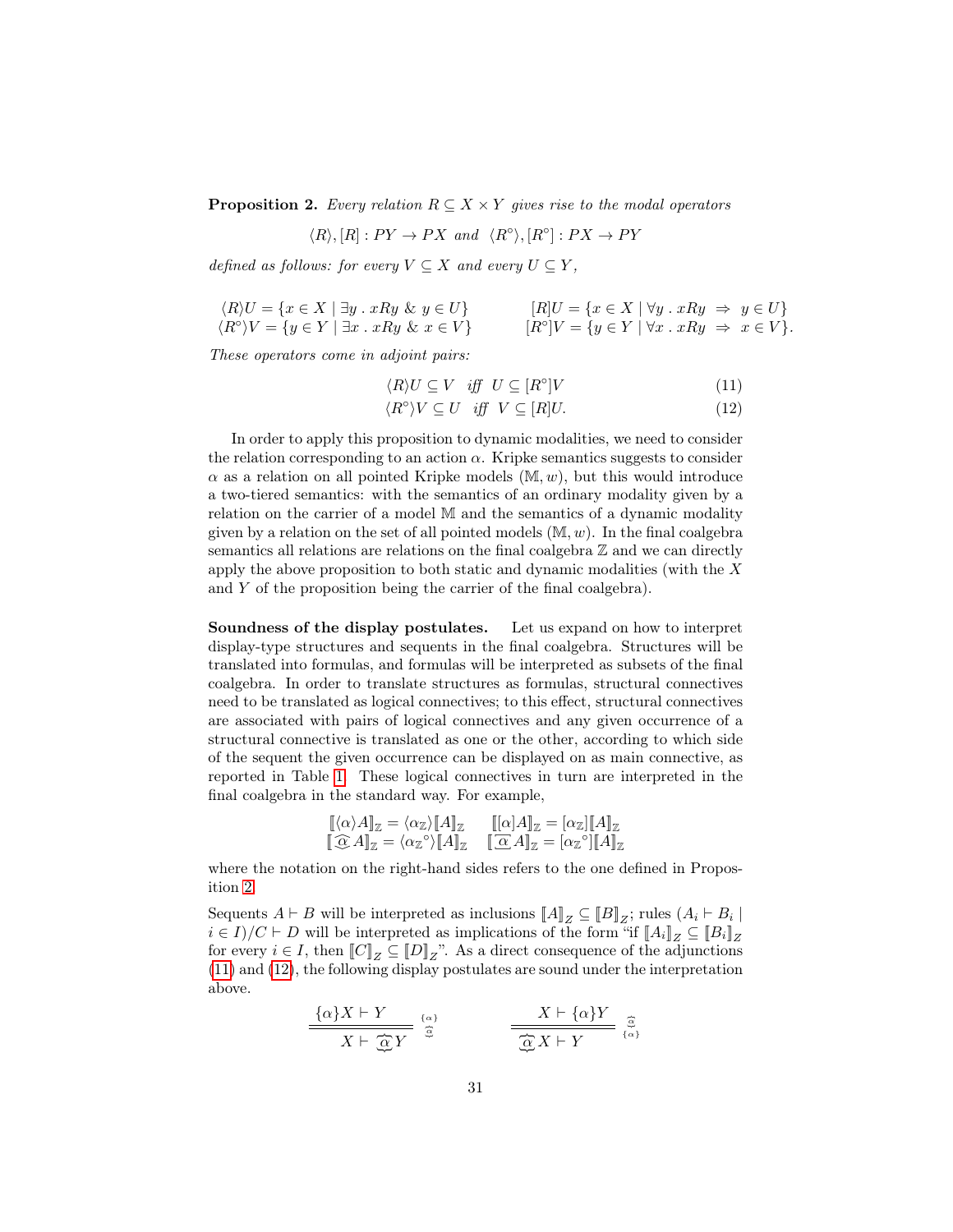| Structural                 | if in precedent                | if in succedent   |
|----------------------------|--------------------------------|-------------------|
| connective                 | position                       | position          |
|                            |                                |                   |
| A; B                       | $A \wedge B$                   | $A \vee B$        |
| A > B                      | $A \rightarrow B$              | $A \rightarrow B$ |
| ${a}A$                     | $\langle \texttt{a} \rangle A$ | [a]A              |
| $\widehat{\mathbf{a}}$ $A$ | $\widehat{A}$                  | $\overline{a}A$   |
| $\{\alpha\}A$              | $\langle \alpha \rangle A$     | $[\alpha]A$       |
| $\overline{\alpha}A$       | $\widehat{\alpha} A$           | $\alpha$ A        |

Table 1: Translation of structural connectives into logical connectives

<span id="page-31-0"></span>

<span id="page-31-1"></span>Figure 1: The models  $\mathbb{M}^{\alpha}$  and  $\mathbb{M}$ .

Remark. On the other hand, standard Kripke models are not in general closed under (the interpretations of)  $\alpha$  and  $\alpha^{\circ}$ . As a direct consequence of this fact, we can show that e.g. the display postulate  $\left(\frac{\{\alpha\}}{\hat{\alpha}}\right)$  is not sound if we interpret it ∽ in a Kripke model M for any interpretation of formulas of the form  $\overline{\alpha} B$  in M. Indeed, consider the model M represented on the right-hand side of the Figure [1](#page-31-1) and let the action  $\alpha$  be so that updating  $(M, u)$  gives the model  $M^{\alpha}$  depicted on the left-hand side of the figure. In other words,  $\alpha$  is the public announcement (cf. [\[12\]](#page-58-0)) of the atomic proposition r. Further, let  $A := [\mathbf{a}]p$  and  $B := q$ , where a is the agent whose equivalence relation is depicted by the arrows of the figure. Let  $i : \mathbb{M}^{\alpha} \hookrightarrow \mathbb{M}$  be the submodel injection map. Clearly,  $\llbracket [\mathbf{a}]p \rrbracket_{\mathbb{M}} = \varnothing$ , which implies that the inclusion  $[\![A]\!]_{\mathbb{M}} \subseteq [\![\overline{\alpha}\,B]\!]_{\mathbb{M}}$  trivially holds for any interpretation of  $\overline{\alpha} B$  in M; however,  $i[[[\mathbf{a}]p]_{\mathbb{M}^{\alpha}}] = \overline{\{u\}}$ , hence  $[\langle \alpha \rangle [\mathbf{a}]p]_{\mathbb{M}} = V(r) \cap \{u\} =$  $\{u\} \nsubseteq \{v\} = [q]_M$ , which falsifies the inclusion  $[\langle \alpha \rangle A]_M \subseteq [B]_M$ . This proves our claim.

Related work. Final coalgebra semantics for dynamic logics was employed by Gerbrandy and Groeneveld [\[27\]](#page-59-7), Gerbrandy [\[26\]](#page-59-8), Baltag [\[10\]](#page-58-14), and Cîrstea and Sadrzadeh [\[17\]](#page-59-9). Adjoints of dynamic modalities with Kripke semantics were considered in Baltag, Coecke, Sadrzadeh [\[11\]](#page-58-4). To guarantee the soundness of the rules involving the adjoints, they have to close the Kripke models under actions, which amounts, from our point of view, to generating a subcoalgebra of the final coalgebra closed under actions. The arguments reported here in favour of the final coalgebra semantics for treating dynamic modalities with their adjoints are taken from [\[30\]](#page-60-0).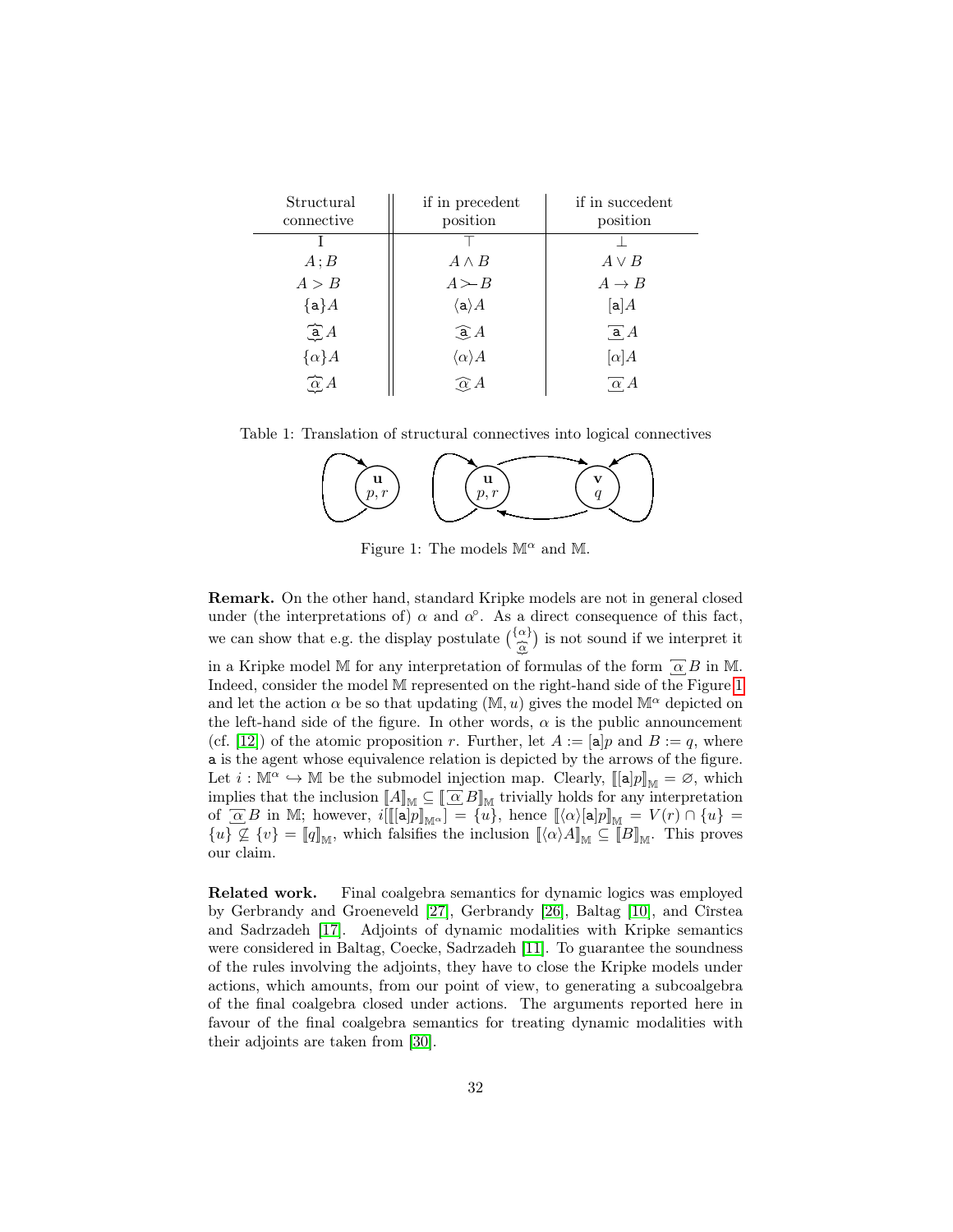### <span id="page-32-0"></span>6 Proof-Theoretic Semantics for EAK

In the present section, we introduce the calculus  $D'$ . EAK for the logic EAK, which is a revised and improved version of the calculus  $D.EAK$  discussed in section [4.4.](#page-25-0) We argue that D'.EAK satisfies the requirements discussed in section [2.3.](#page-10-0) On the basis of this, we propose D'.EAK as an adequate calculus from the viewpoint of proof-theoretic semantics. We also verify that D'.EAK is a quasi proper display calculus (cf. definition [2\)](#page-12-2), and hence its cut elimination theorem follows from theorem [1.](#page-13-2)

#### <span id="page-32-1"></span>6.1 The calculus D'.EAK

As is typical of display calculi, D'.EAK manipulates sequents of type  $X \vdash Y$ , where  $X$  and  $Y$  are structures, i.e. syntactic objects inductively built from formulas using structural connectives, or proxies. Every proxy is typically associated with two logical (operational) connectives, and is interpreted contextually as one or the other of the two, depending on whether it occurs in precedent or in succedent position (cf. definition [1\)](#page-5-0). The design of D'.EAK follows Došen's principle (cf. section [2.3\)](#page-10-0); consequently, D'.EAK is modular along many dimensions. For instance, the space of the versions of EAK on nonclassical bases, down to e.g. the Lambek calculus, can be captured by suitably removing structural rules. Moreover, also w.r.t. static modal logic, the space of properly displayable normal modal logics (cf. [\[32\]](#page-60-3)) can be reconstructed by adding or removing structural rules in a suitable way. Finally, different types of interaction between the dynamic and the epistemic modalities can be captured by changing the relative structural rules.

In order to highlight this modularity, we will present the system piecewise. First we give rules for the propositional base, divided into structural rules and operational rules; then we do the same for the static modal operators; finally, we introduce the rules for the dynamic modalities.

In the table below, we give an overview of the logical connectives of the propositional base and their proxies.

| Structural symbols  |  |  |  |  |  |  |  |  |
|---------------------|--|--|--|--|--|--|--|--|
| Operational symbols |  |  |  |  |  |  |  |  |

The table below contains the structural rules for the propositional base: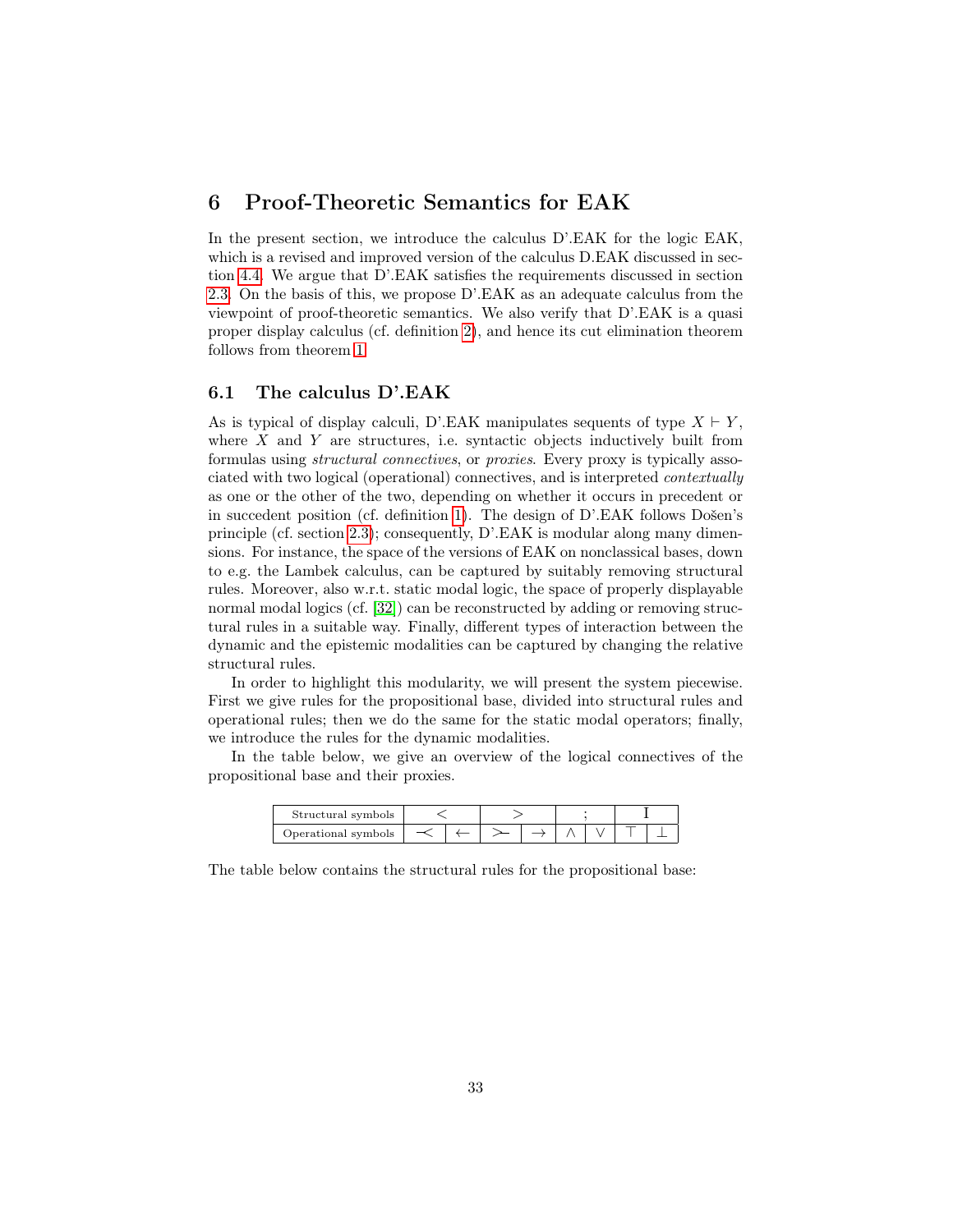Structural Rules

$$
Id \frac{}{}_{p+p} \frac{X \vdash A \qquad A \vdash Y}{X \vdash Y} \quad Cut
$$
\n
$$
I_L^1 \frac{X \vdash Y}{1 \vdash Y < X} \frac{}{}_{X \vdash Y} \frac{}{}_{X \vdash Y} I_R^1
$$
\n
$$
I_L^2 \frac{X \vdash Y}{1 \vdash X > Y} \frac{}{}_{X \vdash Y} \frac{}{}_{Y \vdash X} I_R^2
$$
\n
$$
IW_L \frac{1 \vdash X}{Y \vdash X} \frac{}{}_{X \vdash Y} \frac{}{}_{X \vdash Y} IW_R
$$
\n
$$
W_L^1 \frac{X \vdash Z}{Y \vdash Z < X} \frac{}{}_{X \vdash Z} \frac{}{}_{X \vdash Z} W_R^1
$$
\n
$$
W_L^2 \frac{X \vdash Z}{Y \vdash X > Z} \frac{}{}_{Z \vdash X \vdash Y} W_R^2
$$
\n
$$
C_L \frac{X \vdash Z}{X \vdash Y} \frac{}{}_{Y \vdash X \vdash X} \frac{}{}_{Y \vdash X \vdash X} C_R
$$
\n
$$
E_L \frac{Y \vdash X \vdash Z}{X \vdash Y \vdash Z} \frac{Z \vdash X \vdash Y}{Z \vdash Y \vdash X} E_R
$$
\n
$$
A_L \frac{X \vdash (Y \vdash Z) \vdash W}{X \vdash Y \vdash Z} \frac{W \vdash (Z \vdash Y) \vdash X}{W \vdash Z \vdash (Y \vdash X)} A_R
$$

The top-to-bottom direction of each I-rule is a special case of the corresponding weakening rule. However, we state them all the same for the sake of modularity, since they might still be part of a calculus for a substructural logic without weakening. The *weakening* rules are not given in the usual shape; the present version has the advantage that the new structure is introduced in isolation; nevertheless, the standard version is derivable from the display postulates, as shown below:

$$
\frac{X \vdash Z}{Y \vdash Z < X}
$$
  
 
$$
Y \, ; X \vdash Z
$$

Having both versions of weakening as primitive rules is useful for reducing the size of derivations. In the following table, we include the display postulates linking the structural connective ; with  $>$  and  $\lt$ :

#### Display Postulates

$$
(\cdot, <) \frac{X:Y \vdash Z}{X \vdash Z < Y} \quad \frac{Z \vdash X;Y}{Z < Y \vdash X} \quad (<, ;)
$$
\n
$$
(\cdot, >) \frac{X:Y \vdash Z}{Y \vdash X > Z} \quad \frac{Z \vdash X;Y}{X > Z \vdash Y} \quad (<, ;)
$$

In the current presentation, more connectives with their associated rules are accounted for than in [\[30\]](#page-60-0). The additional rules can be proved to be derivable from the remaining ones in the presence of the rules *exchange*  $E_L$  and  $E_R$ . Likewise, as is well known, by dispensing with contraction, weakening and associativity,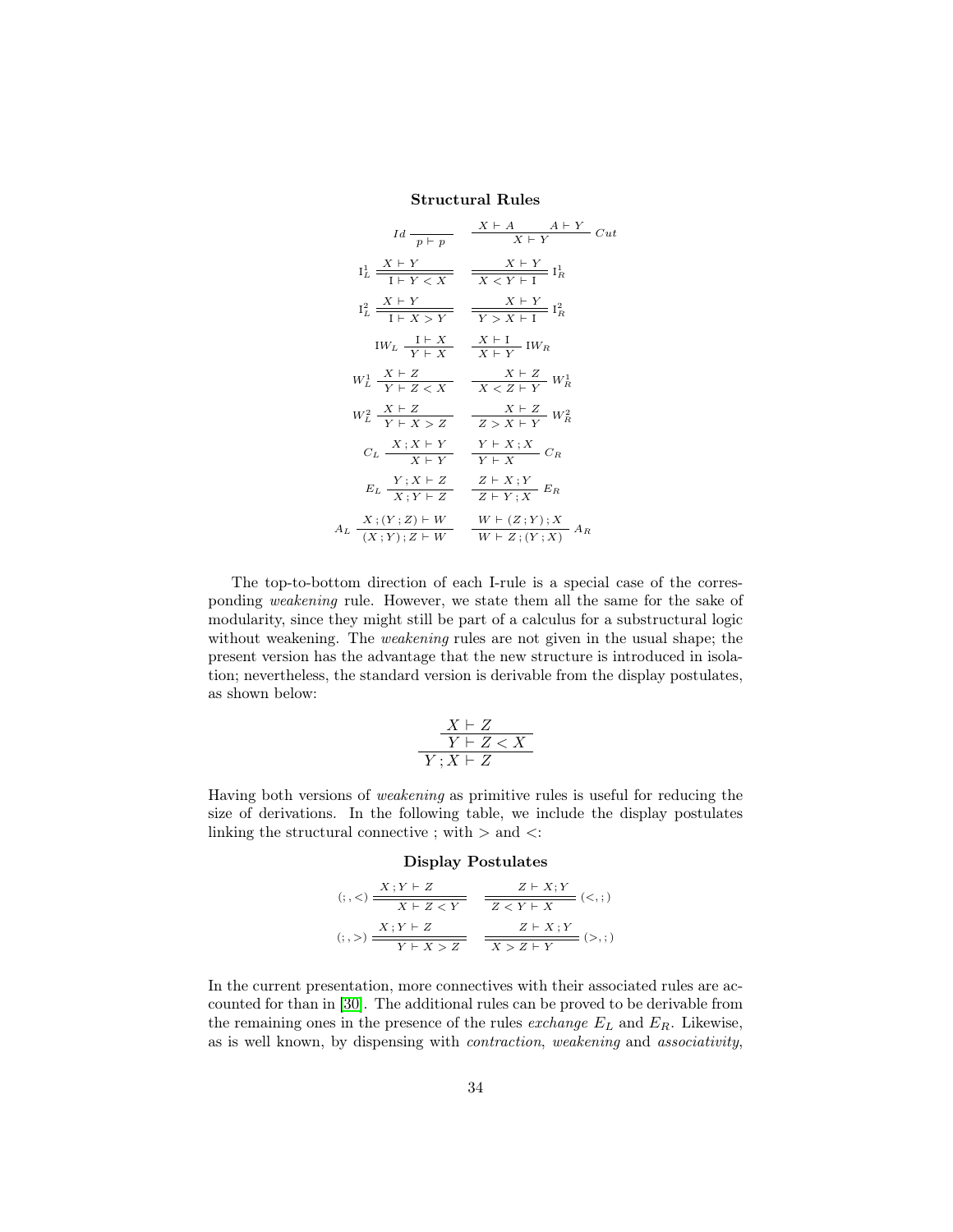an even wider array of connectives would ensue (for instance, dispensing with weakening and contraction would separate the additive and the multiplicative versions of each connective, etc.). We are not going to expand on these well known ideas any further, but only point out that, in the context of the whole system that we are going to introduce below, this would give a modular account of different versions of EAK with different substructural logics as propositional base. The calculus introduced here is amenable to this line of investigation. A natural question in this respect would be to relate these ensuing proof formalisms with the semantic settings of [\[11\]](#page-58-4).

In line with this modular perspective on the propositional base for EAK, the classical base is obtained by adding the so-called Grishin rules (following e.g. [\[29\]](#page-59-10)), encoding validities which are classical but not intuitionistic:

#### Grishin rules

$$
Gri_L \frac{X > (Y;Z) \vdash W}{(X > Y); Z \vdash W} \quad \frac{W \vdash X > (Y;Z)}{W \vdash (X > Y); Z} \, Gri_R
$$

This modular treatment can be regarded as an application of Došen's principle: calculi for versions of EAK with stronger and stronger propositional bases are obtained by progressively adding structural rules, but keeping the same operational rules. As a consequence, cut elimination for the different versions will follow immediately from the cut-elimination metatheorem without having to verify condition  $C_8$  again.

The following table shows the operational rules for the propositional base:

#### Operational Rules

$$
\frac{1}{L} \sum \frac{X+I}{X+I} \quad \frac{X+I}{X+I} \quad \frac{1}{L} R
$$
\n
$$
T_L \frac{I+X}{T+X} \quad \frac{I+T}{I+T} \quad T_R
$$
\n
$$
\frac{A; B+Z}{A \land B+Z} \quad \frac{X+A}{X; Y+A \land B} \quad \frac{Y+B}{A \land B}
$$
\n
$$
\frac{YL}{AYB+X; Y} \quad \frac{Z+A; B}{Z+A \lor B} \quad \frac{YR}{Z+A \lor B} \quad \frac{YR}{Z+A \lor B} \quad \frac{X+B}{Z+B+A} \quad \frac{X+B}{Z+B+A} \quad \frac{X+B}{Z+B+A} \quad \frac{X+B}{X \land X+B+A} \quad \frac{X+B}{X \land X+B} \quad \frac{X+A}{X \land B+Y} \quad \frac{X+A}{X \land B} \quad \frac{X+A}{X \land B} \quad \frac{X+A}{X \land B} \quad \frac{X+A}{X \land B} \quad \frac{X+A}{X \land Y+A} \quad \frac{X+B}{X \land Y} \quad \frac{X+A}{X \land Y+A} \quad \frac{X+B}{X \land Y} \quad \frac{X+A}{X \land Y+A \land B} \quad \frac{X+A}{X \land Y+A \land B} \quad \frac{X+A}{X \land Y+A \land B} \quad \frac{X+A}{X \land Y+A \land B} \quad \frac{X+A}{X \land Y+A \land B} \quad \frac{X+A}{X \land Y+A \land B} \quad \frac{X+A}{X \land Y+A \land B} \quad \frac{X+A}{X \land Y+A \land B} \quad \frac{X+A}{X \land Y+A \land B} \quad \frac{X+A}{X \land Y+A \land B} \quad \frac{X+A}{X \land Y+A \land B} \quad \frac{X+A}{X \land Y+A \land B} \quad \frac{X+A}{X \land Y+A \land B} \quad \frac{X+A}{X \land Y+A \land B} \quad \frac{X+A}{X \land Y+A \land B} \quad \frac{X+A}{X \land Y+A \land B} \quad \frac{X+A}{X \land Y+A \land B} \quad \frac{X+A}{X \land Y+A \land B} \quad \frac{X+A}{X \land Y+A \land B} \quad \frac{X+A}{X \land Y+A \land B} \quad \frac{X+A}{X \land Y+A \land B} \quad \frac{X+A}{X \land Y+A \land
$$

As is well known, in the presence of *exchange*, the connectives  $\leftarrow$  and  $\prec$  are identified with  $\rightarrow$  and  $\rightarrow$ , respectively. Notice that the rules  $\perp_R$  and  $\top_L$  are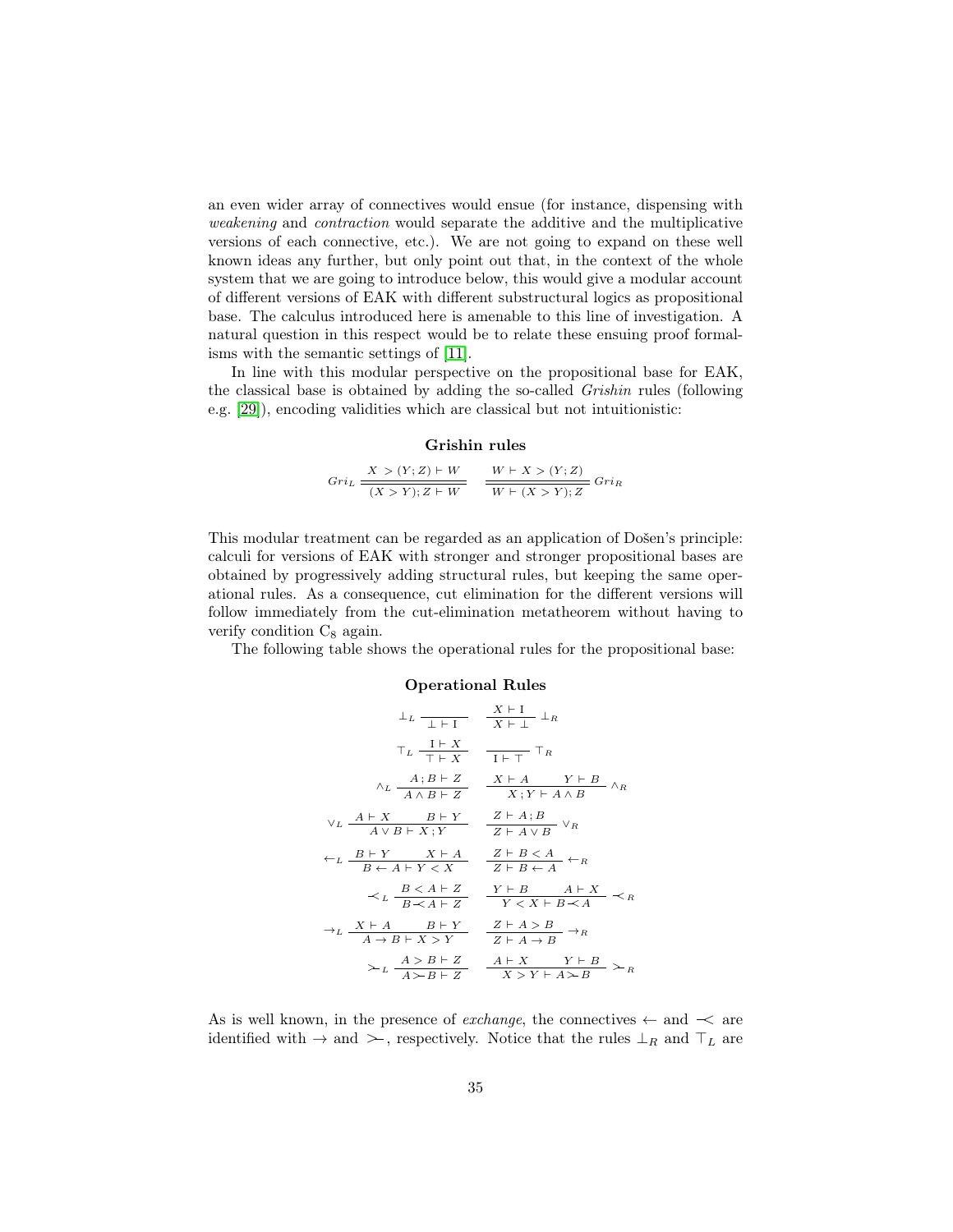derivable in the presence of weakening and the I-rules. An example of such a derivation is given below:

$$
\frac{\frac{X \vdash \text{I}}{1 > X \vdash \perp}}{X \vdash \text{I}; \perp}
$$

$$
\frac{X < \perp \vdash \text{I}}{X \vdash \perp}
$$

The rules for the normal epistemic modalities can be added to the system above or to any of its variants discussed early on. To this end, the language is now expanded with two contextual proxies and four operational connectives for every agent a, as follows:

| Structural symbols  |  |  |  |  |
|---------------------|--|--|--|--|
| Operational symbols |  |  |  |  |

The proxies  $\{a\}$  and  $\widehat{a}$  are translated into diamond-type modalities when oc curring in precedent position and into box-type modalities when occurring in succedent position. The structural rules, the display postulates, and the operational rules for the static modalities are respectively given in the following three tables:

#### Structural Rules

$$
nec_L^{ep} \frac{1+X}{\{a\}I+X} \frac{X+I}{X+\{a\}I} \cdot nec_R^{ep}
$$
\n
$$
e_{p}nc_L \frac{I+X}{\widehat{a}I+X} \frac{X+I}{X+\widehat{a}I} \cdot e_{p}nc_R
$$
\n
$$
FS_L^{ep} \frac{\{a\}Y > \{a\}Z+X}{\{a\}(Y>Z)+X} \frac{Y+\{a\}X > \{a\}Z}{Y+\{a\}(X>Z)} FS_R^{ep}
$$
\n
$$
mon_L^{ep} \frac{\{a\}X; \{a\}Y+Z}{\{a\}(X;Y)+Z} \frac{Z+\{a\}Y; \{a\}X}{Z+\{a\}(Y;X)} \cdot mon_R^{ep}
$$
\n
$$
e_{p}F_{SL} \frac{\widehat{a}Y > \widehat{a}X+Z}{\widehat{a}(Y>X)+Z} \frac{Y+\widehat{a}X > \widehat{a}Z}{Y+\widehat{a}(X>Z)} \cdot e_{p}F_{SR}
$$
\n
$$
e_{p}T_{SR} \frac{\widehat{a}Y > \widehat{a}X+Z}{\widehat{a}(Y>X)+Z} \frac{Y+\widehat{a}X > \widehat{a}Z}{Y+\widehat{a}(X>Z)} \cdot e_{p}F_{SR}
$$
\n
$$
e_{p}T_{SR} \frac{\widehat{a}X; \widehat{a}Y+Z}{\widehat{a}(X;Y)+Z} \frac{Z+\widehat{a}Y; \widehat{a}X}{Z+\widehat{a}(Y;X)} \cdot e_{p}T_{SR}
$$

Notice that the mon-rules (the soundness of which is due to the monotonicity of  $\langle \alpha \rangle$  and  $\langle \alpha \rangle$  are derivable from the FS-rules in the presence of non restricted weakening and contraction.

The FS-rules above encode the following Fischer Servi-type axioms:

$$
\begin{aligned}\n\langle \mathsf{a} \rangle A &\rightarrow [\mathsf{a}]B \vdash [\mathsf{a}](A \to B) & \widehat{\mathsf{a}}A \to \overline{\mathsf{a}}B \vdash \overline{\mathsf{a}}(A \to B) \\
\langle \mathsf{a} \rangle (A \succ B) \vdash [\mathsf{a}]A \succ \langle \mathsf{a} \rangle B & \widehat{\mathsf{a}}(A \succ B) \vdash \overline{\mathsf{a}}A \succ \widehat{\mathsf{a}}B.\n\end{aligned}
$$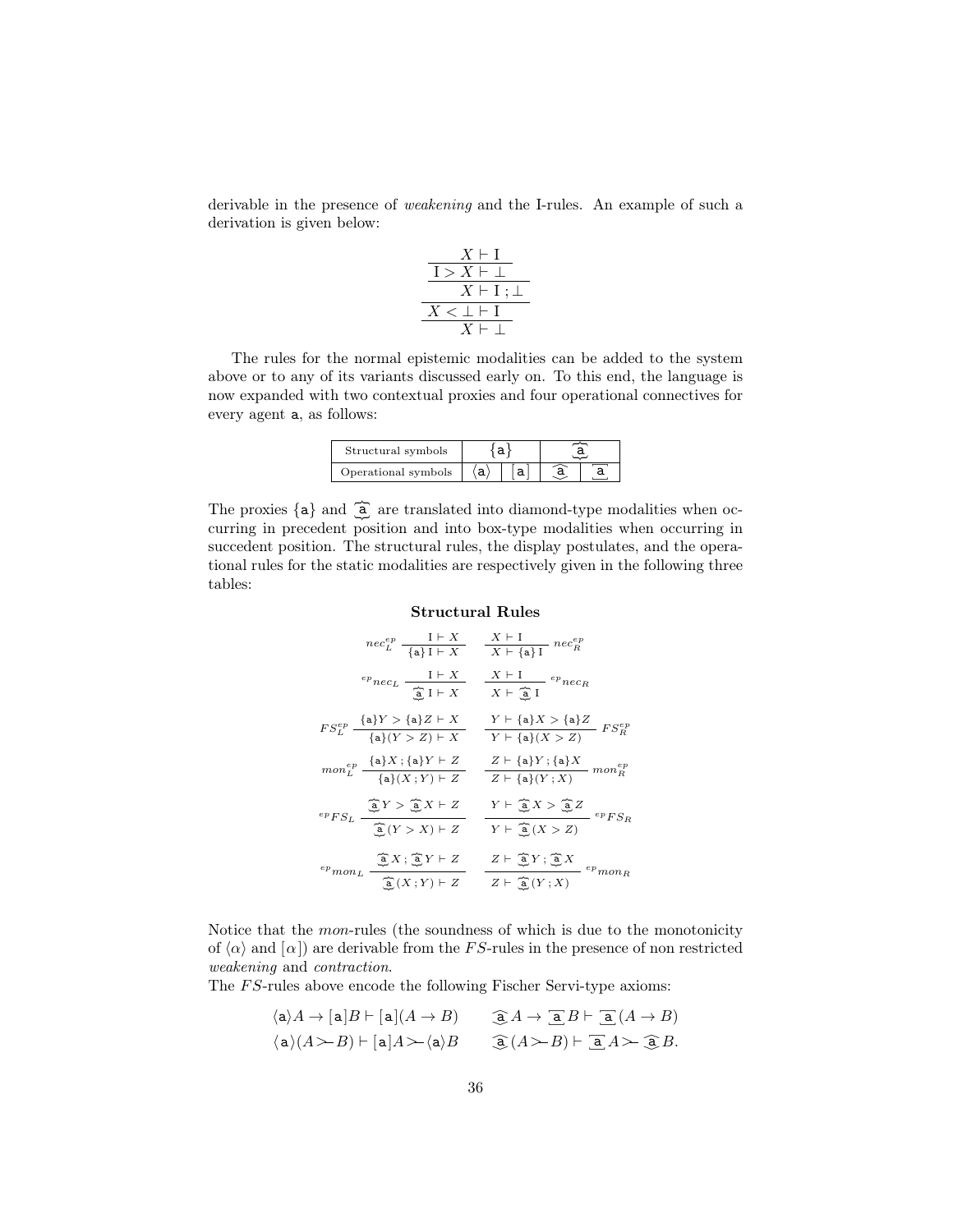These axioms encode the link between  $\langle a \rangle$  and  $\lbrack a \rbrack$  (and  $\hat{a}$ ), namely, that they are interpreted semantically using the same relation in a Kripke frame. This link can be alternatively expressed by conjugation axioms, given below both in the diamond- and in the box-version:

<span id="page-36-0"></span>
$$
\langle \mathbf{a} \rangle A \wedge B \vdash \langle \mathbf{a} \rangle (A \wedge \widehat{\mathbf{a}} B) \qquad \widehat{\mathbf{a}} A \wedge B \vdash \widehat{\mathbf{a}} (A \wedge \langle \mathbf{a} \rangle B), \qquad (13)
$$
  
\n
$$
[\mathbf{a}] (\widehat{\mathbf{a}} A \vee B) \vdash (A \vee [\mathbf{a}] B) \qquad \widehat{\mathbf{a}} ([\mathbf{a}] A \vee B) \vdash (A \vee \widehat{\mathbf{a}} B), \qquad (14)
$$

which in turn can be encoded in the following *conjugation* rules:

$$
conj \frac{\{a\}(X; \frac{\widehat{a}}{\widehat{a}}Y) \vdash Z}{\{a\}X; Y \vdash Z} \frac{X \vdash \{a\}(Y; \frac{\widehat{a}}{\widehat{a}}Z)}{X \vdash \{a\}Y; Z} \text{ conj}
$$
  

$$
conj \frac{\widehat{a}}{\widehat{a}}(X; \{a\}Y) \vdash Z}{\frac{\widehat{a}}{\widehat{a}}X; Y \vdash Z} \frac{X \vdash \widehat{a}(Y; \{a\}Z)}{X \vdash \widehat{a}(Y; \{a\}Z)} \text{ conj}
$$

The *conj*-rules and the  $FS$ -rules can be shown to be interderivable thanks to the following display postulates.

#### Display Postulates

$$
(\{a\},\,\widehat{\underline{a}}\,)\xrightarrow{\{a\}X\;\vdash\;Y\;\;}\quad\frac{X\vdash \{a\}Y}{\underbrace{\widehat{a}\,X\vdash Y\;\;}}\quad \frac{X\vdash \{a\}Y}{\underbrace{\widehat{a}\,X\vdash Y\;\;}}\;(\,\widehat{\underline{a}}\,,\{a\})
$$

#### Operational Rules

$$
\langle \mathbf{a} \rangle_L \frac{\{ \mathbf{a} \} A + X}{\langle \mathbf{a} \rangle A + X} = \frac{X + A}{\{ \mathbf{a} \} X + \langle \mathbf{a} \rangle A} \langle \mathbf{a} \rangle_R
$$

$$
[\mathbf{a}]_L \frac{A + X}{[\mathbf{a}]_A + [\mathbf{a}]_X} = \frac{X + \{ \mathbf{a} \} A}{X + [\mathbf{a}]_A} [\mathbf{a}]_R
$$

$$
\widehat{\mathbf{a}}_L \frac{\widehat{\mathbf{a}}_A + X}{\widehat{\mathbf{a}}_A + X} = \frac{X + A}{\widehat{\mathbf{a}}_L X + \widehat{\mathbf{a}}_A} \widehat{\mathbf{a}}_R
$$

$$
\widehat{\mathbf{a}}_L \frac{A + X}{\widehat{\mathbf{a}}_A + \widehat{\mathbf{a}}_A} = \frac{X + \widehat{\mathbf{a}}_A}{X + \widehat{\mathbf{a}}_A} \widehat{\mathbf{a}}_R
$$

The rules presented so far are essentially adaptations of display calculi of Goré's [\[29\]](#page-59-10). Let us turn to the dynamic part of the calculus D'.EAK: the language is now expanded by adding, for each action  $\alpha$ :

- two contextual proxies, together with their four corresponding operational unary connectives;

- one constant symbol and its corresponding structural proxy:

| Structural symbols  |  |  |  |  |  |  |
|---------------------|--|--|--|--|--|--|
| Operational symbols |  |  |  |  |  |  |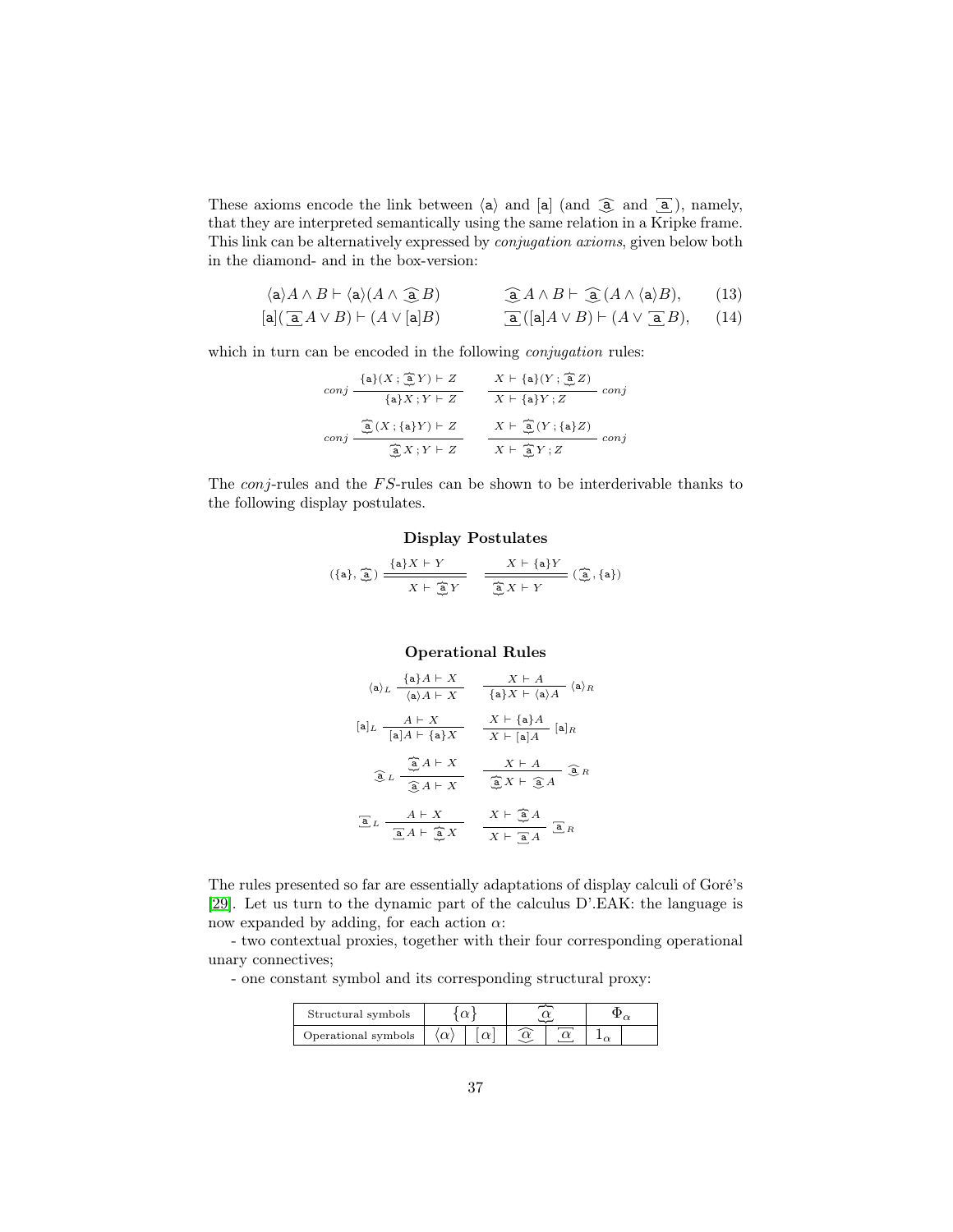As in the previous version D.EAK, the proxies  $\{\alpha\}$  and  $\widehat{\alpha}$  are translated into diamond-type modalities when occurring in precedent position, and into boxtype modalities when occurring in succedent position. An important difference between D.EAK and D'.EAK is the introduction of the structural and operational constants  $\Phi_{\alpha}$  and  $1_{\alpha}$ ; indeed, the additional expressivity they provide is used to capture the proof-theoretic behaviour of the metalinguistic abbreviation  $Pre(\alpha)$  at the object-level. As was the case of  $Pre(\alpha)$  in D.EAK, the rules below will be such that the proxy  $\Phi_{\alpha}$  can occur only in precedent position. Hence, the  $\Phi_{\alpha}$  can never be interpreted as anything else than  $1_{\alpha}$ . However, a natural way to extend D'.EAK would be to introduce an operational constant  $0_{\alpha}$ , intuitively standing for the postconditions of  $\alpha$  for each action  $\alpha$ , and dualize the relevant rules so as to capture the behaviour of postconditions. In the present paper, this expansion is not pursued any further.

The two tables below introduce the structural rules for the dynamic modalities which are analogous to those for the static modalities given early on.

#### Structural Rules

| $nec_L^{dyn}$ $\frac{I \vdash X}{\{\alpha\} I \vdash X}$                                                                                                                                   | $\frac{X \vdash \textbf{I}}{X \vdash \{\alpha\} \textbf{I}} \ n e c_R^{dyn}$                                                                            |
|--------------------------------------------------------------------------------------------------------------------------------------------------------------------------------------------|---------------------------------------------------------------------------------------------------------------------------------------------------------|
| $\label{eq:1} \begin{aligned} \textit{dyn}_{\textit{nec}_{L}}\; \frac{\mathrm{I}\vdash X}{\underset{\text{O}}{\underbrace{\alpha}}\; \mathrm{I}\vdash X} \end{aligned}$                    | $X \vdash I$ $\longrightarrow$ $\downarrow^{dyn}$ $\parallel$<br>$\overline{X}$ $\vdash \underline{\widehat{\alpha}}$ I                                 |
| $FS_L^{dyn} \xrightarrow{\{\alpha\}Y > {\{\alpha\}Z \vdash X}} \frac{\{\alpha\}Y > {\{\alpha\}Z \vdash X}}{\{\alpha\}(Y > Z) \vdash X}$                                                    | $\frac{Y \vdash \{\alpha\}X > \{\alpha\}Z}{Y \vdash \{\alpha\}(X > Z)}\ FS_R^{dyn}$                                                                     |
| $mon_L^{dyn} \xrightarrow{\{\alpha\}X \; ; \; \{\alpha\}Y \; \vdash \; Z} \; \overline{\{\alpha\}(X \; ; \; Y) \; \vdash \; Z}$                                                            | $Z \vdash \{\alpha\}Y \,;\{\alpha\}X$<br>$\frac{1}{Z \vdash \{\alpha\}(Y;X)} \ \ mon_R^{dyn}$                                                           |
| $\widehat{\mathop{\rm \mathfrak{S}}\nolimits} Y > \widehat{\mathop{\rm \mathfrak{S}}\nolimits} X \vdash Z$<br>$^{dyn}FS_L$<br>$\overline{\widehat{\underline{\alpha}}\, (Y > X) \vdash Z}$ | $Y \vdash \underbrace{\widehat{\alpha} X > \widehat{\alpha} Z}_{\text{d}yn}$<br>$Y \vdash \overline{\mathcal{Q}}(X > Z)$                                |
| $\widehat{Q} X$ ; $\widehat{Q} Y \vdash Z$<br>${}^{dyn}mon_L$<br>$\widehat{\alpha}(X;Y) \vdash Z$                                                                                          | $Z \vdash \widehat{\underset{\sim}{\alpha}} Y \, ; \, \widehat{\underset{\sim}{\alpha}} X$<br>$\ ^{dyn}mon_R$<br>$Z \vdash \overline{\mathcal{Q}}(Y;X)$ |

Analogous considerations as those made for the epistemic  $FS$ - and mon-rules apply to the dynamic  $FS$ - and mon-rules above, also in relation to analogous conjugation rules.

#### Display Postulates

$$
(\{\alpha\},\widehat{\mathcal{Q}})\xrightarrow{\{\alpha\}X\vdash Y}\qquad\xrightarrow{\qquad Y\vdash \{\alpha\}X}\ (\widehat{\mathcal{Q}},\{\alpha\})
$$

Next, we introduce the structural rules which are to capture the specific behaviour of epistemic actions

#### Atom

$$
\overline{\Gamma p \vdash \Delta p} \text{ atom}
$$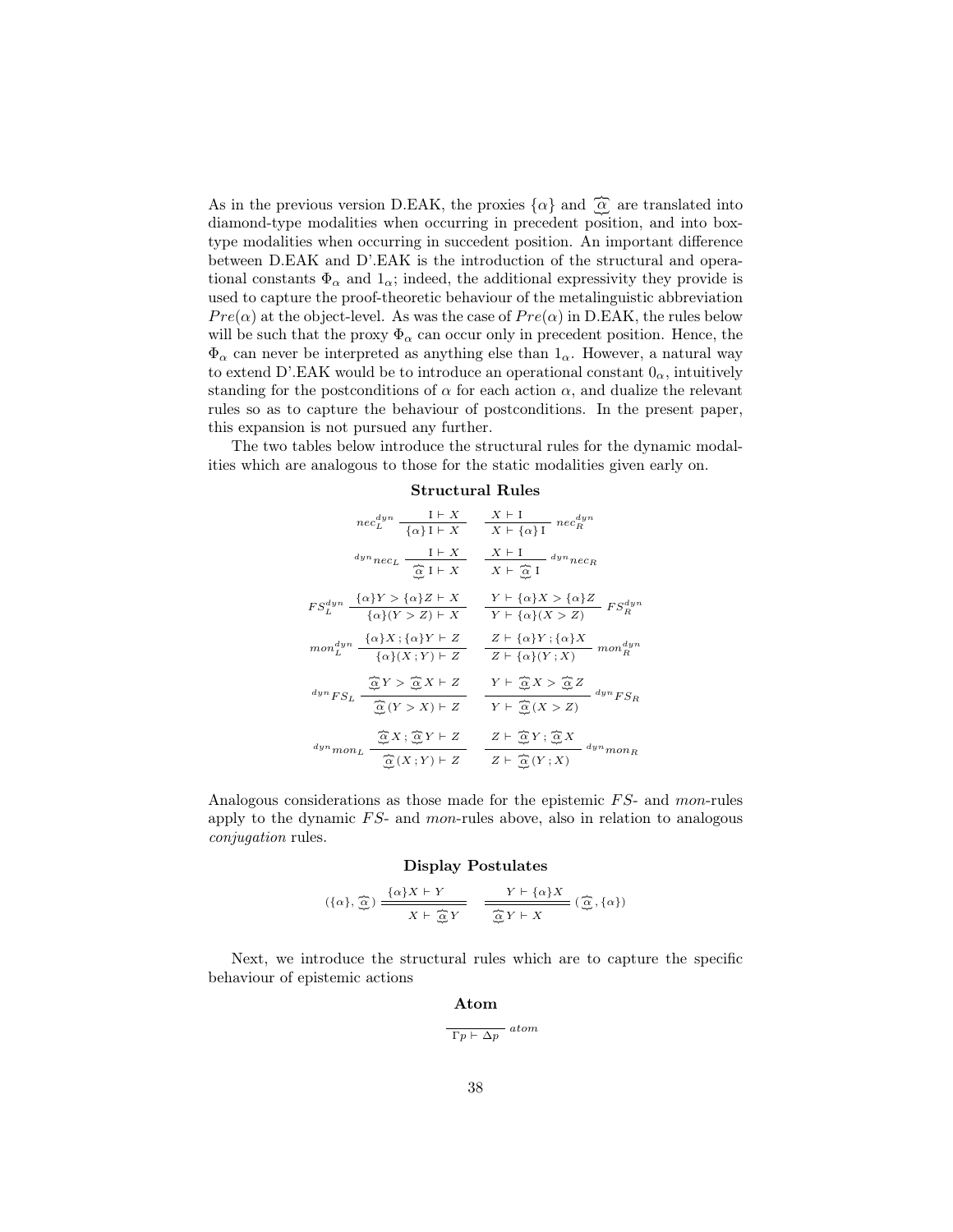where  $\Gamma$  and  $\Delta$  are arbitrary finite sequences of the form  $(\alpha_1) \dots (\alpha_n)$ , such that each  $(\alpha_j)$  is of the form  $\{\alpha_j\}$  or of the form  $\widehat{\alpha_j}$ , for  $1 \leq j \leq n$ . Intuitively, the atom rules capture the requirement that epistemic actions do not change the factual state of affairs (in the Hilbert-style presentation of EAK, this is encoded in the axiom [\(1\)](#page-18-0) in section [4.1\)](#page-16-1).

#### Structural Rules for Epistemic Actions

$$
\frac{X \vdash Y}{\{\alpha\}X \vdash \{\alpha\}Y} \text{ balance}
$$
\n
$$
comp_{L}^{\alpha} \frac{\{\alpha\} \widehat{\alpha}X \vdash Y}{\Phi_{\alpha}; X \vdash Y} \frac{X \vdash \{\alpha\} \widehat{\alpha}Y}{X \vdash \Phi_{\alpha} > Y} comp_{R}^{\alpha}
$$
\n
$$
reduce'_{L} \frac{\Phi_{\alpha}; \{\alpha\}X \vdash Y}{\{\alpha\}X \vdash Y} \frac{Y \vdash \Phi_{\alpha} > \{\alpha\}X}{Y \vdash \{\alpha\}X} reduce'_{R}
$$
\n
$$
swap\text{-}in'L \frac{\{\alpha\}\{a\}X \vdash Y}{\Phi_{\alpha}; \{a\}\{\beta\}_{\alpha a \beta}X \vdash Y} \frac{Y \vdash \{\alpha\}X}{Y \vdash \Phi_{\alpha} > \{a\}\{\beta\}_{\alpha a \beta}X} swap\text{-}in'n
$$
\n
$$
swap\text{-}out'L \frac{\{\{a\}\{\beta\}X \vdash Y \mid \alpha a \beta\}}{\{\alpha\}\{a\}X \vdash \mathbf{y}\{x \vdash \mathbf{a}\}} \frac{\left(Y \vdash \{a\}\{\beta\}X \mid \alpha a \beta\right)}{\left(Y \vdash \{a\}\{\beta\}X \vdash \alpha a \beta\right)} swap\text{-}out'n
$$
\n
$$
swap\text{-}out'n
$$

The swap-in' rules are unary and should be read as follows: if the premise holds, then the conclusion holds relative to any action  $\beta$  such that  $\alpha a\beta$ . The swap $out'$  rules do not have a fixed arity; they have as many premises<sup>[10](#page-38-1)</sup> as there are actions  $\beta$  such that  $\alpha a\beta$ . In the conclusion, the symbol  $\mathfrak{f}(Y \mid \alpha a\beta)$  refers to a string  $(\cdots(Y;Y); \cdots; Y)$  with n occurrences of Y, where  $n = |\{\beta \mid \alpha \neq \beta\}|$ . The swap-in and swap-out rules encode the interaction between dynamic and epistemic modalities as it is captured by the interaction axioms in the Hilbert style presentation of EAK (cf. [\(4\)](#page-18-0) in section [4.1](#page-16-1) and similarly in section [4.2\)](#page-19-0). The *reduce* rules encode well-known EAK validities such as  $\langle \alpha \rangle A \rightarrow (Pre(\alpha) \wedge \langle \alpha \rangle A)$ . Finally, the operational rules for  $\langle \alpha \rangle$ ,  $[\alpha]$ , and  $1_{\alpha}$  are given in the table below:

#### Operational Rules

$$
\langle \alpha \rangle_L \frac{\{\alpha\}A \vdash X}{\langle \alpha \rangle A \vdash X} \quad \frac{X \vdash A}{\{\alpha\}X \vdash \langle \alpha \rangle A} \quad \langle \alpha \rangle_R
$$

$$
[\alpha]_L \frac{A \vdash X}{[\alpha]A \vdash \{\alpha\}X} \quad \frac{X \vdash \{\alpha\}A}{X \vdash [\alpha]A} \quad [\alpha]_R
$$

$$
1_{\alpha} \underbrace{A}_{\alpha} \vdash X \quad \frac{X \vdash \{\alpha\}A}{\Phi_{\alpha} \vdash 1_{\alpha}} \quad 1_{\alpha} R
$$

#### <span id="page-38-0"></span>6.2 Properties of D'.EAK

Soundness. The calculus D'.EAK can be readily shown to be sound with respect to the final coalgebra semantics. The general procedure has been outlined

<span id="page-38-1"></span> $10$ The swap-out rule could indeed be infinitary if action structures were allowed to be infinite, which in the present setting, as in [\[12\]](#page-58-0), is not the case.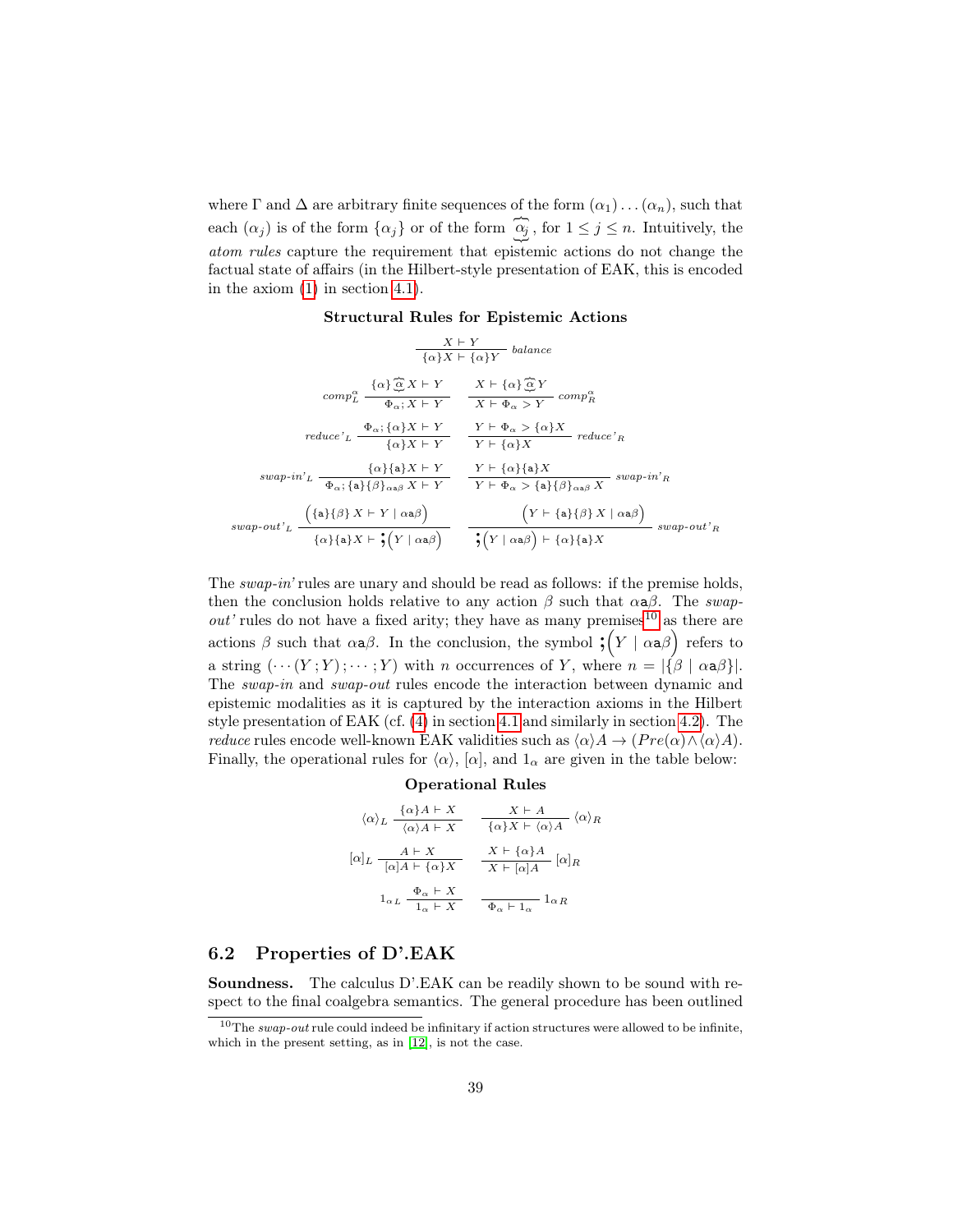in section [5.](#page-27-0) The soundness of most of the rules of D'.EAK can be shown entirely analogously to the soundness of the corresponding rules in D.EAK, which is outlined in [\[30\]](#page-60-0).

As for rules not involving  $\widehat{\alpha}$ , we will rely on the following observation, which is based on the invariance of EAK-formulas under bisimulation (cf. Section [4.1\)](#page-16-1):

Lemma 3. The following are equivalent for all EAK-formulas A and B:  $(1)$   $[A]_Z \subseteq [B]_Z;$  $(2)$   $\llbracket A \rrbracket_M \subseteq \llbracket B \rrbracket_M$  for every model M.

*Proof.* The direction from  $(2)$  to  $(1)$  is clear; conversely, fix a model M, and let  $f: M \to Z$  be the unique arrow; then (1) immediately implies that  $[[A]]_M =$  $f^{-1}(\llbracket A \rrbracket_Z) \subseteq f^{-1}(\llbracket B \rrbracket_Z) = \llbracket B \rrbracket_M.$ 

In the light of the lemma above, and using the translations provided in Table [1,](#page-31-0) the soundness of unary rules  $A \vdash B/C \vdash D$  not involving  $\widehat{A}$ , such as *balance*,  $\langle \alpha \rangle_R$  and  $[\alpha]_L$ , can be straightforwardly checked as implications of the form "if  $\llbracket A \rrbracket_M \subseteq [B]_M$  on every model M, then  $\llbracket C \rrbracket_M \subseteq [D]_M$  on every model M". As an example, let us check the soundness of *balance*: Let  $A, B$  be EAK-formulas such that  $[[A]]_M \subseteq [[B]]_M$  on every model M. Let us fix a model M, and show that  $\llbracket \langle \alpha \rangle A \rrbracket_M \subseteq \llbracket [\alpha] B \rrbracket_M$ . As discussed in [\[36,](#page-60-13) Subsection 4.2], the following identities hold in any standard model:

$$
\[\![\langle \alpha \rangle A]\!]_M = [\![Pre(\alpha)]\!]_M \cap \iota_k^{-1}[\![i][\![A]\!]_{M^\alpha}]],\tag{15}
$$

$$
\llbracket [\alpha]A \rrbracket_M = \llbracket Pre(\alpha) \rrbracket_M \Rightarrow \iota_k^{-1}[i[\llbracket A \rrbracket_{M^\alpha}]], \tag{16}
$$

where the map  $i : M^{\alpha} \to \coprod_{\alpha} M$  is the submodel embedding, and  $\iota_k : M \to \coprod_{\alpha} M$  is the embedding of M into its k-colored copy. Letting  $g(-) := \iota_k^{-1}[i] - [j]$ ,  $\alpha$  M is the embedding of  $\overline{M}$  into its k-colored copy. Letting  $g(-) := \iota_k^{-1}[i[-]],$ we need to show that

$$
[\![Pre(\alpha)]\!]_M\cap g([\![A]\!]_{M^\alpha})\subseteq [\![Pre(\alpha)]\!]_M\Rightarrow g([\![B]\!]_{M^\alpha}).
$$

This is a direct consequence of the Heyting-valid implication "if  $b \leq c$  then  $a \wedge b \leq a \rightarrow c$ , the monotonicity of g, and the assumption that  $[[A]]_M \subseteq [[B]]_M$ holds on every model, hence on  $M^{\alpha}$ .

Actually, for all rules  $(A_i \vdash B_i \mid i \in I)/C \vdash D$  not involving  $\widehat{Q}$  except balance,  $\langle \alpha \rangle_R$  and  $[\alpha]_L$ , stronger soundness statements can be proven of the form "for every model M, if  $[\![A_i]\!]_M \subseteq [\![B_i]\!]_M$  for every  $i \in I$ , then  $[\![C]\!]_M \subseteq [\![D]\!]_M$ " (this amounts to the soundness w.r.t. the standard semantics). This is the case for all display postulates not involving  $\widehat{\alpha}$ , the soundness of which boils down to the well known adjunction conditions holding in every model M. As to the remaining rules not involving  $\widehat{\alpha}$ , thanks to the following general principle of indirect (in)equality, the stronger soundness condition above boils down to the verification of inclusions which interpret validities of IEAK [\[36\]](#page-60-13), and hence, a fortiori, of EAK. Same arguments hold for the Grishin rules, except that their soundness boils down to classical but not intuitionistic validities.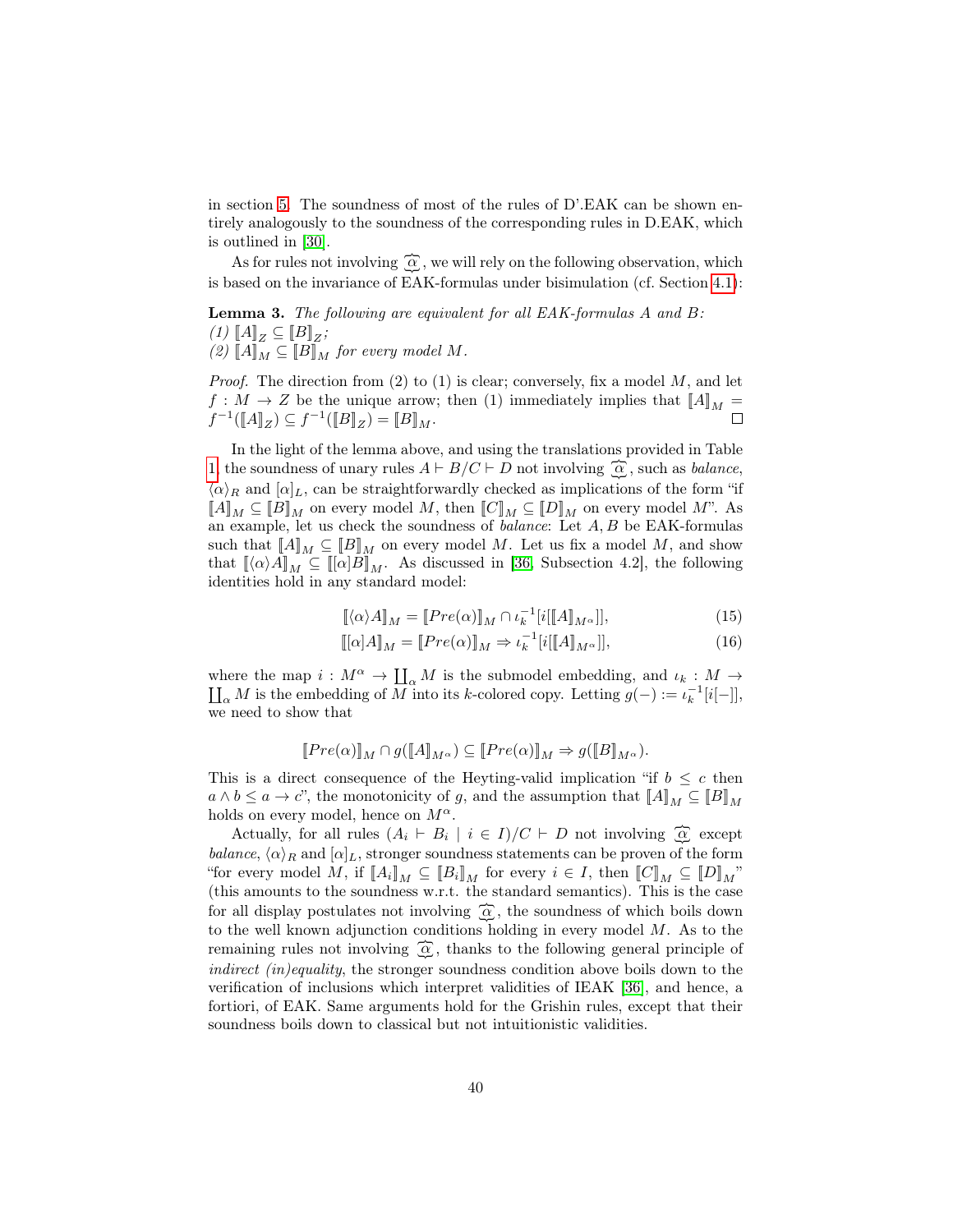Lemma 4. (Principle of indirect inequality) Tfae for any preorder P and all  $a, b \in P$ :

 $(1)$   $a \leq b$ ; (2)  $x \le a$  implies  $x \le b$  for every  $x \in P$ ; (3)  $b \leq y$  implies  $a \leq y$  for every  $y \in P$ .

As an example, let us verify  $s\text{-}out_L$ : fix a model M, fix EAK-formulas A and B, and assume that for every action  $\beta$ , if  $\alpha \alpha \beta$  then  $\langle [\alpha \rangle \langle \beta \rangle A]_M \subseteq [B]_M$ , i.e.,  $\text{that } \bigcup \{ \llbracket \langle \mathsf{a} \rangle \langle \beta \rangle A \rrbracket_M \mid \alpha \mathsf{a} \beta \} \subseteq \llbracket B \rrbracket_M; \text{ we need to show that } \llbracket \langle \alpha \rangle \langle \mathsf{a} \rangle A \rrbracket_M \subseteq \llbracket B \rrbracket_M.$ By the principle of indirect inequality, it is enough to show that  $\llbracket \langle \alpha \rangle \langle \mathsf{a} \rangle A \rrbracket_M \subseteq$  $\bigcup \{ [\![\langle a \rangle \langle \beta \rangle A]\!]_M \mid \alpha a \beta \}$ . Indeed, since axiom [\(4\)](#page-18-0) is valid on any model, we have:

$$
[\![\langle \alpha \rangle \langle \mathsf{a} \rangle A ]\!]_M \subseteq [\![Pre(\alpha)]\!]_M \cap \bigcup \{ [\![\langle \mathsf{a} \rangle \langle \beta \rangle A ]\!]_M \mid \alpha \mathsf{a} \beta \} \subseteq \bigcup \{ [\![\langle \mathsf{a} \rangle \langle \beta \rangle A ]\!]_M \mid \alpha \mathsf{a} \beta \}.
$$

The soundness of the operational rules of  $1_{\alpha}$  is immediate; the soundness of atom can be proven directly on the final coalgebra by induction on the length of  $\Gamma$  and  $\Delta$  using the fact, mentioned on page [30,](#page-29-2) that epistemic actions do not change the valuations of atomic formulae. For instance, as to the base case of this induction, let us argue for the soundness of  $\widehat{\mathcal{Q}} p \vdash p$  and  $p \vdash \widehat{\mathcal{Q}} p$ : indeed, let  $\alpha_Z \subseteq Z \times Z$  be the interpretation of the epistemic action  $\alpha$  on the final coalgebra, then the left-hand side of the atom-sequent above is interpreted as the set  $\alpha_Z[\![p]\!]_Z$ . Because of the assumption on  $\alpha_Z$  mentioned above it immediately follows that  $\alpha_Z[[p]_Z] \subseteq [p]_Z$ , and  $\alpha_Z[[p]_Z^c] \subseteq [p]_Z^c$ . The former inclusion gives the soundness of  $\widehat{\mathcal{Q}} p \vdash p$ , while the latter is equivalent to  $[\![p]\!]_Z \subseteq (\alpha_Z[[p]]_Z^c])^c$ , which gives the soundness of  $p \vdash \widehat{\mathbb{Q}} p$ .

The soundness of the *comp* rules is given in the appendix (cf. subsection [A.2\)](#page-46-0).

Finally, the soundness of the rules which do involve  $\widehat{\alpha}$  remains to be shown. The soundness of the display postulates immediately follows from Proposition [2.](#page-29-1) As an example, let us verify the soundness of  $\frac{dyn}{FS_L}$ : translating the structures into formulas, it boils down to verifying that, for all EAK-formulas  $A, B$  and  $C$ , if  $[\![\overline{\alpha}A]\!]_Z \succeq [\![\overline{\alpha}B]\!]_Z \subseteq [\![C]\!]_Z$ , then  $[\![\overline{\alpha}(A \searrow B)]\!]_Z \subseteq [\![C]\!]_Z$ . By applying the appropriate adjunction rules, the implication above is equivalent to the following implication: if  $[[B]]_Z \subseteq [[[\alpha](\overline{\alpha}A \vee C)]]_Z$  then  $[[B]]_Z \subseteq [[A \vee [\alpha]C]]_Z$ . By applying the principle of indirect inequality, we are reduced to showing the inclusion

$$
\llbracket [\alpha] (\overline{\alpha} A \vee C) \rrbracket_Z \subseteq \llbracket A \vee [\alpha] C \rrbracket_Z,
$$

which is the soundness of the box-version of a conjugation condition (see the shape of [\(14\)](#page-36-0) for epistemic modalities), and is true in Z since  $\overline{\alpha}$  is interpreted as  $\lbrack \alpha^\circ \rbrack$ .

Completeness and conservativity. The completeness of D'.EAK w.r.t. the Hilbert presentation of EAK (cf. subsections [4.1](#page-16-1) and [4.2\)](#page-19-0) is achieved by showing that the axioms of (the intuitionistic version of) EAK are derivable in D'.EAK. These derivations are collected in subsection [C.](#page-50-0)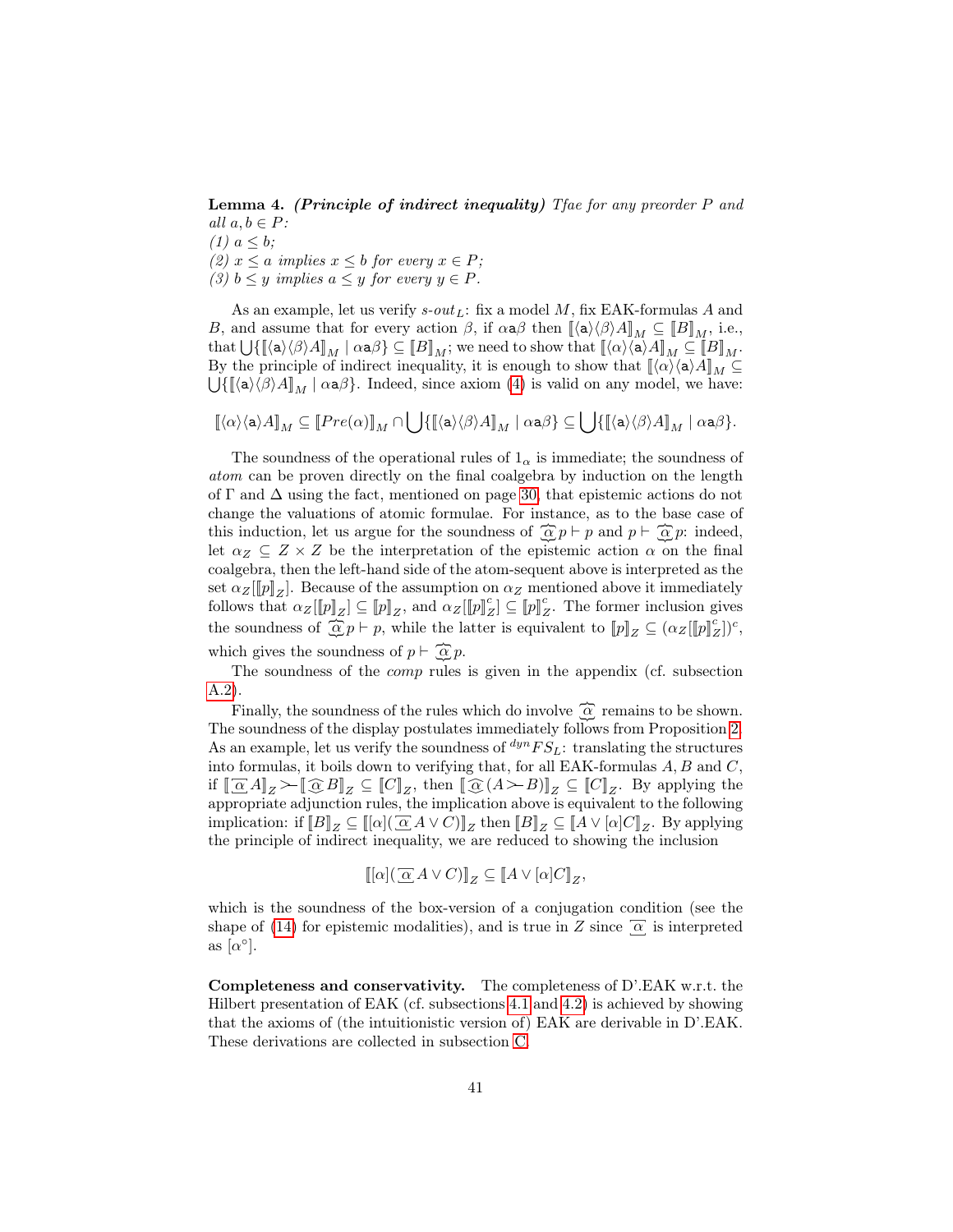Again, as was the case for D.EAK, the fact that D'.EAK is a conservative extension of EAK can be argued as follows: let  $A, B$  be EAK-formulas such that  $A \vdash_{D', EAK} B$ , and let  $\mathbb{Z}$  be the final coalgebra. By the soundness of D'.EAK w.r.t. the  $\mathbb{Z}$ , this implies that  $[[A]]_Z \subseteq [[B]]_Z$ , which, by the bisimulation invariance of EAK (cf. [\[30,](#page-60-0) Lemma 1]), implies that  $[[A]]_M \subseteq [[B]]_M$  for every Kripke model  $M$ , which, by the completeness of EAK w.r.t. the standard Kripke semantics, implies that  $A \vdash_{EAK} B$ .

Adequacy of D'.EAK w.r.t. Wansing's criteria. It is easy to see that the calculus D'.EAK enjoys the display property (cf. Definition [1\)](#page-5-0). Like its previous version, D'.EAK is defined independently of the relational semantics of EAK, and therefore is suitable for a fine-grained proof-theoretic semantic analysis. It can be readily verified by inspection that all operational rules satisfy Wansing's criteria of separation, symmetry and explicitness (cf. subsection [2.3\)](#page-10-0).

Moreover, a clear-cut division of labour has been achieved between the operational rules, which are to encode the proof-theoretic meaning of the new connectives, and the structural rules, which are to express the relations entertained between the different connectives by way of their proxies.

Another important proof-theoretic feature of D'.EAK is modularity. As discussed in subsection [6.1,](#page-32-1) by suitably removing structural rules for the propositional base of D'.EAK, the substructural versions of EAK can be modularly defined. Moreover, by adding structural rules corresponding to properly displayable modal logics (cf. [\[32\]](#page-60-3)), different assumptions can be captured on the behaviour of the epistemic modalities.<sup>[11](#page-41-1)</sup>

Notwithstanding the fact that the old reverse rules, offending segregation, are derived rules in D'.EAK, still the system D'.EAK does not satisfy segregation. However, the only rule in D'.EAK offending segregation is atom because one of the two principal formulas in each atom axioms might not occur in display. Even if the most rigid proof-theoretic semantic principle is not met, D'.EAK is a quasi-proper display calculus, and hence it enjoys Belnap-style cut elimination, as will be shown in the next subsection.

#### <span id="page-41-0"></span>6.3 Belnap-style cut-elimination for D'.EAK

In the present subsection, we prove that D'.EAK is a quasi proper display calculus (cf. Subsection [3.1\)](#page-12-1), that is, the rules of D'.EAK satisfy conditions  $C_1, C_2, C_3, C_4, C'_5, C''_5, C_6, C_7, C_8$ . By Theorem [1,](#page-13-2) this is enough to establish that the calculus enjoys the cut elimination and the subformula property.

The rules reverse are now derivable, and all the rules with the side condition  $Pre(\alpha)$  have been reformulated so as to either remove  $Pre(\alpha)$  altogether, or to replace it with its structural counterpart. This has been achieved by expanding

<span id="page-41-1"></span><sup>&</sup>lt;sup>11</sup>Note that *Balance*, *comp*, *reduce*, *swap-in* and *swap-out* are the only specific structural rules for epistemic actions; the monotonicity and Fischer-Servi rules respectively encode the conditions that box and diamond are monotone and interpreted by means of the same relation; the necessitation can be considered as a special case of atom and  $IW$  can be eliminated if, e.g.,  $\bot \vdash \langle \alpha \rangle \bot$  and  $[\alpha] \top \vdash \top$  are introduced as zeroary rules.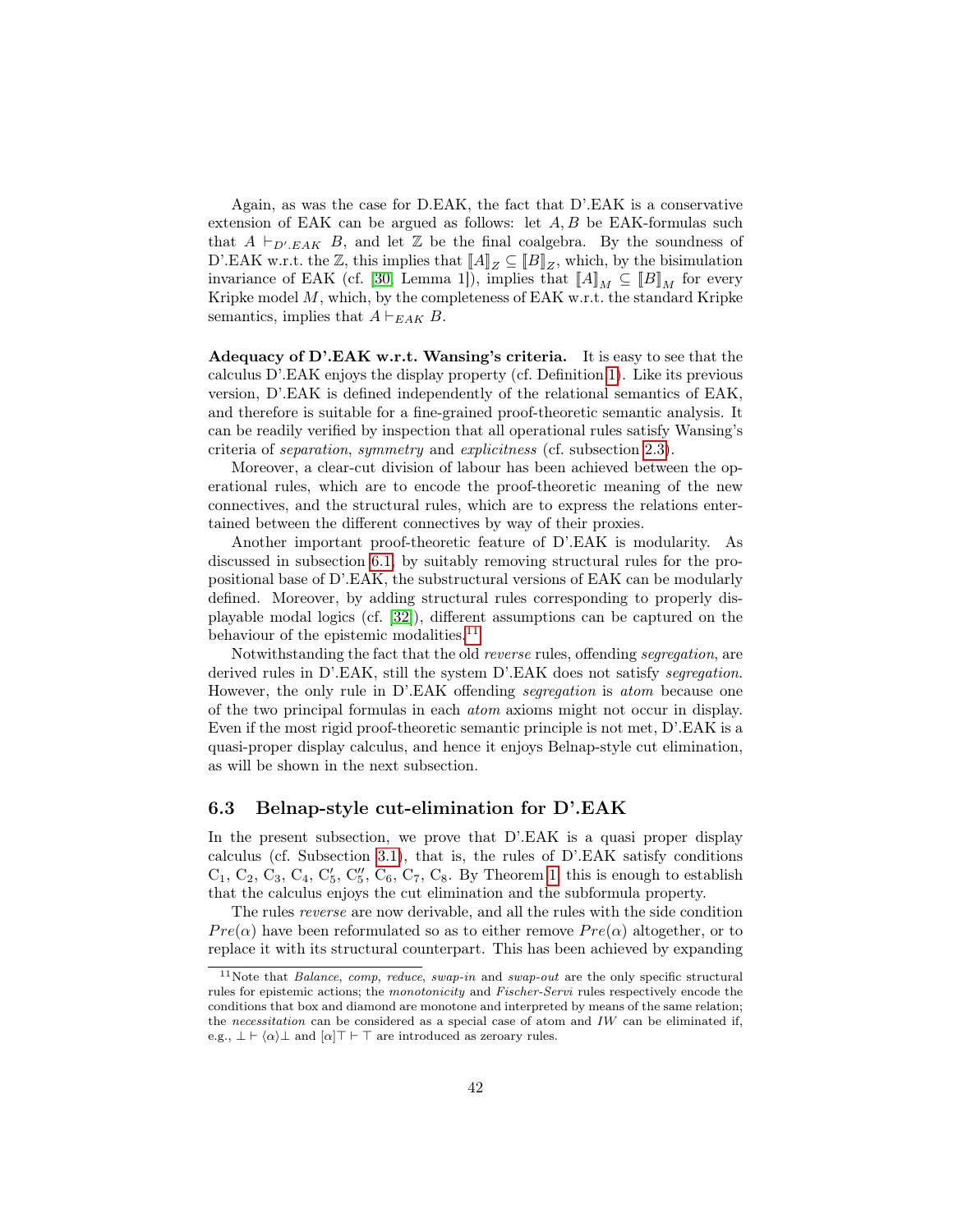the language so that the meta-linguistic abbreviation  $Pre(\alpha)$  can be replaced by an operational constant and its corresponding structural connective. Hence, it can be readily verified that all rules are closed under simultaneous substitution of arbitrary structures for congruent parameters, which satisfies conditions  $C_6$  and  $C_7$ . It is easy to see that the operational rules for  $1_\alpha$  and the *comp* rules satisfy the criteria  $C_1-C_7$ . The *atom* axioms can be readily seen to verify condition  $C_5''$ as given in subsection [3.1.](#page-12-1)

Finally, as to condition  $C_8$ , let us show the cases involving the new connective  $1_{\alpha}$ . All the other cases are reported in appendix [B.](#page-47-0)



## <span id="page-42-0"></span>7 Conclusions and further directions

#### <span id="page-42-1"></span>7.1 Conclusions

In the present paper, we provide an analysis, conducted adopting the viewpoint of proof-theoretic semantics, of the state-of-the-art deductive systems for dynamic epistemic logic, focusing mainly on Baltag-Moss-Solecki's logic of epistemic actions and knowledge (EAK). We start with an overview of the general research agenda in proof-theoretic semantics, and then we focus on display calculi, as a proof-theoretic paradigm which has been successful in accounting for difficult logics, such as modal logics and substructural logics. We discuss the requirements which a proof system should satisfy to provide adequate prooftheoretic semantics to logical constants, and, as an original contribution, we introduce the notion of quasi proper display calculus, and prove its corresponding Belnap-style cut elimination metatheorem. We then evaluate the main existing proof systems for PAL/EAK according to the previously discussed requirements. As the second original contribution, we propose a revised version of one such system, namely of the system D.EAK (cf. section [4.4\)](#page-25-0), and we argue that our revised system D'.EAK adequately meets the proof-theoretic semantic requirements for all the logical constants involved. We also show that D'.EAK is sound w.r.t. the final coalgebra semantics, complete w.r.t. EAK, of which it is a conservative extension. These three facts together guarantee that D'.EAK exactly captures EAK. Finally, we verify that D'.EAK is a quasi proper display calculus. Hence, the generalized metatheorem applies, and D'.EAK is thus shown to enjoy Belnap-style cut elimination (which was not argued for in the case of the original system D.EAK) and the subformula property. The main ingredient of this revision is an expansion of the language of the original system, aimed at achieving an *independent* proof-theoretic account of the preconditions  $Pre(\alpha)$ . This account is independent both in the sense that it is given purely in terms of the resources of D'.EAK, and in the sense that the metalinguistic abbreviation  $Pre(\alpha)$  is treated as a first-class citizen of the revised system. Indeed,  $Pre(\alpha)$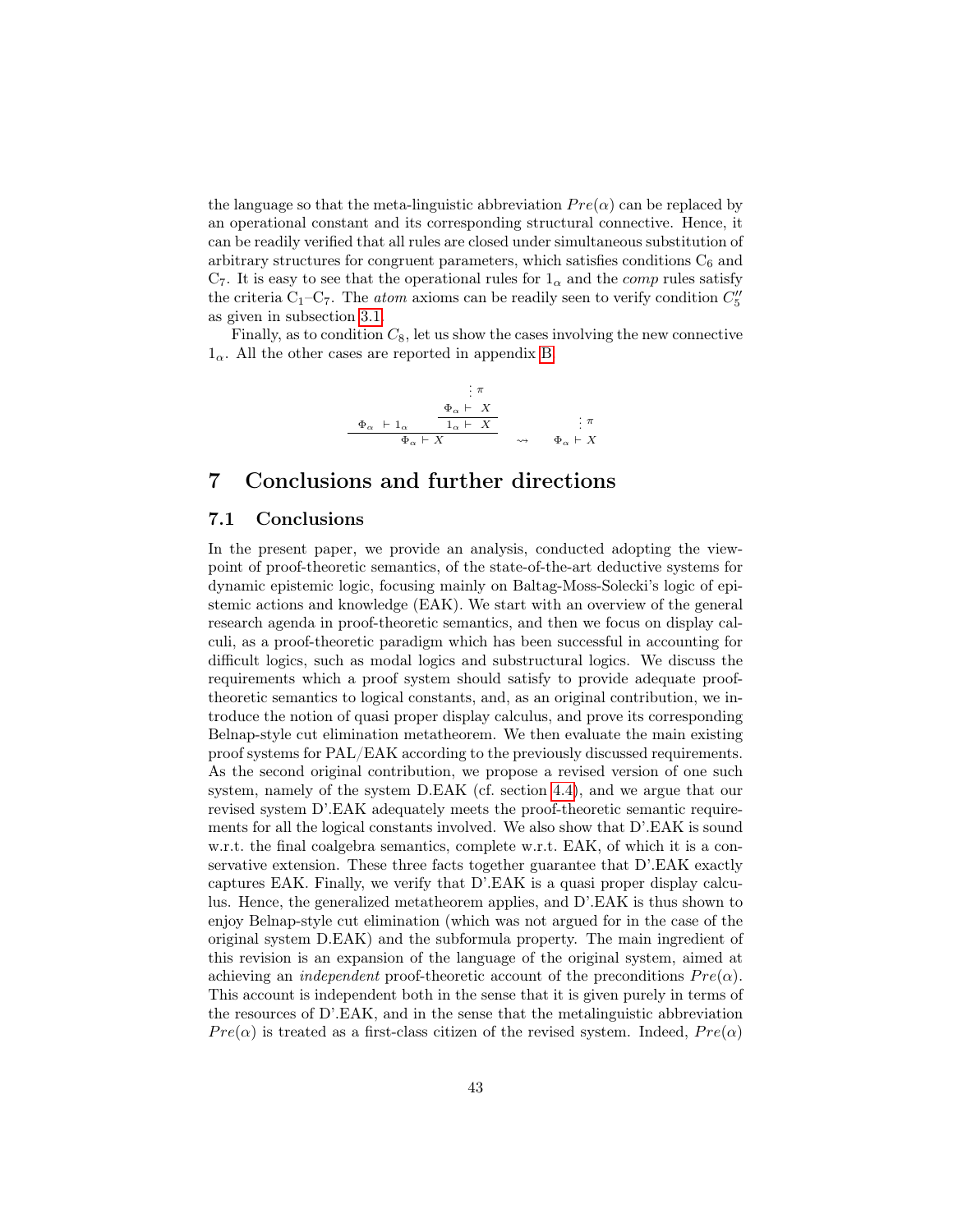is endowed with both an operational and a structural representation, both of which well-behaving.

#### <span id="page-43-0"></span>7.2 Further directions

Uniform proof-theoretic account for dynamic logics. The present paper is part of a larger research program aimed at giving a uniform prooftheoretic account to a wide class of logics which includes dynamic logics. In [\[20\]](#page-59-11) and [\[22\]](#page-59-12), this treatment has been extended to monotone modal logics and, respectively, to the full language of Propositional Dynamic Logic. Another interesting case study is Parikh's Game Logic [\[43\]](#page-60-14), where the dynamic modalities are non normal and the set of agents is endowed with algebraic structure, which is treated in a paper [\[21\]](#page-59-13) in preparation.

Multi-type display-style calculi. The metatheorem proven in the present paper applies to a class of display calculi (the quasi-proper display calculi) which generalize Wansing's notion of proper display calculi by relaxing the property of isolation. However, in both quasi proper and proper display calculi, rules are required to be closed under simultaneous substitution of arbitrary structures for congruent formulas. This requirement occurs in a weaker form in both the original [\[15,](#page-58-1) Theorem 4.4] and in some of its subsequent versions [\[16,](#page-59-4) [45,](#page-61-5) [49\]](#page-61-3). Indeed, these metatheorems apply to display calculi admitting rules for which the closure under substitution may be not arbitrary, but restricted to structures satisfying certain conditions. This weaker requirement primarily concerns rules; however, it is encoded in the notion of *regular formula* and asks every formula to be regular. The condition given in terms of regular formulas is key to accounting for important logics such as linear logic. On the other hand, it ingeniously relies on very special features of the signature of linear logic, and hence it is of difficult application outside that setting. We conjecture that logics such as linear logic can be alternatively accounted for by display-type calculi all the rules of which are closed under simultaneous substitution of arbitrary structures for parametric operational terms (formulas). We conjecture that this is possible thanks to the introduction of a suitable multi-type environment, in which every derivable sequent/consecution is required to be *type-uniform* (i.e., both the antecedent and the consequent of any sequent/consecution must belong to the same type). The requirement formulated in terms of regular formulas would then be encoded in the multi-type setting in terms of the condition that, in each given rule, parametric constituents (of a given and unambiguously determined type) can be uniformly replaced by structures which are arbitrary within that same type, so as to obtain instances of the same rule. An example of such a multi-type environment is introduced in [\[23\]](#page-59-0). The adaptation of the multi-type setting to the case of linear logic is work in progress.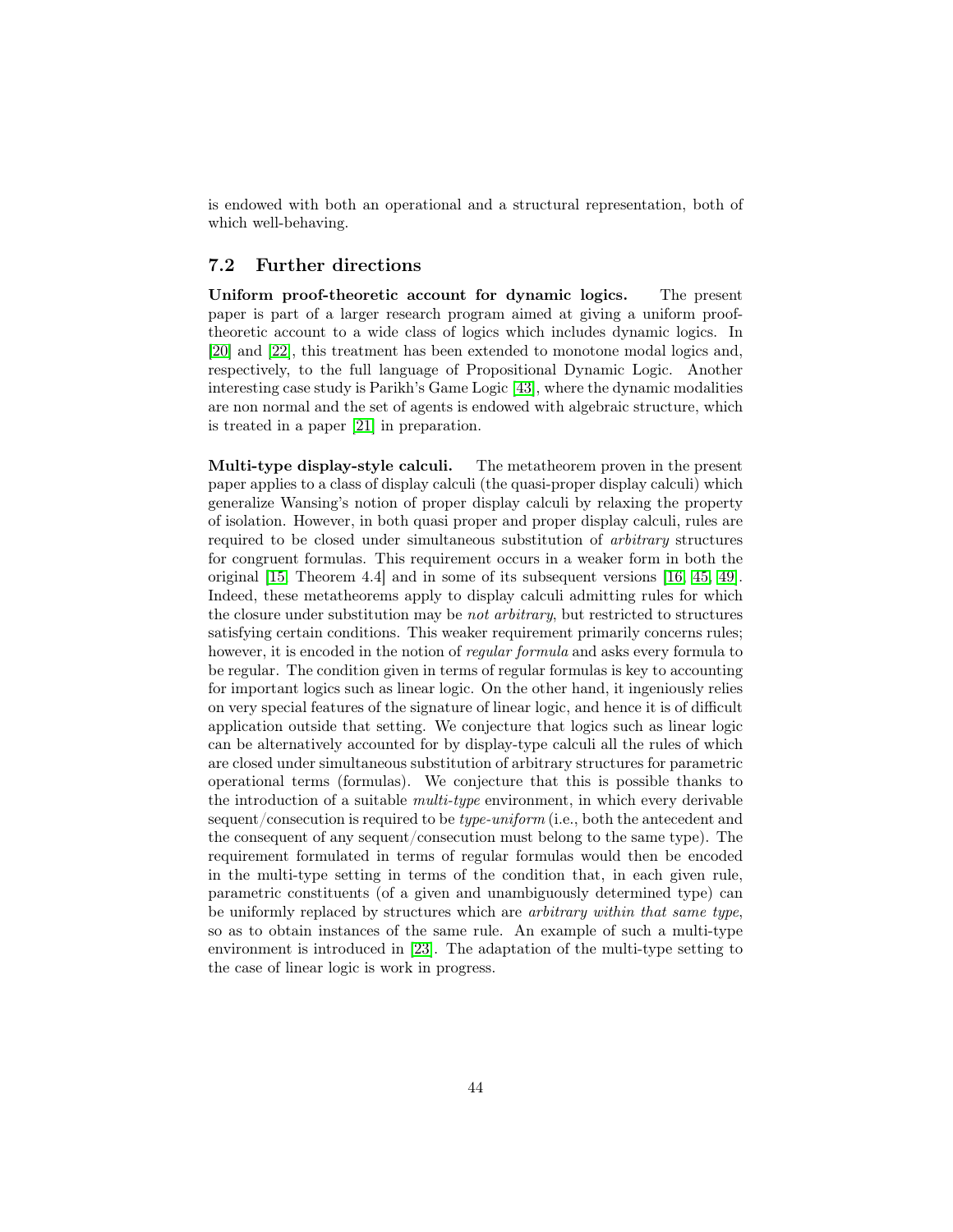## <span id="page-44-0"></span>A Special rules

## <span id="page-44-1"></span>A.1 Derived rules in D'.EAK

In the presence of the display postulates, the *conj*-rules are interderivable with the Fischer Servi rules. Indeed, let us show that the following rules

$$
conj \ \frac{\{\alpha\}(X \ ; \ \widehat{\underline{\alpha}} \ Y) \vdash Z}{\{\alpha\} X \ ; Y \vdash Z} \qquad \frac{Y \vdash \ \widehat{\underline{\alpha}} \ X > \ \widehat{\underline{\alpha}} \ Z}{Y \vdash \ \widehat{\underline{\alpha}} \ (X > Z)} \ FS
$$

are interderivable:  $\rm ^{12}$  $\rm ^{12}$  $\rm ^{12}$ 

$$
\frac{\{\alpha\}(X;\frac{\widehat{\alpha}Y)\vdash Z}{X;\frac{\widehat{\alpha}Y\vdash \widehat{\alpha}Z}{X}}}{\frac{\widehat{\alpha}Y;X\vdash \widehat{\alpha}Z}{X\vdash \widehat{\alpha}Z}}{\frac{X\vdash \widehat{\alpha}Y>\widehat{\alpha}Z}{X\vdash \widehat{\alpha}Z}}
$$
\n
$$
\frac{X\vdash \widehat{\alpha}Y}{X\vdash \widehat{\alpha}(Y>Z)}
$$
\n
$$
\frac{X\vdash \widehat{\alpha}Y>\widehat{\alpha}Z}{X\vdash \widehat{\alpha}(Y>Z)}
$$
\n
$$
\frac{X\vdash \widehat{\alpha}(Y>Z)}{\{\alpha\}X\vdash Y>Z}
$$
\n
$$
\frac{\{\alpha\}(Y;\widehat{\alpha}X\vdash Z)}{X\vdash \{\alpha\}Y\vdash Z}
$$
\n
$$
\frac{\{\alpha\}(Y\vdash Z)}{X\vdash \{\alpha\}Y\vdash Z}
$$
\n
$$
\frac{\{\alpha\}(Y\vdash Z)}{Y\vdash \widehat{\alpha}(X>Z)}
$$

Analogous derivations show that the pairs of rules in each row of the table below are interderivable:

$$
\begin{array}{ccc}\n\hline\n\text{conj} & \frac{\widehat{\mathbb{Q}}(X; \{\alpha\}Y) \vdash Z}{\widehat{\mathbb{Q}}X; Y \vdash Z} & Y \vdash \{\alpha\}X > \{\alpha\}Z \\\\ \hline\nX \vdash \{\alpha\}(Y; \frac{\widehat{\mathbb{Q}}Z}{\widehat{\mathbb{Q}}X; Y \vdash Z} & \text{conj} & FS \\\hline\nX \vdash \{\alpha\}Y; Z & \text{conj} & FS \\\hline\n\frac{X \vdash \widehat{\mathbb{Q}}(Y; \{\alpha\}Z)}{\widehat{\mathbb{Q}}(Y > X) \vdash Z} \\
\hline\nX \vdash \widehat{\mathbb{Q}}(Y; \{\alpha\}Z) & \text{conj} & FS \\\hline\nY \vdash \widehat{\mathbb{Q}}(Y > Z) \vdash X \\
\hline\n\end{array}
$$

Let us show that the rules "with side conditions" in D.EAK (cf. subsection [4.4\)](#page-25-0) can be derived from their corresponding rules in D'.EAK and the remaining part of the calculus.

An important benefit of the revised system is that the operational rules reverse (or more precisely their rewritings in the new notation), which were primitive in the old system, are now derivable using the new rules for  $\Phi_{\alpha}$  and  $1_{\alpha}$  and the new reduce. This supports our intuition that the rules reverse do not participate in the proof-theoretic meaning of the connectives  $\langle \alpha \rangle$  and  $[\alpha]$ .

<span id="page-44-2"></span> $12$ Note that we are using exchange, but this rule is not required if we add the corresponding *Fisher-Servi* rule for the right-residuum of ';' and the obvious *conjugation* rule with 'X;  $\{\alpha\}Y'$ in a reversed order.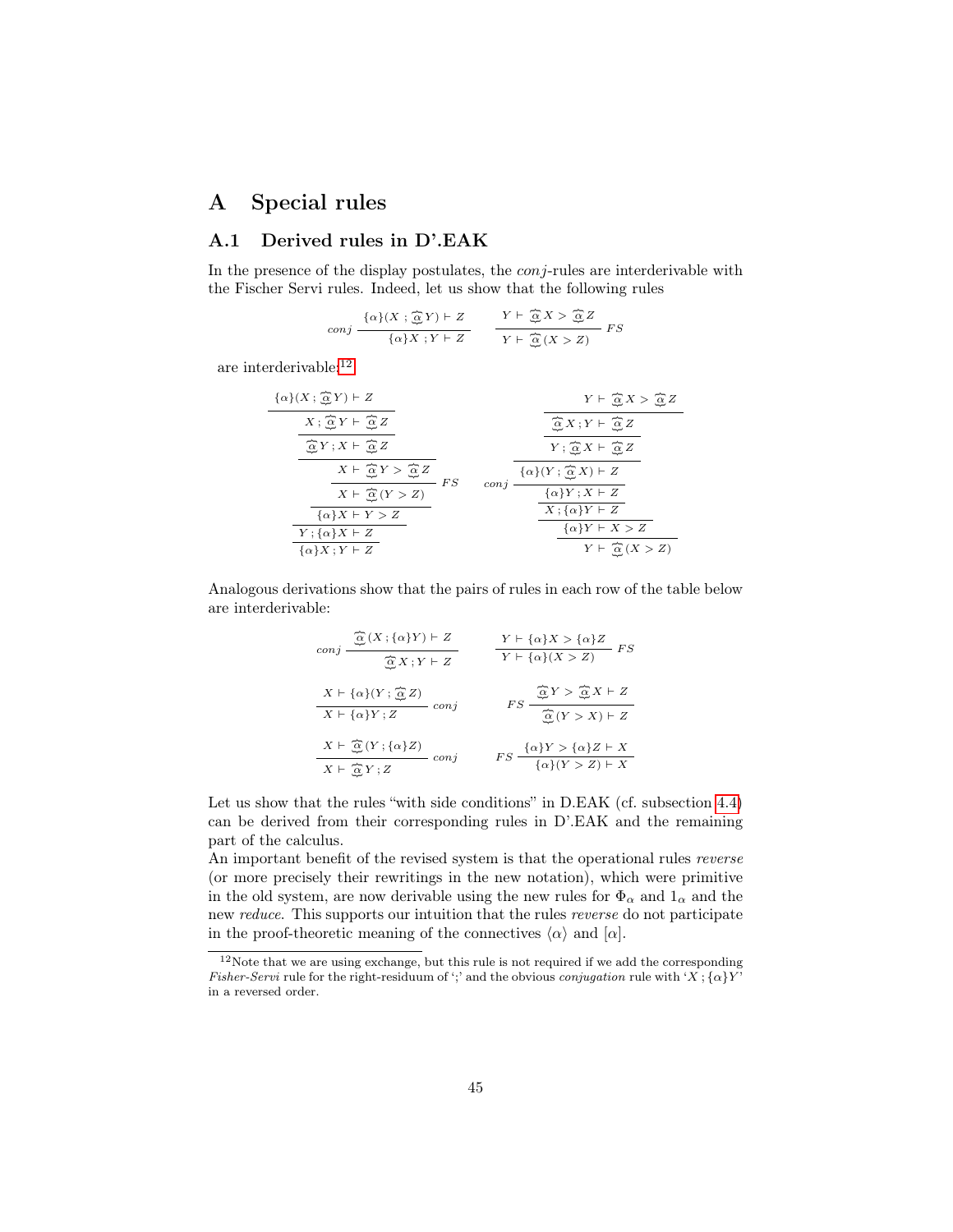|                                          |                                                            |                                                                                  | $X \vdash 1_{\alpha} > {\alpha}A$                     |
|------------------------------------------|------------------------------------------------------------|----------------------------------------------------------------------------------|-------------------------------------------------------|
|                                          | $1_\alpha$ ; { $\alpha$ } $A \vdash X$                     |                                                                                  | $1_\alpha$ ; $X \vdash \{\alpha\}A$                   |
| $\Phi_{\alpha} \vdash 1_{\alpha}$        | $1_{\alpha} \vdash X < \{\alpha\}A$                        | $\Phi_{\alpha} \vdash 1_{\alpha}$                                                | $1_{\alpha}$ + $\{\alpha\}A < X$                      |
|                                          | $\Phi_{\alpha} \vdash X \lt \{\alpha\}A$                   |                                                                                  | $\Phi_{\alpha} \vdash \{\alpha\} A < X$               |
| $\Phi_{\alpha}$ ; $\{\alpha\}A \vdash X$ |                                                            |                                                                                  | $\Phi_{\alpha}$ ; $X \vdash \{\alpha\}A$              |
|                                          | $\{\alpha\}A \vdash X$                                     |                                                                                  | $X \vdash \Phi_{\alpha} > {\alpha} A$<br>reduce'      |
|                                          | $A \vdash \overline{\alpha} X$                             |                                                                                  | $X \vdash \{\alpha\}A$                                |
|                                          | $[\alpha]A \vdash {\alpha} \overline{\hat{\alpha}} X$      | $\alpha X \vdash A$                                                              |                                                       |
|                                          | $-$ comp<br>$\overline{[\alpha]A\vdash \Phi_{\alpha} > X}$ | $\{\alpha\} \stackrel{\frown}{\alpha} X \vdash \langle \alpha \rangle A$<br>comp |                                                       |
| $\Phi_{\alpha}$ ; $[\alpha]A \vdash X$   |                                                            |                                                                                  | $\Phi_{\alpha}$ : $X \vdash \langle \alpha \rangle A$ |
| $[\alpha]A; \Phi_{\alpha} \vdash X$      |                                                            |                                                                                  | $X:\Phi_{\alpha}\vdash \langle \alpha \rangle A$      |
|                                          | $\Phi_{\alpha} \vdash [\alpha] A > X$                      |                                                                                  | $\Phi_{\alpha} \vdash X > \langle \alpha \rangle A$   |
|                                          | $1_{\alpha}$ $\vdash \lbrack \alpha \rbrack A > X$         |                                                                                  | $1_{\alpha} \vdash X > \langle \alpha \rangle A$      |
| $\alpha$ $A$ ; $1_{\alpha}$ $\vdash$ $X$ |                                                            |                                                                                  | $X: 1_{\alpha} \vdash \langle \alpha \rangle A$       |
| $1_{\alpha}$ ; $[\alpha]A \vdash X$      |                                                            |                                                                                  | $1_{\alpha}$ ; $X \vdash \langle \alpha \rangle A$    |
|                                          |                                                            |                                                                                  | $X \vdash 1_{\alpha} > \langle \alpha \rangle A$      |

The old rules reduce are derivable as follows.

|         |                                             |                                       |                                | $X \vdash 1_{\alpha} > {\alpha}A$        |
|---------|---------------------------------------------|---------------------------------------|--------------------------------|------------------------------------------|
|         |                                             |                                       |                                | $1_{\alpha}$ ; $X \vdash \{\alpha\}A$    |
|         |                                             | $1_{\alpha}$ ; $\{\alpha\}A \vdash X$ |                                | $X: 1_{\alpha} \vdash \{\alpha\}A$       |
|         | $\Phi_{\alpha} \vdash 1_{\alpha}$           | $1_{\alpha} \vdash X \lt \{\alpha\}A$ | $\Phi_{\alpha}$ + $1_{\alpha}$ | $1_{\alpha} \vdash X > {\alpha}A$        |
|         |                                             | $\Phi_{\alpha} \vdash X < {\alpha}$   |                                | $\Phi_{\alpha} \vdash X > {\alpha} A$    |
|         | $\Phi_{\alpha}$ ; { $\alpha$ } A $\vdash X$ |                                       |                                | $X; \Phi_{\alpha} \vdash \{\alpha\}A$    |
| reduce' | $\{\alpha\}A \vdash X$                      |                                       |                                | $\Phi_{\alpha}$ ; $X \vdash \{\alpha\}A$ |
|         |                                             |                                       |                                | $X \vdash \Phi_{\alpha} > {\alpha} A$    |
|         |                                             |                                       |                                | reduce'<br>$X \vdash \{\alpha\}A$        |

The old swap-in rules are derivable in the revised calculus from the new swap-in rules as follows.

|                           |                                                                               | $1_{\alpha}$ ; { $\alpha$ }{a}X + Y                                 |                                   | $Y \vdash 1_{\alpha} > {\alpha} {\alpha} X$                                               |  |
|---------------------------|-------------------------------------------------------------------------------|---------------------------------------------------------------------|-----------------------------------|-------------------------------------------------------------------------------------------|--|
|                           | $\Phi_{\alpha} \vdash 1_{\alpha}$                                             | $1_{\alpha}$ $\vdash$ Y $\lt$ { $\alpha$ }{a}X                      |                                   | $1_{\alpha}$ ; $Y \vdash \{\alpha\}\{\mathbf{a}\}X$                                       |  |
|                           |                                                                               | $\Phi_{\alpha}$ $\vdash$ Y $\lt$ { $\alpha$ }{a}X                   | $\Phi_{\alpha} \vdash 1_{\alpha}$ | $1_{\alpha}$ $\vdash \{\alpha\}\{\mathbf{a}\}X < Y$                                       |  |
|                           | $\Phi_\alpha\mathbin{;}\{\alpha\}\{\mathtt{a}\}X\vdash Y$                     |                                                                     |                                   | $\Phi_{\alpha} \vdash \{\alpha\}\{\mathbf{a}\}X < Y$                                      |  |
| reduce'<br>$swap$ - $in'$ | $\{\alpha\}\{\mathbf{a}\}X \vdash Y$                                          |                                                                     |                                   | $\Phi_{\alpha}$ ; $Y \vdash {\alpha} {\{a\}} X$                                           |  |
|                           | $\Phi_{\alpha}$ ; {a}{ $\beta$ } <sub><math>\alpha</math>a</sub> $X \vdash Y$ |                                                                     |                                   | $Y \vdash \Phi_{\alpha} > {\alpha} {\{a\}} X$                                             |  |
|                           |                                                                               | $\Phi_{\alpha} \vdash Y < {\{a\}} {\{\beta\}}_{\alpha} \boxtimes X$ |                                   | reduce'<br>$Y \vdash \{\alpha\}\{\mathsf{a}\}X$                                           |  |
|                           |                                                                               | $1_{\alpha} \vdash Y < \{a\} {\{\beta\}}_{\alpha} \beta X$          |                                   | $swap-in'$<br>$Y \vdash \{\alpha\}\{\mathsf{a}\}X$                                        |  |
|                           | $1_{\alpha}$ ; {a}{ $\beta$ } <sub><math>\alpha</math>a</sub> $X \vdash Y$    |                                                                     |                                   | $Y \vdash \Phi_{\alpha} > {\bf a} {\bf \{\alpha\}} \{\beta\}_{\alpha \mathbf{a} \beta} X$ |  |

The old swap-out rules (translated into D'.EAK) are derivable using the new swap-out rules: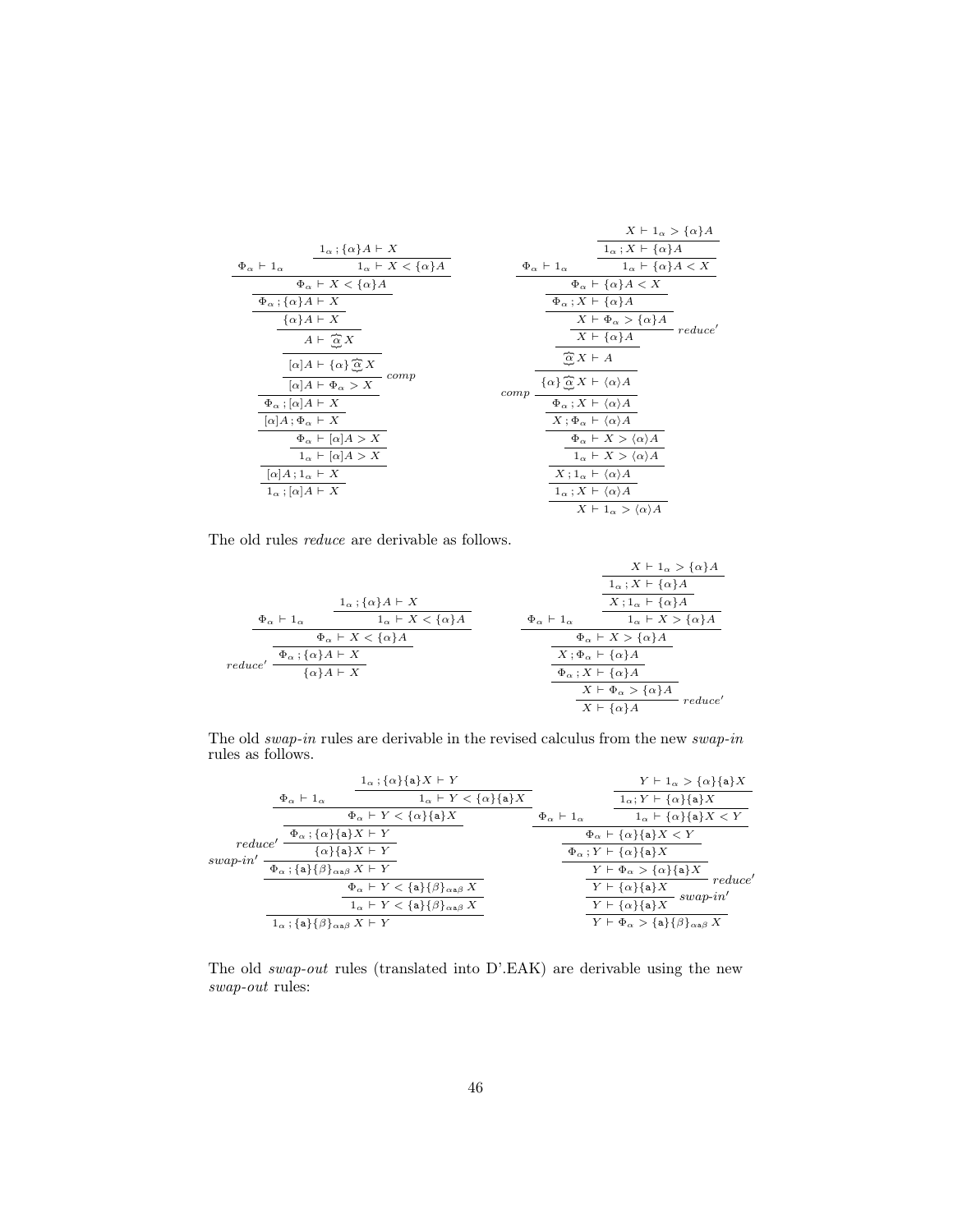

#### <span id="page-46-0"></span>A.2 Soundness of comp rules in the final coalgebra

We address the reader to [\[30\]](#page-60-0) for details on the final coalgebra semantics for dynamic epistemic logic.

To prove the soundness of the rules above in the final coalgebra it suffices to check that for every formula A,

$$
[\alpha][\alpha^{-1}][A]_{\mathbb{Z}} \subseteq [\![Pre(\alpha) \to A]_{\mathbb{Z}} \text{ and } [\![Pre(\alpha) ; A]_{\mathbb{Z}} \subseteq \langle \alpha \rangle \langle \alpha^{-1} \rangle \llbracket A \rrbracket_{\mathbb{Z}}.
$$

We will make use of the following general fact:

<span id="page-46-1"></span>**Fact 5.** Let R be a binary relation on a set X and let  $R^{-1}$  be its converse. Then,

$$
[Dom(R) \times Dom(R)] \cap \Delta_X \subseteq R; R^{-1},
$$

where  $Dom(R) = \{x \in X \mid xRy \text{ for some } y \in X\}$ , and  $\Delta_X = \{(x, x) \mid x \in X\}$ . Proof. Straightforward.  $\Box$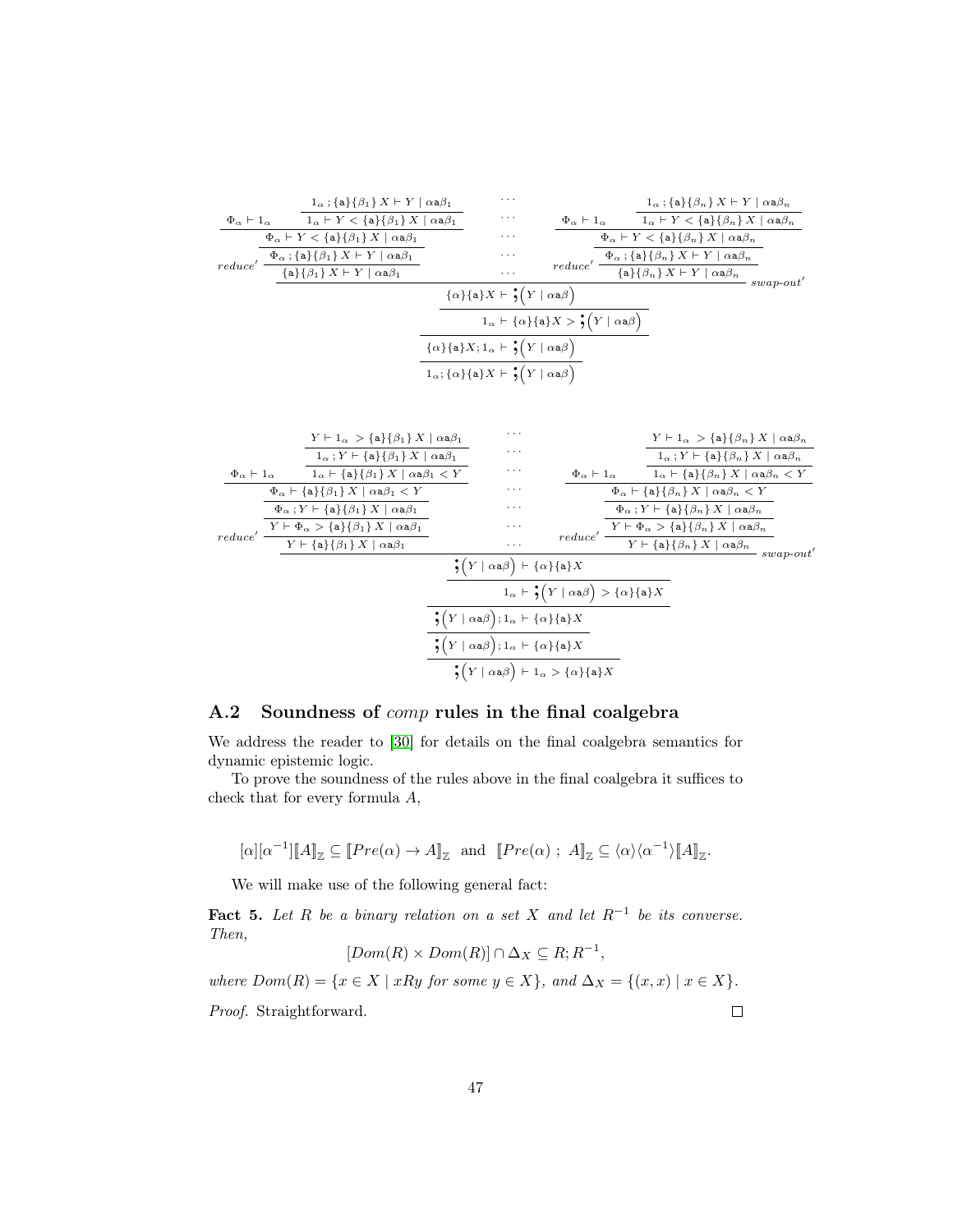Fact 6. The following comp rules:

$$
\frac{Y \vdash \{\alpha\} \overline{\hat{\omega}} X}{Y \vdash \underline{Pre(\alpha)} > X} \qquad \frac{\{\alpha\} \overline{\hat{\omega}} X \vdash Y}{\underline{Pre(\alpha)}; X \vdash Y}
$$

are sound in the final coalgebra.

Proof.

$$
\langle \alpha \rangle \langle \alpha^{-1} \rangle [A]_{\mathbb{Z}} = \alpha^{-1} [\alpha [[A]_{\mathbb{Z}}]]
$$
  
\n
$$
= (\alpha; \alpha^{-1}) [[A]_{\mathbb{Z}}]
$$
  
\n
$$
\supseteq S[[A]_{\mathbb{Z}}]
$$
  
\n
$$
= Dom(\alpha) \cap [A]_{\mathbb{Z}}
$$
  
\n
$$
= [Pre(\alpha) ; A]_{\mathbb{Z}},
$$
  
\n
$$
[\alpha][\alpha^{-1}][A]_{\mathbb{Z}} = (\alpha^{-1} [([\alpha^{-1} [[A]_{\mathbb{Z}}^{\circ})^c])^c]
$$
  
\n
$$
= (\alpha^{-1} [\alpha [[A]_{\mathbb{Z}}^c])^c
$$
  
\n
$$
= ((\alpha; \alpha^{-1}) [[A]_{\mathbb{Z}}^c])^c
$$
  
\n
$$
= (S[[A]_{\mathbb{Z}}^c))^c
$$
  
\n
$$
= (Dom(\alpha) \cap [A]_{\mathbb{Z}}^c)^c
$$
  
\n
$$
= Dom(\alpha)^c \cup [A]_{\mathbb{Z}}^c
$$
  
\n
$$
= [Pre(\alpha) \rightarrow A]_{\mathbb{Z}},
$$

where  $S = [Dom(R) \times Dom(R)] \cap \Delta_X$ .

<span id="page-47-0"></span>B Cut elimination for D'.EAK

In the present section, we report on the remaining cases for the verification of condition  $C_8$  for D'.EAK; these cases are needed already for the cut elimination á la Gentzen for D.EAK, but do not appear in [\[30\]](#page-60-0).

First we consider the atom rule (see page [38\)](#page-36-0).

$$
\begin{array}{c|cc}\n\Gamma p \vdash p & p \vdash \Delta p \\
\hline\n\Gamma p \vdash \Delta p & \leadsto & \Gamma p \vdash \Delta p\n\end{array}
$$

Now we treat the introductions of the connectives of the propositional base (we also treat here the cases relative to the two additional arrows  $\leftarrow$  and  $\leftarrow$  added to our presentation of D.EAK):

$$
\begin{array}{cccc}\n & & \vdots \pi \\
 & & & \underline{I} \vdash X \\
 & & I \vdash X \\
 & & I \vdash X\n\end{array} \quad \rightarrow \quad \begin{array}{c}\n & & \vdots \pi \\
 & & \vdots \pi \\
 & & \downarrow \pi \\
 & & I \vdash X\n\end{array}
$$
\n
$$
\begin{array}{cccc}\n & & \vdots \pi \\
 & & X \vdash 1 \\
 & & X \vdash 1\n\end{array} \quad \rightarrow \quad \begin{array}{c}\n & & \vdots \pi \\
 & & \vdots \pi \\
 & & X \vdash 1\n\end{array}
$$

 $\Box$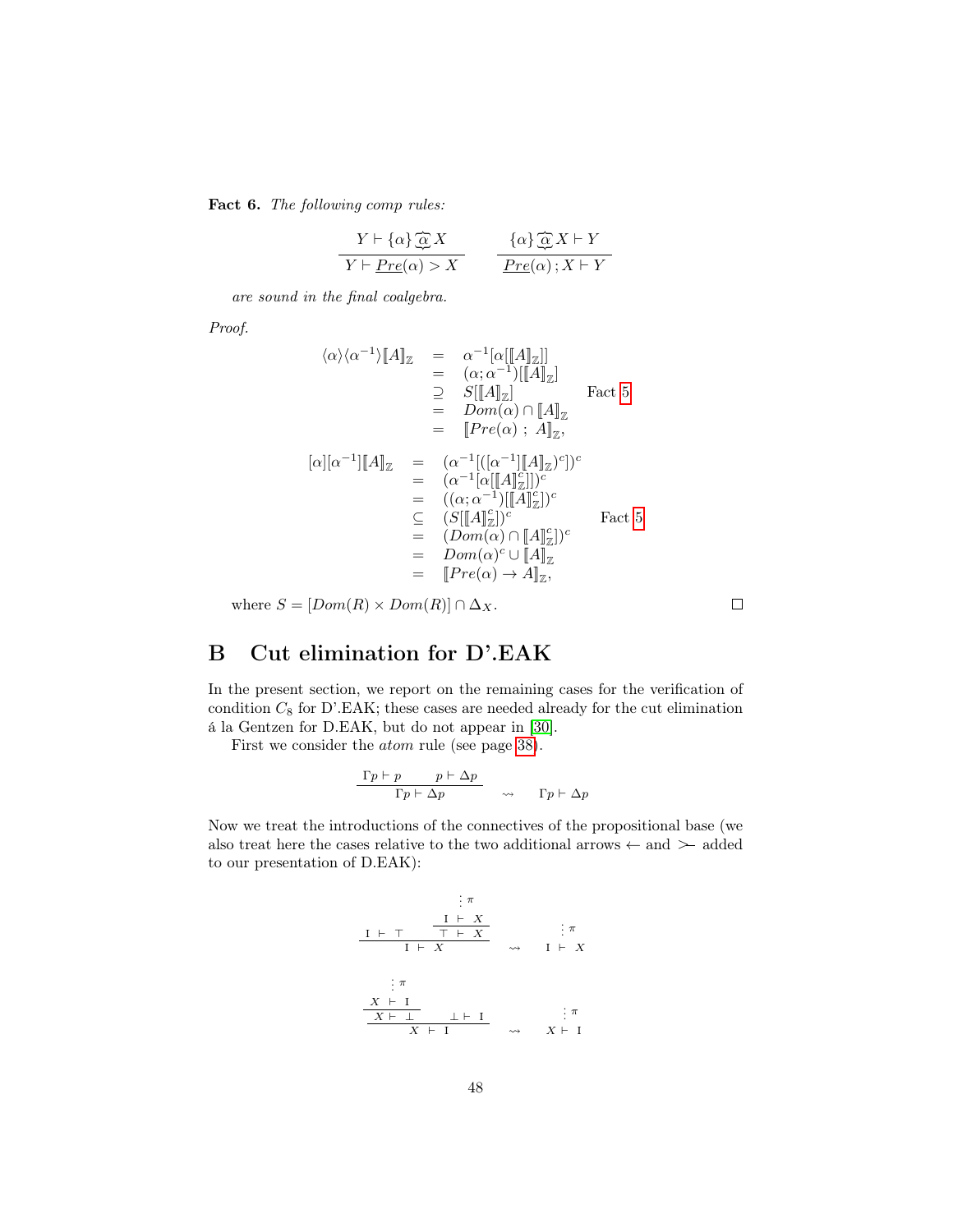. . . π<sup>1</sup> X ` A . . . π<sup>2</sup> Y ` B X ; Y ` A ∧ B . . . π<sup>3</sup> A ; B ` Z A ∧ B ` Z X ; Y ` Z . . . π<sup>2</sup> Y ` B . . . π<sup>1</sup> X ` A . . . π<sup>3</sup> A ; B ` Z B ; A ` Z A ` B > Z X ` B > Z B ; X ` Z X ; B ` Z B ` X > Z Y ` X > Z X ; Y ` Z . . . π<sup>3</sup> Z ` B ; A Z ` B ∨ A . . . π<sup>1</sup> B ` Y . . . π<sup>2</sup> A ` X B ∨ A ` Y ; X Z ` Y ; X . . . π<sup>3</sup> Z ` B ; A Z ` A ; B A > Z ` B . . . π<sup>1</sup> B ` Y A > Z ` Y Z ` A ; Y Z ` Y ; A Y > Z ` A . . . π<sup>2</sup> A ` X Y > Z ` X Z ` Y ; X . . . π<sup>1</sup> Y ` A > B Y ` A → B . . . π<sup>2</sup> X ` A . . . π<sup>3</sup> B ` Z A → B ` X > Z Y ` X > Z . . . π<sup>2</sup> X ` A . . . π<sup>1</sup> Y ` A > B A ; Y ` B . . . π<sup>3</sup> B ` Z A ; Y ` Z Y ; A ` Z A ` Y > Z X ` Y > Z Y ; X ` Z X ; Y ` Z Y ` X > Z . . . π<sup>1</sup> Y ` B < A Y ` B ← A . . . π<sup>2</sup> B ` Z . . . π<sup>3</sup> X ` A B ← A ` Z < X Y ` Z < X . . . π<sup>2</sup> X ` A . . . π<sup>1</sup> Y ` B < A Y ; A ` B . . . π<sup>3</sup> B ` Z Y ; A ` Z A; Y ` Z A ` Z < Y X ` Z < Y X; Y ` Z Y ; X ` Z Y ` Z < X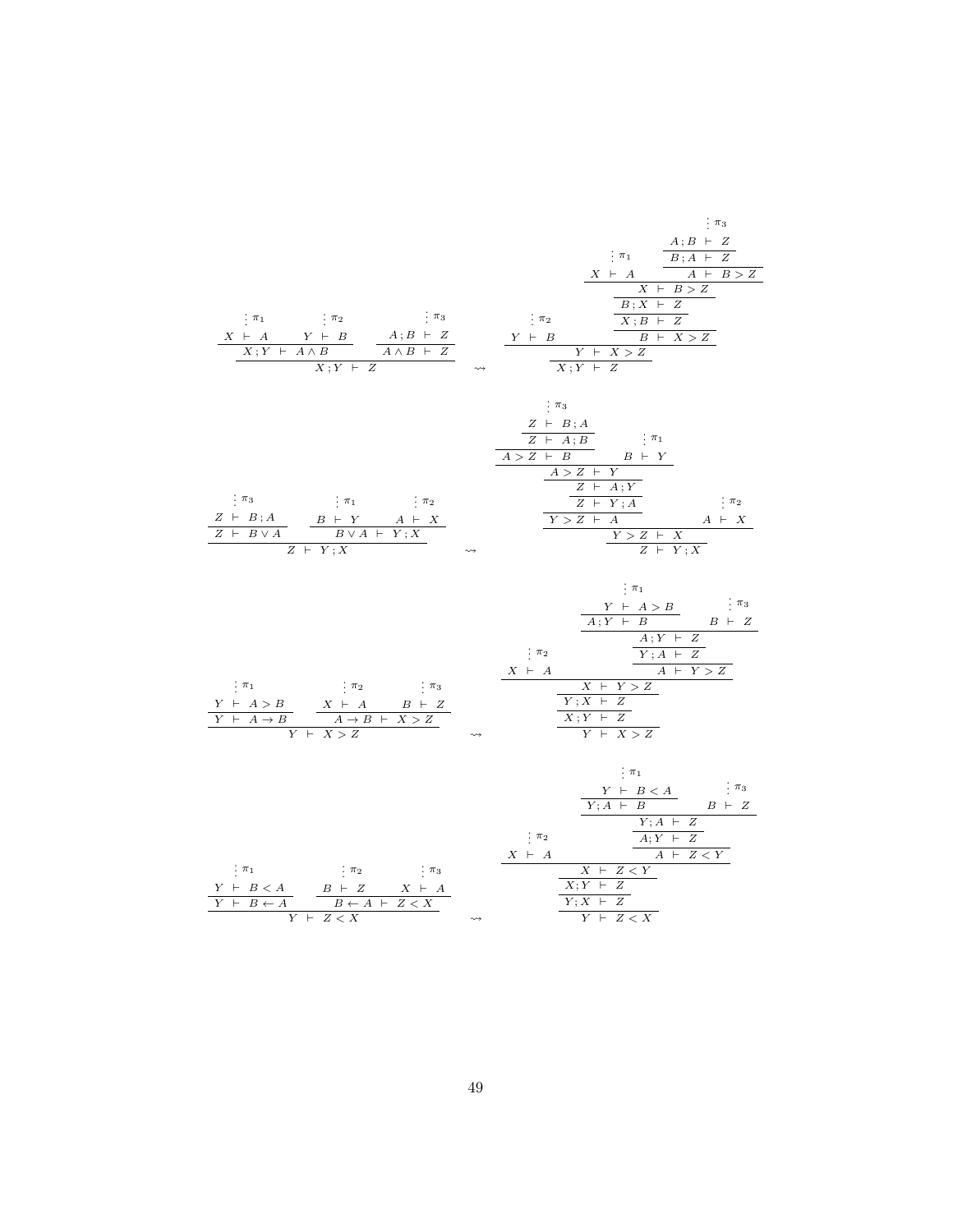. . . π<sup>2</sup> A ` Y . . . π<sup>3</sup> Z ` B Y > Z ` A ∧ B . . . π<sup>1</sup> A > B ` X A ∧ B ` X Y > Z ` X . . . π<sup>3</sup> Z ` B . . . π<sup>1</sup> A > B ` X B ` A ; X Z ` A ; X Z ` X ; A X > Z ` A . . . π<sup>2</sup> A ` Y X > Z ` Y Z ` X ; Y Z ` Y ; X Y > Z ` X . . . π<sup>2</sup> Y ` B . . . π<sup>3</sup> A ` Z Y < Z ` B <sup>∧</sup>A . . . π<sup>1</sup> B < A ` X B <sup>∧</sup>A ` X Y < Z ` X . . . π<sup>3</sup> Y ` B . . . π<sup>1</sup> B < A ` X B ` X; A Y ` X; A Y ` A; X Y < X ` A . . . π<sup>2</sup> A ` Z Y < X ` Z Y ` Z ; X Y ` X ; Z Y < Z ` Y

Now we turn to the part of D'.EAK with static modalities. We omit the proofs for  $\widehat{a}$  and  $\overline{a}$ , because they analogous to the transformations of  $\langle a \rangle$  and  $[a]$ .

|                                              |                                    |                    |                        | : $\pi_2$                         |
|----------------------------------------------|------------------------------------|--------------------|------------------------|-----------------------------------|
|                                              |                                    |                    | $\pi_1$                | ${a}A \vdash Y$                   |
| $\cdot \pi_1$                                | . $\pi_2$<br>${a}A \vdash Y$       |                    | $X \vdash A$           | $A \vdash \mathbf{\widehat{a}} Y$ |
| $X \vdash A$<br>${a}X + \langle a \rangle A$ | $\langle a \rangle A$ $\vdash$ $Y$ |                    |                        | $X$ + $\mathfrak{D}Y$             |
| ${a}X \vdash Y$                              |                                    | $\rightsquigarrow$ | ${a}X \vdash Y$        |                                   |
|                                              |                                    |                    | $\cdot \pi_1$          |                                   |
|                                              |                                    |                    | $X \vdash \{a\}A$      | : $\pi_2$                         |
| $\pi_1$                                      | : $\pi_2$                          |                    | $\bigoplus X \vdash A$ | $A \vdash Y$                      |
| $X \vdash \{a\}A$                            | $A \vdash Y$                       |                    |                        |                                   |
| $X \vdash \lceil a \rceil A$                 | $[a]A \vdash \{a\}Y$               |                    |                        | $\mathfrak{F}X$ + Y               |
| $X \vdash \{a\}Y$                            |                                    | $\rightsquigarrow$ |                        | $X \vdash \{a\}Y$                 |

The transformations of the dynamic modalities are analogous to the ones of static modalities and, again, we only show them for  $\langle \alpha \rangle$  and  $[\alpha]$ .

$$
\begin{array}{cccc}\n & \vdots & \pi_1 & \vdots & \pi_2 \\
 & \vdots & \pi_1 & \vdots & \pi_2 \\
 & X \vdash A & \text{if } \pi_2 \\
 & \hline\n & \text{if } \pi_1 \text{ and } \pi_2 \text{ and } \pi_1 \text{ and } \pi_2 \text{ and } \pi_1 \text{ and } \pi_2 \text{ and } \pi_1 \text{ and } \pi_2 \text{ and } \pi_1 \text{ and } \pi_2 \text{ and } \pi_1 \text{ and } \pi_2 \text{ and } \pi_1 \text{ and } \pi_2 \text{ and } \pi_1 \text{ and } \pi_2 \text{ and } \pi_1 \text{ and } \pi_2 \text{ and } \pi_1 \text{ and } \pi_2 \text{ and } \pi_1 \text{ and } \pi_2 \text{ and } \pi_1 \text{ and } \pi_2 \text{ and } \pi_1 \text{ and } \pi_2 \text{ and } \pi_1 \text{ and } \pi_2 \text{ and } \pi_1 \text{ and } \pi_2 \text{ and } \pi_1 \text{ and } \pi_2 \text{ and } \pi_1 \text{ and } \pi_2 \text{ and } \pi_1 \text{ and } \pi_2 \text{ and } \pi_1 \text{ and } \pi_2 \text{ and } \pi_1 \text{ and } \pi_2 \text{ and } \pi_1 \text{ and } \pi_2 \text{ and } \pi_1 \text{ and } \pi_2 \text{ and } \pi_1 \text{ and } \pi_2 \text{ and } \pi_1 \text{ and } \pi_2 \text{ and } \pi_1 \text{ and } \pi_2 \text{ and } \pi_1 \text{ and } \pi_2 \text{ and } \pi_1 \text{ and } \pi_2 \text{ and } \pi_1 \text{ and } \pi_2 \text{ and } \pi_1 \text{ and } \pi_2 \text{ and } \pi_1 \text{ and } \pi_2 \text{ and } \pi_1 \text{ and } \pi_2 \text{ and } \pi_1 \text{ and } \pi_2 \text{ and } \pi_1 \text{ and } \pi_2 \text{ and } \pi_1 \text{ and } \pi_2 \text{ and } \pi_2 \text{ and } \pi_1 \text{ and } \pi_2 \text{ and } \pi_1 \text{ and } \pi_2 \text{ and } \pi_1 \text{ and } \pi_2 \text{ and } \pi_1 \text{ and } \pi
$$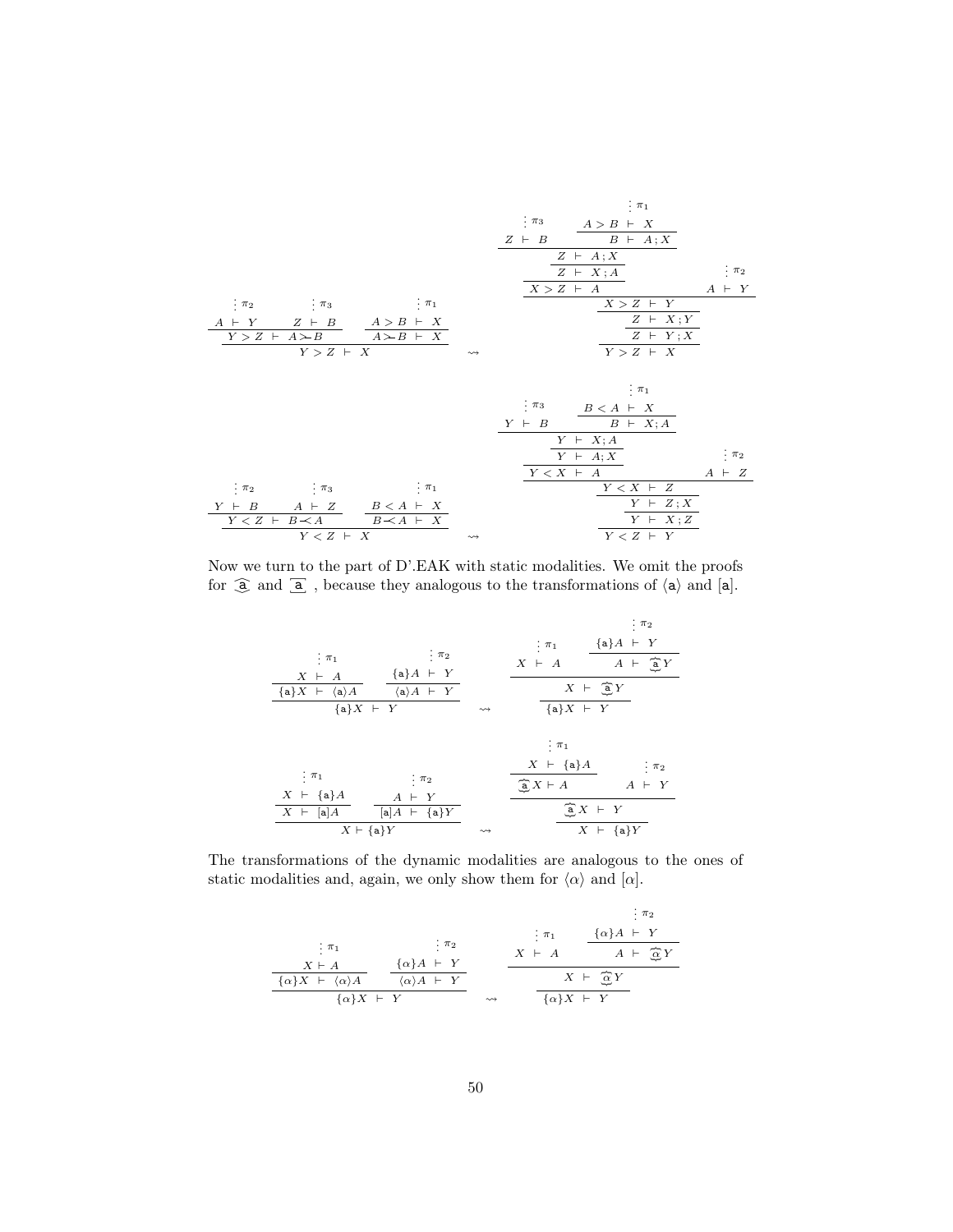|                        |                                                               |                    | $\pi_1$                       |                        |
|------------------------|---------------------------------------------------------------|--------------------|-------------------------------|------------------------|
| $\frac{1}{2}$ $\pi_1$  |                                                               |                    | $X \vdash \{\alpha\}A$        | $\therefore \pi_2$     |
| $X \vdash \{\alpha\}A$ | $\frac{1}{2}$ $\pi_2$<br>$A \vdash Y$                         |                    | $\widehat{\alpha} X \vdash A$ | $A \vdash Y$           |
| $X \vdash [\alpha] A$  | $\lbrack \alpha \rbrack A \rbrack + \lbrack \alpha \rbrack Y$ |                    | $\widehat{\alpha} X + Y$      |                        |
|                        | $X \vdash \{\alpha\}Y$                                        | $\rightsquigarrow$ |                               | $X \vdash \{\alpha\}Y$ |

# <span id="page-50-0"></span>C Completeness of D'.EAK

To prove, indirectly, the completeness of D'.EAK it is enough to show that all the axioms and rules of IEAK are theorems and, respectively, derived or admissible rules of D'.EAK. Below we show the derivations of the dynamic axioms and we leave the remaining axioms and rules to the reader.

| $\langle \alpha \rangle p + 1_{\alpha} \wedge p$                                                                                                                                                                                                                                                                                                                                                                                                                                                                                                                                                                                                |                                                                                                                                                                                                                                                                                                                                                                                                                       |
|-------------------------------------------------------------------------------------------------------------------------------------------------------------------------------------------------------------------------------------------------------------------------------------------------------------------------------------------------------------------------------------------------------------------------------------------------------------------------------------------------------------------------------------------------------------------------------------------------------------------------------------------------|-----------------------------------------------------------------------------------------------------------------------------------------------------------------------------------------------------------------------------------------------------------------------------------------------------------------------------------------------------------------------------------------------------------------------|
| $reduce' \xrightarrow{\begin{tabular}{c} $\Phi_\alpha \vdash 1_\alpha$ & $\{ \alpha \}$ $p \vdash p$ \\ \hline $\Phi_\alpha$ : $\{ \alpha \}$ $p \vdash 1_\alpha \land p$ \\ \hline $\{ \alpha \}$ $p \vdash 1_\alpha \land p$ \\ \hline \end{tabular} } \quad \\ \begin{tabular}{c} $comp \xrightarrow{\begin{tabular}{c} $\{ \alpha \}$ $\widehat{\boxtimes}$ $p \vdash \langle \alpha \rangle $p$ \\ \hline $\Phi_\alpha$ : $p \vdash \langle \alpha \rangle $p$ \\ \hline $\Phi_\alpha \vdash (\alpha) $p$ \\ \hline \end{tabular} } \end{tabular}$<br>$\langle \alpha \rangle p \vdash 1_{\alpha} \wedge p$                                | $\widehat{\alpha}$ $p \vdash p$<br>$\qquad \Phi_\alpha \mathbin{;} p\vdash \langle\alpha\rangle\, p$<br>$\frac{\Phi_{\alpha} + \langle \alpha \rangle p < p}{1 + \langle \alpha \rangle p \langle p \rangle}$<br>$1_{\alpha} \vdash \langle \alpha \rangle p < p$<br>$\frac{1_{\alpha} : p \vdash \langle \alpha \rangle p}{1_{\alpha} \land p \vdash \langle \alpha \rangle p}$                                      |
| $[\alpha] p + 1_\alpha \rightarrow p$<br>$p\,\vdash\, \widehat{\underbar{\alpha}}\ p$<br>$\overline{\frac{[\alpha]\,p\vdash \{\alpha\}\,\overline{\hat{\alpha}}\ p\,}{[\alpha]\,p\vdash \Phi_{\alpha} > p\,}}\;comp$<br>$\Phi_{\alpha}$ ; $[\alpha]$ $p \vdash p$<br>$\Phi_{\alpha}$ $\vdash$ $p$ $\lt$ $[\alpha]$ $p$<br>$\overline{ \left. 1_\alpha \vdash p < [\alpha] \, p }$<br>$1_{\alpha}$ ; $[\alpha]$ $p \vdash p$<br>$[\alpha] p \vdash 1_{\alpha} > p$<br>$\boxed{\alpha}$ $p \vdash 1_{\alpha} \rightarrow p$                                                                                                                       | $\begin{array}{l} \Phi_{\alpha} \vdash \mathbf{1}_{\alpha} \qquad \quad p \vdash \{\alpha\}\, p \\ \dfrac{\mathbf{1}_{\alpha} \to p \vdash \Phi_{\alpha} > \{\alpha\}\, p}{\mathbf{1}_{\alpha} \to p \vdash \{\alpha\}\, p} \quad \  \  \, \textit{reduce'} \end{array}$<br>$\overline{1_{\alpha} \rightarrow p \vdash [\alpha]} p$                                                                                   |
| $\langle \alpha \rangle$ T + $1_{\alpha}$<br>$\label{eq:11} \begin{array}{c} \dfrac{\Phi_\alpha\,\vdash\,\mathbf{1}_\alpha}{\mathbf{I}\,\vdash\,\mathbf{1}_\alpha\,<\,\Phi_\alpha} \\ \hline \{\alpha\}\,\mathbf{I}\,\vdash\,\mathbf{1}_\alpha\,\leq\,\Phi_\alpha \end{array}$<br>I $\vdash \overline{\alpha}$ (1 <sub><math>\alpha</math></sub> $\varphi$ <sub><math>\alpha</math></sub> )<br>$\top \vdash \overline{\hat{\alpha}} \ (1_{\alpha} < \Phi_{\alpha})$<br>$\{\alpha\}$ T + $1_{\alpha} < \Phi_{\alpha}$<br>$reduce' \, \overline{\frac{\Phi_{\alpha} \, ; \{\alpha\} \top \vdash 1_{\alpha}}{\{\alpha\} \top \vdash 1_{\alpha}} }$ | $\displaystyle n e c \; \frac{1 \vdash \; \perp}{\underbrace{\widehat{\alpha}} \; I \vdash \top}$<br>$comp \, \, \overline{ \underbrace{ \, \{ \alpha \} \, \widehat{\underbrace{\alpha}} \, I \vdash \, \langle \alpha \rangle \, \top }_{ \Phi_{\alpha} \, ; \, I \, \vdash \, \langle \alpha \rangle \, \top }$<br>$\Phi_{\alpha} \vdash \langle \alpha \rangle \top$<br>$1_{\alpha}$ + $\langle \alpha \rangle$ T |

 $\langle \alpha \rangle$ T + 1 $_{\alpha}$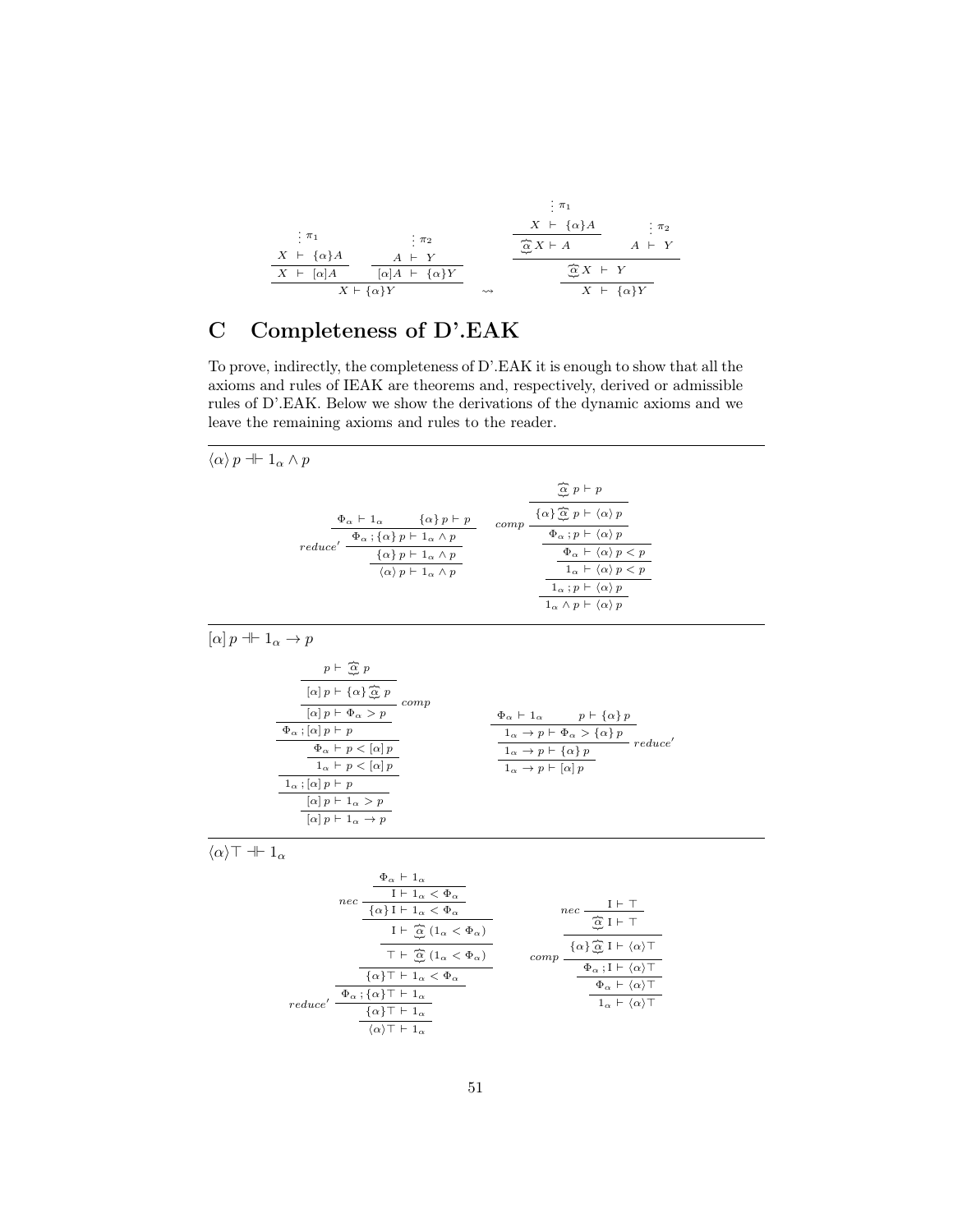$$
[\alpha] \perp + \neg 1_{\alpha}
$$
\n
$$
\frac{\perp \vdash I}{\perp \hat{\alpha} I} \text{ nec\n
$$
\frac{[\alpha] \perp \vdash \{ \alpha \} \hat{\alpha} \perp}_{\text{for } \alpha \neq 1} \text{ compo\n
$$
\frac{\frac{\bot \vdash I}{\alpha] \perp \vdash \{ \alpha \} \hat{\alpha} \perp}_{\text{for } \alpha \neq 1} \text{ compo\n
$$
\frac{\frac{\bot \vdash I}{\alpha \perp \vdash \{ \alpha \} \perp}_{\text{for } \alpha \neq 1} \text{ compo\n
$$
\frac{\frac{\bot \vdash I}{\bot \vdash \{ \alpha \} \perp}_{\text{for } \alpha \neq 1} \text{ conp\n
$$
\frac{\frac{\bot \vdash I}{\bot \vdash \{ \alpha \} \perp}_{\text{for } \alpha \neq 1} \text{ conp\n
$$
\frac{\frac{\bot \vdash I}{\bot \vdash \{ \alpha \} \perp}_{\text{for } \alpha \neq 1} \text{ vec\n
$$
\frac{\frac{\bot \vdash I}{\alpha \perp \vdash \{ \alpha \} \perp}_{\text{for } \alpha \neq 1} \text{ conp\n
$$
\frac{\frac{\bot \vdash I}{\alpha \perp}_{\text{for } \alpha \neq 1} \text{ conp\n
$$
\frac{\frac{\bot \vdash I}{\alpha \perp}_{\text{for } \alpha \neq 1} \text{ vec\n
$$
\frac{\frac{\bot \vdash I}{\alpha \perp}_{\text{for } \alpha \neq 1}}{\frac{\frac{\bot \vdash I}{\alpha \perp}_{\text{for } \alpha \neq 1}}{\frac{\frac{\bot \vdash I}{\alpha \perp}_{\text{for } \alpha \neq 1}}{\frac{\frac{\bot \vdash I}{\alpha \perp}_{\text{for } \alpha \neq 1}}{\frac{\frac{\bot \vdash I}{\alpha \perp}_{\text{for } \alpha \neq 1}}{\frac{\frac{\bot \vdash I}{\alpha \perp}_{\text{for } \alpha \neq 1}}{\frac{\frac{\bot \vdash I}{\alpha \perp}_{
$$
$$
$$
$$
$$
$$
$$
$$
$$
$$
$$

 $\overline{[\alpha]\top \dashv \vdash \top}$ 

$$
\begin{array}{cc|} & nec & \underline{\overbrace{\overbrace{\overline{\alpha}}}\underline{I}\vdash \top} \\ \hline \hline [\alpha]\top \vdash \top & & \underline{\overbrace{\overline{\alpha}}\underline{I}\vdash \top} \\ & & \underline{I}\vdash \{\alpha\}\top \\ & & \underline{\overbrace{\overline{\tau}\vdash \{\alpha\}\top} \\ & \top \vdash [\alpha]\top} \end{array}
$$

 $\bot \vdash \langle \alpha \rangle \bot$ 

 $\{\alpha\} \perp \vdash \perp$  $\langle \alpha \rangle$ ⊥ ⊢ ⊥

 $\overline{[\alpha](A \wedge B)} \dashv \vdash [\alpha] A \wedge [\alpha] B$ 

|                                                                  |                                                                                                                                                 | $A \vdash A$<br>$\lbrack \alpha \rbrack A \vdash \{ \alpha \} A$              | $B \vdash B$<br>$\lbrack \alpha \rbrack B \vdash \{ \alpha \} B$                                               |
|------------------------------------------------------------------|-------------------------------------------------------------------------------------------------------------------------------------------------|-------------------------------------------------------------------------------|----------------------------------------------------------------------------------------------------------------|
| $A \vdash A$<br>$A:B\vdash A$                                    | $B \vdash B$<br>$A: B \vdash B$                                                                                                                 | $\alpha$ [ $\alpha$ ] $A \vdash A$                                            | $\alpha$ [ $\alpha$ ] $B \vdash B$                                                                             |
| $A \wedge B \vdash A$<br>$[\alpha](A \wedge B) \vdash {\alpha}A$ | $A \wedge B \vdash B$<br>$[\alpha](A \wedge B) \vdash {\alpha} B$                                                                               | $\widehat{\alpha}[\alpha]A; \widehat{\alpha}[\alpha]B\vdash A\wedge B$<br>mon |                                                                                                                |
| $[\alpha](A \wedge B) \vdash [\alpha]A$                          | $[\alpha](A \wedge B) \vdash [\alpha]B$                                                                                                         | $\widehat{\alpha}$ ([ $\alpha$ ] $A$ ; [ $\alpha$ ] $B$ ) $\vdash A \wedge B$ |                                                                                                                |
|                                                                  | $[\alpha](A \wedge B)$ ; $[\alpha](A \wedge B) \vdash [\alpha]A \wedge [\alpha]B$<br>$[\alpha](A \wedge B) \vdash [\alpha] A \wedge [\alpha] B$ |                                                                               | $[\alpha]A; [\alpha]B \vdash {\alpha}(A \wedge B)$                                                             |
|                                                                  |                                                                                                                                                 |                                                                               | $[\alpha]A; [\alpha]B \vdash [\alpha](A \wedge B)$<br>$[\alpha]A \wedge [\alpha]B \vdash [\alpha](A \wedge B)$ |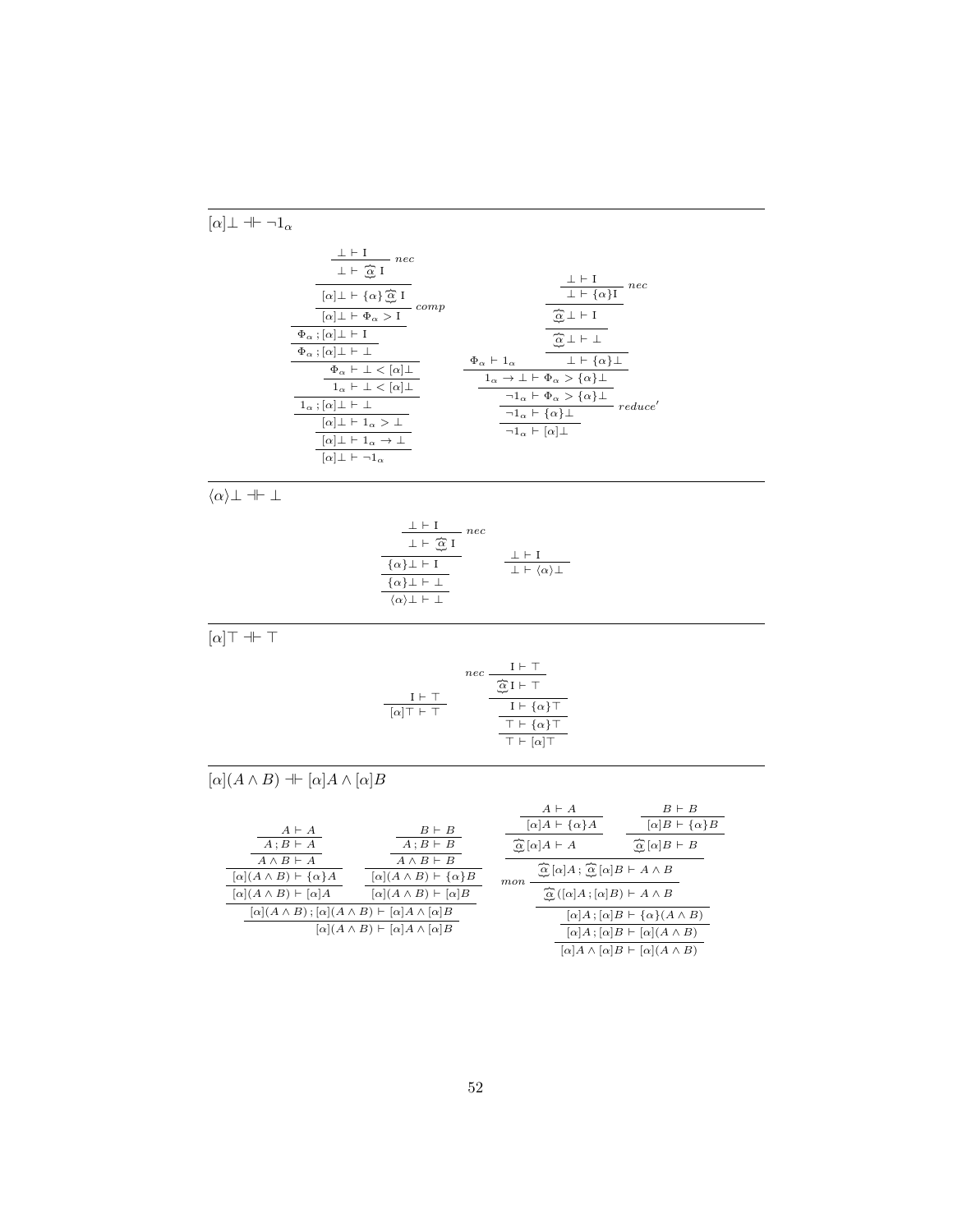| $\begin{array}{c c}\n & B \vdash B \\  \hline\n A \, ; B \vdash B \\  \hline\n A \land B \vdash B\n \end{array}$<br>$\frac{A \vdash A}{A \; ;B \vdash A}$<br>$\overline{A \wedge B} \vdash A$<br>$\frac{\overbrace{\{\alpha\}}A \wedge B \vdash \langle \alpha \rangle A}{\{\alpha\}A \wedge B \vdash \langle \alpha \rangle A}$ $\frac{\overbrace{\{\alpha\}}A \wedge B \vdash \langle \alpha \rangle B}{\{\alpha\}A \wedge B \vdash \langle \alpha \rangle B}$<br>$\langle \alpha \rangle (A \wedge B) \vdash \langle \alpha \rangle A \qquad \quad \langle \alpha \rangle (A \wedge B) \vdash \langle \alpha \rangle B$<br>$\langle \alpha \rangle (A \wedge B)$ ; $\langle \alpha \rangle (A \wedge B)$ $\vdash \langle \alpha \rangle A \wedge \langle \alpha \rangle B$<br>$\langle \alpha \rangle (A \wedge B) \vdash \langle \alpha \rangle A \wedge \langle \alpha \rangle B$                                                                                                                                                                                                                                                                                                                                                                                                                                                                                                                                                                                                                                              | balance $\frac{A \vdash A}{\{\alpha\}A \vdash \{\alpha\}A}$ $\frac{B \vdash B}{\{\alpha\}B \vdash \{\alpha\}B}$ balance<br>$\widehat{\mathcal{Q}}\left\{\alpha\right\} A \vdash A \qquad \qquad \widehat{\mathcal{Q}}\left\{\alpha\right\} B \vdash B$<br>$\cfrac{\overbrace{\alpha}{\alpha}\{\alpha\}A;\overbrace{\alpha}{\alpha}\{\alpha\}B\vdash A\wedge B}{\overbrace{\alpha}{\alpha}\{(\alpha\}A;\{\alpha\}B)\vdash A\wedge B}$<br>$\{\alpha\}\overline{\Omega}\left(\{\alpha\}A\,;\{\alpha\}B\right)\vdash \langle \alpha\rangle(A\wedge B)$<br>$comp -$<br>$\Phi_{\alpha}$ ; ({ $\alpha$ } $\overline{A}$ ; { $\alpha$ } $\overline{B}$ ) $\vdash \langle \alpha \rangle (A \wedge B)$<br>$(\Phi_{\alpha}; {\alpha}A); {\alpha}B \vdash \langle \alpha \rangle(A \wedge B)$<br>$reduce' \begin{array}{c} \Phi_{\alpha}\mathbin{;} \{\alpha\}A\vdash \langle \alpha\rangle(A\wedge B)<\{\alpha\}B \\ \hline \{\alpha\}A\vdash \langle \alpha\rangle(A\wedge B)<\{\alpha\}B \end{array}$<br>$\langle \alpha \rangle A \vdash \langle \alpha \rangle (A \wedge B) < \{ \alpha \} B$<br>$\langle \alpha \rangle A$ ; $\{\alpha\} B \vdash \langle \alpha \rangle (A \wedge B)$<br>$\{\alpha\}B \vdash \langle \alpha \rangle A > \langle \alpha \rangle (A \wedge B)$<br>$\langle \alpha \rangle B \vdash \langle \alpha \rangle A > \langle \alpha \rangle (A \wedge B)$<br>$\langle \alpha \rangle A$ ; $\langle \alpha \rangle B \vdash \langle \alpha \rangle (A \wedge B)$<br>$\langle \alpha \rangle A \wedge \langle \alpha \rangle B \vdash \langle \alpha \rangle (A \wedge B)$ |
|-------------------------------------------------------------------------------------------------------------------------------------------------------------------------------------------------------------------------------------------------------------------------------------------------------------------------------------------------------------------------------------------------------------------------------------------------------------------------------------------------------------------------------------------------------------------------------------------------------------------------------------------------------------------------------------------------------------------------------------------------------------------------------------------------------------------------------------------------------------------------------------------------------------------------------------------------------------------------------------------------------------------------------------------------------------------------------------------------------------------------------------------------------------------------------------------------------------------------------------------------------------------------------------------------------------------------------------------------------------------------------------------------------------------------------------------------------------------------------------------------------------------------------------|---------------------------------------------------------------------------------------------------------------------------------------------------------------------------------------------------------------------------------------------------------------------------------------------------------------------------------------------------------------------------------------------------------------------------------------------------------------------------------------------------------------------------------------------------------------------------------------------------------------------------------------------------------------------------------------------------------------------------------------------------------------------------------------------------------------------------------------------------------------------------------------------------------------------------------------------------------------------------------------------------------------------------------------------------------------------------------------------------------------------------------------------------------------------------------------------------------------------------------------------------------------------------------------------------------------------------------------------------------------------------------------------------------------------------------------------------------------------------------------------------------------------------------------------------------------------------------------------|
| $\langle \alpha \rangle (A \vee B) \dashv \vdash \langle \alpha \rangle A \vee \langle \alpha \rangle B$<br>$\begin{array}{c c}\nA + A \\ \hline\n\frac{A + A}{\{ \alpha \} A + \langle \alpha \rangle A} & \frac{B + B}{\{ \alpha \} B + \langle \alpha \rangle B} \\ \hline\nA + \overline{\hat{\alpha}} \langle \alpha \rangle A & B + \overline{\hat{\alpha}} \langle \alpha \rangle B & A + A \, ; B \\ \hline\n\end{array}$<br>$A \vee B \vdash \widehat{\alpha} \langle \alpha \rangle A$ ; $\widehat{\alpha} \langle \alpha \rangle B$<br>$A \vee B \vdash \widehat{\alpha} (\langle \alpha \rangle A ; \langle \alpha \rangle B)$<br>$\{\alpha\}A \vee B \vdash \langle \alpha \rangle A ; \langle \alpha \rangle B$<br>$\langle \alpha \rangle (A \vee B) \vdash \langle \alpha \rangle A ; \langle \alpha \rangle B$<br>$\langle \alpha \rangle (A \vee B) \vdash \langle \alpha \rangle A \vee \langle \alpha \rangle B$                                                                                                                                                                                                                                                                                                                                                                                                                                                                                                                                                                                                | $\begin{array}{c c}\nA \vdash A \\ \hline\nA \vdash A \, ; B \\ \hline\nA \vdash A \lor B \\ \hline\n\{\alpha\} A \vdash \langle \alpha \rangle (A \lor B) \\ \hline\n\langle \alpha \rangle A \vdash \langle \alpha \rangle (A \lor P) \rangle\n\end{array}\n\qquad\n\begin{array}{c}\nB \vdash B \\ \hline\nB \vdash A \, ; B \\ \hline\nB \vdash A \lor B \\ \hline\n\{\alpha\} B \vdash \langle \alpha \rangle (A \lor B) \\ \hline\n\end{array}$<br>$\langle \alpha \rangle A \vdash \langle \alpha \rangle (A \vee B) \qquad \langle \alpha \rangle B \vdash \langle \alpha \rangle (A \vee B)$<br>$\langle \alpha \rangle A \vee \langle \alpha \rangle B \vdash \langle \alpha \rangle (A \vee B) ; \langle \alpha \rangle (A \vee B)$<br>$\langle \alpha \rangle A \vee \langle \alpha \rangle B \vdash \langle \alpha \rangle (A \vee B)$                                                                                                                                                                                                                                                                                                                                                                                                                                                                                                                                                                                                                                                                                                                                         |
| $[\alpha](A \vee B) \dashv \vdash 1_{\alpha} \rightarrow (\langle \alpha \rangle A \vee \langle \alpha \rangle B)$<br>$\frac{A \vdash A}{\{\alpha\}A \vdash \langle \alpha \rangle A} \qquad \qquad \frac{B \vdash B}{\{\alpha\}B \vdash \langle \alpha \rangle B}$<br>$A \vdash \widehat{\underline{\alpha}} \, \langle \alpha \rangle A \qquad \qquad B \vdash \widehat{\underline{\alpha}} \, \langle \alpha \rangle B$<br>$A \vee B \vdash \widehat{\alpha} \langle \alpha \rangle A$ ; $\widehat{\alpha} \langle \alpha \rangle B$<br>$A \vee B \vdash \widehat{\alpha}(\langle \alpha \rangle A; \langle \alpha \rangle B)$<br>$[\alpha](A \vee B) \vdash {\alpha} \overline{\mathcal{C}} (\langle \alpha \rangle A \vee \langle \alpha \rangle B)$<br>$\equiv$ comp<br>$[\alpha](A \vee B) \vdash \Phi_{\alpha} > (\langle \alpha \rangle A \vee \langle \alpha \rangle B)$<br>$\Phi_{\alpha}$ ; $[\alpha](A \vee B) \vdash \langle \alpha \rangle A \vee \langle \alpha \rangle B$<br>$\Phi_{\alpha} \vdash \langle \alpha \rangle A \vee \langle \alpha \rangle B \langle \alpha   (A \vee B)$<br>$1_{\alpha} \vdash \langle \alpha \rangle A \vee \langle \alpha \rangle B < [\alpha](A \vee B)$<br>$1_{\alpha}$ ; $[\alpha](A \vee B) \vdash \langle \alpha \rangle A \vee \langle \alpha \rangle B$<br>$[\alpha](A \vee B) \vdash 1_{\alpha} > (\langle \alpha \rangle A \vee \langle \alpha \rangle B)$<br>$[\alpha](A \vee B) \vdash 1_{\alpha} \rightarrow (\langle \alpha \rangle A \vee \langle \alpha \rangle B)$ | $\begin{array}{cc} A \vdash A & B \vdash B \\ \hline \{\alpha\}A \vdash \{\alpha\}A & \begin{array}{c} B \vdash B \\ \hline \{\alpha\}B \vdash \{\alpha\}B \end{array} \end{array}$<br>$\overline{\langle \alpha \rangle A \vdash \{\alpha\} A}$ $\overline{\langle \alpha \rangle B \vdash \{\alpha\} B}$<br>$\langle \alpha \rangle A \vee \langle \alpha \rangle B \vdash \{ \alpha \} A ; \{ \alpha \} B$<br>$\langle \alpha \rangle A \vee \langle \alpha \rangle B \vdash \{ \alpha \} (A \, ; B)$<br>$\widehat{\mathcal{Q}}\left( \langle \alpha \rangle A \vee \langle \alpha \rangle B \right) \vdash A; B$<br>$\widehat{\alpha}$ ( $\langle \alpha \rangle A \vee \langle \alpha \rangle B$ ) $\vdash A \vee B$<br>$\langle \alpha \rangle A \vee \langle \alpha \rangle B \vdash \{ \alpha \} (A \vee B)$<br>$\Phi_{\alpha} \vdash 1_{\alpha}$<br>$1_{\alpha} \rightarrow (\langle \alpha \rangle A \vee \langle \alpha \rangle B) \vdash \Phi_{\alpha} > {\alpha \} (A \vee B)$<br>reduce'<br>$1_{\alpha} \rightarrow (\langle \alpha \rangle A \vee \langle \alpha \rangle B) \vdash \{ \alpha \}(A \vee B)$<br>$1_{\alpha} \rightarrow (\langle \alpha \rangle A \vee \langle \alpha \rangle B) \vdash [\alpha](A \vee B)$                                                                                                                                                                                                                                                                                                                                                    |

 $\langle \alpha \rangle (A \wedge B) \dashv \vdash \langle \alpha \rangle A \wedge \langle \alpha \rangle B$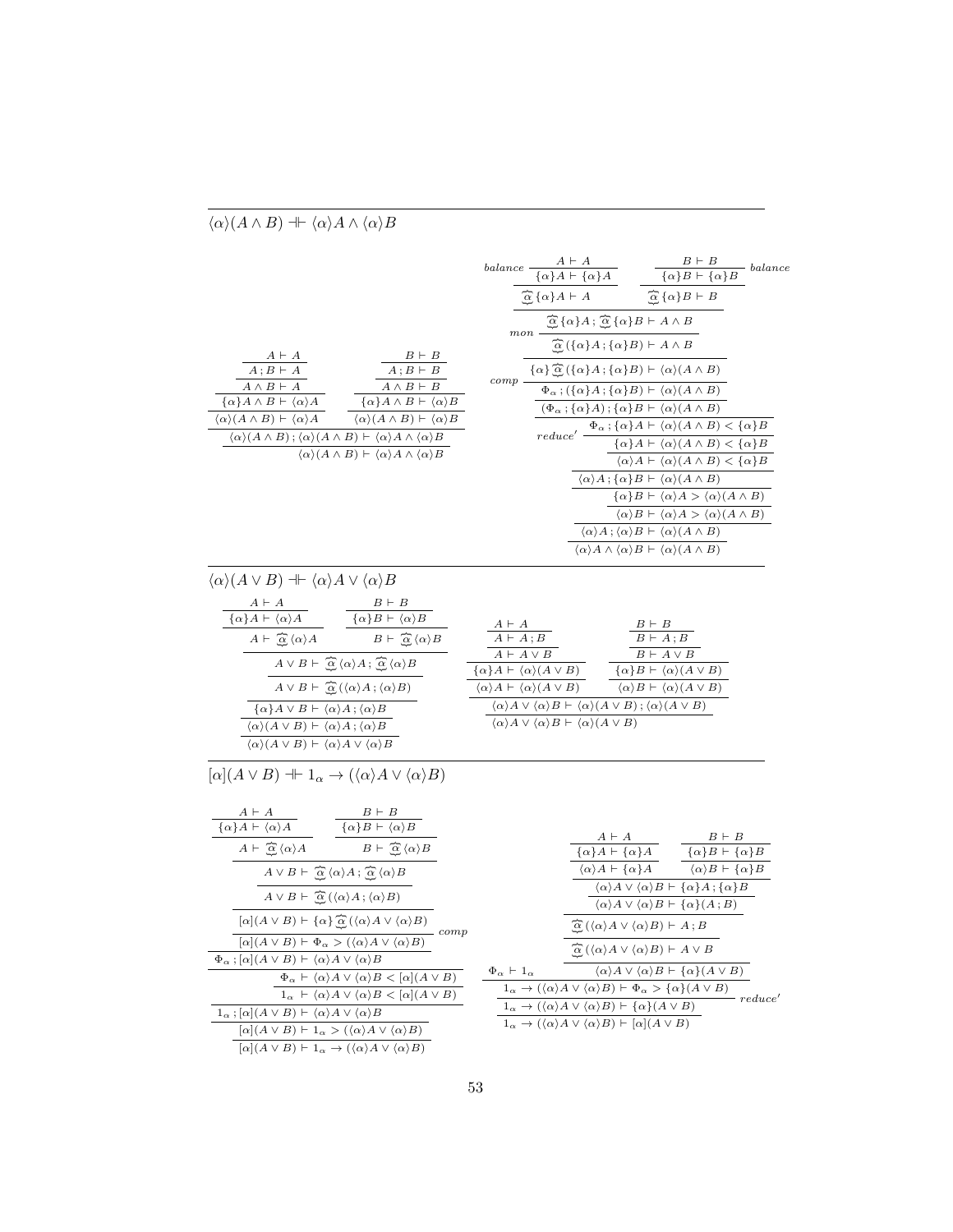|                                                                                                                                                                                                                                                                                                                                         |                                                                                                                                                                                                                                                   |                                                                                                                                                                                                                                                                                                                 | $B \vdash B$                                                                                                                                                          |
|-----------------------------------------------------------------------------------------------------------------------------------------------------------------------------------------------------------------------------------------------------------------------------------------------------------------------------------------|---------------------------------------------------------------------------------------------------------------------------------------------------------------------------------------------------------------------------------------------------|-----------------------------------------------------------------------------------------------------------------------------------------------------------------------------------------------------------------------------------------------------------------------------------------------------------------|-----------------------------------------------------------------------------------------------------------------------------------------------------------------------|
|                                                                                                                                                                                                                                                                                                                                         |                                                                                                                                                                                                                                                   |                                                                                                                                                                                                                                                                                                                 | $\frac{A \vdash A}{\{\alpha\}A \vdash \langle \alpha \rangle A} \qquad \frac{\overline{\{\alpha\}B \vdash \{\alpha\}B}}{\langle \alpha \rangle B \vdash \{\alpha\}B}$ |
|                                                                                                                                                                                                                                                                                                                                         |                                                                                                                                                                                                                                                   |                                                                                                                                                                                                                                                                                                                 |                                                                                                                                                                       |
|                                                                                                                                                                                                                                                                                                                                         | $\begin{array}{c c} & A \vdash A \\ \hline \{\alpha\}A \vdash \{\alpha\}A \\ \hline \langle \alpha \rangle A \vdash \{\alpha\}A \end{array} \qquad \begin{array}{c} B \vdash B \\ \hline \{\alpha\}B \vdash \langle \alpha \rangle B \end{array}$ |                                                                                                                                                                                                                                                                                                                 | $\langle \alpha \rangle A \to \langle \alpha \rangle B \vdash \{\alpha\} A \geq {\alpha\} B$                                                                          |
|                                                                                                                                                                                                                                                                                                                                         |                                                                                                                                                                                                                                                   |                                                                                                                                                                                                                                                                                                                 | $\langle \alpha \rangle A \rightarrow \langle \alpha \rangle B \vdash \{ \alpha \} (A > B)$                                                                           |
| $\alpha \langle \alpha \rangle A \vdash A$                                                                                                                                                                                                                                                                                              | $B \vdash \widehat{\alpha} \langle \alpha \rangle B$                                                                                                                                                                                              | $\alpha (\langle \alpha \rangle A \to \langle \alpha \rangle B) \vdash A > B$                                                                                                                                                                                                                                   |                                                                                                                                                                       |
|                                                                                                                                                                                                                                                                                                                                         | $A \rightarrow B \vdash \widehat{\underline{\alpha}} \, \langle \alpha \rangle A > \widehat{\underline{\alpha}} \, \overline{\langle \alpha \rangle B}$                                                                                           | $\widehat{\alpha}(\langle \alpha \rangle A \to \langle \alpha \rangle B) \vdash A \to B$                                                                                                                                                                                                                        |                                                                                                                                                                       |
| $A \to B \vdash \widehat{\alpha} (\langle \alpha \rangle A > \langle \alpha \rangle B)$                                                                                                                                                                                                                                                 |                                                                                                                                                                                                                                                   |                                                                                                                                                                                                                                                                                                                 |                                                                                                                                                                       |
| $\{\alpha\}(A \to B) \vdash \langle \alpha \rangle A > \langle \alpha \rangle B$                                                                                                                                                                                                                                                        | $-$ comp $_{L}^{\alpha}$ $-$                                                                                                                                                                                                                      | $\frac{\{\alpha\}\bigoplus^{\infty}_{\infty}(\langle \alpha \rangle A \to \langle \alpha \rangle B) \vdash \langle \alpha \rangle(A \to B) \over \Phi_{\alpha} \, ; \; (\langle \alpha \rangle A \to \langle \alpha \rangle B) \vdash \langle \alpha \rangle(A \to B) \over$                                    |                                                                                                                                                                       |
| $\{\alpha\}(A \to B) \vdash \langle \alpha \rangle A \to \langle \alpha \rangle B$                                                                                                                                                                                                                                                      |                                                                                                                                                                                                                                                   | $(\langle \alpha \rangle A \rightarrow \langle \alpha \rangle B); \Phi_{\alpha} \vdash \langle \alpha \rangle (A \rightarrow B)$                                                                                                                                                                                |                                                                                                                                                                       |
| $reduce \begin{picture}(150,140)(-110,0){\line(1,0){10}} \put(110,140){\line(1,0){10}} \put(110,140){\line(1,0){10}} \put(110,140){\line(1,0){10}} \put(110,140){\line(1,0){10}} \put(110,140){\line(1,0){10}} \put(110,140){\line(1,0){10}} \put(110,140){\line(1,0){10}} \put(110,140){\line(1,0){10}} \put(110,140){\line(1,0){10}}$ |                                                                                                                                                                                                                                                   |                                                                                                                                                                                                                                                                                                                 | $\Phi_{\alpha} \vdash (\langle \alpha \rangle A \rightarrow \langle \alpha \rangle B) > \langle \alpha \rangle (A \rightarrow B)$                                     |
|                                                                                                                                                                                                                                                                                                                                         |                                                                                                                                                                                                                                                   |                                                                                                                                                                                                                                                                                                                 | $1_{\alpha} \vdash (\langle \alpha \rangle A \rightarrow \langle \alpha \rangle B) > \langle \alpha \rangle (A \rightarrow B)$                                        |
| $B$ ) $\vdash$ 1 <sub><math>\alpha</math></sub> $\land$ ( $\langle \alpha \rangle A \rightarrow \langle \alpha \rangle B$ )                                                                                                                                                                                                             |                                                                                                                                                                                                                                                   | $(\langle \alpha \rangle A \to \langle \alpha \rangle B); 1_\alpha \vdash \langle \alpha \rangle (A \to B)$                                                                                                                                                                                                     |                                                                                                                                                                       |
|                                                                                                                                                                                                                                                                                                                                         |                                                                                                                                                                                                                                                   | $1_{\alpha}$ ; $(\langle \alpha \rangle A \to \langle \alpha \rangle B) \vdash \langle \alpha \rangle (A \to B)$                                                                                                                                                                                                |                                                                                                                                                                       |
|                                                                                                                                                                                                                                                                                                                                         |                                                                                                                                                                                                                                                   | $1_{\alpha} \wedge (\langle \alpha \rangle A \rightarrow \langle \alpha \rangle B) \vdash \langle \alpha \rangle (A \rightarrow B)$                                                                                                                                                                             |                                                                                                                                                                       |
|                                                                                                                                                                                                                                                                                                                                         |                                                                                                                                                                                                                                                   |                                                                                                                                                                                                                                                                                                                 |                                                                                                                                                                       |
| $[\alpha](A \to B) \dashv \langle \alpha \rangle A \to \langle \alpha \rangle B$                                                                                                                                                                                                                                                        |                                                                                                                                                                                                                                                   |                                                                                                                                                                                                                                                                                                                 |                                                                                                                                                                       |
|                                                                                                                                                                                                                                                                                                                                         |                                                                                                                                                                                                                                                   |                                                                                                                                                                                                                                                                                                                 |                                                                                                                                                                       |
| $\begin{array}{c c}\nA \vdash A \\ \hline\n\{\alpha\}A \vdash \{\alpha\}A\n\end{array}\n\quad\n\begin{array}{c c}\nB \vdash B \\ \hline\n\{\alpha\}B \vdash \langle \alpha \rangle B\n\end{array}$                                                                                                                                      |                                                                                                                                                                                                                                                   |                                                                                                                                                                                                                                                                                                                 |                                                                                                                                                                       |
|                                                                                                                                                                                                                                                                                                                                         | $B \vdash \overline{\alpha} \overline{\langle \alpha \rangle B}$                                                                                                                                                                                  |                                                                                                                                                                                                                                                                                                                 |                                                                                                                                                                       |
| $A \to B \vdash \widehat{\alpha} {\{\alpha\} A > \widehat{\alpha} {\{\alpha\} B}$                                                                                                                                                                                                                                                       |                                                                                                                                                                                                                                                   |                                                                                                                                                                                                                                                                                                                 |                                                                                                                                                                       |
| $A \to B \vdash \widehat{\alpha} (\{\alpha\} A > \langle \alpha \rangle B)$                                                                                                                                                                                                                                                             |                                                                                                                                                                                                                                                   |                                                                                                                                                                                                                                                                                                                 |                                                                                                                                                                       |
| $[\alpha](A \to B) \vdash {\alpha} \overline{\hat{\alpha}}({\alpha}A > \langle \alpha \rangle B)$                                                                                                                                                                                                                                       |                                                                                                                                                                                                                                                   | $\begin{array}{cc} & \quad B \vdash B \\ \hline \{\alpha\}A \vdash \langle \alpha \rangle A \end{array} \quad \begin{array}{c} \begin{array}{c} B \vdash B \\ \hline \{\alpha\}B \vdash \{\alpha\}B \end{array} \\ \hline \begin{array}{c} \langle \alpha \rangle B \vdash \{\alpha\}B \end{array} \end{array}$ |                                                                                                                                                                       |
|                                                                                                                                                                                                                                                                                                                                         | $\sim$ comp                                                                                                                                                                                                                                       |                                                                                                                                                                                                                                                                                                                 |                                                                                                                                                                       |
| $[\alpha](A \rightarrow B) \vdash \Phi_{\alpha} > (\{\alpha\}A > \langle \alpha \rangle B)$                                                                                                                                                                                                                                             |                                                                                                                                                                                                                                                   |                                                                                                                                                                                                                                                                                                                 |                                                                                                                                                                       |
| $\Phi_{\alpha}$ ; [ $\alpha$ ]( $A \to B$ ) $\vdash \{\alpha\}A > \langle \alpha \rangle B$<br>$\{\alpha\}A\,;\,(\Phi_{\alpha}\,;[\alpha](A\rightarrow B))\vdash\overline{\langle\alpha\rangle B}$                                                                                                                                      |                                                                                                                                                                                                                                                   | $\frac{\langle \alpha \rangle A \to \langle \alpha \rangle B \vdash \{ \alpha \} A > \{ \alpha \} B}{\langle \alpha \rangle A \to \langle \alpha \rangle B \vdash \{ \alpha \} (A > B)}$                                                                                                                        |                                                                                                                                                                       |
| $(\{\alpha\}A;\Phi_{\alpha});[\alpha](A\rightarrow B)\vdash \langle \alpha \rangle B$                                                                                                                                                                                                                                                   |                                                                                                                                                                                                                                                   |                                                                                                                                                                                                                                                                                                                 |                                                                                                                                                                       |
| $[\alpha](A \to B)$ ; $(\{\alpha\}A; \Phi_{\alpha}) \vdash \langle \alpha \rangle B$                                                                                                                                                                                                                                                    |                                                                                                                                                                                                                                                   | $\widehat{\alpha}(\langle \alpha \rangle A \to \langle \alpha \rangle B) \vdash A > B$                                                                                                                                                                                                                          |                                                                                                                                                                       |
| $\{\alpha\}A; \Phi_{\alpha} \vdash [\alpha](A \rightarrow B) > \langle \alpha \rangle B$                                                                                                                                                                                                                                                |                                                                                                                                                                                                                                                   | $\widehat{\mathcal{Q}}\left(\langle \alpha \rangle A \to \langle \alpha \rangle B\right) \vdash A \to B$                                                                                                                                                                                                        |                                                                                                                                                                       |
| $\Phi_{\alpha}$ ; { $\alpha$ } A $\vdash [\alpha](A \rightarrow B) > \langle \alpha \rangle B$                                                                                                                                                                                                                                          |                                                                                                                                                                                                                                                   | $\langle \alpha \rangle A \rightarrow \langle \alpha \rangle B \vdash \{ \alpha \} (A \rightarrow B)$                                                                                                                                                                                                           |                                                                                                                                                                       |
|                                                                                                                                                                                                                                                                                                                                         | $\overline{\{\alpha\}A\vdash [\alpha](A\rightarrow B) > \langle \alpha \rangle B} \hspace{2mm} reduce'$                                                                                                                                           | $\overline{\langle \alpha \rangle A \to \langle \alpha \rangle B \vdash [\alpha](A \to B)}$                                                                                                                                                                                                                     |                                                                                                                                                                       |
| $\langle \alpha \rangle A \vdash [\alpha](A \rightarrow B) > \langle \alpha \rangle B$                                                                                                                                                                                                                                                  |                                                                                                                                                                                                                                                   |                                                                                                                                                                                                                                                                                                                 |                                                                                                                                                                       |
| $[\alpha](A \to B); \langle \alpha \rangle A \vdash \langle \alpha \rangle B$                                                                                                                                                                                                                                                           |                                                                                                                                                                                                                                                   |                                                                                                                                                                                                                                                                                                                 |                                                                                                                                                                       |
| $\langle \alpha \rangle A$ ; $[\alpha](A \rightarrow B) \vdash \langle \alpha \rangle B$                                                                                                                                                                                                                                                |                                                                                                                                                                                                                                                   |                                                                                                                                                                                                                                                                                                                 |                                                                                                                                                                       |
| $[\alpha](A \to B) \vdash \langle \alpha \rangle A > \langle \alpha \rangle B$                                                                                                                                                                                                                                                          |                                                                                                                                                                                                                                                   |                                                                                                                                                                                                                                                                                                                 |                                                                                                                                                                       |
| $[\alpha](A \to B) \vdash \langle \alpha \rangle A \to \langle \alpha \rangle B$                                                                                                                                                                                                                                                        |                                                                                                                                                                                                                                                   |                                                                                                                                                                                                                                                                                                                 |                                                                                                                                                                       |
|                                                                                                                                                                                                                                                                                                                                         |                                                                                                                                                                                                                                                   |                                                                                                                                                                                                                                                                                                                 |                                                                                                                                                                       |

 $\overline{\langle \alpha \rangle (A \to B) \dashv \vdash 1_{\alpha} \land (\langle \alpha \rangle A \to \langle \alpha \rangle B)}$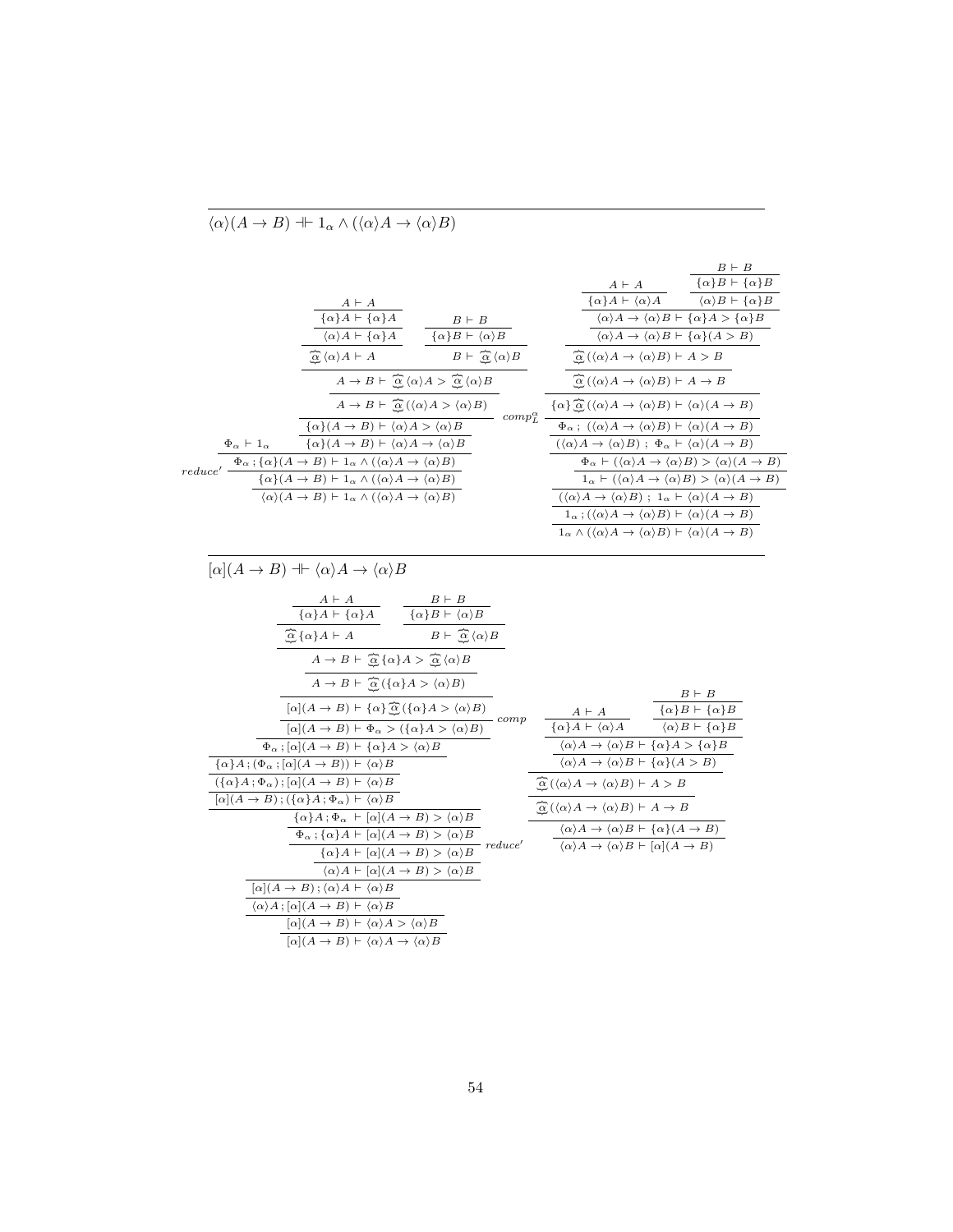| $\langle \alpha \rangle \langle a \rangle A \vdash 1_{\alpha} \wedge \bigvee \{ \langle a \rangle \langle \beta \rangle A \,   \, \alpha a \beta \}$ |                                                                                                                                                                        |                                                                                                                   |                                                                          |  |
|------------------------------------------------------------------------------------------------------------------------------------------------------|------------------------------------------------------------------------------------------------------------------------------------------------------------------------|-------------------------------------------------------------------------------------------------------------------|--------------------------------------------------------------------------|--|
|                                                                                                                                                      | $A \vdash A$<br>$\{\beta_1\}A \vdash \langle \beta_1 \rangle A$                                                                                                        | .<br>$\cdots$                                                                                                     | $A \vdash A$<br>$\{\beta_n\}A \vdash \langle \beta_n \rangle A$          |  |
|                                                                                                                                                      | $swap\text{-}out'\ \frac{\{\mathtt{a}\}\{\beta_1\}A\mathrel{\overline{\vdash}} \langle \mathtt{a} \rangle\langle \beta_1 \rangle A}{\cdot}$                            | $\cdots$                                                                                                          | $\{a\} {\beta_n} A \vdash \langle a \rangle {\langle \beta_n \rangle} A$ |  |
|                                                                                                                                                      |                                                                                                                                                                        | $\{\alpha\}\{\mathsf{a}\}A \vdash \mathsf{\cdot}\bigl(\langle \mathsf{a} \rangle \langle \beta_i \rangle A\bigr)$ |                                                                          |  |
| $\Phi_{\alpha} \vdash 1_{\alpha}$                                                                                                                    |                                                                                                                                                                        | $\{\alpha\}\{\mathtt{a}\}A\vdash \bigvee\Big(\langle \mathtt{a} \rangle \langle \beta_i \rangle A\Big)$           |                                                                          |  |
| reduce'                                                                                                                                              | $\Phi_{\alpha}$ ; { $\alpha$ }{a} $A \vdash 1_{\alpha} \wedge \bigvee (\langle a \rangle \langle \beta_i \rangle A)$                                                   |                                                                                                                   |                                                                          |  |
|                                                                                                                                                      | $\{\alpha\}\{\mathsf{a}\}\{A\vdash 1_\alpha\wedge\bigvee\big(\langle\mathsf{a}\rangle\langle\beta_i\rangle A\big)$                                                     |                                                                                                                   |                                                                          |  |
|                                                                                                                                                      | $\{a\}A \vdash \tilde{\mathcal{Q}} 1_{\alpha} \wedge \bigvee (\langle a \rangle \langle \beta_i \rangle A)$                                                            |                                                                                                                   |                                                                          |  |
|                                                                                                                                                      | $\langle \mathsf{a} \rangle A \vdash \left( \widehat{\alpha} \, 1_{\alpha} \wedge \bigvee \left( \langle \mathsf{a} \rangle \langle \beta_i \rangle A \right) \right)$ |                                                                                                                   |                                                                          |  |
|                                                                                                                                                      | $\{\alpha\}\langle a\rangle A \vdash 1_{\alpha} \wedge \bigvee (\langle a\rangle \langle \beta_i \rangle A)$                                                           |                                                                                                                   |                                                                          |  |
|                                                                                                                                                      | $\langle \alpha \rangle \langle a \rangle A \vdash 1_{\alpha} \wedge \bigvee (\langle a \rangle \langle \beta_i \rangle A)$                                            |                                                                                                                   |                                                                          |  |
|                                                                                                                                                      |                                                                                                                                                                        |                                                                                                                   |                                                                          |  |

For ease of notation, in the following derivations we assume the actions  $\beta$ , such that  $\alpha \mathbf{a} \beta$  form the set  $\{\beta_i \mid 1 \leq i \leq n\}.$ 

#### $1_\alpha \wedge \bigvee \{ \langle \mathtt{a} \rangle \langle \beta \rangle A \, | \, \alpha \mathtt{a} \beta \} \vdash \langle \alpha \rangle \langle \mathtt{a} \rangle A$

|                | $A \vdash A$                                                                                                     |                                                                                                                                                                                                               | $A \vdash A$                                                                                                               |
|----------------|------------------------------------------------------------------------------------------------------------------|---------------------------------------------------------------------------------------------------------------------------------------------------------------------------------------------------------------|----------------------------------------------------------------------------------------------------------------------------|
|                | $\{a\}A \vdash \langle a \rangle A$                                                                              |                                                                                                                                                                                                               | $\{a\}A \vdash \langle a \rangle A$                                                                                        |
|                | $\{\alpha\}\{\mathbf{a}\}\{A \vdash \langle \alpha \rangle \langle \mathbf{a} \rangle A\}$                       | .                                                                                                                                                                                                             | $\{\alpha\}\{\mathbf{a}\}\{A \vdash \langle \alpha \rangle \langle \mathbf{a} \rangle A\}$<br>$\mathit{swap}\text{-}in'$ — |
| $swap$ - $in'$ | $\Phi_{\alpha}$ ; {a} { $\beta_1$ } $A \vdash \langle \alpha \rangle \langle a \rangle A$                        | .                                                                                                                                                                                                             | $\Phi_\alpha$ ; $\{{\tt a}\} \{\beta_n\} A \vdash \langle \alpha \rangle \langle {\tt a} \rangle A$                        |
|                | $\{a\} \{\beta_1\} A$ ; $\Phi_\alpha \vdash \langle \alpha \rangle \langle a \rangle A$                          | .                                                                                                                                                                                                             | $\{a\} {\beta_n} A; \Phi_\alpha \vdash \langle \alpha \rangle \langle \mathsf{a} \rangle A$                                |
|                | $\Phi_{\alpha} \vdash {\mathsf{a}} {\mathsf{B}} {\mathsf{B}}_1$ $A > \langle \alpha \rangle {\mathsf{a}} A$      | .                                                                                                                                                                                                             | $\Phi_{\alpha} \vdash \{\mathsf{a}\}\{\beta_n\}A > \langle \alpha \rangle \langle \mathsf{a} \rangle A$                    |
|                | $1_\alpha \ \,\,\vdash\, \{\mathtt{a}\} \{\beta_1\} A > \langle \alpha \rangle \langle \mathtt{a} \rangle A$     | .                                                                                                                                                                                                             | $1_\alpha \vdash \{\mathtt{a}\} \{\beta_n\} A > \langle \alpha \rangle \langle \mathtt{a} \rangle A$                       |
|                | $\{a\} {\beta_1} A$ ; $1_\alpha \vdash \langle \alpha \rangle \langle a \rangle A$                               | .                                                                                                                                                                                                             | $\{a\} {\beta_n} A; 1_\alpha \vdash \langle \alpha \rangle \langle a \rangle A$                                            |
|                | $1_{\alpha}$ ; {a} { $\beta_1$ } $A \vdash \langle \alpha \rangle \langle a \rangle A$                           | .                                                                                                                                                                                                             | $1_{\alpha}$ ; {a} { $\beta_n$ } $A \vdash \langle \alpha \rangle \langle a \rangle A$                                     |
|                | $\{a\} {\beta_1} A \vdash 1_\alpha > \langle \alpha \rangle \langle a \rangle A$                                 | .                                                                                                                                                                                                             | $\{a\} {\beta_n} A \vdash 1_\alpha > \langle \alpha \rangle \langle a \rangle A$                                           |
|                | $\{\beta_1\}A \vdash \tilde{a}(1_\alpha > \langle \alpha \rangle \langle a \rangle A)$                           | .                                                                                                                                                                                                             | $\{\beta_n\}A \vdash \tilde{a}(1_\alpha > \langle \alpha \rangle \langle a \rangle A)$                                     |
|                | $\langle \beta_1 \rangle A \vdash \tilde{a} (1_\alpha > \langle \alpha \rangle \langle a \rangle A)$             | .                                                                                                                                                                                                             | $\langle \beta_n \rangle A \vdash \widehat{\mathbf{a}}\, (1_\alpha > \langle \alpha \rangle \langle \mathbf{a} \rangle A)$ |
|                | $\{\mathbf{a}\}\langle \beta_1 \rangle A \vdash 1_\alpha > \langle \alpha \rangle \langle \mathbf{a} \rangle A$  | .                                                                                                                                                                                                             | $\{a\} \langle \beta_n \rangle A \vdash 1_\alpha > \langle \alpha \rangle \langle a \rangle A$                             |
|                | $\langle a \rangle \langle \beta_1 \rangle A \vdash 1_\alpha \rangle \langle \alpha \rangle \langle a \rangle A$ |                                                                                                                                                                                                               | $\langle a \rangle \langle \beta_n \rangle A \vdash 1_\alpha > \langle \alpha \rangle \langle a \rangle A$                 |
|                |                                                                                                                  | $\bigvee \Big( \langle \mathtt{a} \rangle \langle \beta_i \rangle A \Big) \vdash \mathbin{\raisebox{1.5pt}{\text{\circle*{1.5}}}} \big( 1_\alpha > \langle \alpha \rangle \langle \mathtt{a} \rangle A \Big)$ |                                                                                                                            |
|                |                                                                                                                  | $\bigvee (\langle a \rangle \langle \beta_i \rangle A) \vdash 1_\alpha > \langle \alpha \rangle \langle a \rangle A)$                                                                                         |                                                                                                                            |
|                |                                                                                                                  | $1_{\alpha}$ ; $\bigvee \big( \langle a \rangle \langle \beta_i \rangle A \big) \vdash \langle \alpha \rangle \langle a \rangle A$                                                                            |                                                                                                                            |
|                |                                                                                                                  | $1_{\alpha} \wedge \bigvee (\langle a \rangle \langle \beta_i \rangle A) \vdash \langle \alpha \rangle \langle a \rangle A$                                                                                   |                                                                                                                            |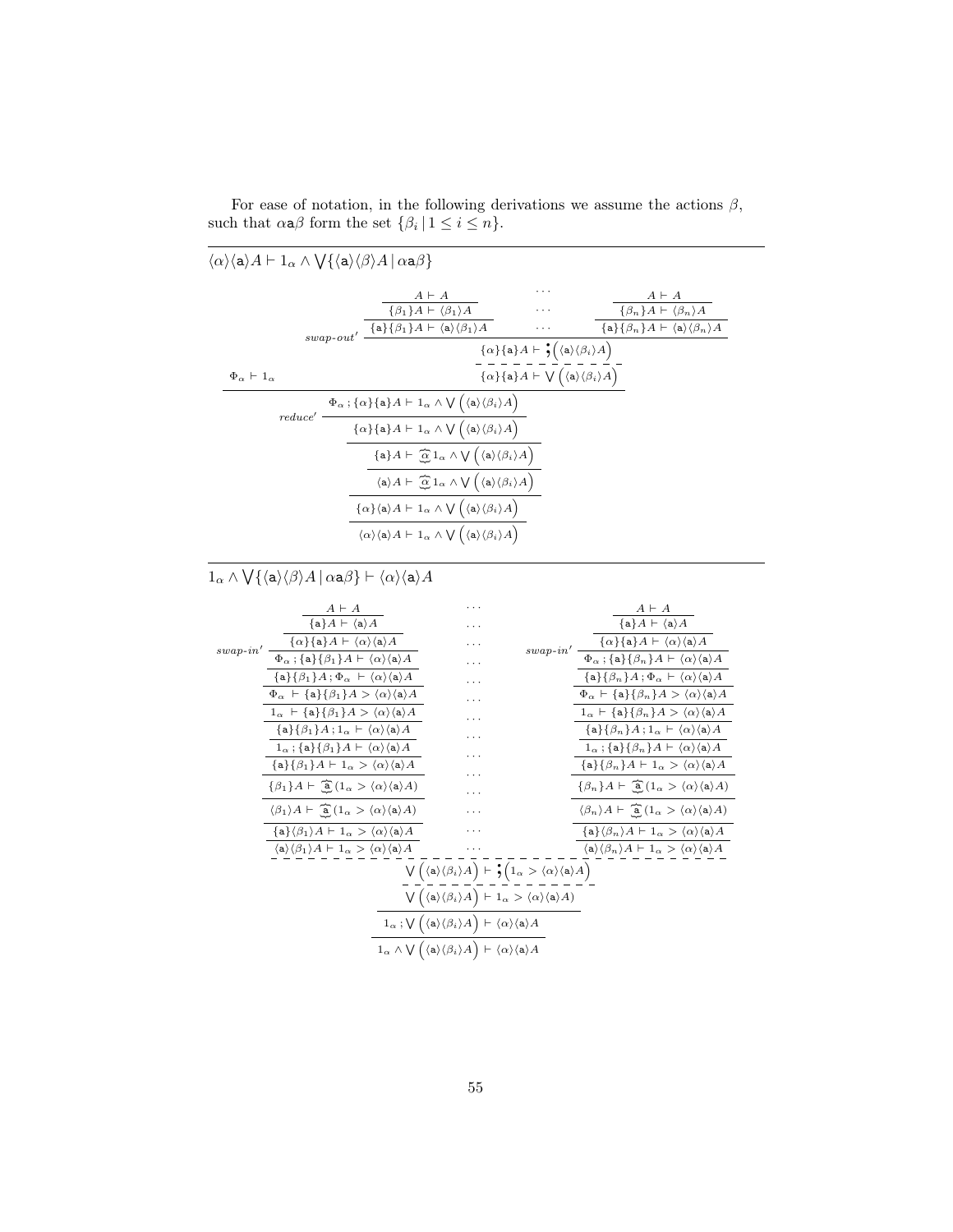### $[\alpha] \langle a \rangle A \vdash Pre(\alpha) \rightarrow \bigvee \{ \langle a \rangle \langle \beta \rangle A \, | \, \alpha a \beta \}$

|              | $A \vdash A$                                                                               |                                                                                                                                       | $A \vdash A$                                                                             |
|--------------|--------------------------------------------------------------------------------------------|---------------------------------------------------------------------------------------------------------------------------------------|------------------------------------------------------------------------------------------|
|              | $\{\beta_1\}A \vdash \langle \beta_1 \rangle A$                                            |                                                                                                                                       | $\{\beta_n\}A \vdash \langle \beta_n \rangle A$                                          |
| $swap$ -out' | $\{\mathtt{a}\} \{\beta_1\} A \vdash \langle \mathtt{a} \rangle \langle \beta_1 \rangle A$ |                                                                                                                                       | $\{\mathsf{a}\}\{\beta_n\}A \vdash \langle \mathsf{a} \rangle \langle \beta_n \rangle A$ |
|              |                                                                                            | $\{\alpha\}\{\mathtt{a}\}A\vdash \mathbf{\dot{y}}\big(\langle\mathtt{a}\rangle\langle\beta_i\rangle A\big)$                           |                                                                                          |
|              |                                                                                            | $\{\alpha\}\{\mathsf{a}\}A \vdash \bigvee \big(\langle \mathsf{a} \rangle \langle \beta_i \rangle A\big)$                             |                                                                                          |
|              |                                                                                            | ${a} A \vdash \tilde{\alpha} \bigvee (\langle a \rangle \langle \beta_i \rangle A)$                                                   |                                                                                          |
|              |                                                                                            | $\langle a \rangle A \vdash \widehat{\alpha} \bigvee (\langle a \rangle \langle \beta_i \rangle A)$                                   |                                                                                          |
|              |                                                                                            | $[\alpha] \langle a \rangle A \vdash \{\alpha\} \overline{\hat{\alpha}} \bigvee (\langle a \rangle \langle \beta_i \rangle A)$        | $_{comp}$                                                                                |
|              |                                                                                            | $[\alpha] \langle a \rangle A \vdash \Phi_{\alpha} > \bigvee (\langle a \rangle \langle \beta_i \rangle A)$                           |                                                                                          |
|              |                                                                                            | $\Phi_{\alpha}$ ; $[\alpha]\langle a \rangle A \vdash \bigvee (\langle a \rangle \langle \beta_i \rangle A)$                          |                                                                                          |
|              |                                                                                            | $\Phi_\alpha \vdash \bigvee \Big( \langle \mathtt{a} \rangle \langle \beta_i \rangle A \Big) < [\alpha] \langle \mathtt{a} \rangle A$ |                                                                                          |
|              |                                                                                            | $1_{\alpha} \vdash \bigvee (\langle a \rangle \langle \beta_i \rangle A) < [\alpha] \langle a \rangle A$                              |                                                                                          |
|              |                                                                                            | $1_{\alpha}$ ; $[\alpha]\langle a \rangle A \vdash \bigvee (\langle a \rangle \langle \beta_i \rangle A)$                             |                                                                                          |
|              |                                                                                            | $[\alpha] \langle a \rangle A \vdash 1_{\alpha} > \bigvee (\langle a \rangle \langle \beta_i \rangle A)$                              |                                                                                          |
|              |                                                                                            | $[\alpha] \langle a \rangle A \vdash 1_{\alpha} \rightarrow \bigvee (\langle a \rangle \langle \beta_i \rangle A)$                    |                                                                                          |

 $Pre (\alpha ) \rightarrow \bigvee \{ \langle {\tt a} \rangle \langle \beta_i \rangle A \, | \, \alpha{\tt a} \beta \} \vdash [\alpha] \langle {\tt a} \rangle A$ 

|                                   | $A \vdash A$                                                                                                                                                                                  | .                                                                                                                   |  | $A \vdash A$                                                                                                                                                                       |
|-----------------------------------|-----------------------------------------------------------------------------------------------------------------------------------------------------------------------------------------------|---------------------------------------------------------------------------------------------------------------------|--|------------------------------------------------------------------------------------------------------------------------------------------------------------------------------------|
|                                   | $\{a\}A \vdash \langle a \rangle A$                                                                                                                                                           | .                                                                                                                   |  | ${a}A \vdash \langle a \rangle A$                                                                                                                                                  |
|                                   | $swap\text{-}in'\ \frac{\{\alpha\}\{\mathtt{a}\}A \vdash \{\alpha\}\langle \mathtt{a}\rangle A}{\Phi_\alpha \; ; \; \{\mathtt{a}\}\{\beta_1\}A \vdash \{\alpha\}\langle \mathtt{a}\rangle A}$ | .                                                                                                                   |  | $swap\text{-}in'\ \frac{\{\alpha\}\{\mathtt a\}A\vdash \{\alpha\}\langle \mathtt a\rangle A}{\Phi_\alpha\ ; \{\mathtt a\}\{\beta_n\}A\vdash \{\alpha\}\langle \mathtt a\rangle A}$ |
|                                   |                                                                                                                                                                                               | .                                                                                                                   |  |                                                                                                                                                                                    |
|                                   | $reduce' \ \frac{\{a\}\{\beta_1\}A \vdash \Phi_\alpha \ > \{\alpha\}\langle a \rangle A}{\{a\}\{\beta_1\}A \vdash \{\alpha\}\langle a \rangle A}$                                             | .                                                                                                                   |  | $reduce' \ \frac{\{a\}\{\beta_n\}A \vdash \Phi_\alpha \ > \{\alpha\}\langle a \rangle A}{\{a\}\{\beta_n\}A \vdash \{\alpha\}\langle a \rangle A}$                                  |
|                                   |                                                                                                                                                                                               | .                                                                                                                   |  |                                                                                                                                                                                    |
|                                   | $\{\beta_1\}A \vdash \widehat{a}\{\alpha\}\langle a \rangle A$                                                                                                                                | .                                                                                                                   |  | $\{\beta_n\}A \vdash \widehat{a}\{\alpha\}\langle a \rangle A$                                                                                                                     |
|                                   | $\langle \beta_1 \rangle A \vdash \hat{a} \{ \alpha \} \langle a \rangle A$                                                                                                                   | .                                                                                                                   |  | $\langle \beta_n \rangle A \vdash \widehat{a} \{ \alpha \} \langle a \rangle A$                                                                                                    |
|                                   | $\{a\}(\beta_1)A \vdash \{\alpha\} \langle a \rangle A$                                                                                                                                       | .                                                                                                                   |  | $\{a\} \langle \beta_n \rangle A \vdash \{\alpha\} \langle a \rangle A$                                                                                                            |
|                                   | $\langle a \rangle \langle \beta_1 \rangle A \vdash \{ \alpha \} \langle a \rangle A$                                                                                                         | .                                                                                                                   |  | $\langle a \rangle \langle \beta_n \rangle A \vdash \{ \alpha \} \langle a \rangle A$                                                                                              |
|                                   |                                                                                                                                                                                               | $\bigvee (\langle a \rangle \langle \beta_i \rangle A) \vdash \mathbf{S} (\{\alpha\} \langle a \rangle A)$          |  |                                                                                                                                                                                    |
| $\Phi_{\alpha} \vdash 1_{\alpha}$ |                                                                                                                                                                                               | $\bigvee \Big( \langle {\tt a} \rangle \langle \beta_i \rangle A \Big) \vdash \{\alpha\} \langle {\tt a} \rangle A$ |  |                                                                                                                                                                                    |
|                                   | $1_{\alpha} \rightarrow \bigvee (\langle a \rangle \langle \beta_i \rangle A \big) \vdash \Phi_{\alpha} > \{\alpha\} \langle a \rangle A$                                                     |                                                                                                                     |  |                                                                                                                                                                                    |
|                                   | reduce'<br>$1_{\alpha} \rightarrow \bigvee \left( \langle {\tt a} \rangle \langle \beta_i \rangle A \right) \vdash \{\alpha\} \langle {\tt a} \rangle A$                                      |                                                                                                                     |  |                                                                                                                                                                                    |
|                                   | $1_{\alpha} \rightarrow \bigvee \big( \langle \mathsf{a} \rangle \langle \beta_i \rangle A \big) \vdash [\alpha] \langle \mathsf{a} \rangle A$                                                |                                                                                                                     |  |                                                                                                                                                                                    |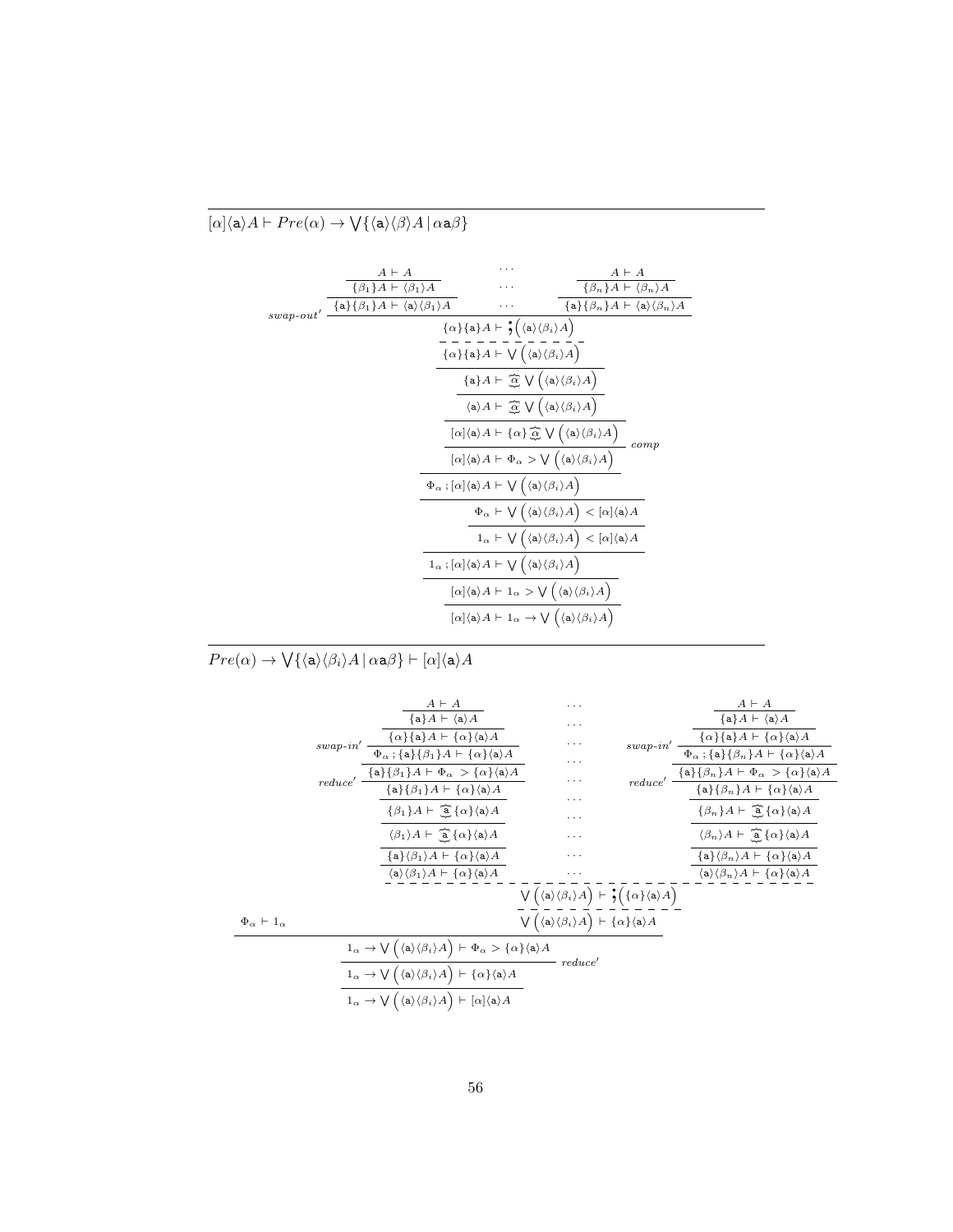| $A \vdash A$                                                                  |             |                                                                                                                              | $A \vdash A$                                                                                            |             |
|-------------------------------------------------------------------------------|-------------|------------------------------------------------------------------------------------------------------------------------------|---------------------------------------------------------------------------------------------------------|-------------|
| $[a]A \vdash \{a\}A$                                                          |             |                                                                                                                              | $[a]A \vdash \{a\}A$                                                                                    |             |
| $[\alpha][\mathtt{a}]A \vdash \{\alpha\}\{\mathtt{a}\}A$                      | $swap$ -in' |                                                                                                                              | $[\alpha][a]A \vdash {\alpha}{a}A$                                                                      | $swap$ -in' |
| $[\alpha][a]A \vdash \Phi_{\alpha} > {\{a\}}{\{\beta_1\}}A$                   |             |                                                                                                                              | $[\alpha][a]A \vdash \Phi_{\alpha} > {\{a\}}{\{\beta_n\}}A$                                             |             |
| $\Phi_{\alpha}$ ; [ $\alpha$ ][a] $A \vdash \{\mathsf{a}\}\{\beta_1\}A$       |             |                                                                                                                              | $\Phi_{\alpha}$ ; [ $\alpha$ ][a] $A \vdash \{\mathsf{a}\}\{\beta_n\}A$                                 |             |
| $\mathbf{a} \Phi_{\alpha}$ ; $[\alpha][\mathbf{a}]A$ + $\{\beta_1\}A$         |             |                                                                                                                              | $\boxed{\mathtt{a}}\left(\Phi_{\alpha}\,;\left[\alpha\right]\![\mathtt{a}]A\right)\vdash\{\beta_{n}\}A$ |             |
| $\widehat{a} \Phi_{\alpha}$ ; $[\alpha][a]A$ ) $\vdash [\beta_1]A$            |             |                                                                                                                              | $\widehat{a}(\Phi_{\alpha} ; [\alpha][a]A) \vdash [\beta_n]A$                                           |             |
| $\Phi_{\alpha}$ ; [ $\alpha$ ][a] $A \vdash \{\mathbf{a}\}$ [ $\beta_1$ ] $A$ |             |                                                                                                                              | $\Phi_{\alpha}$ ; $[\alpha][a]A \vdash {\{a\}}[\beta_n]A$                                               |             |
| $\Phi_{\alpha}$ ; [ $\alpha$ ][a] $A \vdash$ [a][ $\beta_1$ ] $A$             |             |                                                                                                                              | $\Phi_{\alpha}$ ; $[\alpha][a]A \vdash [a][\beta_n]A$                                                   |             |
|                                                                               |             | $\frac{1}{2} \Bigl( \Phi_{\alpha} \: ; [\alpha][\mathtt{a}] A \Bigr) \vdash \bigwedge \Bigl( [\mathtt{a}][\beta_i] A \Bigr)$ |                                                                                                         |             |
|                                                                               |             | $\Phi_{\alpha}$ ; $[\alpha][a]A \vdash \bigwedge ([a][\beta_i]A)$                                                            |                                                                                                         |             |
|                                                                               |             | $[\alpha][\mathsf{a}]A; \Phi_\alpha \vdash \bigwedge ([\mathsf{a}][\beta_i]A)$                                               |                                                                                                         |             |
|                                                                               |             |                                                                                                                              | $\Phi_{\alpha} \vdash [\alpha][\mathsf{a}]A > \bigwedge ([\mathsf{a}][\beta_i]A)$                       |             |
|                                                                               |             |                                                                                                                              | $1_{\alpha} \vdash [\alpha][\mathsf{a}]A > \bigwedge ([\mathsf{a}][\beta_i]A)$                          |             |
|                                                                               |             | $[\alpha][\mathtt{a}]A$ ; $1_\alpha\vdash\bigwedge\Big([\mathtt{a}][\beta_i]A\Big)$                                          |                                                                                                         |             |
|                                                                               |             | $1_\alpha$ ; $[\alpha][\mathsf{a}]A \vdash \bigwedge ([\mathsf{a}][\beta_i]A)$                                               |                                                                                                         |             |
|                                                                               |             | $[\alpha][\mathsf{a}]A \vdash 1_\alpha \ \gt \bigwedge ([\mathsf{a}][\beta_i]A)$                                             |                                                                                                         |             |
|                                                                               |             | $[\alpha][a]A \vdash 1_{\alpha} \rightarrow \bigwedge ([a][\beta_i]A)$                                                       |                                                                                                         |             |

 $Pre(\alpha) \rightarrow \bigwedge \{ [\mathtt{a}][\beta] A \, | \, \alpha \mathtt{a} \beta \} \vdash [\alpha][\mathtt{a}] A$ 

|                                   | $A \vdash A$                                                                                                                              | .                                                                             | $A \vdash A$ |                                          |              |
|-----------------------------------|-------------------------------------------------------------------------------------------------------------------------------------------|-------------------------------------------------------------------------------|--------------|------------------------------------------|--------------|
|                                   | $\beta_1$  A + $\{\beta_1\}$ A                                                                                                            | $\cdots$                                                                      |              | $\beta_n   A \vdash \{\beta_n\} A$       |              |
|                                   | $[a][\beta_1]A \vdash \{a\}\{\beta_1\}A$                                                                                                  | .                                                                             |              | $[a][\beta_n]A \vdash \{a\}\{\beta_n\}A$ | $swap$ -out' |
|                                   |                                                                                                                                           | $\frac{1}{2}([\mathtt{a}][\beta_i]A) \vdash \{\alpha\}\{\mathtt{a}\}A$        |              |                                          |              |
| $\Phi_{\alpha} \vdash 1_{\alpha}$ |                                                                                                                                           | $\bigwedge \Big([\mathtt{a}][\beta_i]A\Big) \vdash \{\alpha\}\{\mathtt{a}\}A$ |              |                                          |              |
|                                   | $1_{\alpha} \rightarrow \bigwedge (\lbrack \texttt{a} \rbrack [\beta_i] A \rbrack + \Phi_{\alpha} > {\alpha} {\abrack \{ \texttt{a} \} A$ |                                                                               |              |                                          |              |
|                                   | $1_{\alpha} \rightarrow \bigwedge ( [a][\beta_i]A \big) \vdash \{\alpha\}\{a\}A$                                                          | reduce'                                                                       |              |                                          |              |
|                                   | $\widehat{\mathcal{L}}\left(1_{\alpha}\rightarrow\bigwedge\left([\mathtt{a}][\beta_{i}]A\right)\right)\vdash\{\mathtt{a}\}A$              |                                                                               |              |                                          |              |
|                                   | $\widehat{\mathcal{L}}\left(1_{\alpha}\rightarrow\bigwedge\left([\mathtt{a}][\beta_{i}]A\right)\right)\vdash[\mathtt{a}]A$                |                                                                               |              |                                          |              |
|                                   | $1_{\alpha} \rightarrow \bigwedge (\lbrack a \rbrack [\beta_i]A \rbrack + \{\alpha\} \lbrack a]A$                                         |                                                                               |              |                                          |              |
|                                   | $1_{\alpha} \rightarrow \bigwedge ( [a][\beta_i]A \big) \vdash [\alpha][a]A$                                                              |                                                                               |              |                                          |              |

 $[\alpha][\mathsf{a}]A \vdash Pre(\alpha) \rightarrow \bigwedge \{[\mathsf{a}][\beta]A \mid \alpha \mathsf{a}\beta\}$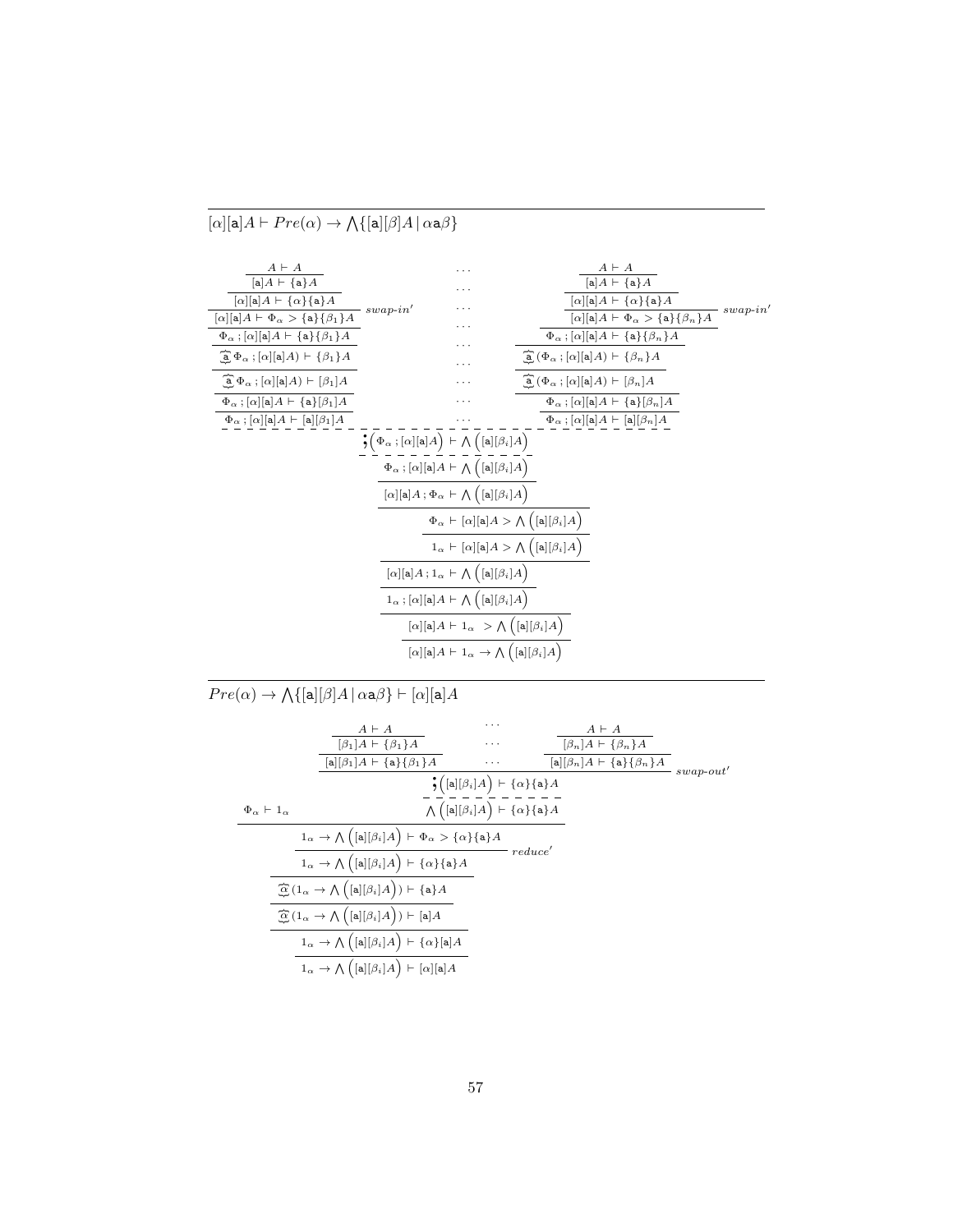#### $\langle \alpha \rangle$ [a] $A \vdash Pre(\alpha) \wedge \bigwedge \{ [\mathsf{a}][\beta]A \mid \alpha \mathsf{a}\beta \}$



 $Pre(\alpha) \wedge \bigwedge \{[\mathtt{a}][\beta]A \, | \, \alpha \mathtt{a}\beta\} \vdash \langle \alpha \rangle[\mathtt{a}]A$ 

| $A \vdash A$                             |                                                                                                                                        | $A \vdash A$                                                                                        |               |
|------------------------------------------|----------------------------------------------------------------------------------------------------------------------------------------|-----------------------------------------------------------------------------------------------------|---------------|
| $[\beta_1]A \vdash {\beta_1}A$           |                                                                                                                                        | $[\beta_n]A \vdash {\beta_n}A$                                                                      |               |
| $[a][\beta_1]A \vdash \{a\}\{\beta_1\}A$ |                                                                                                                                        | $[a][\beta_n]A \vdash \{a\}\{\beta_n\}A$                                                            | $-$ swap-out' |
|                                          | $\frac{1}{2}([a][\beta_i]A)+\{\alpha\}\{a\}A$                                                                                          |                                                                                                     |               |
|                                          | $\bigwedge \Big([\mathtt{a}][\beta_i]A\Big) \vdash \{\alpha\}\{\mathtt{a}\}A$                                                          |                                                                                                     |               |
|                                          | $\widehat{\mathcal{Q}}\,\bigwedge\Big([\mathtt{a}][\beta_i]A\Big)\,\vdash\{\mathtt{a}\}A$                                              |                                                                                                     |               |
|                                          | $\widehat{\mathcal{A}} \wedge (\lbrack \mathbf{a} \rbrack [\beta_i] A) \vdash [\mathbf{a}] A$                                          |                                                                                                     |               |
|                                          | $\{\alpha\} \stackrel{\sim}{\underline{\alpha}} \bigwedge \Big([\mathtt{a}][\beta_i]A\Big) \vdash \langle \alpha \rangle[\mathtt{a}]A$ |                                                                                                     |               |
|                                          | $\Phi_\alpha$ ; $\bigwedge \Big([\mathtt{a}][\beta_i]A\Big) \vdash \langle \alpha \rangle[\mathtt{a}]A$                                |                                                                                                     |               |
|                                          | $\bigwedge \Big([\mathtt{a}][\beta_i]A\Big)\,;\Phi_\alpha\ \vdash \langle \alpha\rangle[\mathtt{a}]A$                                  |                                                                                                     |               |
|                                          |                                                                                                                                        | $\Phi_{\alpha} + \bigwedge ( [\mathtt{a}][\beta_i] A \big) > \langle \alpha \rangle [\mathtt{a}] A$ |               |
|                                          |                                                                                                                                        | $1_{\alpha} + \bigwedge ([a][\beta_i]A] > \langle \alpha \rangle [a]A$                              |               |
|                                          | $\bigwedge \big(\big[\mathtt{a}\big][\beta_i]A\big)\,;\mathbb{1}_\alpha\ \vdash\langle \alpha\rangle[\mathtt{a}]A$                     |                                                                                                     |               |
|                                          | $1_{\alpha}$ ; $\bigwedge$ $\Big([a][\beta_i]A\Big)$ $\vdash \langle \alpha \rangle [a]A$                                              |                                                                                                     |               |
|                                          | $1_{\alpha} \wedge \bigwedge \Big( [\mathtt{a}][\beta_i] A \Big) \vdash \langle \alpha \rangle [\mathtt{a}] A$                         |                                                                                                     |               |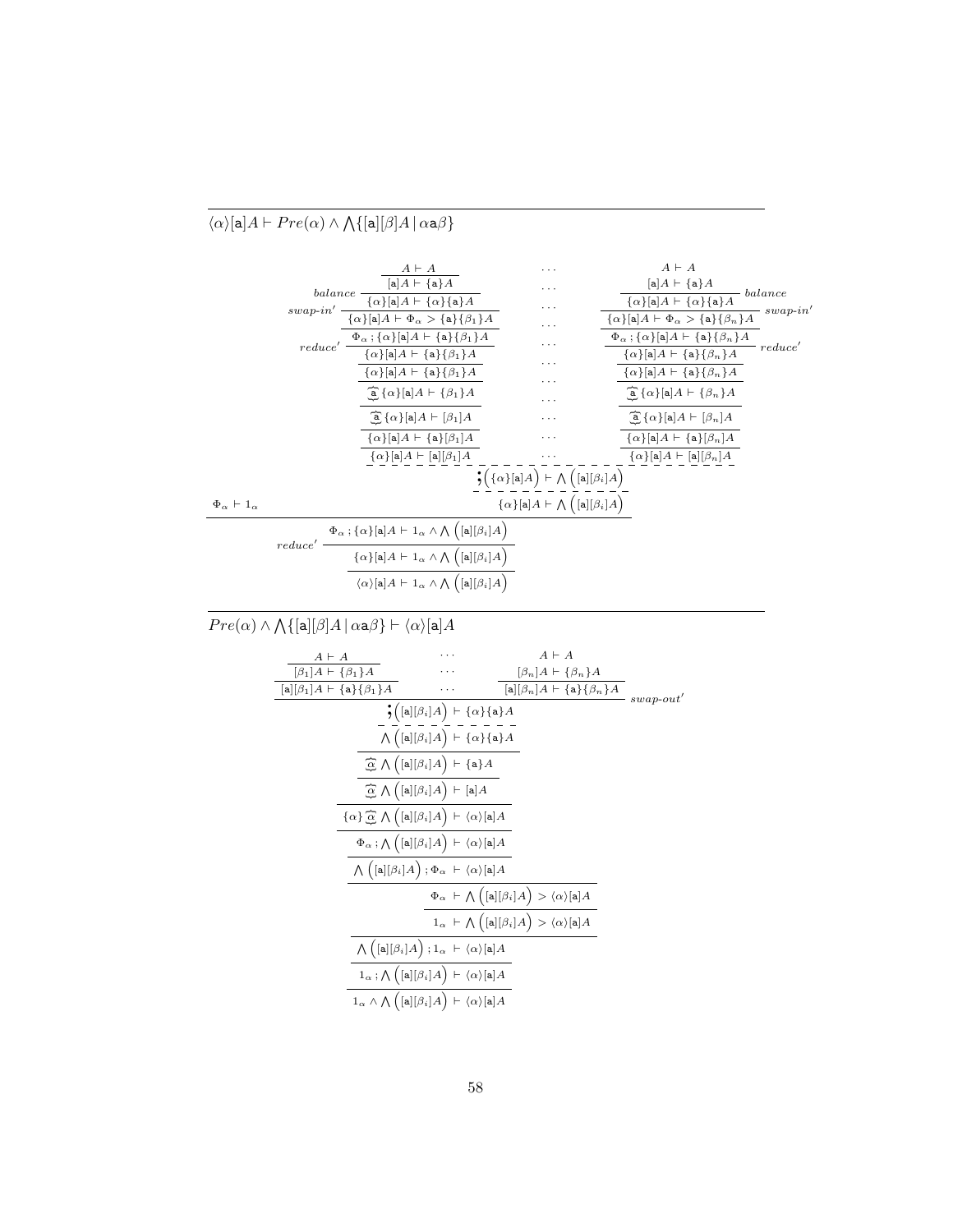### References

- <span id="page-58-8"></span>[1] Samson Abramsky and Steven Vickers. Quantales, observational logic and process semantics. Mathematical Structures in Computer Science, 3:161– 227, 6 1993.
- <span id="page-58-9"></span>[2] Peter Aczel. Non-Well-Founded Sets. CSLI, Stanford, 1988.
- <span id="page-58-10"></span>[3] Peter Aczel and Nax Paul Mendler. A final coalgebra theorem. In Category Theory and Computer Science, pages 357–365, 1989.
- <span id="page-58-13"></span>[4] Jirí Adámek, Stefan Milius, and Jiri Velebil. On coalgebra based on classes. Theoretical Computer ScienceComput. Sci., 316(1):3–23, 2004.
- <span id="page-58-12"></span>[5] Jirí Adámek, Stefan Milius, and Jiri Velebil. A general final coalgebra theorem. Mathematical Structures in Computer Science, 15(3):409–432, 2005.
- <span id="page-58-5"></span>[6] Guillaume Aucher. Characterizing updates in dynamic epistemic logic. In Knowledge Representation and Reasoning, 2010.
- <span id="page-58-6"></span>[7] Guillaume Aucher. DEL-sequents for progression. Journal of Applied Non-Classical Logics, 21(3-4):289–321, 2011.
- <span id="page-58-7"></span>[8] Guillaume Aucher, Bastien Maubert, and François Schwarzentruber. Generalized del-sequents. In Logics in Artificial Intelligence, volume 7519 of Lecture Notes in Computer Science, pages 54–66. Springer, 2012.
- <span id="page-58-3"></span>[9] Philippe Balbiani, Hans van Ditmarsch, Andreas Herzig, and Tiago de Lima. Tableaux for public announcement logic. Journal of Logic and Computation, 20(1):55–76, 2010.
- <span id="page-58-14"></span>[10] Alexandru Baltag. A coalgebraic semantics for epistemic programs. Electr. Notes Theor. Comput. Sci., 82(1):17–38, 2003.
- <span id="page-58-4"></span>[11] Alexandru Baltag, Bob Coecke, and Mehrnoosh Sadrzadeh. Epistemic actions as resources. *J. Log. Comput.*,  $17(3):555-585$ ,  $2007$ .
- <span id="page-58-0"></span>[12] Alexandru Baltag, Lawrence S. Moss, and Slawomir Solecki. The logic of public announcements, common knowledge and private suspicious. Technical Report SEN-R9922, CWI, Amsterdam, 1999.
- <span id="page-58-11"></span>[13] Michael Barr. Terminal coalgebras in well-founded set theory. Theoretical Computer Science, 114(2):299–315, 1993. See also Theoretical Computer Science 124(1):189-192, 1994.
- <span id="page-58-2"></span>[14] Giulia Battilotti, Claudia Faggian, and Giovanni Sambin. Basic logic: Reflection, symmetry, visibility. Journal of Symbolic Logic, 65, 2000.
- <span id="page-58-1"></span>[15] Nuel Belnap. Display logic. Journal of Philosophical Logic, 11:375–417, 1982.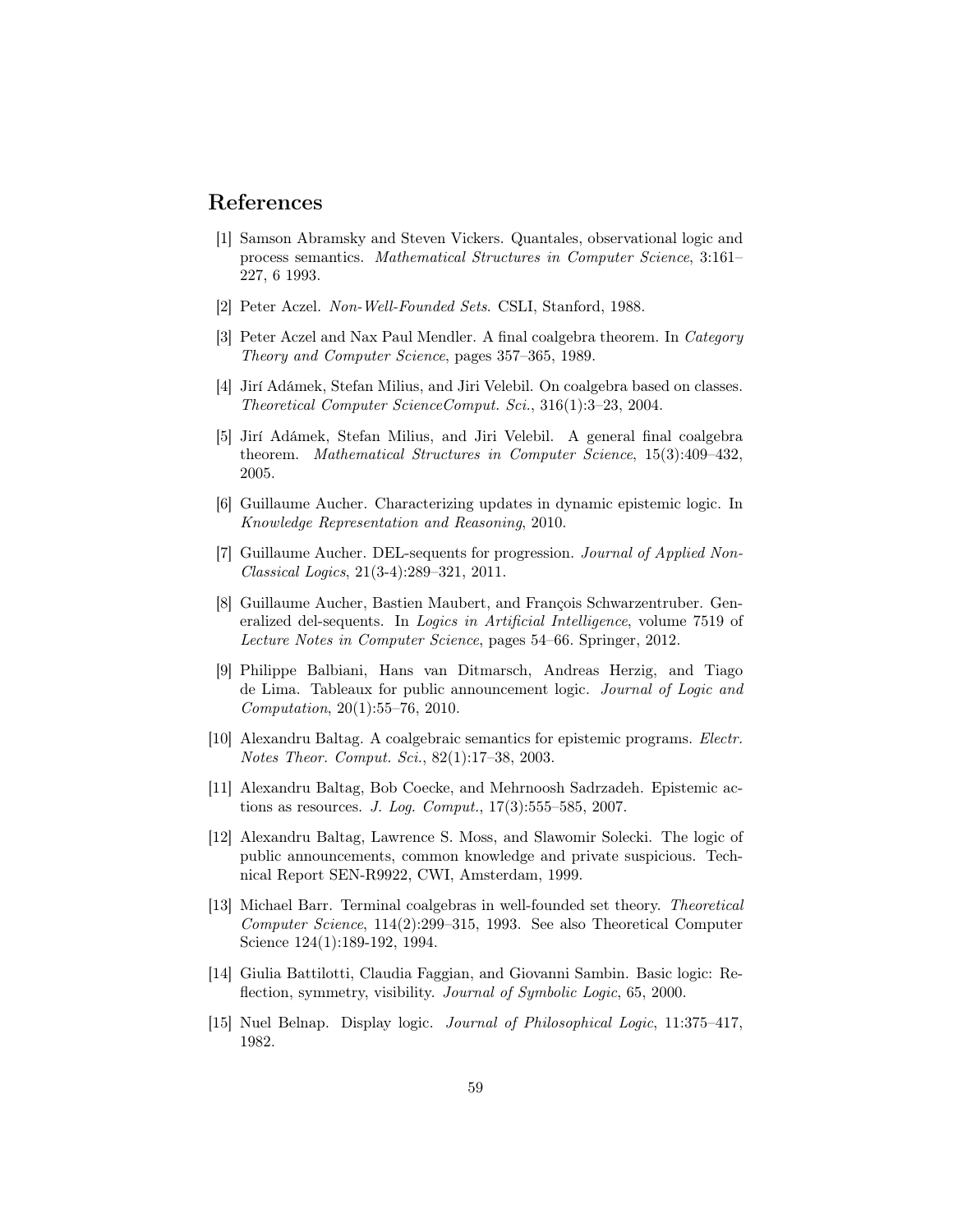- <span id="page-59-4"></span>[16] Nuel Belnap. Linear logic displayed. Notre Dame Journal of Formal Logic, 31(1):14–25, 1990.
- <span id="page-59-9"></span>[17] Corina Cîrstea and Mehrnoosh Sadrzadeh. Coalgebraic epistemic update without change of model. In *CALCO'07*, pages 158–172, 2007.
- <span id="page-59-3"></span>[18] Haskell B. Curry. Foundations of Mathematical Logic. McGraw-Hill, New York, 1963.
- <span id="page-59-6"></span>[19] Roy Dyckhoff, Mehrnoosh Sadrzadeh, and Julien Truffaut. Algebra, proof theory and applications for an intuitionistic logic of propositions, actions and adjoint modal operators. ACM Transactions on Computational Logic, 14(4), 2013.
- <span id="page-59-11"></span>[20] Sabine Frittella and Giuseppe Greco. Display-type sequent calculus for monotone modal logic. Advances in Modal Logic (2014), Groningen. Short presentation, 2014.
- <span id="page-59-13"></span>[21] Sabine Frittella, Giuseppe Greco, Alexander Kurz, and Alessandra Palmigiano. A multi-type display calculus for game logic. In preparation.
- <span id="page-59-12"></span>[22] Sabine Frittella, Giuseppe Greco, Alexander Kurz, and Alessandra Palmigiano. Multi-type display calculus for propositional dynamic logic. Journal of Logic and Computation - Special Issue on Substructural Logic and Information Dynamics. Forthcoming., 2014.
- <span id="page-59-0"></span>[23] Sabine Frittella, Giuseppe Greco, Alexander Kurz, Alessandra Palmigiano, and Vlasta Sikimić. A multi-type display calculus for dynamic epistemic logic. Journal of Logic and Computation - Special Issue on Substructural Logic and Information Dynamics. Forthcoming., 2014.
- <span id="page-59-5"></span>[24] Sabine Frittella, Giuseppe Greco, Alexander Kurz, Alessandra Palmigiano, and Vlasta Sikimić. Multi-type sequent calculi. In Michal Zawidzki Andrzej Indrzejczak, Janusz Kaczmarek, editor, Trends in Logic XIII, pages 81–93. Lodź University Press, 2014.
- <span id="page-59-1"></span>[25] Gerhard Gentzen. The collected papers of Gerhard Gentzen / edited by M. E. Szabo. North-Holland Pub. Co Amsterdam, 1969.
- <span id="page-59-8"></span>[26] Jelle Gerbrandy. Bisimulations on Planet Kripke. PhD thesis, ILLC, University of Amsterdam, 1999.
- <span id="page-59-7"></span>[27] Jelle Gerbrandy and Willem Groeneveld. Reasoning about information change. Journal of Logic, Language and Information, 6(2):147–169, 1997.
- <span id="page-59-2"></span>[28] Rajeev Goré. Substructural logics on display. Logic Journal of IGPL, 6(3):451–504, 1998.
- <span id="page-59-10"></span>[29] Rajeev Goré. Dual intuitionistic logic revisited. In Roy Dyckhoff, editor, Automated Reasoning with Analytic Tableaux and Related Methods, volume 1847 of Lecture Notes in Computer Science, pages 252–267. Springer, 2000.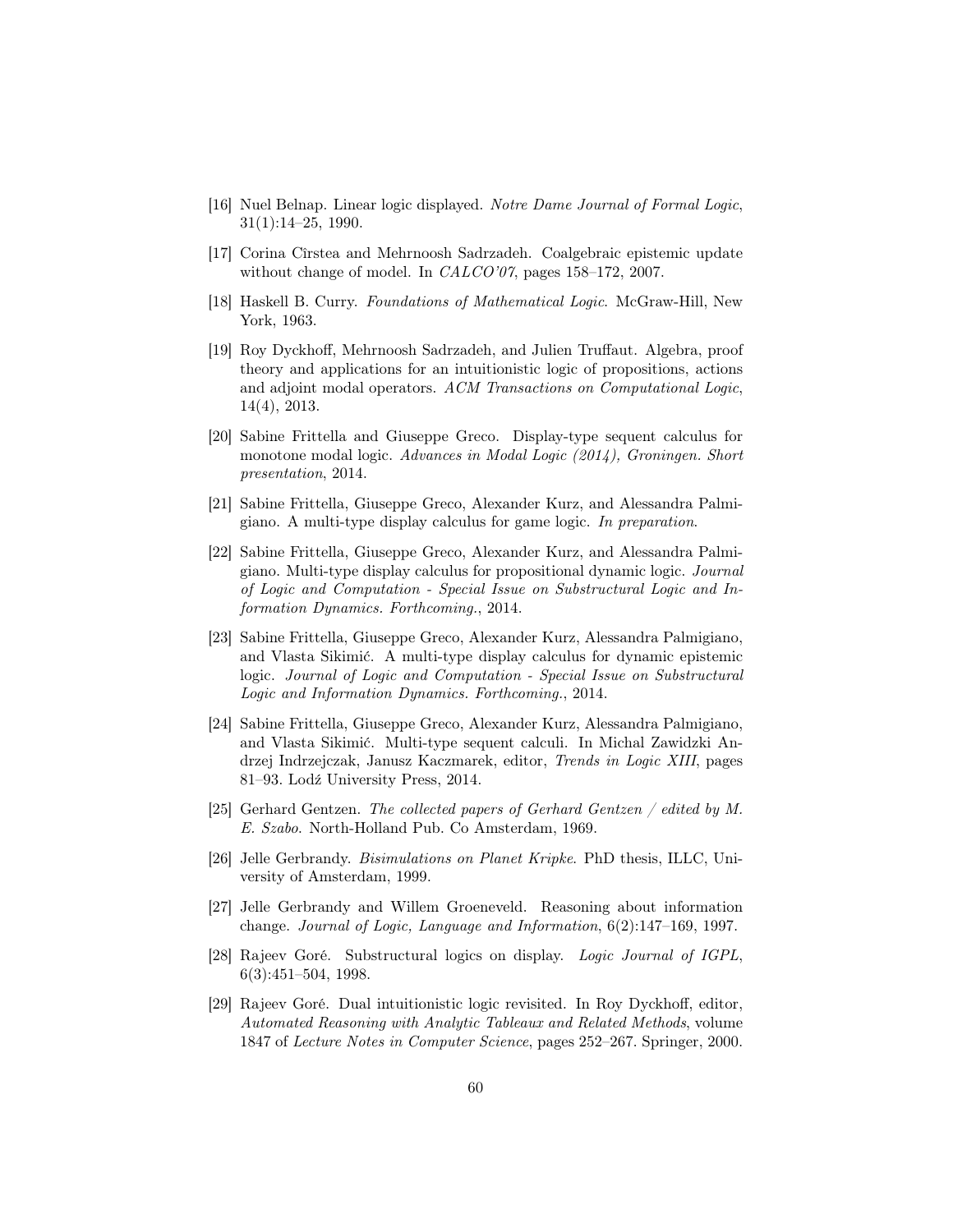- <span id="page-60-0"></span>[30] Giuseppe Greco, Alexander Kurz, and Alessandra Palmigiano. Dynamic epistemic logic displayed. In Huaxin Huang, Davide Grossi, and Olivier Roy, editors, Proceedings of the 4th International Workshop on Logic, Rationality and Interaction  $(LORI-4)$ , volume 8196 of LNCS, 2013.
- <span id="page-60-1"></span>[31] David Harel, Dexter Kozen, and Jerzy Tiuryn. Dynamic Logic. MIT Press, Cambridge, MA, 2000.
- <span id="page-60-3"></span>[32] Marcus Kracht. Power and weakness of the modal display calculus. In Proof theory of modal logic, pages 93–121. Kluwer, 1996.
- <span id="page-60-11"></span>[33] Alexander Kurz. Modal rules are co-implications. In CMCS, volume 44 of Electronic Notes in Theoretical Computer Science, pages 241–253, 2001.
- <span id="page-60-10"></span>[34] Alexander Kurz. Logics admitting final semantics. In FoSSaCS, volume 2303 of Lecture Notes in Computer Science, pages 238–249, 2002.
- <span id="page-60-6"></span>[35] Alexander Kurz and Alessandra Palmigiano. Epistemic updates on algebras. Logical Methods in ComputerScience, 2013. arXiv:1307.0417.
- <span id="page-60-13"></span>[36] Alexander Kurz and Alessandra Palmigiano. Epistemic updates on algebras. Logical Methods in Computer Science, 2013. abs/1307.0417.
- <span id="page-60-12"></span>[37] Alexander Kurz and Jirí Rosický. Operations and equations for coalgebras. Mathematical Structures in Computer Science, 15(1):149–166, 2005.
- <span id="page-60-5"></span>[38] Carsten Lutz. Complexity and succinctness of public announcement logic. AAMAS '06 Proceedings or the fifth international joint conference on Autonomous agents and multiagent system, pages 137–143, 2006.
- <span id="page-60-4"></span>[39] Minghui Ma, Alessandra Palmigiano, and Mehrnoosh Sadrzadeh. Algebraic semantics and model completeness for intuitionistic public announcement logic. Annals of Pure and Applied Logic, 2013. to appear.
- <span id="page-60-9"></span>[40] Michael Moortgat. Multimodal linguistic inference. Logic Journal of the IGPL, 3(2-3):371–401, 1995.
- <span id="page-60-8"></span>[41] Sara Negri and Paolo Maffezioli. A proof theoretical perspective on public announcement logic. Logic and Philosophy of Science, 9:49–59, 2011.
- <span id="page-60-7"></span>[42] Sara Negri and Paolo Maffezzoli. A Gentzen-style analysis of public announcement logic. pages 293–313. University of the Basque Country Press, 2010.
- <span id="page-60-14"></span>[43] Rohit Parikh. The logic of games and its applications. In Annals of Discrete Mathematics, pages 111–140. Elsevier, 1985.
- <span id="page-60-2"></span>[44] Jan Plaza. Logics of public communications. Synthese, 158(2):165–179, 2007.